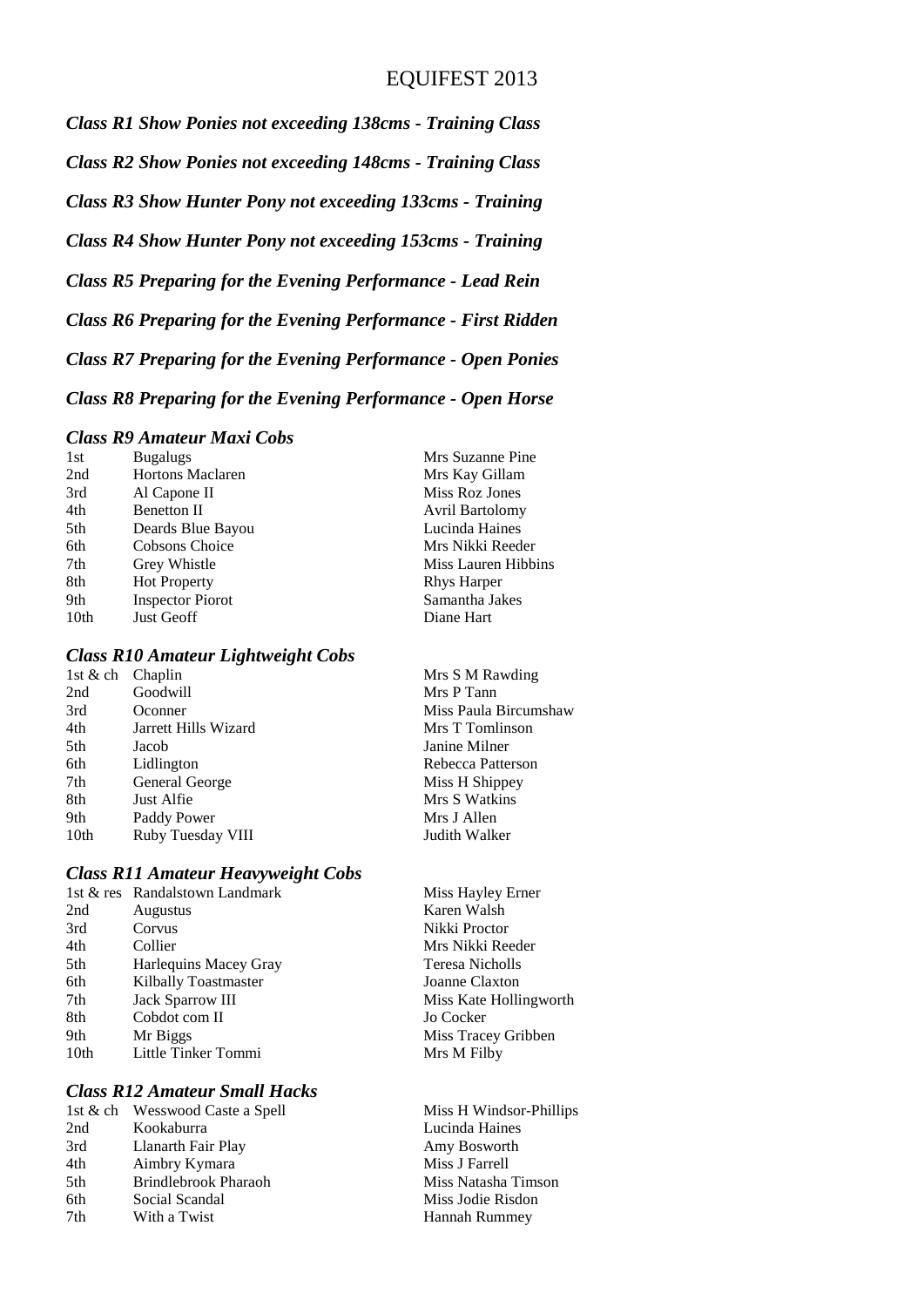| 8th  | <b>Westhill Last Impression</b> | Miss P Mallender  |
|------|---------------------------------|-------------------|
| 9th  | Royden Sweet William            | Grace Michaelides |
| 10th | <b>Roslin Star Attraction</b>   | Miss D Oliver     |

#### *Class R13 Amateur Large Hacks*

|                  | 1st & res Dream of a Gleam |
|------------------|----------------------------|
| 2nd              | Stanleygrange Blaen Carter |
| 3rd              | Devil or Angel             |
| 4th              | Wasima                     |
| 5th              | Bee-J-Gee                  |
| 6th              | Westhill Ophelia           |
| 7th              | My Sweet Lord              |
| 8th              | Wingstone Supa Nova        |
| 9th              | The Pass Bus               |
| 10 <sub>th</sub> | Angelina Ballerina         |
|                  |                            |

## *Class R14 Amateur Ridden Arabs*

1st Muba Rriz J<br>
2nd Tukki Amira<br>
2nd Tukki Amira<br>
1991 - Miss Amanda J Miller<br>
2nd Tukki Amira 2nd Tukki Amira Lady Claire Marriott 4th A H Marzuq Miss E Thompson-newman 5th Sg Mon Asal Miss Sarah Fricker<br>6th Milhangers Dhalam Qatar Lucy Findlay 6th Milhangers Dhalam Qatar

#### *Class R15 Amateur LWT Hunter*

| 1st              | Orbitall                       | Jor |
|------------------|--------------------------------|-----|
| 2nd              | Talk of The Town III           | Ge  |
| 3rd              | Simply Red                     | Mr  |
| 4th              | Killderry Rupert               | Mi  |
| 5th              | <b>Bally Blarney</b>           | Ch  |
| 6th              | Longroyd Laughton Lad          | Me  |
| 7th              | Definatley Tamara              | Mr  |
| 8th              | <b>Ballymoyle Wicklow Rose</b> | Mr  |
| 9th              | Radical Choice                 | Mr  |
| 10 <sub>th</sub> | West Cliffe Omega              | Th  |
|                  |                                |     |

### *Class R16 Amateur MWT Hunter*

|                  | 1st & ch Brookfield Friskey | Mrs C Scott           |
|------------------|-----------------------------|-----------------------|
| 2nd              | Lismon President            | Miss Hayley Curtis    |
| 3rd              | Evening Spirit              | Mr Steven Sharples    |
| 4th              | Vantage Point               | Miss Chloe Ribbon     |
| 5th              | Top O The Morning           | Mr J Robertson        |
| 6th              | Brechfa Ninian              | Caryn Wilkinson       |
| 7th              | Spymaster                   | Mr Daniel & Mrs L     |
| 8th              | Tikiri Canante              | <b>Stuart Allison</b> |
| 9th              | Loch Dane                   | Ms E Barrell          |
| 10 <sub>th</sub> | Bandon Lad                  | Mrs S Seabrook        |
|                  |                             |                       |

### *Class R17 Amateur HWT Hunter*

|     | 1st & res Berkeley       | Mrs J Grace          |
|-----|--------------------------|----------------------|
| 2nd | Rockefeller              | Miss J Singfield     |
| 3rd | Guiding Light            | Mrs Val Henshaw      |
| 4th | Imperial Red             | Mrs Janet Piper      |
| 5th | Ueejit                   | Miss D French        |
| 6th | Charlotte Ginger & Proud | Miss Linda Barthorpe |
| 7th | Oisin                    | Steph Soskin         |
| 8th | Zaragoza                 | Miss J Whittle       |
|     |                          |                      |

### *Class R18 Amateur Small Riding Horse*

|     | 1st & ch Whalton Dimity  | Miss G Bott                    |
|-----|--------------------------|--------------------------------|
|     | 2nd & res Trudi Thornton | Amy Bosworth                   |
| 3rd | Tawnmore Tariq           | Mrs K Cole                     |
| 4th | <b>B</b> onjour          | Rebecca Gribben                |
| 5th | <b>Prophets Pennant</b>  | Miss Emma Nolan / Tracey Jones |
|     |                          |                                |

n Miss P Mallender

Emily Whalley Mrs C Spencer Jo Brew Tom Archer Joanne Parker Laura Bramall Mrs Penny Herring Mrs A Hesketh Miss S Cumbers Miss L Schofield

Miss Alison Embleton

n & Penny Ryder - Phillips orgina Maywood A Foulds ss Katrina Phillipson eryl Bunton egan Louise Madden s V Brown s J Hathersich-jones s Rebecca Sowerby omas Winson

Mrs Lisette Taylor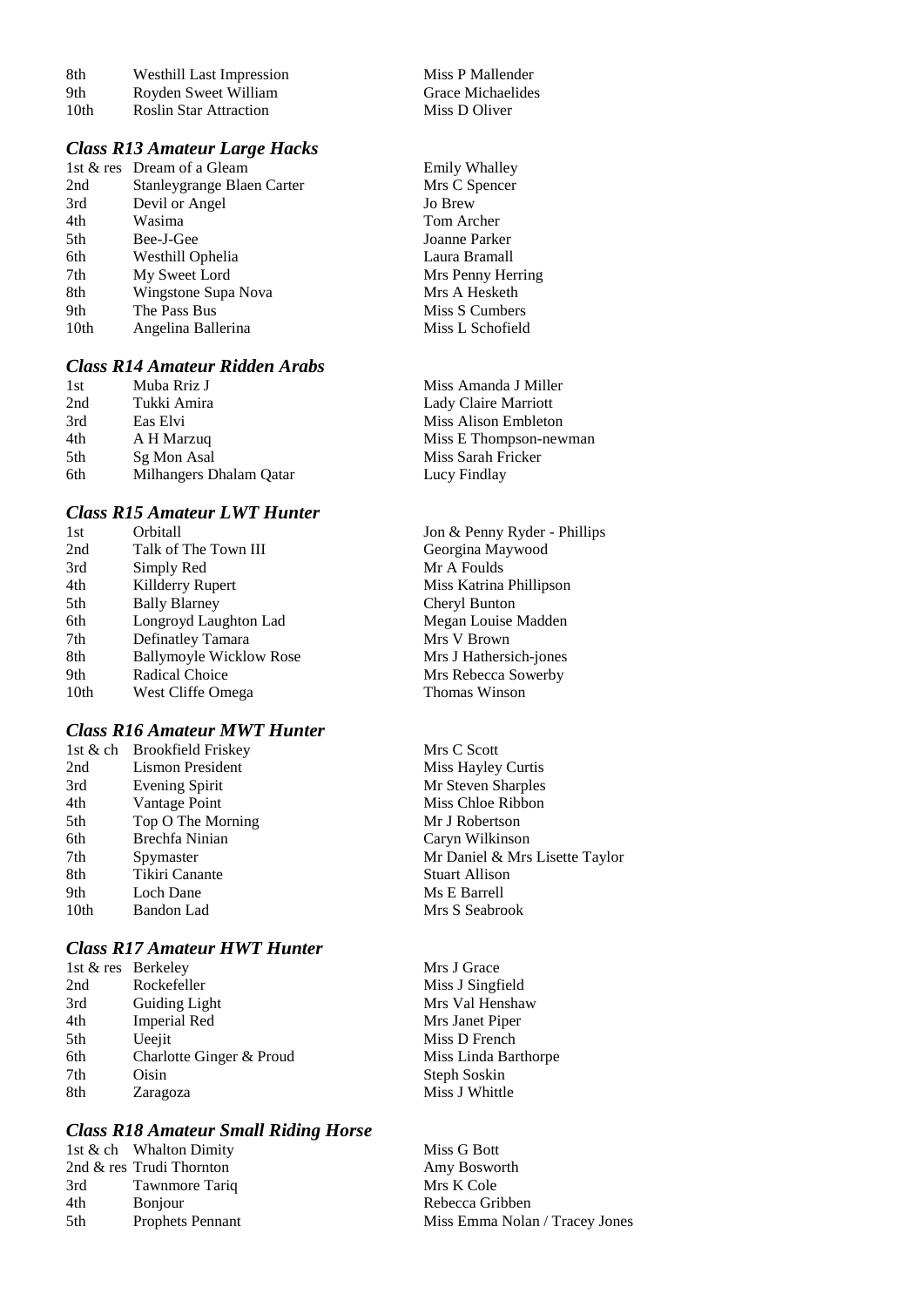| 6th              | Randal                 | Mrs G Taylor           |
|------------------|------------------------|------------------------|
| 7th              | Mathemadam High Spirit | Ms Beverley Moore      |
| 8th              | Galliano III           | Amelia Bevan           |
| 9th              | Classic Dazzles Charm  | Mrs Caroline Aitchison |
| 10 <sub>th</sub> | Alfie                  | Miss R Asquith         |

### *Class R19 Amateur Large Riding Horse*

| 1st  | Donnerwolke              | Rebecca Gribben         |
|------|--------------------------|-------------------------|
| 2nd  | Abc Rikki Zee            | Miss L Pote             |
| 3rd  | Times Square II          | Rachael Chadwick        |
| 4th  | <b>Edlingtons Ronnie</b> | Mrs Janet Piper         |
| 5th  | Diamond Cavalier Royale  | Stephanie Hill          |
| 6th  | Willow                   | Miss Faye Heppelthwaite |
| 7th  | Classics Golden Boy      | <b>Bailey Nelson</b>    |
| 8th  | Cedarmount Simon         | Mrs J Grace             |
| 9th  | Mill Ridge Pearl         | India Nelson            |
| 10th | Samantha III             | Mrs Ruth Flack          |
|      |                          |                         |

### *Class R20 Amateur Small Hunter*

| 1st  | Rico Queen        | Miss Sara Cottrell  |
|------|-------------------|---------------------|
| 2nd  | Ace of Spades     | Mrs C Spencer       |
| 3rd  | Highlane Milo     | Alison Susca        |
| 4th  | O Fon Shan        | Miss L Christy      |
| 5th  | Te Amo            | Mrs K Warnes        |
| 6th  | Clonavarn Jane    | Hannah Golombeck    |
| 7th  | Devlish Rebel     | Ms A Wainwright     |
| 8th  | Isatis De Lecluse | Mr Philip Knight    |
| 9th  | Anique Sanenno    | Laura Wood          |
| 10th | A Do Ron Ron      | Mrs Chrissie Hayley |

### *Class R21 Amateur Ridden Welsh Sections Q & B*

| 1st  | <b>Cheshmere Funtime Frankie</b> | Mr & Mrs J Smith    |
|------|----------------------------------|---------------------|
| 2nd  | Paddock Hyperion                 | Miss H Butcher      |
| 3rd  | <b>Tallares Birthday Boy</b>     | Miss Mia Biggs      |
| 4th  | Gunthwaite Harbour               | Katie Goulding      |
| 5th  | Dillymore Braveheart             | Mrs C Geoghegan     |
| 6th  | <b>Burwain First Encounter</b>   | Amy Magnus          |
| 7th  | <b>Thornberry Masterpeice</b>    | <b>Alison Duval</b> |
| 8th  | Jon Pete Mr Cool                 | Amelia Hemingway    |
| 9th  | Wintersend Nimbus                | Miss A Marshall     |
| 10th | Jolaikes Starlight               | Mrs Pauline Jauncey |
|      |                                  |                     |

### *Class R22 Amateur Ridden Dartmoor, Exmoor & Shetland*

| <b>Eddra Chillies</b>                 | Miss C M Phillips   |
|---------------------------------------|---------------------|
| <b>Shilstone Rocks North Westerly</b> | Lynda Calcutt       |
| <b>Anchor Bustard</b>                 | Mrs Heather Shave   |
| Ikleton Shindig                       | Jean Cartwright     |
| Serenteifi Morgan Llwyd               | Verity Checkley     |
| <b>Brandsby Witchcraft</b>            | Mrs Julie Chadwick  |
| Littlebeechen Raggie Maggie           | Alice Crocker       |
| Shilstone Hameldon Beacon             | Ms G Bruce          |
| Firle Queen Victora                   | Miss Jodie Shepherd |
| <b>Beltoy Rose Talon</b>              | Mrs K Shepherd      |
|                                       |                     |

### *Class R23 Amateur Ridden Connemara / New Forest*

|     | 1st & res Ballybrit Grey Diamond | Dr Cher Cartwright |
|-----|----------------------------------|--------------------|
| 2nd | Chilham Aquarius                 | Miss L Campion     |
| 3rd | Castleside Fionn                 | Mrs Y Teagle       |
| 4th | Drumacre Prince Albert           | Robin Avery        |
| 5th | Rosscon Owens Boy                | Robin Avery        |
| 6th | <b>Brock Captain Jack</b>        | Miss K Wright      |
| 7th | Moneen Girl                      | Miss Rowen Hilton  |
| 8th | <b>Glanmore Prince</b>           | Mrs C Ormrod       |
| 9th | Pride of Boderry                 | Laura Sheffield    |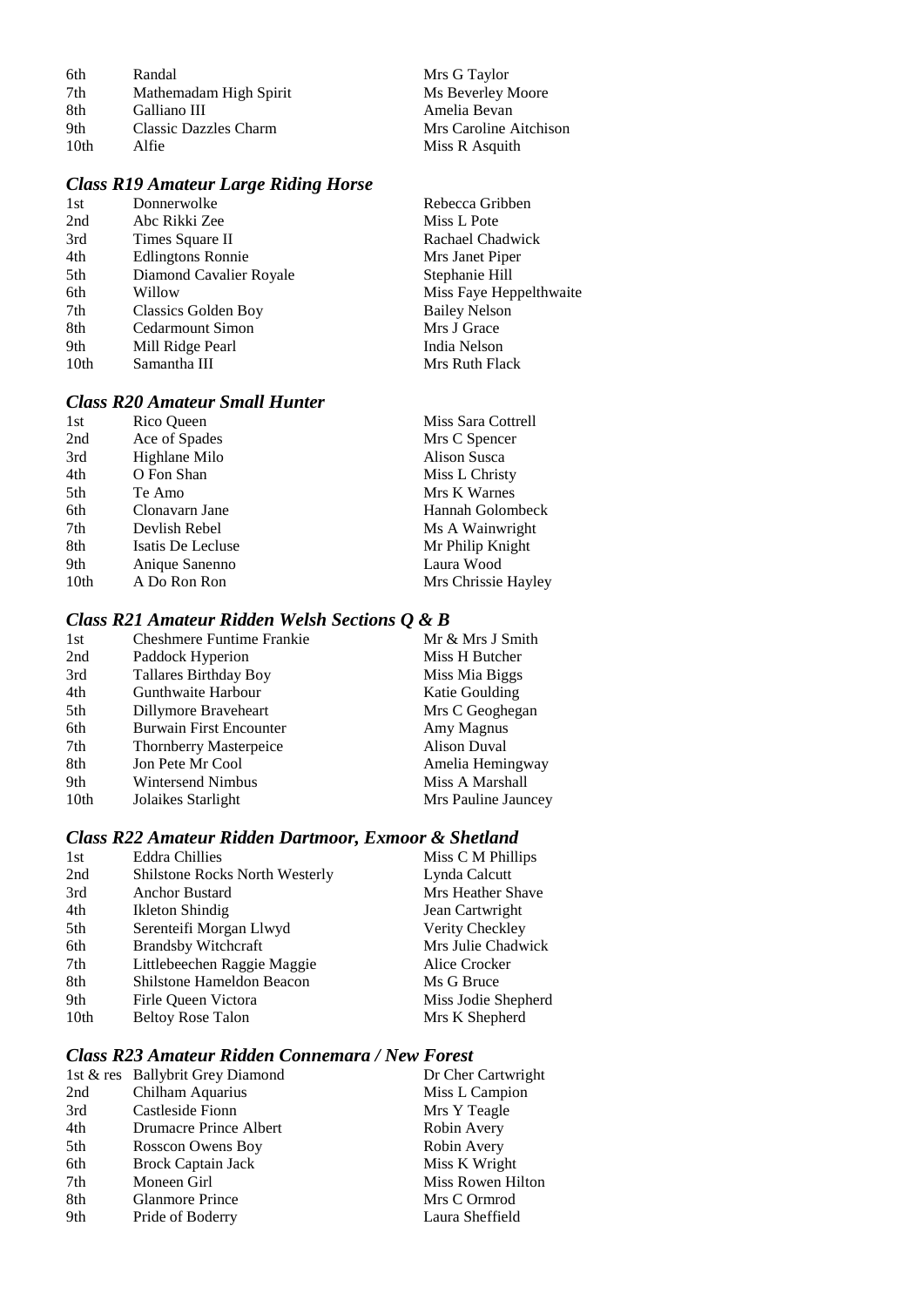### *Class R24 Amateur Ridden Dales & Fell*

| 1st $&$ ch | Waterside Black Prince    | Miss Sophie Cumbers |
|------------|---------------------------|---------------------|
| 2nd        | Daloumie Foxy Lady        | Mrs Kerry Gibson    |
| 3rd        | Penmire Dudley            | Gill Rawlinson      |
| 4th        | <b>Townend Revel</b>      | Dr Cher Cartwright  |
| 5th        | <b>Townend Stevie</b>     | P Ward-Burton       |
| 6th        | Leadgate Black Phantom    | Miss Victoria Earl  |
| 7th        | Lunesdale Prince Albert   | Mrs Debra Walker    |
| 8th        | <b>Wellbrow Drewdrop</b>  | Amy Small           |
| 9th        | Sparket Classy Girl       | Ellen Jones         |
| 10th       | Hedgethrope Major General | Kirsty Faulkner     |
|            |                           |                     |

#### *Class R25 Amateur Ridden Highlands*

| 1st              | Carlung Lewis                      | Miss L Campion                |
|------------------|------------------------------------|-------------------------------|
| 2nd              | Ellister Islay Royal Fern          | Mrs E Mangham                 |
| 3rd              | Clandon Bertie                     | Miss S Woolerton              |
| 4th              | Major General of Whitefield        | Miss Sophie Cumbers           |
| 5th              | Glenwestcastle Little Miss Jasmine | Mrs J Farrar & Miss S Greaves |
| 6th              | <b>Billesdons Countryman</b>       | Mrs C Ladums-Jones            |
| 7th              | <b>Balmoral Muick</b>              | Danielle Thelwell             |
| 8th              | Dougal Of Mendick                  | Mr S Hulston Critchley        |
| 9th              | Moss-side Sandaig                  | Miss C Abosetta               |
| 10 <sub>th</sub> | Lorien Ffigysbren                  | Jessica Hazel                 |
|                  |                                    |                               |

### *Class R26 Amateur Ridden Welsh C*

| Keeshen Hywel           | Ms D Birdsey        |
|-------------------------|---------------------|
| Springrove Alexander    | Mrs S Sulsh         |
| Valba S P G Poseur      | Miss E South        |
| Tawelfan Red Robin      | Katie Goulding      |
| Menai Radium            | Miss H Morley       |
| Rivervalley Lygon       | Mr Craig Stobbart   |
| Rhosymeirch Jolly Roger | Miss H Butcher      |
| Menai Celtic Warrior    | Ms S Hargreaves     |
| Burghwallis Botticelli  | Linzy Dickinson     |
| Stoatley Two Daisy Jane | <b>Emily Henton</b> |
|                         |                     |

### *Class R27 Amateur Ridden Welsh Section D*

| Jebeth Captain Sensible        | Mrs Kerry Gibson   |
|--------------------------------|--------------------|
| Kala Flash Jack                | Mrs K Pitcher      |
| <b>Ffoslas The Fox</b>         | Hannah Murray      |
| Daichristu Timeout             | Louise Curtis      |
| Hollyfields Lord Gwynfor       | Caroline Turner    |
| Maesmynis Tywysog Banderas     | Miss C Bunting     |
| Cynheidrefawr Gold King        | Mrs Lynn Hutcheson |
| <b>Bessalone Burleys Pride</b> | Miss Eloise Marlow |
| Lynuck The Money Maker         | Mrs Lynn Scott     |
| Loatlands Danny Man            | Mrs C Skellham     |
|                                |                    |

### *Class R28 Amateur Piebald / Skewbald Hogged Cobs*

| 1st  | <b>Augustus</b>      | Karen Walsh                |
|------|----------------------|----------------------------|
| 2nd  | Goodwill             | Mrs P Tann                 |
| 3rd  | Corvus               | Nikki Proctor              |
| 4th  | Rock On Robbie       | Miss Amie Strak            |
| 5th  | Killbally Ladies Man | Mrs Joanne Claxton         |
| 6th  | Moonlarne Lane Romeo | Mrs Gill Genders           |
| 7th  | <b>Strictly Cash</b> | Mr Marc Scott              |
| 8th  | Harvey VI            | Miss Hollie Victoria Scott |
| 9th  | Stilton              | Miss R Williamson          |
| 10th | Walter Cobb          | Mrs Jennifer Gates         |

#### *Class R29 Amateur Piebald/Skewbald Traditional / Native Horse* Mrs Debra Walker

| Asby Mills Dynamite<br>1st |  |
|----------------------------|--|
|----------------------------|--|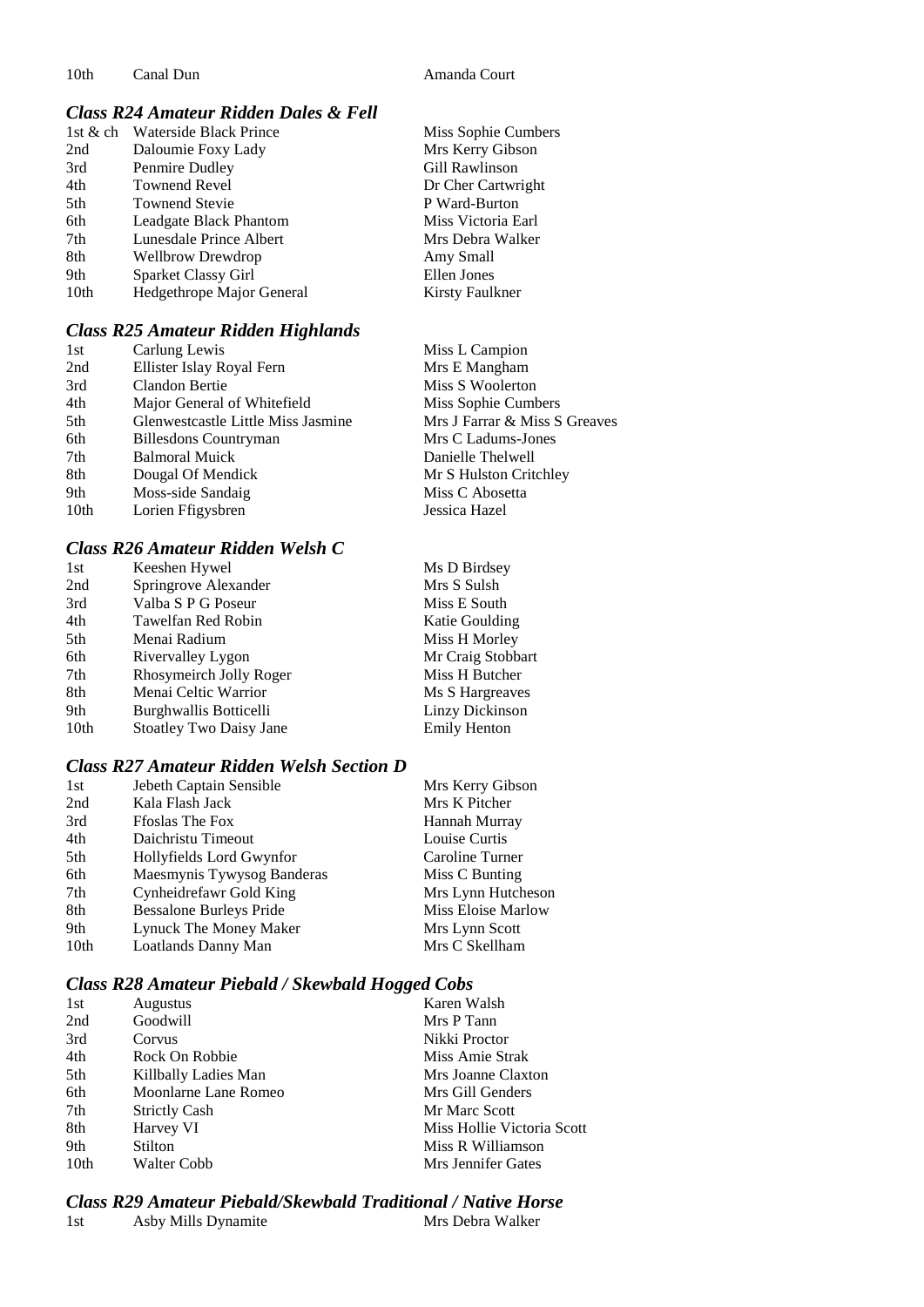| 2nd  | Shes A Beauty        | Miss M Ayton-Andrews |
|------|----------------------|----------------------|
| 3rd  | Sammy Spoon          | Michelle Cooper      |
| 4th  | Ranchella Gold Dust  | Miss S Samuels       |
| .5th | International Puzzle | Alexis Armstrong     |

#### *Class R30 Amateur Piebald / Skewbald Traditional / Native Pony*

|      | 1st & res Maximus VII            | Faye Hesketh           |
|------|----------------------------------|------------------------|
| 2nd  | Colour Me Bad                    | Mrs P Ward-Burton      |
| 3rd  | Nantllesg Elwyn                  | Roanna Hamilton        |
| 4th  | <b>Baldrick</b>                  | Ms E Potts             |
| 5th  | The Muffin Man                   | Miss Felicity Whiteley |
| 6th  | Call The Shots                   | Miss C Bunting         |
| 7th  | Flag                             | Mr David Buck          |
| 8th  | Money Spinner                    | Miss C Bunting         |
| 9th  | <b>Billy Minstrel</b>            | Ella May Cannell       |
| 10th | <b>Sorrel Court Smarty Pants</b> | Miss Rebecca Woods     |

#### *Class R31 Amateur Piebald / Skewbalds Plaited Horse*

| 1st  | Royal Jester III            | Miss Clare Edwards    |
|------|-----------------------------|-----------------------|
| 2nd  | <b>Texas Two Tone</b>       | Louise Whiteley-Guest |
| 3rd  | Greenhall Bob A Job         | Miss Natasha Timson   |
| 4th  | Perfectly Puzzled           | Katy Fearn            |
| 5th  | Harlequin                   | Miss Lucy Moggridge   |
| 6th  | Gustone Tinkerbell          | Miss Pretoria Lee     |
| 7th  | Kavanaghs Miss America      | Mr D Godfrey          |
| 8th  | Jack                        | Miss A Lloyd          |
| 9th  | Reuben G                    | Miss S Clohessy       |
| 10th | <b>Wolfgang Serendipity</b> | Mr E Prosser          |
|      |                             |                       |

#### *Class R32 Amateur Piebald / Skewbald Plaited Pony*

| 1st & ch         | Millpond Looks The Business           | Mrs Bridget Garner      |
|------------------|---------------------------------------|-------------------------|
| 2nd              | Mccartneys Double Time                | Caroline Midgley        |
| 3rd              | <b>Tambrook My Destiny</b>            | Mrs Patricia Farmbrough |
| 4th              | Bentleys Courvoisiers Jack In The Box | Miss A Connelly         |
| 5th              | Don Caspian                           | Faye Hesketh            |
| 6th              | <b>Baliter Query</b>                  | Mrs Lisa Cooke          |
| 7th              | Apache Double Take                    | Mr R Gawthorpe          |
| 8th              | Gleinant Pippi Longstocking           | Gabrielle Macdonald     |
| 9th              | Jazz                                  | Mrs K Richter           |
| 10 <sub>th</sub> | Shemika Snip                          | Mrs R Bishop            |
|                  |                                       |                         |

*Class R33 Highland/Dales/Fell Training Class*

*Class R34 Welsh C & D Training Class*

*Class R35 Welsh A & B Training Class*

*Class R36 Dartmoor / Exmoor / Shetland Training Class*

*Class R37 Connemara / New Forest Training Class*

*Class R38 Small Riding Horse - Training class*

*Class R39 Large Riding Horse - Training Class*

*Class R40 Small / Lightweight Hunter Training Class*

*Class R41 MWT / HWT Hunter Training Class*

*Class R42 Lightweight Cobs - Training class*

*Class R43 Heavyweight Cobs Training Class*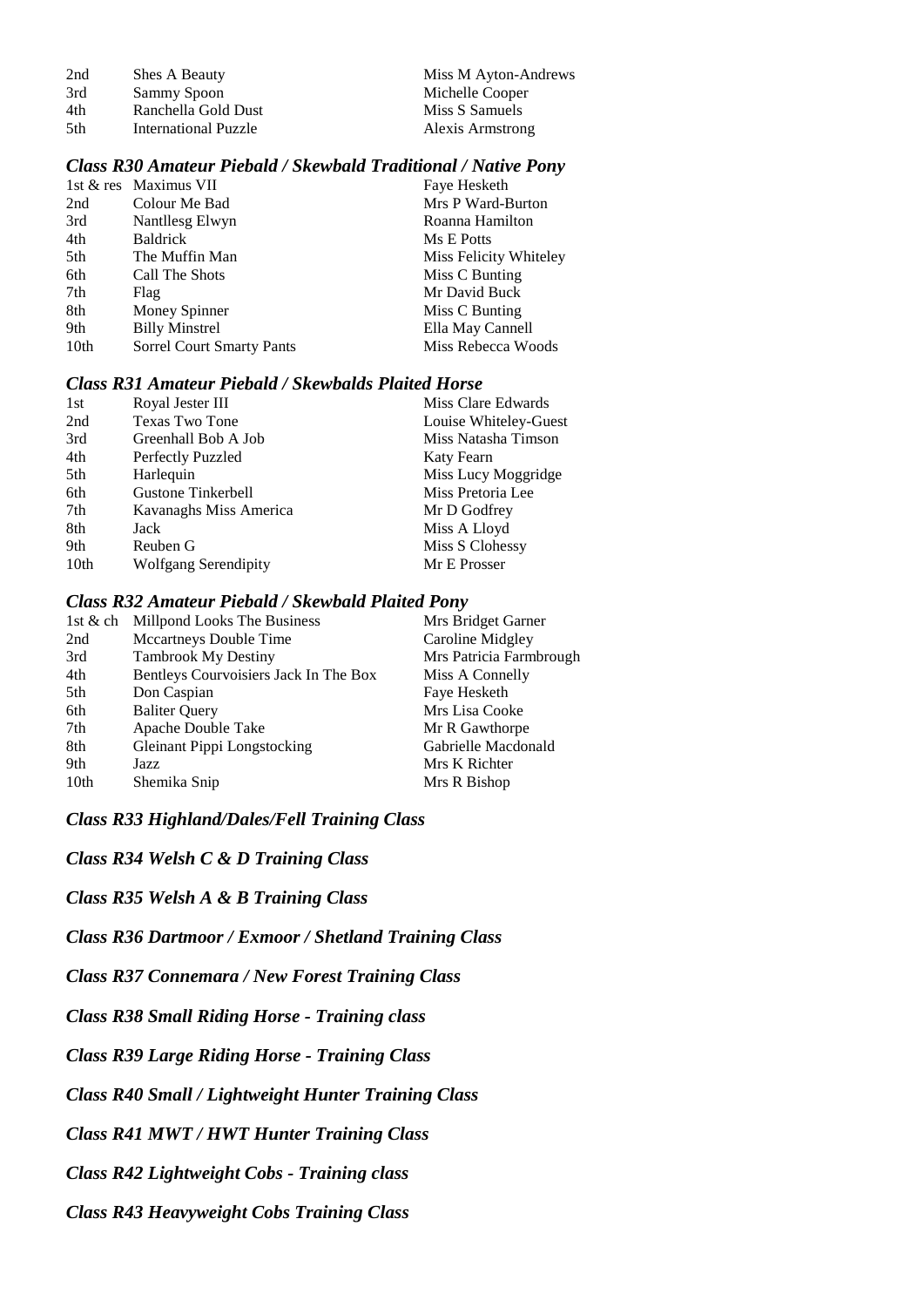*Class R45 Small Hacks - Training class*

*Class R46 Large Hacks - Training Class*

### *Class R47 Piebalds / Skewbalds Ponies Training Class*

### *Class R48 Piebald / Skewbald Horses - Training Class*

#### *Class R49 Junior Ridden Piebald/Skewbald Traditional / Native*

| 1st | <b>Wulfstan Bubbleicious</b>       | Miss S Lawrence          |
|-----|------------------------------------|--------------------------|
| 2nd | Coppice Beltane                    | Mrs Rebecca Spink        |
| 3rd | Royal Candy Man                    | Miss C Leahy             |
| 4th | Pride Park                         | Mrs Hayley Mcinnes       |
| 5th | Little Charlie Brown               | Mrs Sandra Hylands       |
| 6th | <b>Blaenpant Leddingtons Dream</b> | <b>Mackenzie Preston</b> |
| 7th | <b>Jack Havey Frost</b>            | Jillian Ward             |
| 8th | Fieldside Noble                    | Mrs Avril Russell        |
| 9th | <b>Outta This World</b>            | Mr E Prosser             |

#### *Class R50 Junior Ridden Piebald/Skewbald Plaited / Hogged*

| 1st & ch Whiterock Versace                      | Ms V Eggleston            |
|-------------------------------------------------|---------------------------|
| 2nd & res Bentleys Courvoisiers Jack In The Box | Miss A Connelly           |
| <b>Baliter Query</b>                            | Mrs Lisa Cooke            |
| <b>Weggs Little Shellay</b>                     | Alicia Bray               |
| Shemika Snip                                    | Mrs R Bishop              |
| Mccartneys Double Time                          | Caroline Midgley          |
| Blue By You                                     | <b>Florian Gilston</b>    |
| Jazz                                            | Mrs K Richter             |
| <b>Highgregg Snap Shot</b>                      | Amy Bennett               |
| Little Acorns Woody                             | <b>Charlotte Budworth</b> |
|                                                 |                           |

#### *Class R51 Open Show Pony not exceeding 138cms*

|                  | 1st & res Broadgate Showman | Hente Martin           |
|------------------|-----------------------------|------------------------|
| 2nd              | Whiteleaze Diplomat         | Ms Beverley Moore      |
| 3rd              | Fairley Katrina             | Mrs Michelle Wilkinson |
| 4th              | Leacon High Cockalorum      | Ms R Cowan             |
| 5th              | Rhos Emilia                 | Mr C Cousens           |
| 6th              | Woodvean Wonderland         | Miss Sarah Harper      |
| 7th              | Moluccas Moonlight Mace     | Mrs S Blythe           |
| 8th              | N infield Smarty Pants      | Mrs J Carmichael       |
| 9th              | Devine Lyric                | Mrs Sally Hewitt       |
| 10 <sub>th</sub> | Heartfield Maid Of Honour   | Mrs Wendy Price        |

### *Class R52 Open Show Pony not exceeding 148cms*

|                  | 1st & ch Hinwood Two Thyme      | Sam Banister         |
|------------------|---------------------------------|----------------------|
| 2nd              | Pickmere Lady Arwen             | Mrs Tracey Blackwell |
| 3rd              | <b>Roseview Limited Edition</b> | Miss Sarah Harper    |
| 4th              | Styalways Northern Star         | Mrs C Webb           |
| 5th              | <b>Saxen Snow Cygnet</b>        | Tom Archer           |
| 6th              | Romanno Small Talk              | Mrs Margaret Cousin  |
| 7th              | Royal Prince of Gold            | Mrs T Tibbles        |
| 8th              | <b>Braeglan Moonlight</b>       | Mr R Gawthorpe       |
| 9th              | Moluccas Sweet Paprika          | Mrs L Phipps         |
| 10 <sub>th</sub> | <b>Classic Calibre</b>          | Mr John Wortley      |

### *Class R53 Open Show Hunter Pony not exceeding 133cms*

| 1st | Daldorn Whistle Blower            | Olivia Farquhanrson |
|-----|-----------------------------------|---------------------|
|     | 2nd & res Rhoden Master Frederick | Hente Martin        |
| 3rd | Roseisle Justins Honour           | Samantha Jakes      |
| 4th | Drakelands Picasso                | Miss A Cronshaw     |
| 5th | Byley Tom Thumb                   | Olivia Swailes      |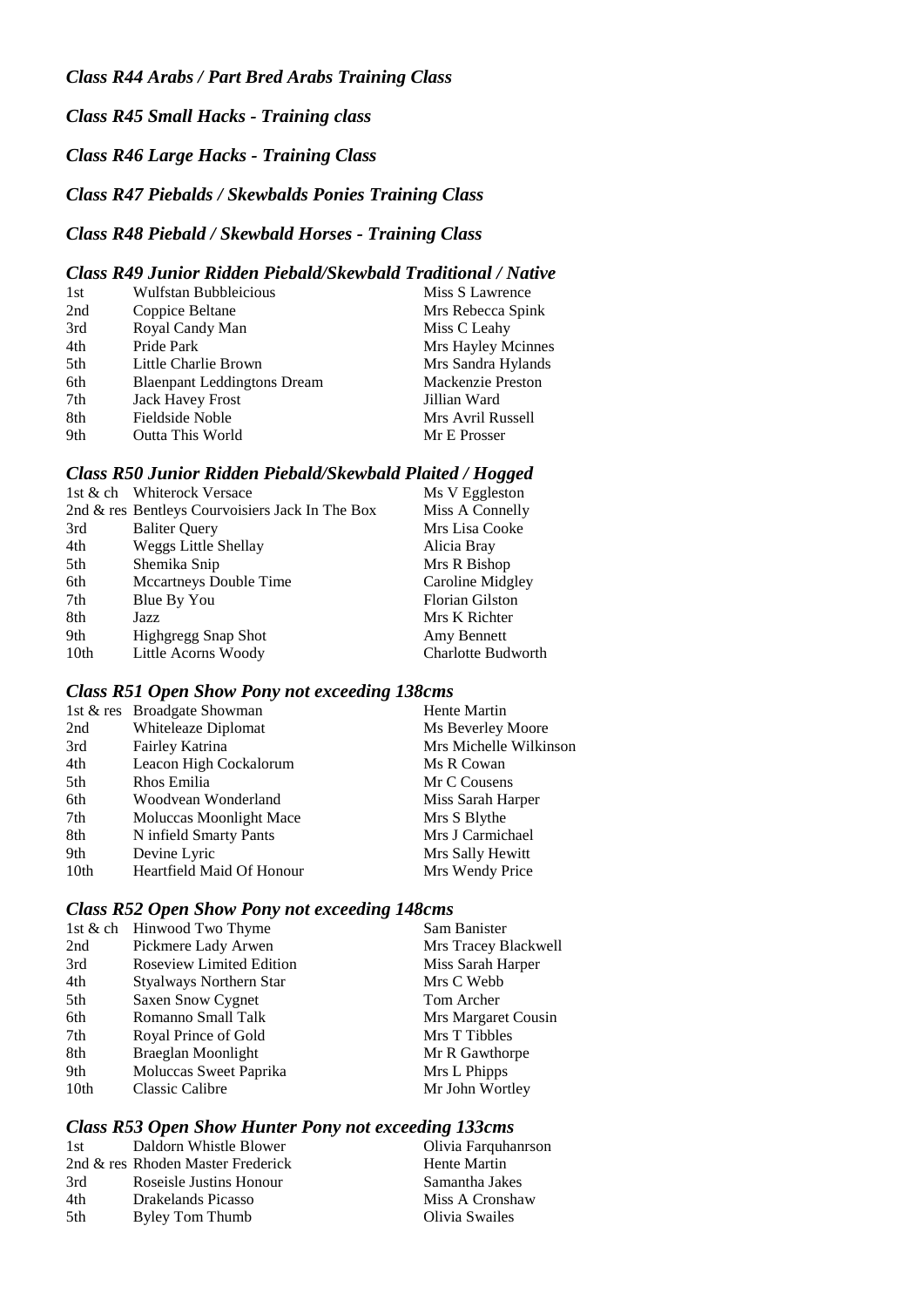| Wytchwood Hocus Pocus        | Ella-May Grovell  |
|------------------------------|-------------------|
| Rillaton Trade Fair          | Miss A Horner     |
| <b>Hindleap Tipsey Mouse</b> | Mrs Lisa Marshall |
| Annandale Minstral           | Ms Lorraine Else  |
| Lowland Talisman             | Mrs S Gonzalez    |
|                              |                   |

#### *Class R54 Open Show Hunter Pony not exceeding 153cms*

| 1st | Midtown Magic                  | Sam Banister        |
|-----|--------------------------------|---------------------|
| 2nd | <b>Holltess Victoria Falls</b> | Miss S Burrows      |
| 3rd | <b>Glencroft Rocky</b>         | Amelia Bevan        |
| 4th | Cool Spirit                    | Georgina Veale      |
| 5th | Deja Vu                        | Ms Beverley Moore   |
| 6th | Chaseford Sparkle              | Mrs S Gonzalez      |
| 7th | Rocco II                       | Nicky Holford       |
| 8th | Wyld Amethyst                  | Danielle Crookes    |
| 9th | <b>Ballycullen Eclipse</b>     | Siobhan Hickman     |
|     | 10th & ch Kily Keen Kate       | Olivia Farquhanrson |

### *Class I55 Home Produced M&M Dartmoor / Exmoor / Shetland Yearling*

| 1st | Beinnliath Peggies Spout | Fiona Dickson            |
|-----|--------------------------|--------------------------|
| 2nd | <b>Blue Gowt Amber</b>   | Mrs Karen Grover         |
| 3rd | The Entrepreneur         | Mrs J Grant & Mr W Hardy |

#### *Class I56 Home Proudced Welsh Sections A & B Yearling*

| 1st | <b>Idyllic Phantom</b>    | Georgia Crouchman    |
|-----|---------------------------|----------------------|
| 2nd | Eyarth Navara             | Mr C Parling         |
| 3rd | Isle Bells Fanando        | Ms Alice Griffiths   |
| 4th | Peartreefields Daisychain | Miss K Maksymiw      |
| 5th | Littleoak Seren Mist      | Mrs Pauline Reynolds |
| 6th | <b>Bronheulog Poppy</b>   | Mrs Sarah Widdows    |

### *Class I57 Home Produced Dartmoor, Exmoor & Shetland 2-3 Years Old*

| 1st | Maltings Country River Lad        | Mrs Sue Gill   |
|-----|-----------------------------------|----------------|
| 2nd | <b>Shilstone Rocks North Wind</b> | Lynda Calcutt  |
| 3rd | Dunkery Towcan                    | Patrica Hannah |
| 4th | <b>Slades Victory</b>             | Mr R Cook      |
| 5th | Moonpenny Cassini                 | Mrs S Muir     |

### *Class I58 Home Produced Welsh A & B 2-3 years old*

| 1st              | Salbrook Darius             | Mrs P Govier         |
|------------------|-----------------------------|----------------------|
| 2nd              | Springlane Firecracker      | Georgia Crouchman    |
| 3rd              | Corkhills Sky Lark          | <b>Eleanor Crate</b> |
| 4th              | Thamesbourne Rowena         | Mrs S Board Jones    |
| 5th              | <b>Tawelfan Socks</b>       | Mrs Paula Ryan       |
| 6th              | <b>Immybrook Roxys Love</b> | Karen Smith          |
| 7th              | Tiffwyl Taffeta             | Donna Sutton         |
| 8th              | <b>Bryntwr</b> Tecwyn       | Miss Kylie Knowles   |
| 9th              | Ammeg Angharad              | Mrs Nicola Anderson  |
| 10 <sub>th</sub> | <b>Sunglow Montgomery</b>   | Mrs S Hobday         |

#### *Class I59 Home Produced Dartmoor & Exmoor 4 years old & over*

| 1st  | <b>Shilstone Rocks Sweet Talk</b>   | Lynda Calcutt            |
|------|-------------------------------------|--------------------------|
| 2nd  | Thimbleby Daisy May                 | Mrs Katie Snow           |
| 3rd  | Peps Dunrock                        | Lisa Mewes               |
| 4th  | <b>Shilstone Rock Cottage Goose</b> | Sarah Roper              |
| 5th  | Cayberry Final Salute               | Tania Mizzi              |
| 6th  | Duradens Krugerrand                 | Joanne Parker            |
| 7th  | Dunsmore Glenfiddich                | <b>Annette Perry</b>     |
| 8th  | Beinnliath Luachair                 | Fiona Dickson            |
| 9th  | <b>Foxleat Rowenberry</b>           | Mrs J Grant & Mr W Hardy |
| 10th | <b>Holwellbarton Kestrel</b>        | Miss E Kerwood           |
|      |                                     |                          |

#### *Class I60 Home Produced Shetlands 4 years old & over*

|  | 1st & ch Coryhill Prince of Darkness | <b>Hayley Yates</b> |
|--|--------------------------------------|---------------------|
|--|--------------------------------------|---------------------|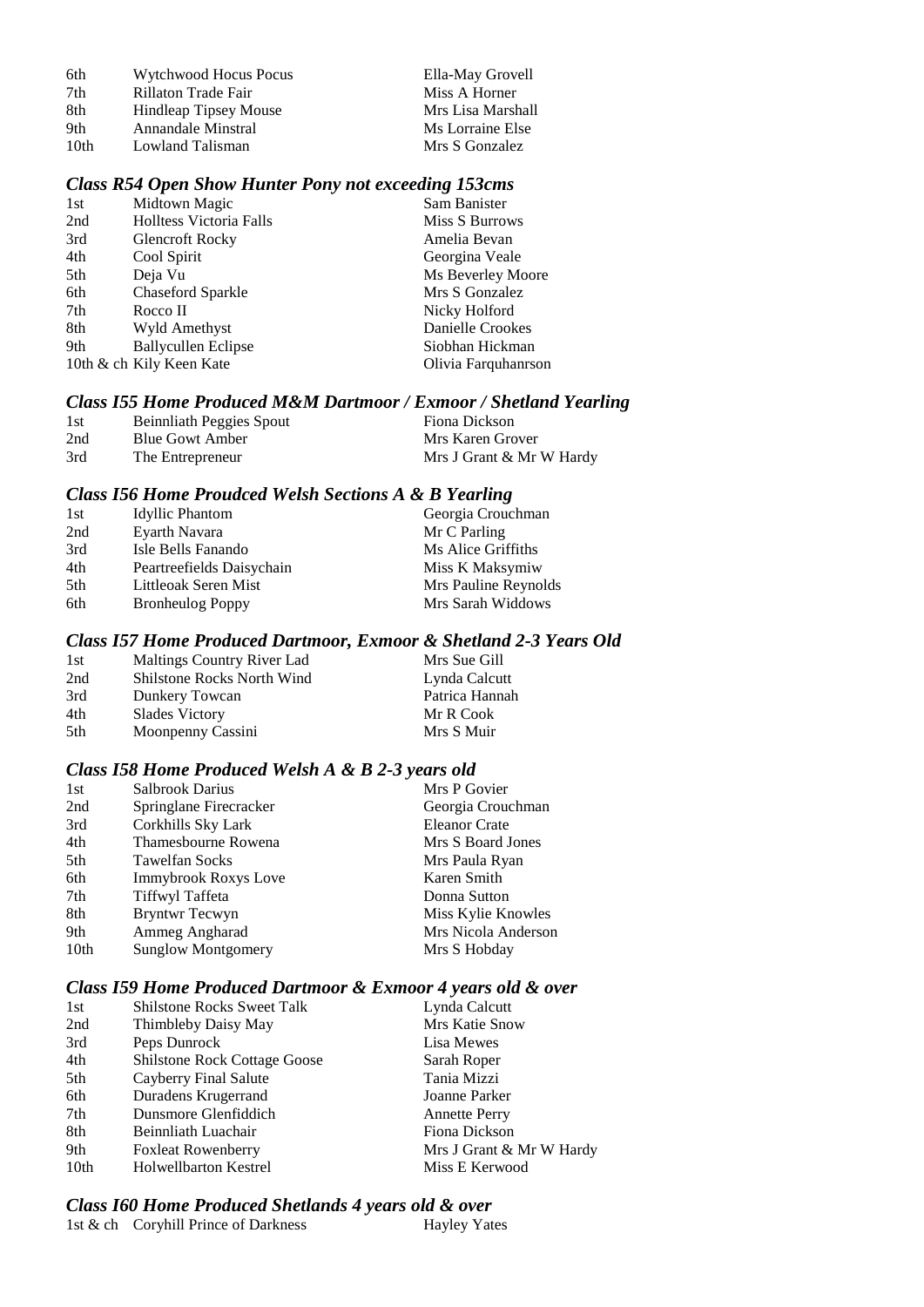| <b>Tosca Last Addition</b> | Mr N Barrett       |
|----------------------------|--------------------|
| <b>Beltoy Rose Talon</b>   | Mrs K Shepherd     |
| Rosevillas Milly           | Miss Claire Connor |
| Elson Toffee               | Mrs J Carmichael   |
| Dryfesdale Damson          | Mr R Cook          |
| Laugherne Smurf            | Mrs C Boyle        |
| Hose Ever Ready            | Mrs Jane James     |
| Coppice Miracle            | Mrs S Lane         |
| Spellbound Jedi Knight     | Debra Rogers       |
|                            |                    |

### *Class I61 Home Produced Welsh Sections A & B 4 years old & over – Section A*

| 1st              | Nantlais Boehenner Charlie       | Katy Fearn            |
|------------------|----------------------------------|-----------------------|
| 2nd              | Coelenhages Jarno                | Emma-Jayne Scott      |
| 3rd              | Rookery Jumble                   | Simon White           |
| 4th              | <b>Fosterhouses Philanderer</b>  | Melanie Govier        |
| 5th              | Dolrhedyn Solo                   | Jenny Earley          |
| 6th              | Vennebos Pearly Sunshine         | Camille Checkley      |
| 7th              | Crumpwell Hasna                  | <b>Bradley Connor</b> |
| 8th              | Heniarth Normal Stanley Fletcher | Margaret Cousin       |
| 9th              | Salbrook Troy                    | <b>Suzie Swires</b>   |
| 10 <sub>th</sub> | Ruperra Chardonnay               | Alicia Roberts        |
|                  |                                  |                       |

### *Class I61 Home Produced Welsh Sections A & B 4 years old & over – Section B*

|                  | 1st & res Brynoffa Jazz      | <b>Eleanor Crate</b> |
|------------------|------------------------------|----------------------|
| 2nd              | Gigman Sea Senor             | Mrs S Jones          |
| 3rd              | <b>Puddingwood Temptress</b> | Martin Surman        |
| 4th              | <b>Wheelers Xtra Time</b>    | Jane Etheridge       |
| 5th              | Paddock Personality          | Mrs D Gottschalk     |
| 6th              | Hoekhorst Imperial           | Miss S Williams      |
| 7th              | <b>Birtley Bobby Dazzler</b> | Lisa Mewes           |
| 8th              | Downland Elvive              | Mrs H Walter         |
| 9th              | Maybrookes Mazquerade        | Mrs P Ryan           |
| 10 <sub>th</sub> | Jolaikes Day Break           | Rebecca Rayner       |

### *Class I62 Home Produced M&M Large Breeds Yearling*

|     | 1st & res Mountain Hare Tom Jones | Mr M Catterall        |
|-----|-----------------------------------|-----------------------|
| 2nd | Balleroy Indiana                  | Mrs Catriona Carnegie |
| 3rd | Cheshmere Jo Frazier              | Jim Smith             |
| 4th | Springfieldpark Replica           | Mr T Hall             |
| 5th | Lownthwaite Pat The Pony          | <b>Alison Morton</b>  |
| 6th | Holren the Olympian               | <b>Holly Charnock</b> |
|     |                                   |                       |

### *Class I63 Home Produced Dales / Fell / NF & Connemara 2-3 years old*

| 1st | <b>Manorian Mercury</b> | Mrs Norma Thompson |
|-----|-------------------------|--------------------|
| 2nd | Darren Vale Bailey      | Mr M Catterall     |
| 3rd | Rosscon Yogu            | Miss B Hatton      |
| 4th | Rosebarr Bandit         | Ms S Evans         |

### *Class I64 Home Produced Highlands 2-3 years old*

| 1st | Balleray Iliana            | Mrs Catriona Carnegie |
|-----|----------------------------|-----------------------|
| 2nd | <b>Bluebraes Merrick</b>   | Miss R Randall        |
| 3rd | Marksman Of Achnacone      | Mrs M Dagati          |
| 4th | Penelope Of Carlung        | Miss Hayley Mather    |
| 5th | Ben MacDhui of Heatherglen | Laura Sheffield       |

### *Class I65 Home Produced Welsh C & D 2-3 years old*

| 1st | Nortonheath Glitz And Glamour | Mr E Prosser             |
|-----|-------------------------------|--------------------------|
| 2nd | Menai Euro Star               | Lynn Hutcheson           |
| 3rd | Felinmor Brenin               | Miss Laura Clegg         |
| 4th | Pennal Sportsman              | Ms Joanne Kirk-Pickering |
| 5th | <b>Starcrest Rebel</b>        | Mrs C Windsor            |
| 6th | Rhosymeirch Braveheart        | Mrs S Jones              |
| 7th | Oakmill Horatio               | Steph Ryder-Bayes        |
| 8th | <b>Oakmill Hector</b>         | Steph Ryder-Bayes        |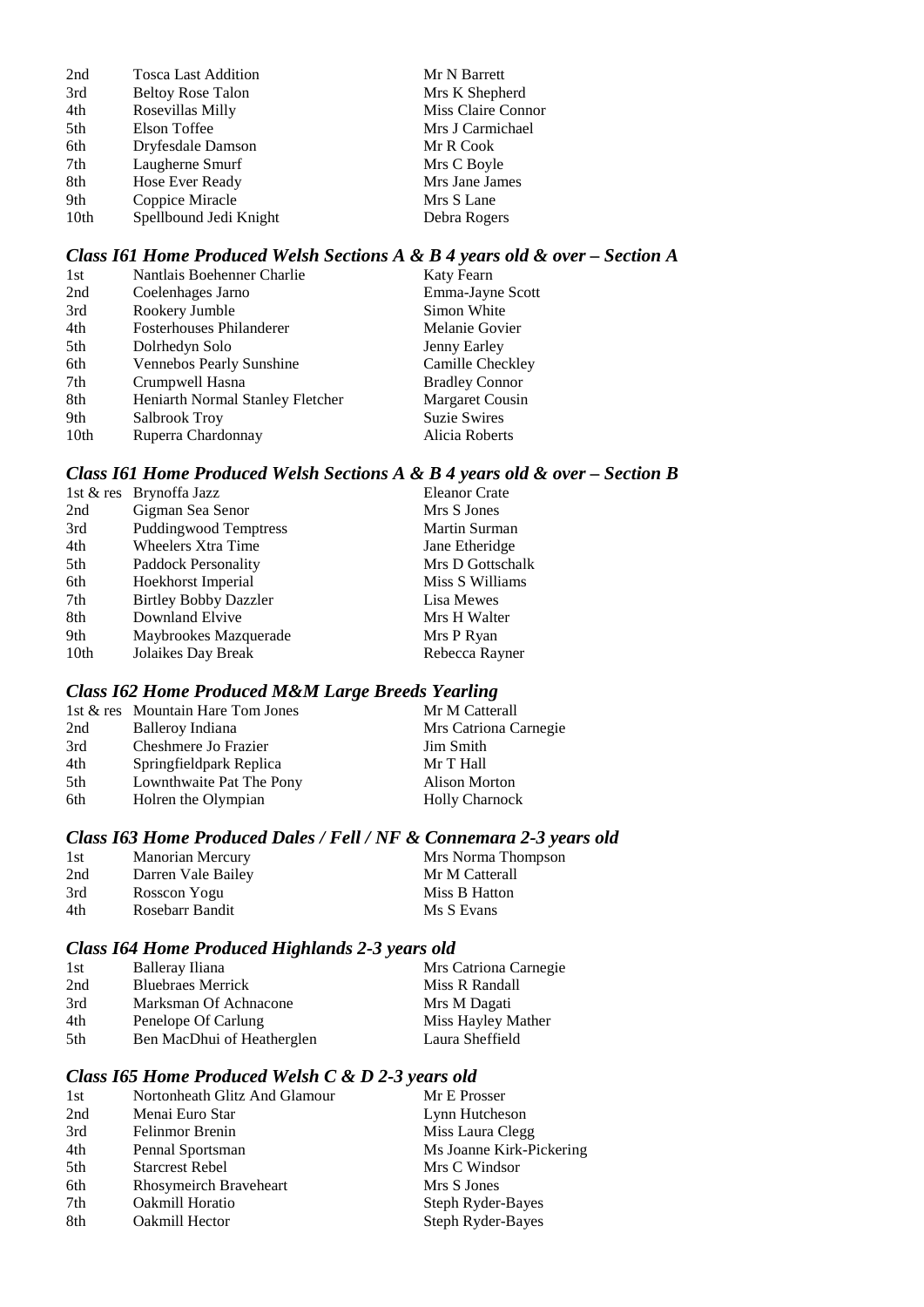9th Foxhollow Alwyn Tywysog Mrs K Gibson

#### *Class I66 Home Produced Dales / Fell / New Forest / Connemara 4 years old & over*

| 1st              | Willoway True Faith         | Mrs Jane Ripley |
|------------------|-----------------------------|-----------------|
| 2nd              | Castle Hill Duke            | Miss C Crow     |
| 3rd              | <b>Wellbrow Victor</b>      | Milli Ward      |
| 4th              | Kippure Viking              | Jane Etheridge  |
| 5th              | <b>Stuffynwood Primrose</b> | Mr John Elliott |
| 6th              | <b>Inglegarth Premier</b>   | Miss A Geraghty |
| 7th              | <b>Rosebarr Primrose</b>    | Ms S Evans      |
| 8th              | Doorage Playmate            | Miss E Collis   |
| 9th              | Lunesdale Knight Music      | Alison Flavell  |
| 10 <sub>th</sub> | <b>Streamstown Prince</b>   | Miss Roz Jones  |

### *Class I67 Home Produced Highlands 4 years old & over*

| 1st & ch         | Sulaskerry Of Dunrui       | Wayne Cox      |
|------------------|----------------------------|----------------|
| 2nd              | Fourmerk Rosalyn           | Mrs E Mangham  |
| 3rd              | Hamish Of Fourmerk         | Mrs A J Barton |
| 4th              | Garan Glas Of Lorien       | Mrs C Haddock  |
| 5th              | Octavian of Whitefield     | Mrs Adele Wood |
| 6th              | Jester Of Ryedale          | Ms B Bowers    |
| 7th              | Ben Buidhe of Croila       | Jo Brew        |
| 8th              | Grangeforge Bonnie Heather | Mrs C Haddock  |
| 9th              | Ellister Islay Royal Fern  | Mrs E Mangham  |
| 10 <sub>th</sub> | Smokey Of Logierait        | Mrs T Mcmillan |

#### *Class I68 Home Produced Welsh Section C & D 4 years old & over*

| 1st              | <b>Ballagh The Buck</b>  | Mr T Hall             |
|------------------|--------------------------|-----------------------|
| 2nd              | Nebo Herbert             | Jennie Ebden          |
| 3rd              | Cwrtybella Ryan          | Miss K Padfield       |
| 4th              | Horeb Ioan               | <b>Holly Charnock</b> |
| 5th              | Penpontbren Crackerjack  | Mrs Sarah Oldman      |
| 6th              | <b>Cheshmere Baracus</b> | Mrs C Pooley          |
| 7th              | Greenwing Hobo           | Samantha Willis       |
| 8th              | Erdyl Joshya             | L Oughton-Auker       |
| 9th              | Kylebeck Chieftan        | Miss M Hilton         |
| 10 <sub>th</sub> | <b>Foxhollow McGredy</b> | Mrs K Gibson          |

#### *Class R69 WHP Training Stakes 133cms*

#### *Class R70 WHP Training Stakes 153cms*

### *Class R71 WHP Training Stakes exceeding 153cms*

#### *Class R72 M&M WHP Training Stakes Large Breeds*

#### *Class R73 M&M WHP Small Breeds Training*

#### *Class R74 Novice Working Show Horse*

| 1st              | Vishnu                     | Miss N Bird          |
|------------------|----------------------------|----------------------|
| 2nd              | Coswarth Legacy            | Miss G Wilkes        |
| 3rd              | Templebready Alainn        | Sue Jackson          |
| 4th              | Sorrelcourt Take A Bow     | Mrs Marie Boasman    |
| 5th              | Private Matinee            | Mrs V Ward           |
| 6th              | Soho Bobby                 | Miss Sonya Hart      |
| 7th              | Jendali Prince             | Miss Abigail Shaw    |
| 8th              | Carnsdale Conqueror        | <b>Holly Ellison</b> |
| 9th              | Moonlyte Serenade          | Mrs A Rainbow        |
| 10 <sub>th</sub> | <b>Classics Golden Boy</b> | <b>Bailey Nelson</b> |

## *Class R75 Novice Working Cobs*

Paulette Cooper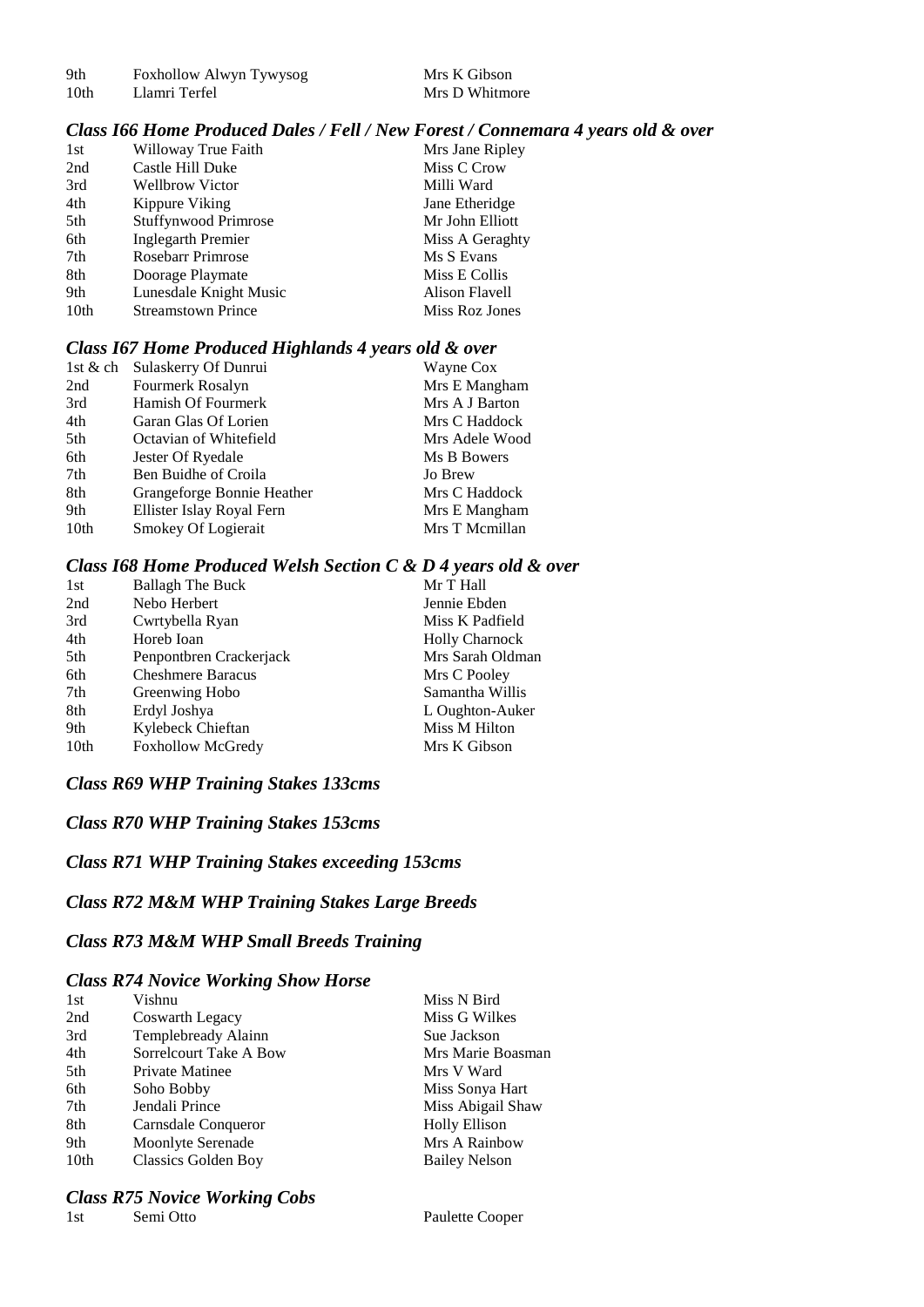| 2nd              | Sir Walter Reilly       | Miss Andrea Pearman   |
|------------------|-------------------------|-----------------------|
| 3rd              | Oliver Brown            | Miss G Wilkes         |
| 4th              | General George          | Miss H Shippey        |
| 5th              | Paddy II                | Clair Tomlinson Ellis |
| 6th              | <b>Inspector Piorot</b> | Miss Samantha Jakes   |
| 7th              | Beano                   | Mrs Ruth Taylor       |
| 8th              | Calamity Jane II        | Sam Cook              |
| 9th              | Cobdot com II           | Jo Cocker             |
| 10 <sub>th</sub> | Alfie Moon V            | Mrs F Comber          |

### *Class R76 Concours D'Elegance Lead Rein*

|                         | Dawn Bruce                         |
|-------------------------|------------------------------------|
| Springwater Last Light  | Danielle Cawte                     |
| Salcome Pirate Parlez   | Anna Tansey                        |
| Dixieland Barndance     | Mrs E Hatton                       |
| <b>Hisley Provost</b>   | Sophia Twitchen                    |
| Liafar Loulabella       | Mrs Tracy Vardy                    |
| Waitwith Willowherb     | Mrs Gail Wynne-Rogerson            |
| <b>Ulvercroft Count</b> | Miss J Stone                       |
| Cosford Persia          | Mrs S Tierney                      |
| Wrentnall Lullaby       | Keeley McClarence                  |
|                         | 1st & ch Shilstone Hameldon Beacon |

### *Class R77 Concours D'Elegance First Ridden*

|                  | 1st & res Lowland Toy Soldier | Justine Macgregor |
|------------------|-------------------------------|-------------------|
| 2nd              | <b>Foxleat Sweet Rosehip</b>  | Jane Donald       |
| 3rd              | Desarbre Icicle               | Miss S Pilkington |
| 4th              | Littlebeechen Raggie Maggie   | Alice Crocker     |
| 5th              | <b>Tryfel Arrow</b>           | Hope Fisher       |
| 6th              | Llanalyn Awstin               | Mr R Williams     |
| 7th              | <b>Rillaton Sweet Talk</b>    | Mrs L Caulfield   |
| 8th              | Gigman Bobby Dazzler          | Miss Grainne Ward |
| 9th              | Fox Leat Warrior              | Ruby Venni        |
| 10 <sub>th</sub> | Kalusta Dolly Daydream        | Mrs Lacey Higgs   |

### *Class R78 Ridden M&M Pairs - not exceeding 138cms*

| 1st | Janpete Charlie Boy         | Lucy Ellison      |
|-----|-----------------------------|-------------------|
| 2nd | Brynodyn Scimitar           | Mrs C Chinn       |
| 3rd | <b>Telaid Carys</b>         | Miss Tara Vaughan |
| 4th | Parvedean Debutante         | Hope Fisher       |
| 5th | Trofarth Loi                | Miss S Evans      |
| 6th | <b>Dycott Elegant Lady</b>  | Mrs Julie Wood    |
| 7th | Glansevin Ganymede          | Mrs A Coller      |
| 8th | <b>Yarty Dragonfly</b>      | Mrs Wendy Hewitt  |
| 9th | <b>Shilstone Dunnabrook</b> | Mrs Carla Fall    |

### *Class R79 Side Saddle Concours - Period Costume*

| 1st  | Simple Irresistable     | Maureen Pagliarini          |
|------|-------------------------|-----------------------------|
| 2nd  | Chester Bay             | Julie Taylor                |
| 3rd  | <b>Glencroft Rocky</b>  | Amelia Bevan                |
| 4th  | Ropewalk Viscountess    | Mrs Barham                  |
| 5th  | Woodroyd Gayboy         | Miss K Williams             |
| 6th  | Penmire Dudley          | Gill Rawlinson              |
| 7th  | Moss-Side Orchul Laddie | Miss Heather Baker          |
| 8th  | Macmno Cara             | <b>Charlotte Carrington</b> |
| 9th  | Queen of The Night      | Siobhan Hickman             |
| 10th | Brechfa Ninian          | Caryn Wilkinson             |
|      |                         |                             |

### *Class R80 Fancy Dress*

| 1st | Galwyn Shadow            | Miss G Denning        |
|-----|--------------------------|-----------------------|
| 2nd | Klingrahoull Valkyrie    | <b>Mrs Katie Snow</b> |
| 3rd | Shilstone Rocks Fandango | Jillian Ward          |
| 4th | Brad                     | Miss Laura Nowlan     |
| 5th | <b>Brwmstan Blue Boy</b> | Susie McCutcheon      |
| 6th | <b>Trevassack Harvey</b> | Ruby Kent             |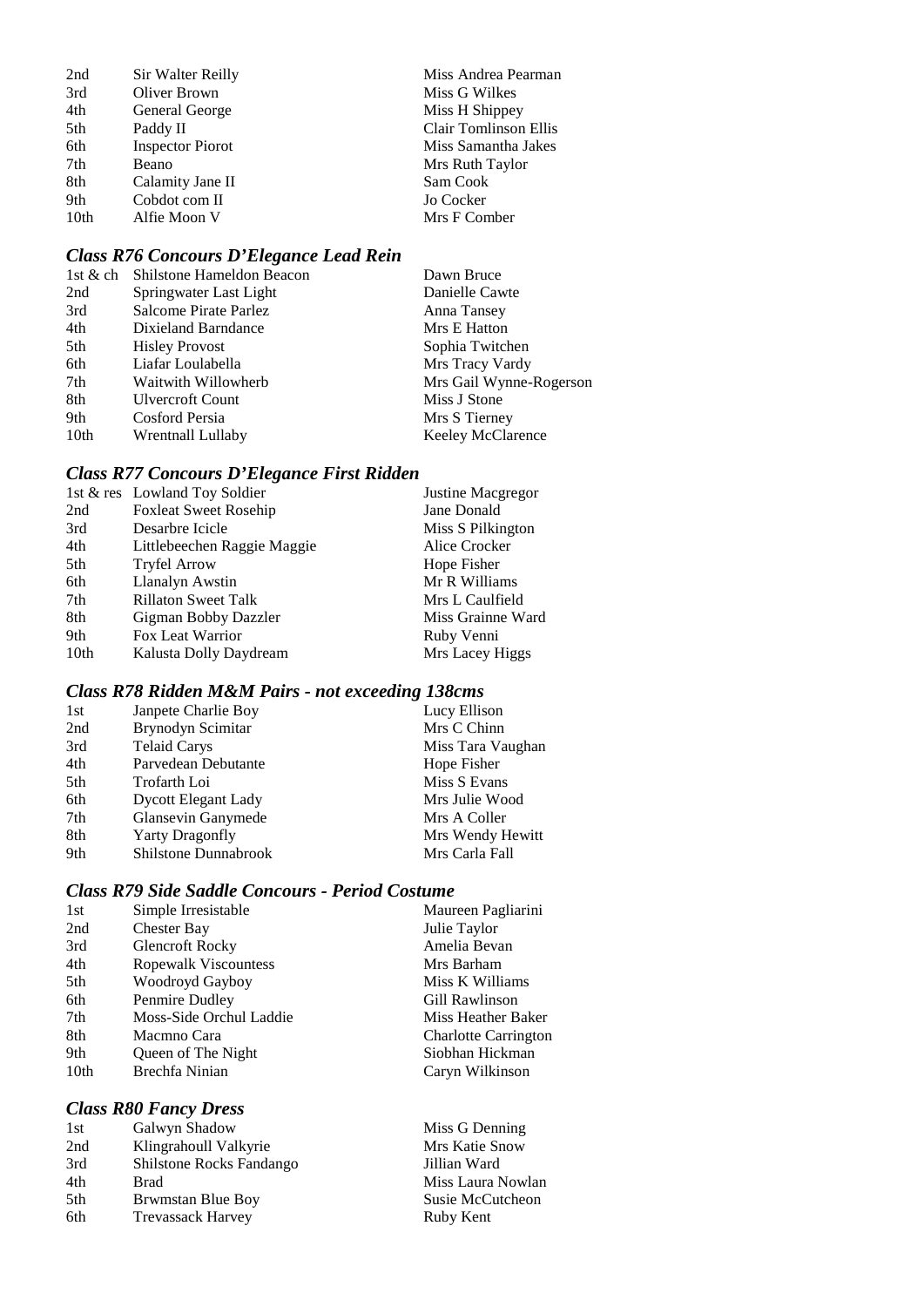| 7th  | <b>Ulvercroft Count</b> | Miss J Stone      |
|------|-------------------------|-------------------|
| -8th | Thistledown Scots Luck  | Grace Michaelides |
| 9th  | Strathyisla Logansville | Miss J Vanweegen  |
| 10th | Cosford Persia          | Mrs S Tierney     |

#### *Class R81 Open Part Bred Arab exceeding 148cms*

| 1st & ch | Brindlebrook Pharaoh            | Miss Natasha Timson      |
|----------|---------------------------------|--------------------------|
| 2nd      | Paschal Willow                  | Miss Amanda J Miller     |
| 3rd      | Daldorn Sand Piper              | <b>Lady Benton Jones</b> |
| 4th      | Redvale Mr Magic                | Mrs Hannah Reilly        |
| 5th      | <b>Westhill Last Impression</b> | Miss P Mallender         |
| 6th      | <b>Shooters Morning Mist</b>    | Miss Stephanie Glover    |
| 7th      | Paddock Lightning               | Susan Carter             |
| 8th      | Zaramara                        | Mrs Alice Stevens        |
| 9th      | Northfield Eleganza             | Miss B Hatton            |
| 10th     | Daws Lilly of the Valley        | Lindsey Miller           |

### *Class R82 Open Part Bred Arab not exceeding 148cms*

| 1st & res Broadgate Showman        | <b>Hente Martin</b>  |
|------------------------------------|----------------------|
| <b>Beiligaer Starlight Express</b> | Mrs Kati Choynowski  |
| Woodvean Wonderland                | Miss Sarah Harper    |
| Lowland Talisman                   | Mrs S Gonzalez       |
| Roseview Limited Edition           | Miss Sarah Harper    |
| Pickmere Lady Arwen                | Mrs Tracey Blackwell |
| Lestarswood Bright Ember           | Miss Leanne Walsh    |
| Perriland Paprika                  | Miss Lynden Barrow   |
| <b>Styalways Northern Star</b>     | Mrs C Webb           |
| Chaseford Sparkle                  | Mrs S Gonzalez       |
|                                    |                      |

### *Class R83 Open Ridden Part Breds*

| 1st  | Sheenlanders Legacy        | Emma Peel             |
|------|----------------------------|-----------------------|
| 2nd  | <b>Benhill Taric</b>       | Mrs C E Durrant       |
| 3rd  | Midtown Magic              | Sam Banister          |
| 4th  | Kookaburra                 | Lucinda Haines        |
| 5th  | Fairley Katrina            | Jazzmin Wilkinson     |
| 6th  | <b>Rosamel Dark Prince</b> | Miss Hannah Roulston  |
| 7th  | <b>Bowanne Briar Rose</b>  | <b>Janet Smithers</b> |
| 8th  | Cool Spirit                | Georgina Veale        |
| 9th  | Darcey                     | Rebecca Patterson     |
| 10th | Willow Caprce              | Carly Jackson         |
|      |                            |                       |

#### *Class R84 Novice Small Riding Horse*

|     | 1st & ch Tawnmore Tariq | Mrs K Cole             |
|-----|-------------------------|------------------------|
| 2nd | <b>Basford Cavalier</b> | Miss Alexandra Calvert |
| 3rd | A Strange Happening     | Miss K Emsley          |
| 4th | Clonavarn Jane          | Hannah Golombeck       |
| 5th | Donita                  | Miss Sacha Trude       |
| 6th | Lara Crofter            | Mrs L Johnson          |
|     |                         |                        |

### *Class R85 Novice Large Riding Horse*

|     | 1st & res Donnerwolke    | Rebecca Gribben    |
|-----|--------------------------|--------------------|
| 2nd | Diamond Life             | Miss C Brodie      |
| 3rd | River Head Out Law       | Miss K Emsley      |
| 4th | Samantha III             | <b>Ruth Flack</b>  |
| 5th | <b>Edlingtons Ronnie</b> | Mrs Janet Piper    |
| 6th | Classics Golden Boy      | Mrs Deborah Nelson |
| 7th | La La Rumba              | Vicky Parkinson    |
| 8th | <b>Grand Desire</b>      | Mrs J Wright       |
|     |                          |                    |

### *Class R86 Open LWT Cob*

| 1st | Darcey               |
|-----|----------------------|
| 2nd | Oconner              |
| 3rd | Silver Maddigen      |
| 4th | Jarrett Hills Wizard |

| Rebecca Gribben    |
|--------------------|
| Miss C Brodie      |
| Miss K Emsley      |
| Ruth Flack         |
| Mrs Janet Piper    |
| Mrs Deborah Nelson |
| Vicky Parkinson    |
| Mrs J Wright       |
|                    |

Rebecca Patterson Miss Paula Bircumshaw K W Smith Mrs T Tomlinson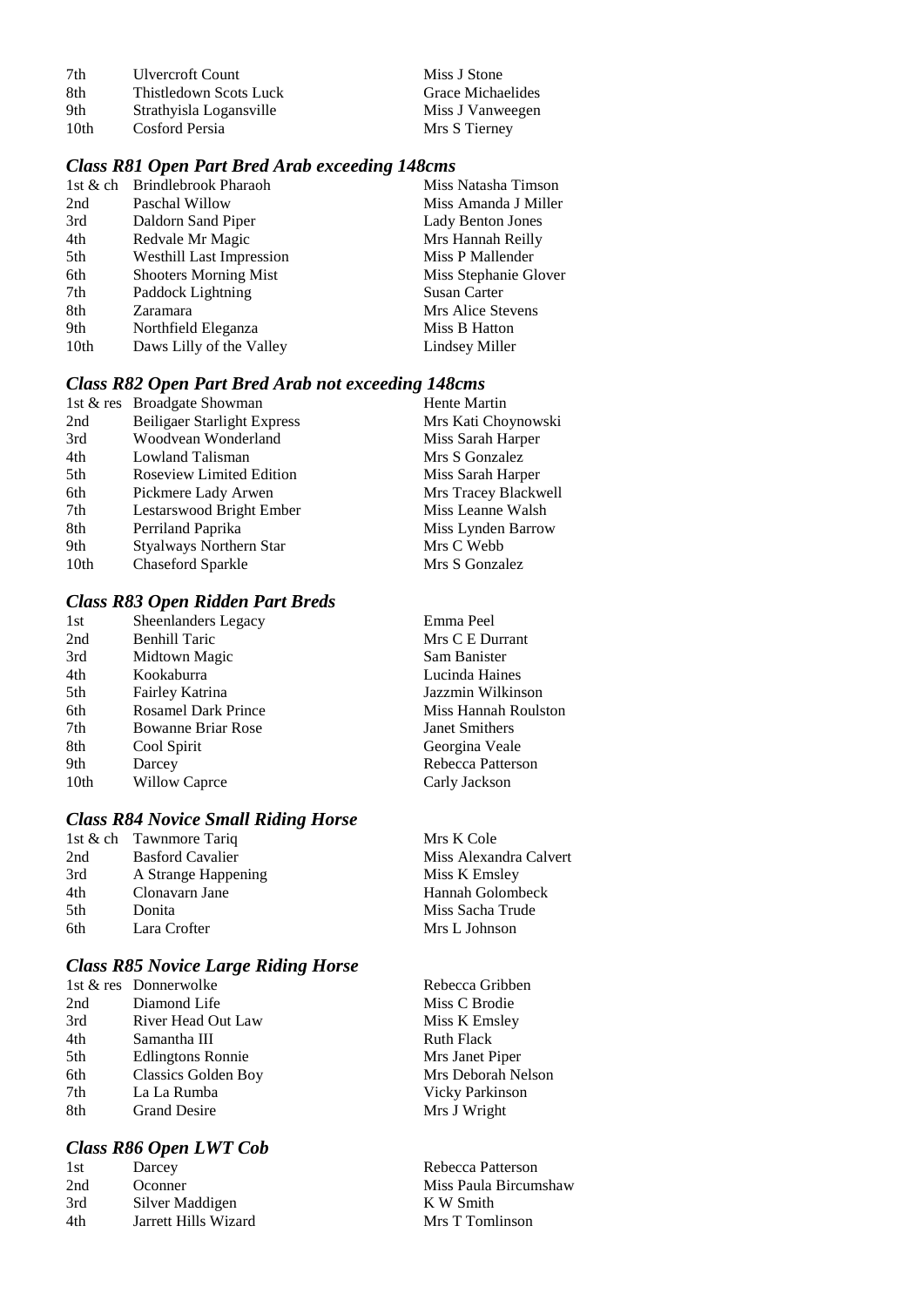| 5th | Paddy II             | Clair Tomlinson I |
|-----|----------------------|-------------------|
| 6th | General George       | Miss H Shippey    |
| 7th | Moonlarne Lane Romeo | Mrs Gill Genders  |

#### *Class R87 Open HWT Cob*

1st & ch Randalstown Landmark Miss Hayley Erner<br>
2nd & res Corvus Nikki Proctor 2nd & res Corvus Nikki Proctor 3rd Cobdot com II Jo Cocker<br>4th Alfie Moon V Mrs F Comber Alfie Moon V

#### *Class R88 Junior Ridden Small Breeds*

| 1st             | Coppice Beltane        | Mrs Rebecca Spink             |
|-----------------|------------------------|-------------------------------|
| 2nd             | Vean Night Owl         | Elaine Arnold                 |
| 3rd             | Linacre Bilberry       | Hackamore Stud - Mrs M Parker |
| 4th             | Stourton Whato         | Dr Simone Yule                |
| 5th             | <b>Eclispse Debute</b> | Lucy Hodges                   |
| 6th             | Wilby Valiant          | Jane Etheridge                |
| 7 <sub>th</sub> | Shelmeg Biscuit        | Mrs K Lewis                   |
|                 |                        |                               |

Clair Tomlinson Ellis Miss H Shippey

### *Class R89 Junior Ridden Welsh A & B*

| 1st  | <b>Newcott Music Boy</b>         | Mrs Helen Evans         |
|------|----------------------------------|-------------------------|
| 2nd  | Blackhill Imogen                 | Mrs Lynn Scott          |
| 3rd  | <b>Cheshmere Funtime Frankie</b> | Miss Vicky Smith        |
| 4th  | <b>Collivers Making Waves</b>    | Ms Christine Smith      |
| 5th  | Tallares Birthday Boy            | Miss Mia Biggs          |
| 6th  | Littlepark Roxanna               | Penny Piggin            |
| 7th  | Telynau Masterclass              | Mr Darren Price         |
| 8th  | Janpete Charlie Boy              | Lucy Ellison            |
| 9th  | Measham So Fair                  | Naomi Bettridge         |
| 10th | Cadlanvalley Cascade             | <b>Tammy Northfield</b> |
|      |                                  |                         |

### *Class R90 Junior Ridden Welsh Sections C & D*

|                  | 1st & ch Jebeth Captain Sensible | Mrs K Gibson        |
|------------------|----------------------------------|---------------------|
| 2nd              | Farhill Jasmin                   | Mrs Heather Holt    |
| 3rd              | Popsters Lottery                 | Julie Pirie         |
| 4th              | Gems Jack High                   | Ellie Holland       |
| 5th              | <b>Telaid Carys</b>              | Miss Tara Vaughan   |
| 6th              | <b>Dycott Elegant Lady</b>       | Mrs J Wood          |
| 7th              | Desach Casper                    | Megan Share         |
| 8th              | Gwynneparc Meredith              | Ella May Cannell    |
| 9th              | Penclose Debonair                | Mrs F Henson        |
| 10 <sub>th</sub> | <b>Stoatley Two Daisy Jane</b>   | <b>Emily Henton</b> |

#### *Class R91 Junior Ridden Large Breeds*

|      | 1st & res Wellbrow Black Knight | Mrs L Howlett      |
|------|---------------------------------|--------------------|
| 2nd  | Sparket Classy Girl             | Ellen Jones        |
| 3rd  | Peruvian Bear                   | Miss A Marshall    |
| 4th  | <b>Stookley Andante</b>         | Olivia Swailes     |
| 5th  | Oscar Of Edinglassie            | Mrs Jayne Carter   |
| 6th  | <b>Broadlands Politics</b>      | Kelly Needham      |
| 7th  | Daloumie Foxy Lady              | Mrs K Gibson       |
| 8th  | Billesdons Countryman           | Mrs C Ladums-Jones |
| 9th  | Shanohan Finn Ley               | Angela Carter      |
| 10th | Atlantic Apollo                 | Mrs Diane Holmes   |
|      |                                 |                    |

## *Class R92 Novice Ridden Welsh A & B*

| 1st | Elvet Abigail               | Mr K Stewart            |
|-----|-----------------------------|-------------------------|
| 2nd | Sophisticated Sorcerer      | Mrs N Evans Wooding     |
| 3rd | <b>Telynau Masterclass</b>  | Mr Darren Price         |
| 4th | Duntarvie Dragoon           | Miss Lindsey Hillyard   |
| 5th | Pennway Sovereign           | Miss Chloe Chubb        |
| 6th | Reylem Dewdrop              | Miss Helen Whiteley     |
| 7th | <b>Cadlanvalley Cascade</b> | <b>Tammy Northfield</b> |
| 8th | <b>Broadhanger Monsoon</b>  | Kelly Needham           |
|     |                             |                         |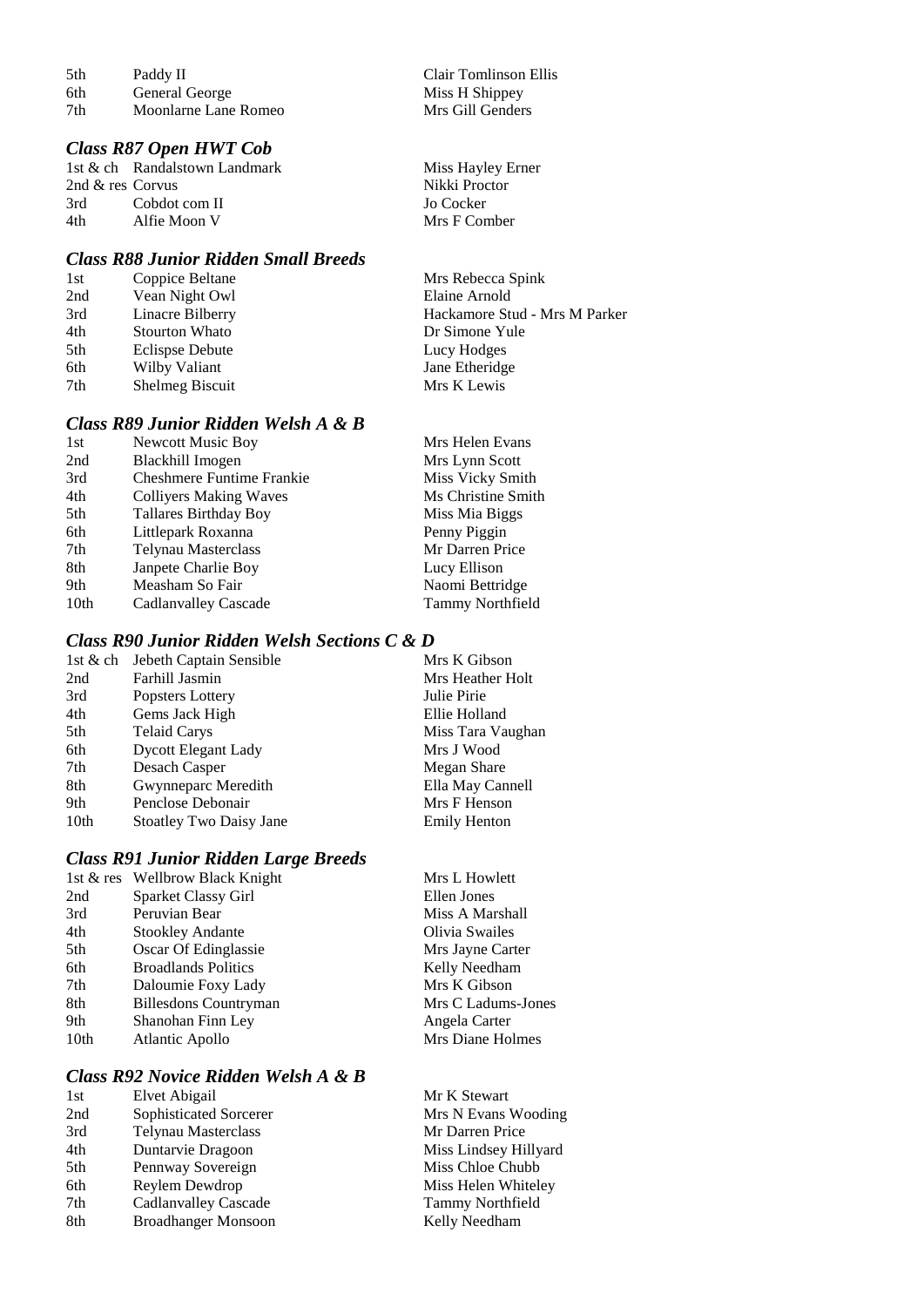| 9th              | Friars All Gold               | Mrs Lynn Scott  |
|------------------|-------------------------------|-----------------|
| 10 <sub>th</sub> | <b>Colliyers Making Waves</b> | Ms Christine Si |

### *Class R93 Novice Ridden Welsh C*

| 1st              | <b>Cheshmere Crusader</b>      | <b>Jim Smith</b>     |
|------------------|--------------------------------|----------------------|
| 2nd              | Trenleygrove Stella            | Mrs Mary Major       |
| 3rd              | Merwydd Rosina                 | Mr David Hawkins     |
| 4th              | <b>Telaid Carys</b>            | Miss Tara Vaughan    |
| 5th              | Kallistalodge Comet            | Miss K Bettison      |
| 6th              | Kalista Lodge Charlie Cool     | Miss L Campion       |
| 7th              | Cwmhir Owen                    | Miss Amy Ravenscroft |
| 8th              | <b>Wretton Rosina</b>          | Mrs Sarah Thorpe     |
| 9th              | <b>Whalley Morello Blossom</b> | Ellie Berlyn         |
| 10 <sub>th</sub> | Burghwallis Botticelli         | Linzy Dickinson      |
|                  |                                |                      |

### *Class R94 Novice Ridden Welsh D*

|                  | 1st & ch Janton Urban King   | Mrs Heather Hume  |
|------------------|------------------------------|-------------------|
|                  | 2nd & res Murdogg Mastermind | Charlotte Arthur  |
| 3rd              | Loatlands Danny Man          | Mrs C Skellham    |
| 4th              | Scarthingwell Daisy Mai      | Miss G Wilkes     |
| 5th              | Daichristu Timeout           | Louise Curtis     |
| 6th              | Tai Forgan Sir Monty         | Mrs E Kirby       |
| 7th              | Lynuck The Money Maker       | Mrs Lynn Scott    |
| 8th              | Hollyfields Lord Gwynfor     | Caroline Turner   |
| 9th              | Llanfyllin Lucky Jim         | Natalie Hulme     |
| 10 <sub>th</sub> | <b>Brackens Valentino</b>    | Miss Gemma Oliver |

### *Class R95 Open Ridden Welsh A & Welsh B*

| 1st $&$ ch       | <b>Wintersend Nimbus</b>          | Miss A Marshall          |
|------------------|-----------------------------------|--------------------------|
| 2nd              | <b>Thornberry Masterpeice</b>     | Alison Duval             |
| 3rd              | Locks Bit Purple Cloud            | Jolie Darton             |
| 4th              | <b>Milltop Master Mariner</b>     | Miss J Whitworth         |
| 5th              | Wynswood Golden Guinea            | <b>Charlotte Edwards</b> |
| 6th              | Friars All Gold                   | Mrs Lynn Scott           |
| 7th              | Fingerpost Tambourine Man Of Moel | Miss V Wigglesworth      |
| 8th              | Eyarth Milan                      | Mr Gary Lawless          |
| 9th              | <b>Tallares Birthday Boy</b>      | Miss Mia Biggs           |
| 10 <sub>th</sub> | Newcott Mikado                    | Mrs Heather Holt         |

### *Class R96 Open Ridden Dartmoor / Exmoor / Shetland*

|     | 1st & res Brandsby Witchcraft  | Mrs Julie Chadwick    |
|-----|--------------------------------|-----------------------|
| 2nd | Coppice Beltane                | Mrs Rebecca Spink     |
| 3rd | Shilstone Rocks North Westerly | Lynda Calcutt         |
| 4th | Dunkery Wigeon                 | <b>Hayley Renolds</b> |
| 5th | Deagol                         | Julie Pirie           |
| 6th | Springwater Black Hawk         | Mrs W Dunn            |
| 7th | Serenteifi Morgan Llwyd        | Verity Checkley       |
| 8th | Littlebeechen Raggie Maggie    | Alice Crocker         |

### *Class R97 Novice Ridden Highland*

|      | 1st & res Elmere Loch Ryan       | Mrs J Hawkins      |
|------|----------------------------------|--------------------|
| 2nd  | <b>Billesdons The Gamekeeper</b> | Mrs K Toone        |
| 3rd  | <b>Balmoral Muick</b>            | Danielle Thelwell  |
| 4th  | Craiglaw The Marcliffe           | Alison Worley      |
| 5th  | Chapelhill Eddie                 | Miss R Williams    |
| 6th  | Ellister Islay Royal Fern        | Mrs E Mangham      |
| 7th  | Clandon Bertie                   | Miss S Woolerton   |
| 8th  | Moss-side Sandaig                | Miss C Abosetta    |
| 9th  | Claife Ptarmigan                 | Mrs J Barton       |
| 10th | Moss-Side Pearson                | Miss Heather Baker |
|      |                                  |                    |

### *Class R98 Novice Ridden Dales & Fell*

| -1st | <b>Well Brow Cassie</b> | Abigail Kershaw |
|------|-------------------------|-----------------|
| 2nd  | Banksgate Tamlin        | Miss L Kingston |

| Mrs Lynn Scott     |
|--------------------|
| Ms Christine Smith |

| Jim Smith            |
|----------------------|
| Mrs Mary Major       |
| Mr David Hawkins     |
| Miss Tara Vaughan    |
| Miss K Bettison      |
| Miss L Campion       |
| Miss Amy Ravenscroft |
| Mrs Sarah Thorpe     |
| Ellie Berlyn         |
| Linzy Dickinson      |

| Mrs Heather Hume |  |
|------------------|--|
| Charlotte Arthur |  |
| Mrs C Skellham   |  |
| Miss G Wilkes    |  |
| Louise Curtis    |  |
| Mrs E Kirby      |  |
| Mrs Lynn Scott   |  |
| Caroline Turner  |  |
| Natalie Hulme    |  |
| Miss Gemma Oliv  |  |
|                  |  |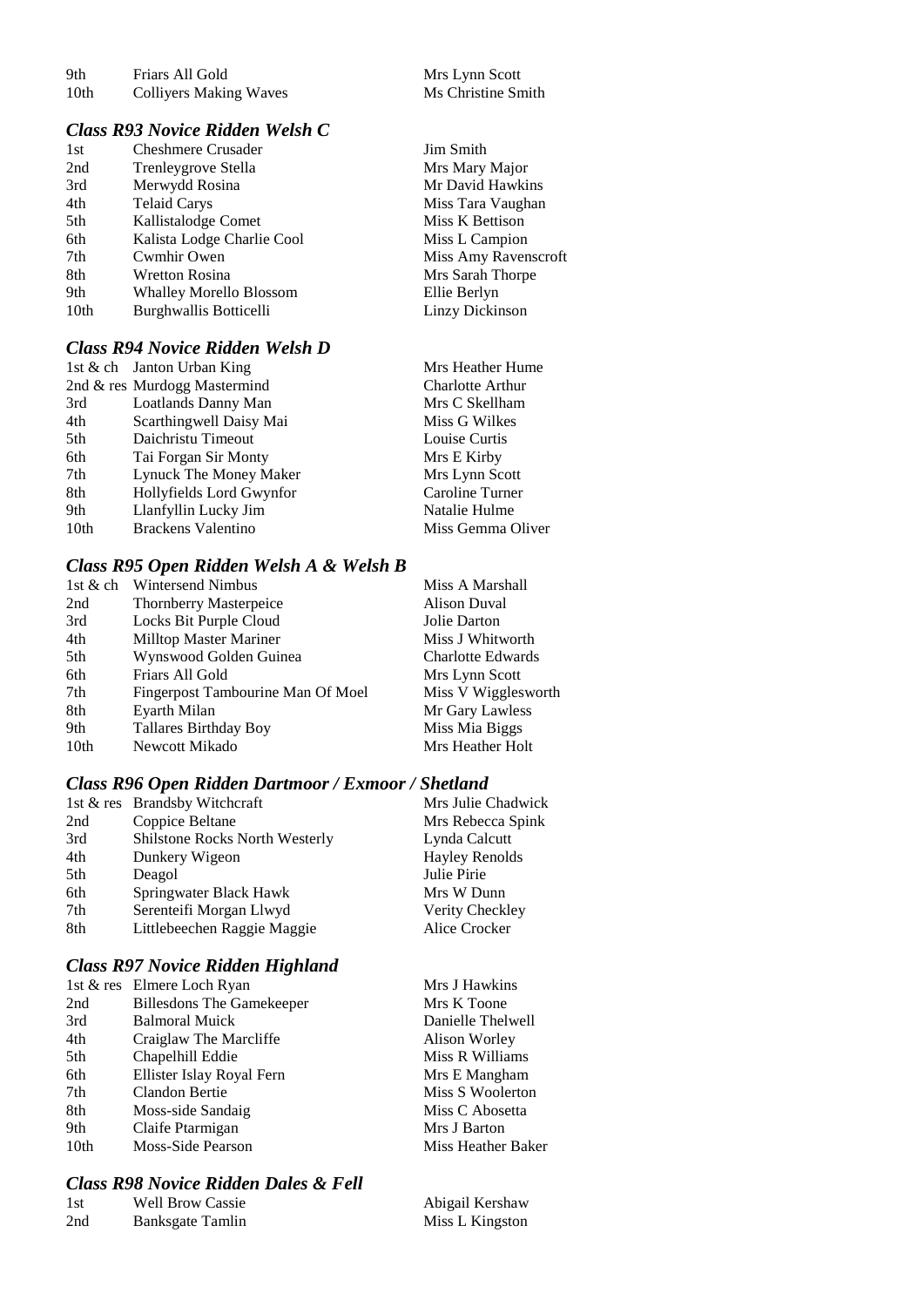| 3rd  | Wellbrow Drewdrop           | Amy Small          |
|------|-----------------------------|--------------------|
| 4th  | Penmire Dudley              | Gill Rawlinson     |
| 5th  | Darrenvale Joules           | Miss Hayley Mather |
| 6th  | <b>Stuffynwood Primrose</b> | Mr John Elliott    |
| 7th  | Murthwaite Looks Promising  | Jane Rawden        |
| 8th  | <b>Wellbrow Victor</b>      | Milli Ward         |
| 9th  | Sunglow Mylor               | Mrs S Hobday       |
| 10th | Rosebarr Brown Boy          | Jo Cocker          |

### *Class R99 Novice Ridden Connemara / New Forest*

|                  | 1st & ch Drumacre Prince Albert | Robin Avery        |
|------------------|---------------------------------|--------------------|
| 2nd              | Stonepark Lad                   | Miss J Wormall     |
| 3rd              | Rosscon Owens Boy               | Robin Avery        |
| 4th              | Hey Bob                         | Miss H Hall        |
| 5th              | Just For Fun                    | Mrs M Perham       |
| 6th              | <b>Brock Captain Jack</b>       | Miss K Wright      |
| 7th              | <b>Everkerry Petroc</b>         | Alison Flavell     |
| 8th              | Chilham Sand Castle             | Miss R Hilton      |
| 9th              | Carrowkeel Lad                  | Mikaela Gater      |
| 10 <sub>th</sub> | Chilham Hurricane               | Miss Anna Sherriff |

### *Class R100 Novice Ridden Dartmoor/Exmoor/Shetland*

| 1st | <b>Brandsby Witchcraft</b> | Mrs Julie Chadwick |
|-----|----------------------------|--------------------|
| 2nd | Dunkery Reed Bunting       | Julie Pirie        |
| 3rd | Threeshires Zanatan        | Mrs S Muir         |
| 4th | Springwater Black Hawk     | Mrs W Dunn         |
| 5th | <b>Stourton Limerick</b>   | Mrs T Tucker       |
| 6th | <b>Rekcilf Renaissance</b> | Mrs W Dunn         |
| 7th | Tinsleigh Bluebell         | Mr Jack Summers    |

### *Class R101 Open Ridden Highland*

| 1st | <b>Lochlands Treble Flute</b>  | Miss Natalie Greasley  |
|-----|--------------------------------|------------------------|
| 2nd | Moss-Side Orchul Laddie        | Miss Heather Baker     |
| 3rd | Lorien Ffigysbren              | Jessica Hazel          |
| 4th | Major General of Whitefield    | Miss Sophie Cumbers    |
| 5th | <b>Billesdons Countryman</b>   | Mrs C Ladums-Jones     |
| 6th | Fingal Of Dykes                | Lesley Jolly           |
| 7th | Clandon Bertie                 | Miss S Woolerton       |
| 8th | <b>Billesdons Country Maid</b> | Mrs M Sturgesss        |
| 9th | Dougal Of Mendick              | Mr S Hulston Critchley |
|     |                                |                        |

### *Class R102 Open Ridden Dales / Fell*

| 1st  | Waterside Black Prince   | Miss Sophie Cumbers    |
|------|--------------------------|------------------------|
| 2nd  | <b>Byebeck Evolution</b> | Miss L Kingston        |
| 3rd  | Lunesdale Prince Albert  | Mrs Debra Walker       |
| 4th  | Penmire Dudley           | Gill Rawlinson         |
| 5th  | Ludworth Viking          | Miss Nichola Ash       |
| 6th  | Murthwaite Mr Wright     | Mrs Carla Fall         |
| 7th  | <b>Townend Revel</b>     | Dr Cher Cartwright     |
| 8th  | Leadgate Black Phantom   | Miss Victoria Earl     |
| 9th  | Manorian Marshall        | Miss Samantha Hamilton |
| 10th | Castle Hill Duke         | Miss C Crow            |
|      |                          |                        |

### *Class R103 Open Ridden Connemara / New Forest*

| Castleside Fionn              | Mrs Y Teagle       |
|-------------------------------|--------------------|
| Drummore Hazy Mist            | Mrs K Talbot       |
| Peruvian Bear                 | Miss A Marshall    |
| <b>Ballybrit Grey Diamond</b> | Dr Cher Cartwright |
| Just For Fun                  | Mrs M Perham       |
| Hookey Perle of Pryce         | Harlea Hamilton    |
| Moneen Girl                   | Miss R Hilton      |
| Walstead Purrfect Lady        | Miss N Brown       |
|                               |                    |

### *Class R104 Open Ridden Welsh C*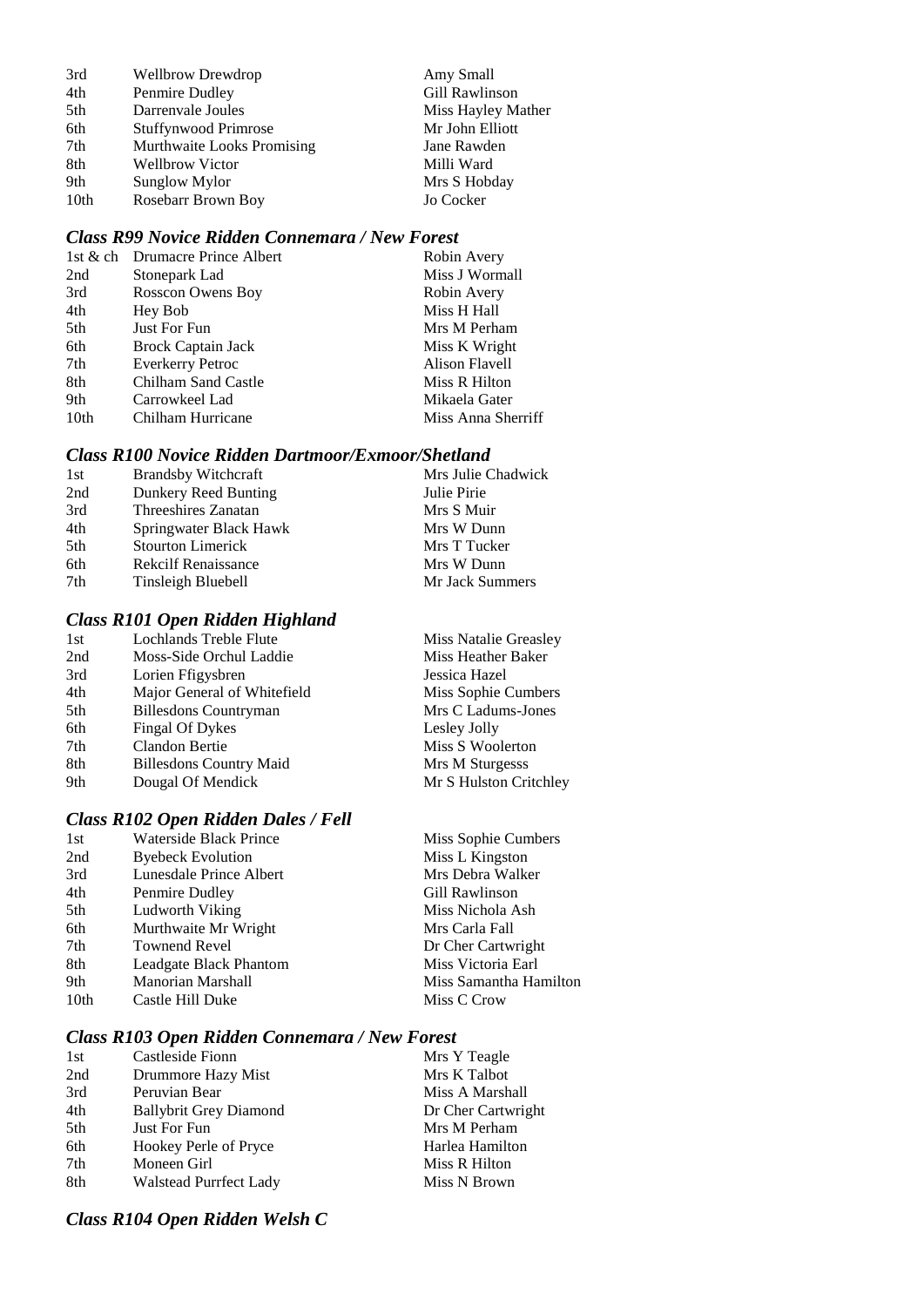| 1st              | Valba S P G Poseur         |
|------------------|----------------------------|
| 2nd              | Cwmhir Owen                |
| 3rd              | Rivervalley Lygon          |
| 4th              | Keeshen Hywel              |
| 5th              | <b>Dycott Elegant Lady</b> |
| 6th              | Keeshen Romeo              |
| 7th              | Gems Jack High             |
| 8th              | Talyllyn Cayo              |
| 9th              | <b>Foxhollow McGredy</b>   |
| 10 <sub>th</sub> | Glynwyn Escapado           |
|                  |                            |

### *Class R105 Open Ridden Welsh D*

|      | 1st & ch Ffoslas The Fox          | Hannah Murray          |
|------|-----------------------------------|------------------------|
|      | 2nd & res Jebeth Captain Sensible | Mrs K Gibson           |
| 3rd  | Pentrefelin Sorrento              | Lewene Ennett          |
| 4th  | Harradene Sweeny Todd             | Mr S Hulston Critchley |
| 5th  | Llanfyllin Lucky Jim              | Natalie Hulme          |
| 6th  | <b>Dycott Welsh King</b>          | Mrs Angela Jackson     |
| 7th  | Daichristu Flying High            | Anna Chaplin           |
| 8th  | Harradene Golden Nuggrt           | Miss J Felton          |
| 9th  | Jensam Rocket                     | Miss E Crowton         |
| 10th | Fronrath Ronado                   | Katherine Marks        |
|      |                                   |                        |

#### *Class R106 Open Intermediate SRT*

*Class R107 Open Intermediate SHT*

1st & ch Mathemadam High Spirit Ms Beverley Moore

Miss E South

Miss Amy Ravenscroft Mr Craig Stobbart Ms D Birdsey Mrs J Wood

Mrs L Corney Turrell Ellie Holland Mrs S Anderson Mrs K Gibson Mrs Jane Okeeffe

|     | 1st & res Unlimited       | Jane Hopkins          |
|-----|---------------------------|-----------------------|
| 2nd | Rico Queen                | Miss Sara Cottrell    |
| 3rd | Ace of Spades             | Mrs C Spencer         |
| 4th | Escada                    | Mrs Gill Genders      |
| 5th | Isatis De Lecluse         | Mr Philip Knight      |
| 6th | <b>Bowanne Briar Rose</b> | <b>Janet Smithers</b> |
| 7th | Anando                    | Miss Claire Curtis    |

### *Class R108 Novice Piebald / Skewbald Traditional / Native*

| 1st & ch | Otis Ii                            | Mr James Munro         |
|----------|------------------------------------|------------------------|
| 2nd      | Royal Candy Man                    | Miss C Leahy           |
| 3rd      | The Muffin Man                     | Miss Felicity Whiteley |
| 4th      | Topscore                           | Mrs K Talbot           |
| 5th      | Nantllesg Painted Lady             | Mrs Marie Boasman      |
| 6th      | Ranchella Gold Dust                | Miss S Samuels         |
| 7th      | <b>Blaenpant Leddingtons Dream</b> | Mrs J Preston          |
| 8th      | Maddy Of Penmor                    | Mrs Christine Forster  |
| 9th      | Harry Viii                         | Mrs C Donnelly         |
| 10th     | Cwmdistaw The Chief                | Mrs Claire Newton      |

### *Class R109 Novice Piebald / Skewbald Plaited / Hogged Pony*

|      | 1st & res Moortown Temptation | Miss Liz Wright          |
|------|-------------------------------|--------------------------|
| 2nd  | <b>Tambrook My Destiny</b>    | Mrs Patricia Farmbrough  |
| 3rd  | Doylan Honey Gift             | Miss S Howarth           |
| 4th  | <b>Trosser Jazzy</b>          | Charlotte Wright         |
| 5th  | Jazz                          | Mrs K Richter            |
| 6th  | Frankie Jagger                | Mrs C Webb               |
| 7th  | <b>Highgregg Snap Shot</b>    | Amy Bennett              |
| 8th  | Prestwood Dolly Mixture       | Mrs Fleur Cradock        |
| 9th  | <b>Strictly Cash</b>          | Ms Joanne Kirk-Pickering |
| 10th | <b>Action Man</b>             | Mrs Sandra Hylands       |
|      |                               |                          |

### *Class R110 Novice Piebald / Skewbald Plaited / Hogged Horse*

| 1st | <b>Sir Smartie Pants</b> | Ms Amanda King      |
|-----|--------------------------|---------------------|
| 2nd | Greenhall Bob A Job      | Miss Natasha Timson |
| 3rd | Gustone Tinkerbell       | Miss Pretoria Lee   |
| 4th | Kavanaghs Miss America   | Mr D Godfrey        |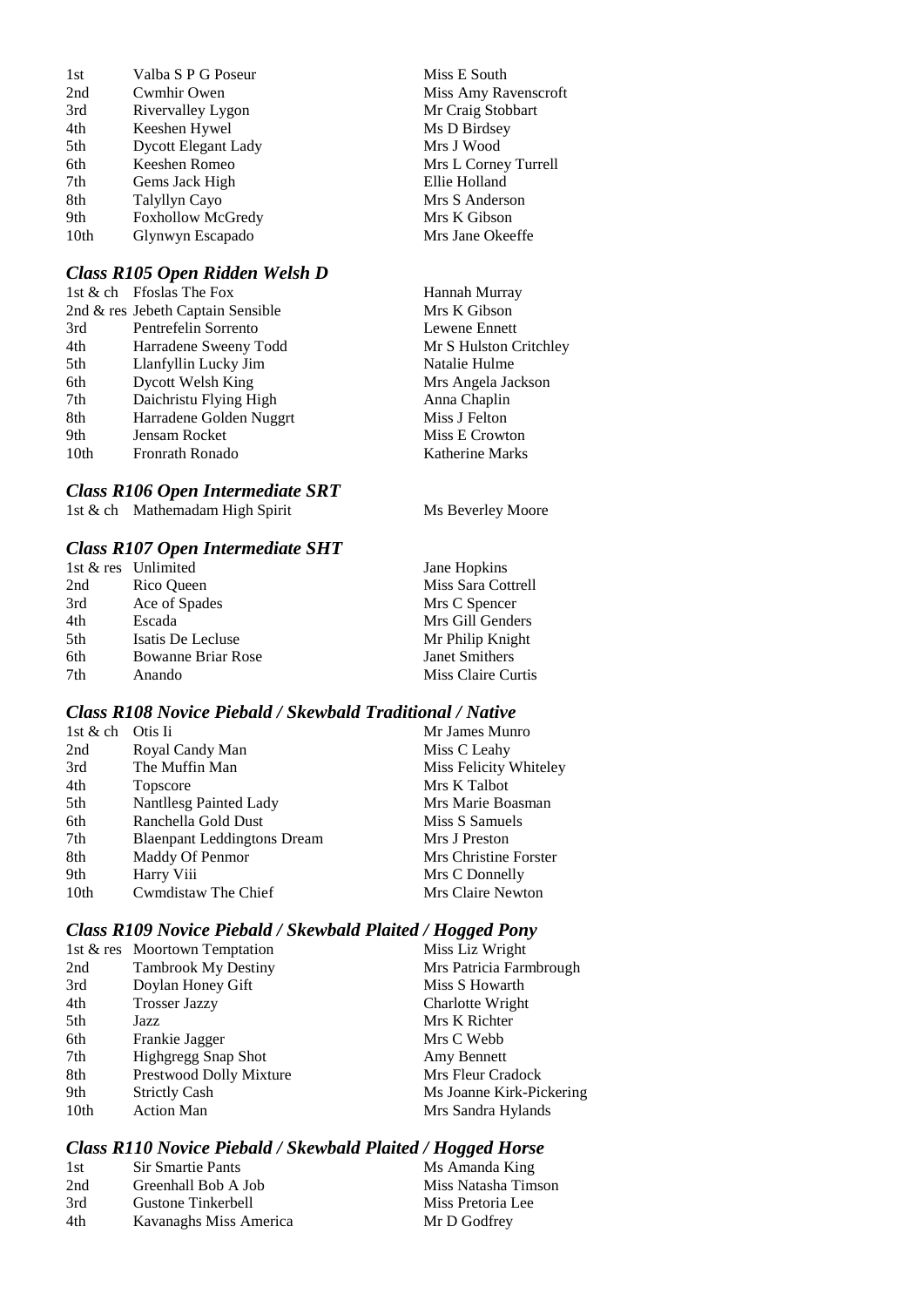| 5th | <b>Tontos Scout</b>       | Mrs S Cowie-Bland        |
|-----|---------------------------|--------------------------|
| 6th | Texas Two Tone            | Louise Whiteley-Guest    |
| 7th | <b>Cathmor Opposition</b> | Mrs Amanda Gaughran      |
| 8th | Orlandos Diamond Doll     | Ms Joanne Kirk-Pickering |
| 9th | Wilma                     | Miss Gemma Reid          |
|     |                           |                          |

## *Class R111 Open Ridden Arab*

1st Tukki Amira 1st Lady Claire Marriott 2nd Eas Elvi Miss Alison Embleton 3rd A H Marzuq Miss E Thompson-newman 4th Milhangers Dhalam Qatar Lucy Findlay

#### *Class R112 Novice Intermediate SHT*

|     | 1st & res Templebready Alainn | Sue Jackson       |
|-----|-------------------------------|-------------------|
| 2nd | Royal Toby Wan Kenobi         | Mr Jake Hobson    |
| 3rd | <b>Billy Nibbles</b>          | Mrs G Hardie      |
| 4th | Randalstown Custom Made       | Miss Hannah Moore |
| 5th | <b>Tuamcraney Boy</b>         | Mrs Fleur Cradock |
|     |                               |                   |

### *Class R113 Novice Intermediate SRT*

|                  | 1st & ch Moluccas Tarragon Tiger | Mrs L Phipps     |
|------------------|----------------------------------|------------------|
| 2nd              | Llanarth Fair Play               | Amy Bosworth     |
| 3rd              | Stanleygrange Blaen Carter       | Mrs C Spencer    |
| 4th              | Sligo Southern Star              | Miss Charlotte P |
| 5th              | She Knows Too Much               | Miss Stephanie I |
| 6th              | Palmfields Night Flight          | Mrs S M Palmer   |
| 7th              | <b>Basford Cavalier</b>          | Miss Alexandra   |
| 8th              | Kas Aleesha                      | Miss A Richards  |
| 9th              | Daws Lilly of the Valley         | Lindsey Miller   |
| 10 <sub>th</sub> | Dovevale Quick Step              | Charlotte Wright |
|                  |                                  |                  |

### *Class R114 Open Small Hack*

|     | 1st & res Magical Pearl | Miss R Gambazza |
|-----|-------------------------|-----------------|
| 2nd | Kookaburra              | Lucinda Haines  |

### *Class R115 Open Large Hack*

| 1st | Westhill Ophelia          | Laura B  |
|-----|---------------------------|----------|
|     | 2nd & ch Royal Doulton II | Paula Ro |
| 3rd | Devil or Angel            | Jo Brew  |
| 4th | Dream of a Gleam          | Emily W  |
| 5th | Bee-J-Gee                 | Joanne I |
| 6th | Randal                    | Mrs G T  |
|     |                           |          |

## *Class R116 Ridden Thoroughbred*

| 1st              | Wingstone Supa No |
|------------------|-------------------|
| 2nd              | Times Square II   |
| 3rd              | Golden Feather    |
| 4th              | Retorical Lad     |
| 5th              | Hiscano           |
| 6th              | Bee-J-Gee         |
| 7th              | Im Backagain      |
| 8th              | Te Amo            |
| 9th              | Jendali Prince    |
| 10 <sub>th</sub> | Todlea            |
|                  |                   |

### *Class R117 Novice LWT Hunter*

|     | 1st & ch Simply Red        |
|-----|----------------------------|
| 2nd | Talk of The Town III       |
| 3rd | Mothar Girl                |
| 4th | Radical Choice             |
| 5th | Gadbury Northern Show Girl |
| 6th | Mill Ridge Pearl           |
| 7th | Primitive Stardust         |
| 8th | Nobelle Clover             |
|     |                            |

arlotte Pardoe phanie Beer **7** xandra Calvert<br>Richards

ra Bramall la Robinson ily Whalley nne Parker G Taylor

Mrs A Hesketh Rachael Chadwick Mrs L Kozak Miss Amie Strak Lady Caroline Tyrrell Joanne Parker Mrs E Simpson **Mrs K Warnes** Miss A Shaw Ms H Sanderson

Mr A Foulds Georgina Maywood Mrs Carolyn Robertson Mrs R Sowerby Ms A Wainwright Mrs Deborah Nelson Mrs J Hathersich-jones Kate Hayward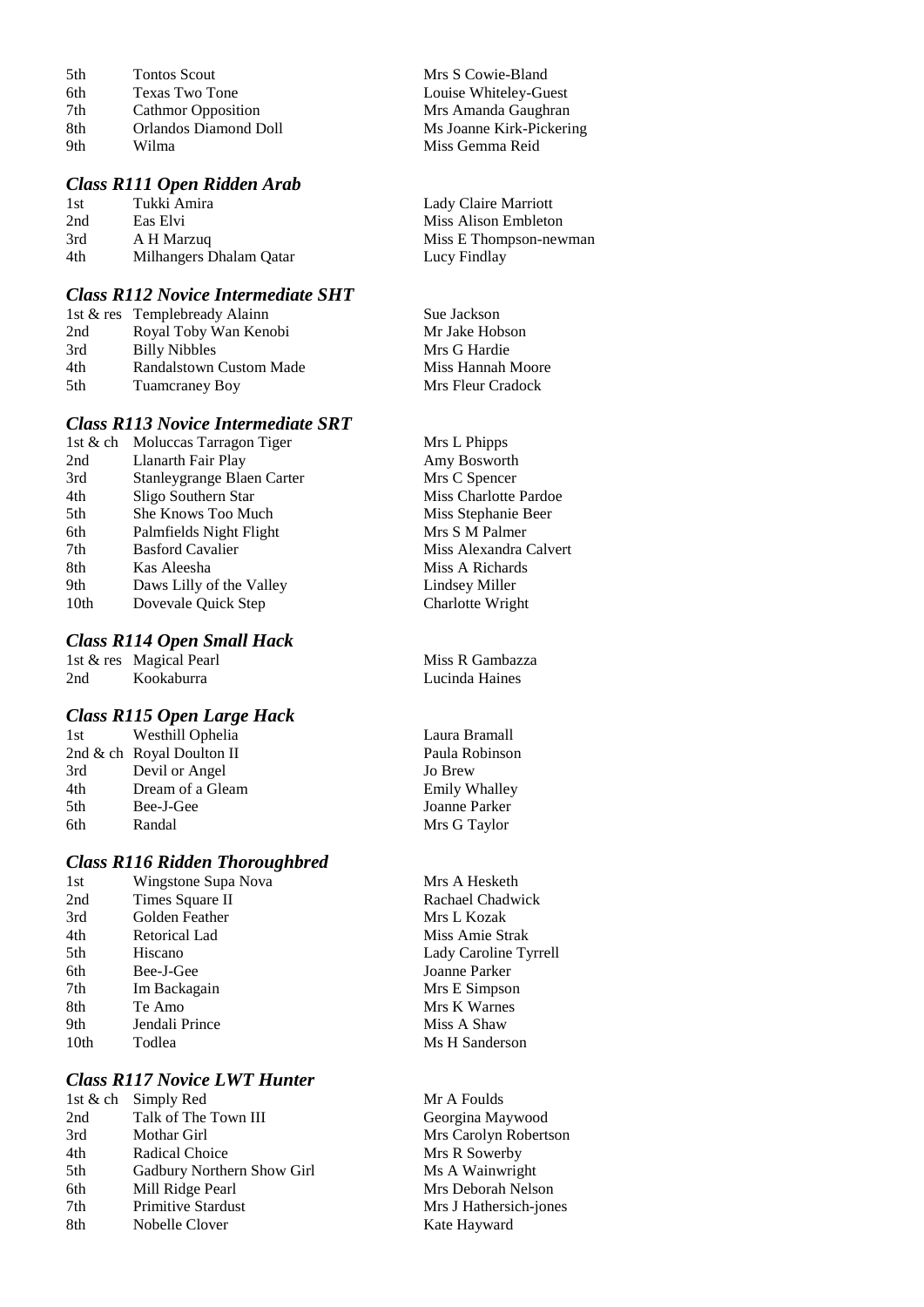9th Fitzwilliam Ms Louise Elliott<br>
10th Touch And Go<br>
Miss J Long Touch And Go

#### *Class R118 Novice MWT Hunter*

|     | 1st & res Papavers Romeo | Miss C Elding         |
|-----|--------------------------|-----------------------|
| 2nd | Vantage Point            | Miss Chloe Ribbon     |
| 3rd | Top O The Morning        | Mr J Robertson        |
| 4th | Holme Lodge Peter Pan    | <b>Felicity Saint</b> |
| 5th | Ishah                    | Miss Katherine Ellis  |
| 6th | Classy Lady              | <b>Felicity Saint</b> |
| 7th | <b>Ouibble</b>           | Mrs Eleanor Morris    |
|     |                          |                       |

#### *Class R119 Novice HWT Hunter*

| 1st | Himley Park JR           |  |
|-----|--------------------------|--|
| 2nd | <b>Yarrow Lucky Star</b> |  |

## *Class R120 Novice Small Hack*

|      | 1st & res Wyld Amethyst         | Danielle Crookes      |
|------|---------------------------------|-----------------------|
| 2nd  | Aimbry Kymara                   | Miss J Farrell        |
| 3rd  | Donner Tan                      | Mrs V Stanton         |
| 4th  | Royden Sweet William            | Grace Michaelides     |
| 5th  | Llanarth Fair Play              | Amy Bosworth          |
| 6th  | Skyfall                         | Miss Zoe Roberts      |
| 7th  | <b>Westhill Last Impression</b> | Miss P Mallender      |
| 8th  | Sligo Southern Star             | Miss Charlotte Pardoe |
| 9th  | <b>Magical Pearl</b>            | Miss R Gambazza       |
| 10th | With a Twist                    | <b>Hannah Rummey</b>  |
|      |                                 |                       |

#### *Class R121 Novice Large Hack*

|      | 1st & ch Dream of a Gleam |
|------|---------------------------|
| 2nd  | Wingstone Supa Nova       |
| 3rd  | Designer Scamp            |
| 4th  | Angelina Ballerina        |
| .5th | Irish Jasmine             |
|      |                           |

#### *Class R122 Novice Small Hunter*

| 1st  | <b>Shooters Seamaster</b> | Miss Stephanie Glov |
|------|---------------------------|---------------------|
| 2nd  | Little Bow                | Miss L Done         |
| 3rd  | Devlish Rebel             | Ms A Wainwright     |
| 4th  | O Fon Shan                | Miss L Christy      |
| 5th  | Mr Darcy                  | Miss H Thorneycrof  |
| 6th  | <b>Tuamcraney Boy</b>     | Mrs Fleur Cradock   |
| 7th  | A Do Ron Ron              | Mrs Chrissie Hayley |
| 8th  | Pendancer Bilbo Baggins   | Miss Hayley Dolby   |
| 9th  | Llangybi Eiddwen          | Mrs T Joyce         |
| 10th | Royal Toby Wan Kenobi     | Mr Jake Hobson      |
|      |                           |                     |

### *Class R123 Open Small Riding Horse*

|     | 1st & res Sporting Dickens    | Molly Tucker                   |
|-----|-------------------------------|--------------------------------|
| 2nd | Pebbly Editor                 | Mrs E Jones                    |
| 3rd | <b>Prophets Pennant</b>       | Miss Emma Nolan / Tracey Jones |
| 4th | Paddock Lightning             | Susan Carter                   |
| 5th | Alfie                         | Miss R Asquith                 |
| 6th | <b>Rhainstorm Blue Beauty</b> | Miss Kerry Wright              |
|     |                               |                                |

#### *Class R124 Open Large Riding Horse*

|     | 1st & ch Concerto II       |
|-----|----------------------------|
| 2nd | Times Square II            |
| 3rd | Perfectly Puzzled          |
| 4th | Vishnu                     |
| 5th | Perfect Choice             |
| 6th | Reuben G                   |
| 7th | Diamond Life               |
| 8th | Gadbury Northern Show Girl |
|     |                            |

| Miss C Elding         |
|-----------------------|
| Miss Chloe Ribbon     |
| Mr J Robertson        |
| <b>Felicity Saint</b> |
| Miss Katherine Ellis  |
| <b>Felicity Saint</b> |
| Mrs Eleanor Morris    |

Paula Robinson Mr P Hodgson & I Nattress

| Danielle Crookes      |
|-----------------------|
| Miss J Farrell        |
| Mrs V Stanton         |
| Grace Michaelides     |
| Amy Bosworth          |
| Miss Zoe Roberts      |
| Miss P Mallender      |
| Miss Charlotte Pardoe |
| Miss R Gambazza       |
| <b>Hannah Rummey</b>  |

Emily Whalley Mrs A Hesketh Miss Caren Rossall Miss L Schofield Amie Hudson

nie Glover rneycroft<br>radock

Miss Lindsay McCulloch Rachael Chadwick Katy Fearn Miss N Bird Mrs Angela Lance Miss S Clohessy Miss C Brodie Ms A Wainwright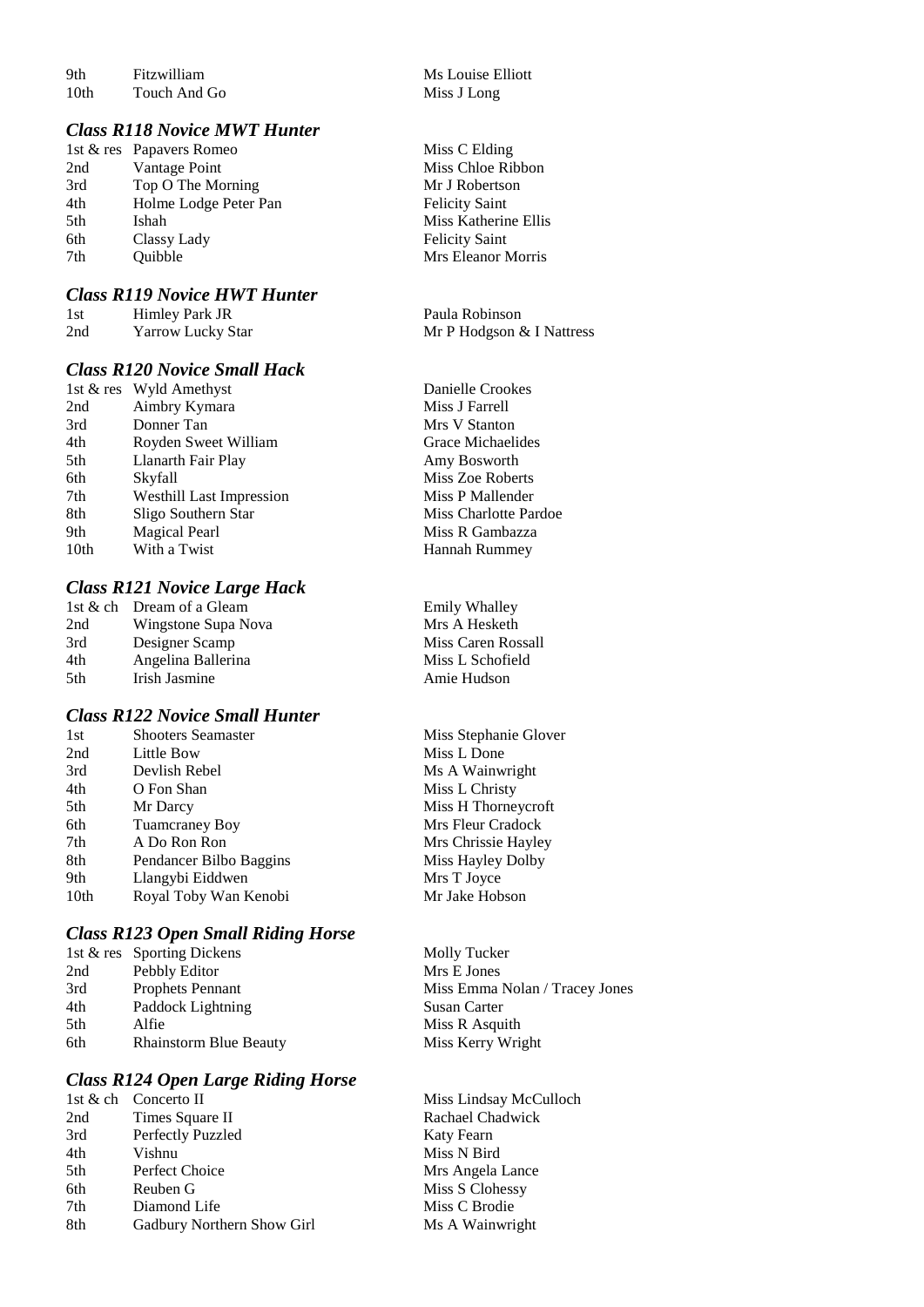9th La La Rumba<br>10th Apsley Mossy Christy Mews Apsley Mossy

#### *Class R125 Open Small Hunter*

| 1st | Lacken Master          | Nicky Holford       |
|-----|------------------------|---------------------|
| 2nd | Fred Robinson          | Mrs Angela Lance    |
| 3rd | Mr Unpredictable       | Joanne Lee          |
| 4th | Devlish Rebel          | Ms A Wainwright     |
| 5th | Tuamcraney Boy         | Mrs Fleur Cradock   |
| 6th | <b>Bickerton Blaze</b> | Miss Harriet Conlon |
|     |                        |                     |

### *Class R126 Best Turned Out - Grass Kept*

| 1st & ch | Galwyn Shadow                | Miss G Denning     |
|----------|------------------------------|--------------------|
| 2nd      | Cynheidrefawr Gold King      | Lynn Hutcheson     |
| 3rd      | Anchor Bustard               | Mrs Heather Shave  |
| 4th      | The Candy Man                | Mrs Kym Wheatley   |
| 5th      | Lunesdale Knight Music       | Alison Flavell     |
| 6th      | Cwmcylla Harry Potter        | Mrs J Elliott      |
| 7th      | Afro Dex                     | Miss Amy Pickering |
| 8th      | <b>Holwellbarton Kestrel</b> | Miss E Kerwood     |
| 9th      | Newoak Storyteller           | Mrs Heather Shave  |
| 10th     | Barkway Caramelle            | Jillian Ward       |

### *Class R127 Best Turned Out - Stable Kept*

| Class R127 Best Turned Out - Stable Kept |                              |                      |  |
|------------------------------------------|------------------------------|----------------------|--|
|                                          | 1st & res Yaverland Treasure | Mrs Belinda Blackaby |  |
| 2nd                                      | Calamity Jane II             | Sam Cook             |  |
| 3rd                                      | Conrhenny Isabella           | Miss V Hargreaves    |  |
| 4th                                      | Greenwing Hobo               | Miss Samantha Willis |  |
| 5th                                      | Midnight Star                | Miss Natalie Moores  |  |
| 6th                                      | Spell Lord Ruby Heels        | Mrs Rachel Frank     |  |
| 7th                                      | <b>Rillaton Sweet Talk</b>   | Mrs L Caulfield      |  |
| 8th                                      | Sidyll Morris Bach           | Isobell Harrop       |  |
| 9th                                      | Queensdale Red Pennant       | Miss L Daly          |  |
| 10th                                     | Leyeswick Seabiscuit         | Mrs Nicola Jordan    |  |
|                                          |                              |                      |  |

### *Class R128 Riding Club Pony Plaited / Hogged*

| 1st              | Painted Wizard        | <b>Tracie Foulger</b> |
|------------------|-----------------------|-----------------------|
| 2nd              | Annandale Minstral    | Ms Lorraine Else      |
| 3rd              | My Boy Henry          | Miss Breanne Saynor   |
| 4th              | Merlin                | Jennie Ebden          |
| 5th              | Lady Darcy            | Megan Brown           |
| 6th              | <b>Howen Saw Dust</b> | Mrs L Whyburd         |
| 7th              | Harlaws Goldmine      | Mrs Alison Ray        |
| 8th              | Glansevin Ganymede    | Mrs A Coller          |
| 9th              | Abney Sprite          | Melanie Rook          |
| 10 <sub>th</sub> | Leighfield Roger      | Emma Field            |
|                  |                       |                       |

### *Class R129 Riding Club Horse Plaited / Hogged*

|      | 1st & ch Cathmor Opposition | Mrs Amanda Gaughran    |
|------|-----------------------------|------------------------|
| 2nd  | Isabella 1v                 | Miss B Hatton          |
| 3rd  | Cobdot com II               | Jo Cocker              |
| 4th  | Calamity Jane II            | Sam Cook               |
| 5th  | Kilcahill Kylie             | Mrs R Godfrey-Faussett |
| 6th  | <b>Barbarian Buccaneer</b>  | Mrs Pamela Shipley     |
| 7th  | Kyleen Elegance             | Miss N Corsby          |
| 8th  | <b>Tiger Edition</b>        | Miss A Andrews         |
| 9th  | Highland Elka               | Loren Gavins           |
| 10th | Koroyas Kasper              | <b>Stacey Narey</b>    |
|      |                             |                        |

### *Class R130 Riding Club M & M / Native Type not exceeding 138cms*

| 1st | Watercolour King        | Tracie Foulger  |
|-----|-------------------------|-----------------|
|     | 2nd & res Ogilvie Ffion | Mrs J Turner    |
| 3rd | Lunesdale Knight Music  | Alison Flavell  |
| 4th | Brocefni Marcwis        | Kaitlin Bavidge |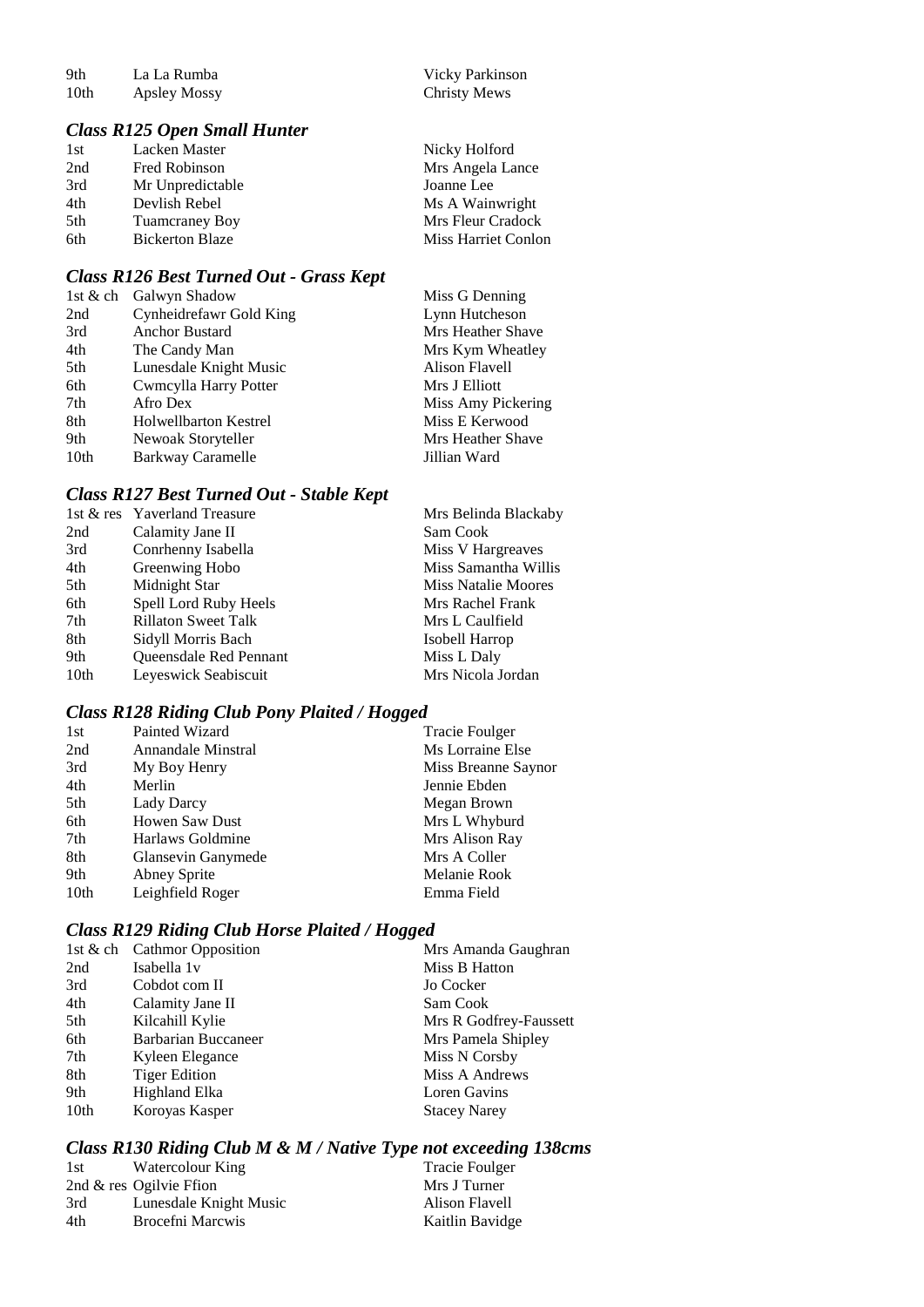| 5th              | <b>HAPPA Stardust</b> |
|------------------|-----------------------|
| 6th              | <b>HAPPA Chico</b>    |
| 7th              | Ulvercroft Count      |
| 8th              | Dukeshill Phantom     |
| 9th              | Little Jimmy Rasher   |
| 10 <sub>th</sub> | Cwrtybella Ryan       |

HAPPA HAPPA Miss Joanne Stone **Mrs Katie Snow** Miss B Hatton Miss K Padfield

### *Class R131 Riding Club M & M / Native Type exceeding 138cms*

| 1st  | Maesmynach Black Pearl      | Mrs Nicola Bond     |
|------|-----------------------------|---------------------|
| 2nd  | Cochycwm Seren Nos          | Katie Mundell       |
| 3rd  | Nyton Master Joker          | Emma Rhodes         |
| 4th  | Bedeslea Gentian            | Miss Joanne Stone   |
| 5th  | <b>Willow Pearl Sparrow</b> | Alison Tesloff      |
| 6th  | Popsters Masterclass        | Mrs S Dobson        |
| 7th  | Knight Maverick             | <b>Beth Andrews</b> |
| 8th  | Zorro                       | Monica Connor       |
| 9th  | <b>Everkerry Petroc</b>     | Alison Flavell      |
| 10th | <b>Celestial Navigation</b> | Amy Boaler          |
|      |                             |                     |

### *Class I132 Young Handlers 8 yrs & under*

|                  | 1st & ch Heatherton Posy      | Vienna Brown    |
|------------------|-------------------------------|-----------------|
| 2nd              | Dwylan Brenin Bach            | Lani King       |
| 3rd              | <b>Rillaton Sweet Talk</b>    | Mrs L Caulfield |
| 4th              | Henry Hoover                  | Linzy Dickinson |
| 5th              | Calderberry Raider            | Kyle Pollitt    |
| 6th              | Doldrum Satchmo               | Mrs Adele Wood  |
| 7th              | Ruperra Chardonnay            | Mr R Williams   |
| 8th              | <b>Oueensdale Red Pennant</b> | Miss L Daly     |
| 9th              | Fontmell Rockefeller          | Mrs A Coller    |
| 10 <sub>th</sub> | Wickhams Lucky Star           | Miss E Kerwood  |
|                  |                               |                 |

### *Class I133 Young Handlers 9 - 12 years*

| 1st  | Spell Lord Ruby Heels      | Mrs Rachel Frank        |
|------|----------------------------|-------------------------|
|      | 2nd & res Ulvercroft Count | Miss Joanne Stone       |
| 3rd  | <b>Elmsley Mosaic</b>      | Kenzi Ashton            |
| 4th  | Katies Louis               | Miss L Daly             |
| 5th  | Senny Elfin                | Miss Joanne Stone       |
| 6th  | Norest Fiona               | Laura Sheffield         |
| 7th  | Little Jimmy Rasher        | Miss B Hatton           |
| 8th  | Winneydene Cabana          | <b>Maddison Boswell</b> |
| 9th  | Laithehill Othello         | Mrs Helen Barker        |
| 10th | <b>Maxwelltown Monty</b>   | Miss L Burbidge         |
|      |                            |                         |

### *Class I134 Young Handlers 13 - 18 years*

| 1st  | Springlane Firecracker   | Georgia Crouchman     |
|------|--------------------------|-----------------------|
| 2nd  | Rosevillas Milly         | Miss Claire Connor    |
| 3rd  | <b>Elmsley Mosaic</b>    | Harrison Ashton       |
| 4th  | Elvet Abigail            | Mr K Stewart          |
| 5th  | Perrygrove Theseus       | Miss Katie Goulding   |
| 6th  | Whisperdale Jameelia     | Mrs R Bishop          |
| 7th  | Limehead Dapper          | Jennie Ebden          |
| 8th  | Julmar Maybelle          | Annabelle Pethybridge |
| 9th  | Pantmanr Journeyman      | Mrs M Burns           |
| 10th | <b>Wheelers Xtratime</b> | Jane Etheridge        |
|      |                          |                       |

### *Class R135 Equitation - Riders 10 years & under*

|     | 1st & ch Annandale Minstral | Ms Lorraine Else        |
|-----|-----------------------------|-------------------------|
| 2nd | Sweet William               | Mrs Joanne Linnell      |
| 3rd | Winneydene Cabana           | <b>Maddison Boswell</b> |
| 4th | Leacon High Cockalorum      | Ms R Cowan              |
| 5th | Dyfrdwy Twilight            | Fiona Vale              |
| 6th | <b>Dymock Ice Dancer</b>    | Abigail Vaughan Smith   |
| 7th | Withybed Summer Dawn        | Mrs Lynda King          |
| 8th | Kimcote Charmer             | Lucy Bednall            |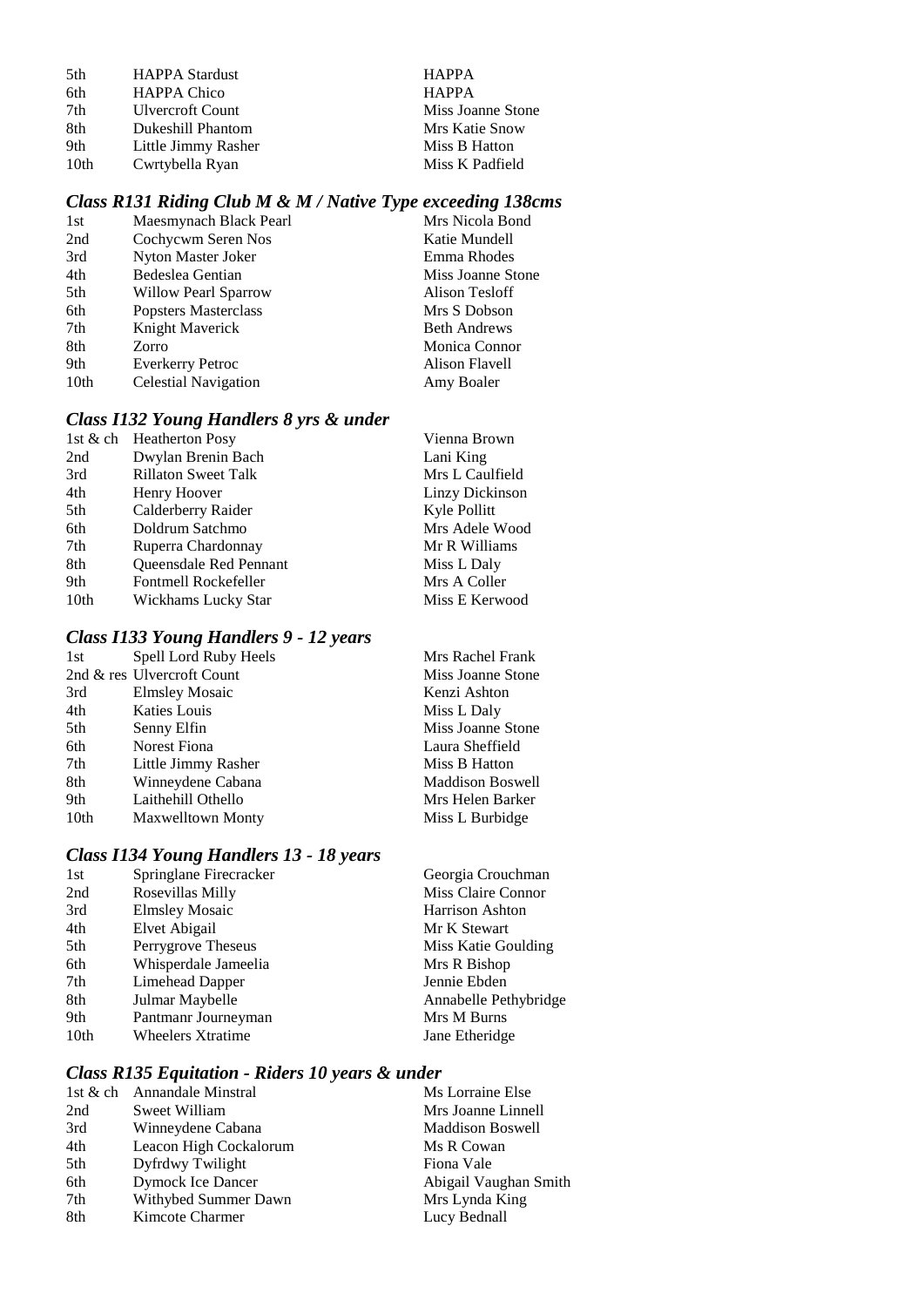### *Class R136 Equitation - Riders 11 - 18 years*

|      | 1st & res Pride of Boderry   | Laura Sheffield         |
|------|------------------------------|-------------------------|
| 2nd  | <b>Rendene Distant Music</b> | Miss Helen Craggs       |
| 3rd  | Sligo Southern Star          | <b>Charlotte Pardoe</b> |
| 4th  | Leighfield Roger             | Emma Field              |
| 5th  | Lehills Bertie-Lyon          | Mr Wayne Cox            |
| 6th  | Lara Lou                     | <b>Emily Bower</b>      |
| 7th  | Monordeilon Super Star       | Mrs R Donnelly          |
| 8th  | <b>Ropewalk Viscountess</b>  | Mrs Barham              |
| 9th  | Lickeen Jack                 | Miss Natalie Porter     |
| 10th | Blue By You                  | <b>Florian Gilston</b>  |

#### *Class R137 Novice Maxi Cob*

|     | 1st & ch Bugalugs      | Mrs Suzanne Pine    |
|-----|------------------------|---------------------|
| 2nd | Deards Blue Bayou      | Lucinda Haines      |
| 3rd | <b>Grey Whistle</b>    | Miss Lauren Hibbins |
| 4th | Wulfstan Silver Clover | Miss Phaedra Towler |
| 5th | <b>Icob</b>            | Mrs S Coote         |
| 6th | Smartie                | Ms Anna Collins     |
| 7th | Mrs Beeton             | Ms F Mcnaught       |
|     |                        |                     |

#### *Class R138 Novice LWT Cob*

|     | 1st & res Widlake Diamond Dazzler | Mr James Munro        |
|-----|-----------------------------------|-----------------------|
| 2nd | Semi Otto                         | Paulette Cooper       |
| 3rd | Just For Fun                      | Miss Hayley Erner     |
| 4th | Cromptons Rolo                    | Miss H Shippey        |
| 5th | Ferrari Star                      | K W Smith             |
| 6th | Paddy II                          | Clair Tomlinson Ellis |
| 7th | Jacob                             | Mrs Janine Milner     |
| 8th | Ruby Tuesday VIII                 | Judith Walker         |
| 9th | The Outlaw                        | Miss Cyndy Moreau     |
|     |                                   |                       |

#### *Class R139 Novice HWT Cob*

| 1st | Ironman                 |  |
|-----|-------------------------|--|
| 2nd | Mr Biggs                |  |
| 3rd | <b>Jack Sparrow III</b> |  |
| 4th | Cara                    |  |
| 5th | Walter Cobb             |  |
|     |                         |  |

#### *Class R140 Novice Ridden Arab*

| 1st | A H Marzuq              |
|-----|-------------------------|
| 2nd | Sg Mon Asal             |
| 3rd | Milhangers Dhalam Qatar |

Miss E Thompson-newman Miss Sarah Fricker Lucy Findlay

Mrs K Gillam Miss Tracey Gribben Miss Kate Hollingworth Miss Ellie Scott Mrs Jennifer Gates

### *Class R141 Novice Ridden Part Bred/Anglo Arab not exceeding 148cms*

|     | 1st & res Styalways Silient Whisper | Mrs Leeanne Crowe   |
|-----|-------------------------------------|---------------------|
| 2nd | Lyncomb Fable                       | Natalie Hughes-Page |
| 3rd | Heartfield Maid Of Honour           | Mrs Wendy Price     |
| 4th | Royal Prince of Gold                | Mrs T Tibbles       |

#### *Class R142 Novice Ridden Part Bred/Anglo Arab exceeding 148cms*

|     | 1st & ch Daldorn Sand Piper  | Lady Benton Jones   |
|-----|------------------------------|---------------------|
| 2nd | <b>Brindlebrook Pharaoh</b>  | Miss Natasha Timson |
| 3rd | Zaras Lyrical Quest          | Mrs Alice Stevens   |
| 4th | Spying Game                  | Mrs P Relland       |
| 5th | Palmfields Night Flight      | Mrs S M Palmer      |
| 6th | <b>Oranmore Sweet Millie</b> | Mr C Cousens        |
| 7th | Litton Midnight Affair       | Jennifer Humphreys  |
| 8th | Daws Lilly of the Valley     | Lindsey Miller      |
|     |                              |                     |

#### *Class R143 Novice Show Pony not exceeding 138cms*

1st & res Penhalogen Gucci Guy June Hill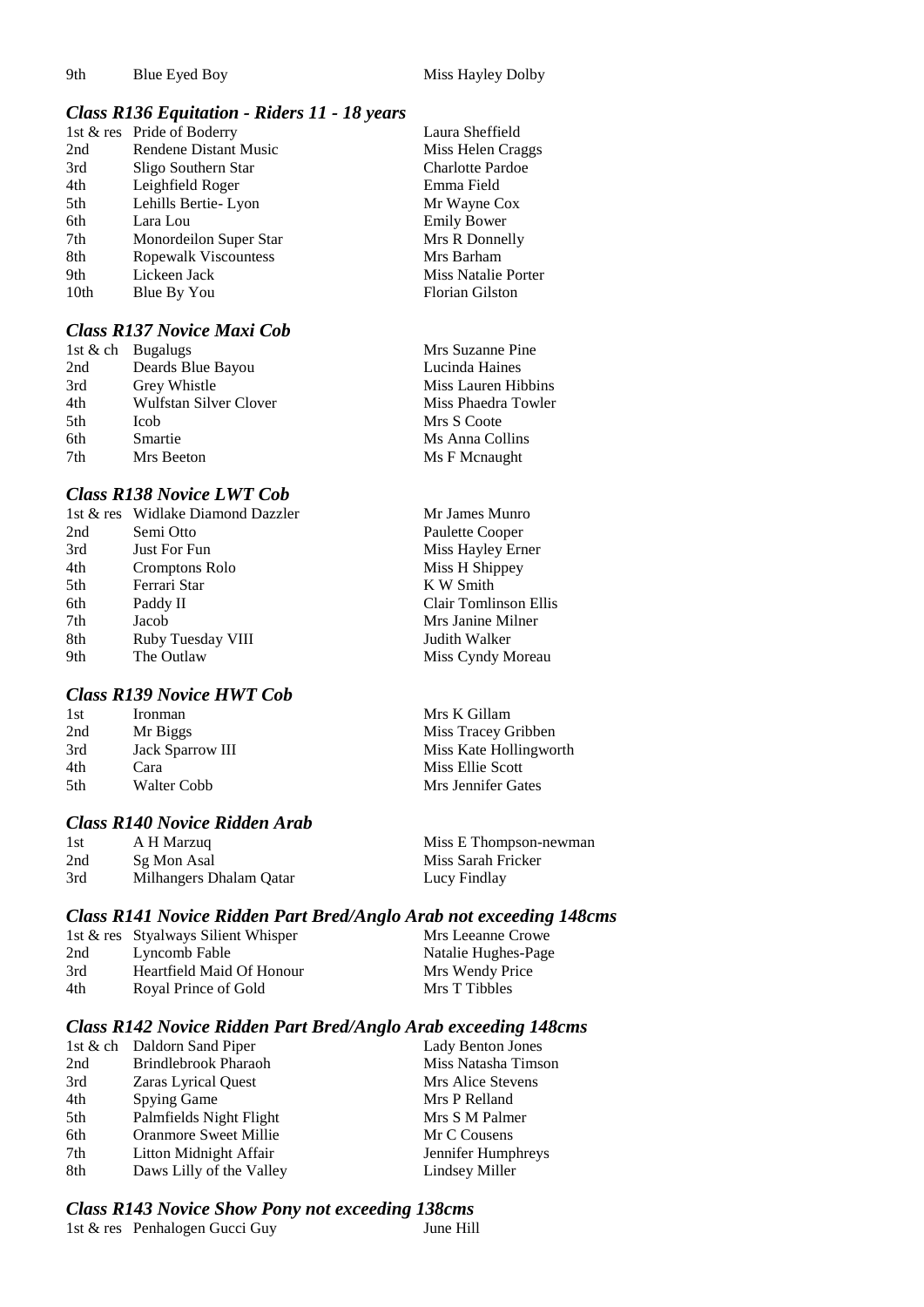| 2nd | Penwood Shogun            | Olivia Swailes     |
|-----|---------------------------|--------------------|
| 3rd | <b>Barkway Chatterbox</b> | Mrs Leona Sanders  |
| 4th | Andbec Monte Carlo        | Mrs H Rusden       |
| 5th | Lady Darcy                | Megan Brown        |
| 6th | Maises Man                | Megan Gould        |
| 7th | Auchmaliddie Party Time   | Mrs Sandra Hylands |
| 8th | Wynswood Footprint        | Mrs L Ker          |
| 9th | Kalusta Dolly Daydream    | Miss L Quick       |

### *Class R144 Novice Show Pony not exceeding 148cms*

|     | 1st & ch Rosamel Whispered Promise | Miss Hannah Roulston   |
|-----|------------------------------------|------------------------|
| 2nd | Greenbarrow Mr Darcy               | Mrs V Windsor-Phillips |
| 3rd | Romanno Small Talk                 | Mrs Margaret Cousin    |
| 4th | Classic Czarina                    | Miss Ffleur Harris     |
| 5th | Deanhills Lady                     | Miss Michelle Jacques  |
| 6th | Howgill Rumour Has It              | Faye Hesketh           |

### *Class R145 Novice SHP not exceeding 153cms*

|                  | 1st & ch Romanno Talk Talk | Mrs K Pitts       |
|------------------|----------------------------|-------------------|
|                  | 2nd & res Oisin Lexus      | Mrs S Howes       |
| 3rd              | Sparkton in a Spin         | Nicky Holford     |
| 4th              | Odysseus                   | Cressida Bullough |
| 5th              | Croftcourts Tinkerbell     | Mrs Lisa Parfitt  |
| 6th              | Apache Double Take         | Mr R Gawthorpe    |
| 7th              | Cabragh Lad                | Mrs Sue Taylor    |
| 8th              | Allendale Lednardo         | Mrs Alison Morton |
| 9th              | Aiyadu Sana                | Gaby Worley       |
| 10 <sub>th</sub> | Clareb Special Edition     | Janice Osborne    |

### *Class R146 Novice SHP not exceeding 133cms*

| 1st | WestLife II                  | Ms G Hare          |
|-----|------------------------------|--------------------|
| 2nd | Maybrook Bell Boy            | Mrs Maria Cook     |
| 3rd | <b>Hindleap Tipsey Mouse</b> | Mrs Lisa Marshall  |
| 4th | <b>Wytchwood Hocus Pocus</b> | Ella-May Grovell   |
| 5th | Jolaikes Diamond Cluster     | Mrs Kim Taylor     |
| 6th | Penhalogen Gucci Guy         | June Hill          |
| 7th | Windbush Orlando             | Miss Mandy Clifton |
| 8th | Caraway Kingcup              | Mrs C Geoghegan    |

### *Class R147 Novice Lead Rein Welsh A*

|      | 1st & ch Calderberry Raider        | Kyle Pollitt        |
|------|------------------------------------|---------------------|
| 2nd  | <b>Blisland Hero</b>               | Nikki Varney        |
| 3rd  | Ruperra Chardonnay                 | Mr R Williams       |
| 4th  | Lacy Freya                         | Mrs Sandra Pragnell |
| 5th  | Dillymore Braveheart               | Mrs C Geoghegan     |
| 6th  | <b>Uiterwaardens First Edition</b> | Mrs Kerry Gibson    |
| 7th  | Idyllic Tyranny                    | Mrs D Smith         |
| 8th  | Eastways Sea Pearl                 | Helen Eagle         |
| 9th  | Llyndu Master Pickwick             | Mrs Holly Linnell   |
| 10th | <b>Forest Gate Tiny Tears</b>      | Mrs Penny Herring   |
|      |                                    |                     |

### *Class R148 Novice Lead Rein Small Breeds*

| 1st  | <b>Stourton Royal Chester</b>      | Mrs Gillian Clifford-Graham |
|------|------------------------------------|-----------------------------|
| 2nd  | Dixieland Barndance                | Mrs E Hatton                |
| 3rd  | Moortown Pedlar                    | Angela Reeves               |
| 4th  | <b>Trevassack Harvey</b>           | Mrs S Sulsh                 |
| 5th  | Vean Mimi                          | Mrs Emma Green              |
| 6th  | <b>Shilstone Rocks Drakes Leat</b> | Miss J Stone                |
| 7th  | <b>Ulverscroft Magesty</b>         | Lottie Silburn              |
| 8th  | Pantmanr Journeyman                | Mrs M Burns                 |
| 9th  | Cayberry Jack Sparrow              | Mrs D Twitchen              |
| 10th | Coppice Pagan                      | Miss Anna Clarke            |

*Class R149 Novice First Ridden Welsh A & B*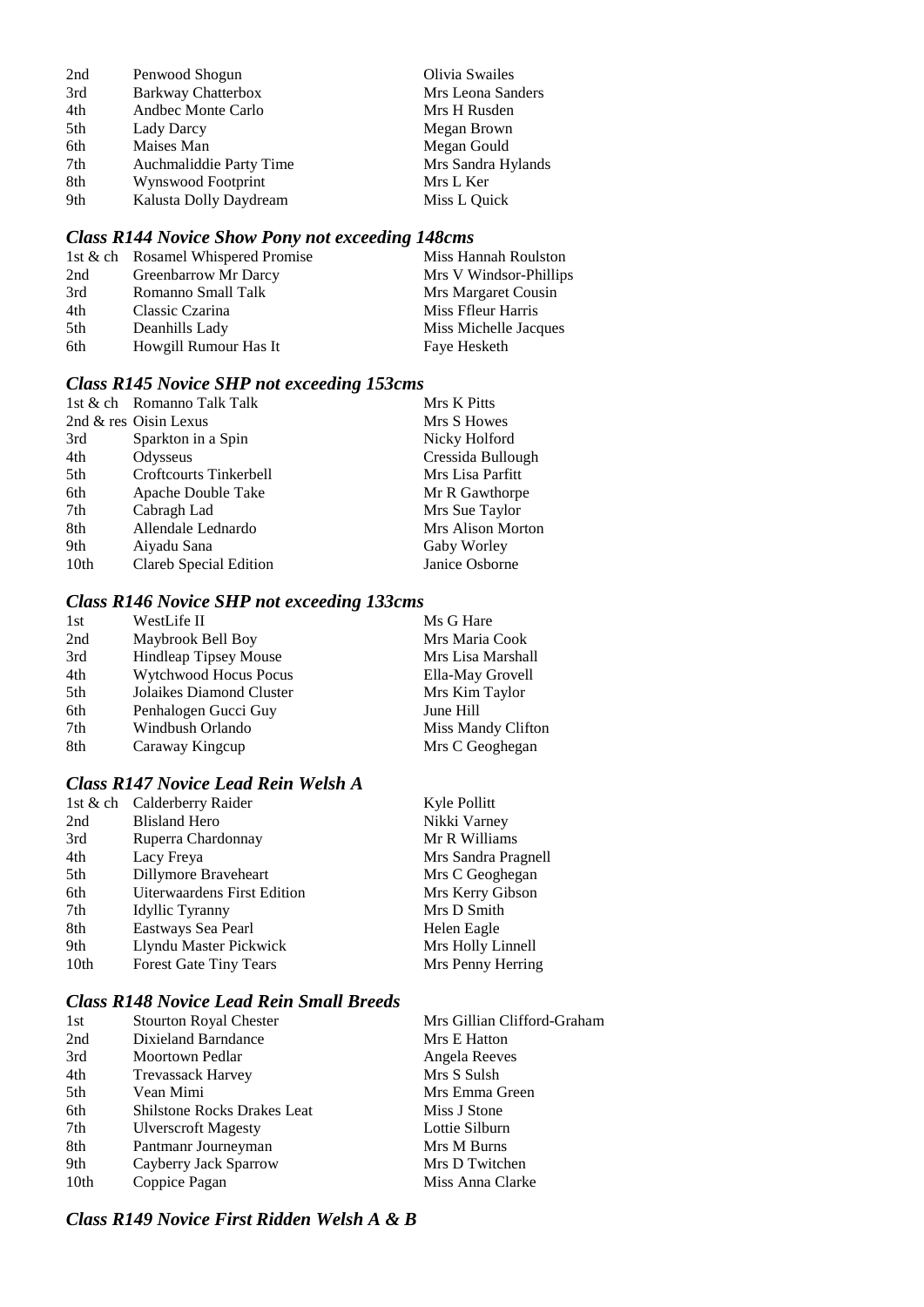| 1st              | Llanalyn Awstin            | Mr R Williams       |
|------------------|----------------------------|---------------------|
| 2nd              | Gigman Bobby Dazzler       | Miss Grainne Ward   |
| 3rd              | Llyndu Pom                 | Miss Laura Clutton  |
| 4th              | <b>Brinmark Pixie Dust</b> | Miss S Burkin       |
| 5th              | Desarbre Icicle            | Miss S Pilkington   |
| 6th              | Dukeshill Icon             | Mrs Karen Robertson |
| 7th              | Serock Lily                | Chloe Carter        |
| 8th              | Llanarth Scholar           | Jasmine Radford     |
| 9th              | Erimus Lucky Chance        | Miss Cathy Palmer   |
| 10 <sub>th</sub> | Shilbrook Mr Holly         | Mrs B Williamson    |

#### *Class R150 Novice First Ridden Non-Welsh*

|                              | <b>Heather Shave</b>          |
|------------------------------|-------------------------------|
| <b>Pumphill Pantheon</b>     | Sarah Weston                  |
| Fox Leat Warrior             | Ruby Venni                    |
| Hackamore Poetic Justice     | Hackamore Stud - Mrs M Parker |
| <b>Stourton Limerick</b>     | Mrs T Tucker                  |
| Eclispse Debute              | Miss Lorraine Charsley        |
| Porridge                     | Miss Natalie Greasley         |
| Shelmeg Biscuit              | Mrs K Lewis                   |
| Salcome Pirate Parlez        | Miss Anna - Niamh Tansey      |
| <b>Holwellbarton Kestrel</b> | Miss E Kerwood                |
|                              | 1st & res Anchor Bustard      |

### *Class R151 Tiny Tots M&M/Native Type First Ridden*

| 1st              | Marsh Midas                | Mrs J Carmichael     |
|------------------|----------------------------|----------------------|
| 2nd              | <b>Moortown Pedlar</b>     | Angela Reeves        |
| 3rd              | Powys Jack Flash           | Mrs K Marriott-Payne |
| 4th              | Blaenau Fantasia           | Mrs Z Lawrence       |
| 5th              | Pumphill Pantheon          | Sarah Weston         |
| 6th              | <b>Barnell Adonis</b>      | Mrs N Juniper        |
| 7th              | Llanarth Sotheby           | Amy Richards         |
| 8th              | <b>Hisley Provost</b>      | Mrs D Twitchen       |
| 9th              | <b>Brinmark Pixie Dust</b> | Miss S Burkin        |
| 10 <sub>th</sub> | Amahashi Madeleine         | Miss Emma Cottham    |

### *Class R152 Open Welsh A Lead Rein*

|      | 1st & ch Khyber Iliad      | <b>Team Harmony</b> |
|------|----------------------------|---------------------|
| 2nd  | Abbey Bells Queen Adelaide | Justine Macgregor   |
| 3rd  | Rookery Jumble             | <b>Sharon White</b> |
| 4th  | Nantlais Boehenner Charlie | Mrs K Fearn         |
| 5th  | Delami Figaro              | Mrs J Trott         |
| 6th  | <b>Bushmoor Rocco</b>      | Sophie Gannon       |
| 7th  | Thistledown Spanish Rose   | Mrs V Hawkins-Smith |
| 8th  | Colne Hosta                | Mrs J Allen         |
| 9th  | Temple Druto Helio         | Mrs Alison Irvine   |
| 10th | Thistledown Jessie James   | Ms Maxine Cooper    |

### *Class R153 Open Small Breeds Lead Rein*

| 1st              | Klingrahoull Valkyrie      | <b>Mrs Katie Snow</b> |
|------------------|----------------------------|-----------------------|
| 2nd              | <b>Hisley Carnival</b>     | Mrs S Drake           |
| 3rd              | Torfields Cranmere Pool    | Sonia Cooper          |
| 4th              | Springwater Rossini        | Mrs K Knighton        |
| 5th              | <b>Stourton Red Rose</b>   | Miss E Collis         |
| 6th              | Mactarn Peter Pan          | Joanne Parker         |
| 7th              | Springwater Last Light     | Danielle Cawte        |
| 8th              | <b>Ulverscroft Magesty</b> | Lottie Silburn        |
| 9th              | Dixieland Barndance        | Mrs E Hatton          |
| 10 <sub>th</sub> | Moortown Pedlar            | Angela Reeves         |
|                  |                            |                       |

### *Class R154 Open Welsh A & B First Ridden*

| 1st | <b>Brynseion Leontes</b>   | <b>Chester Sykes</b>    |
|-----|----------------------------|-------------------------|
| 2nd | Abbey Bells Queen Adelaide | Justine Macgregor       |
| 3rd | Llanarth Scholar           | Jasmine Radford         |
| 4th | Little Vern Legend         | <b>Grace Mary Marks</b> |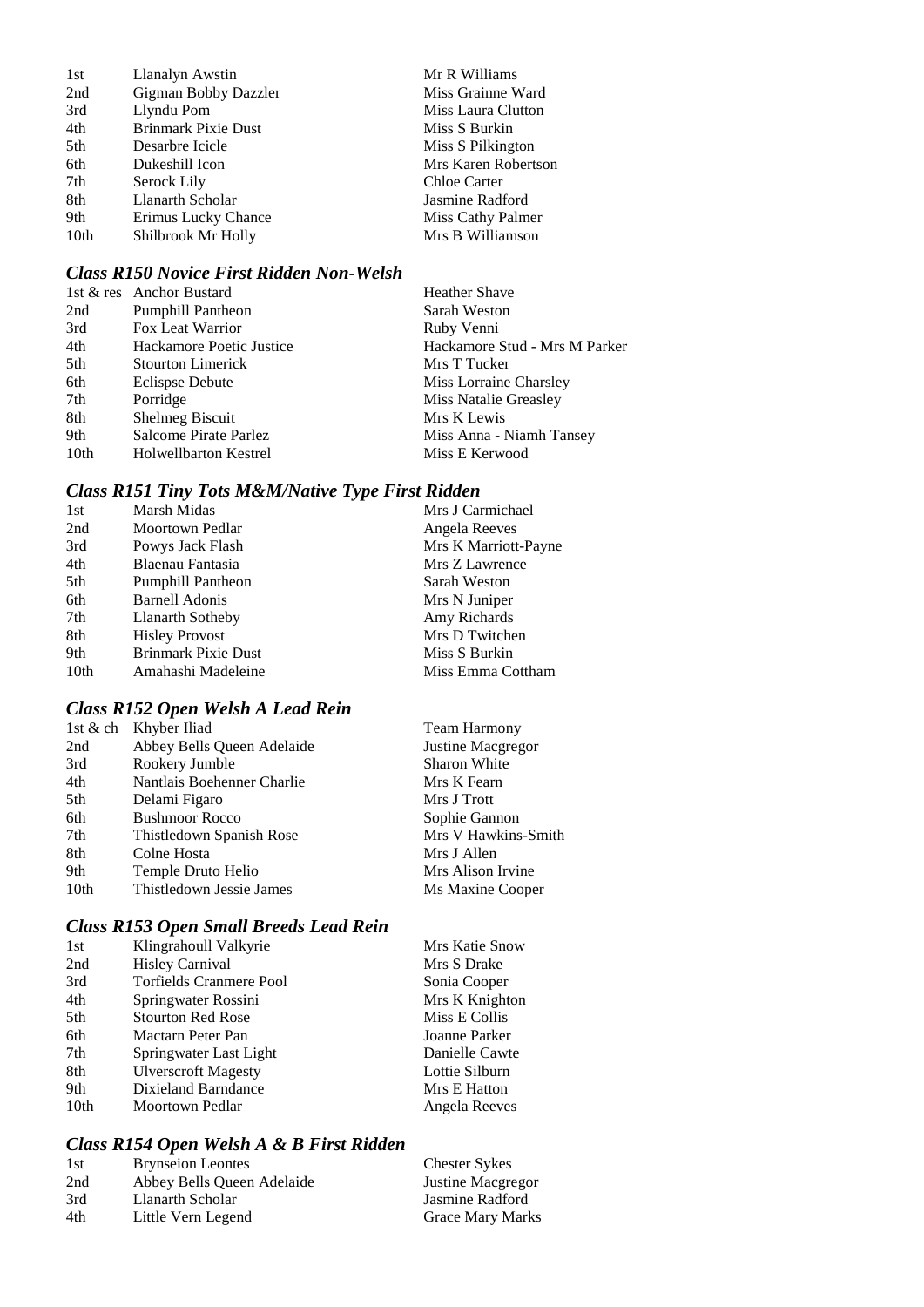| 5th  | Costone Cayti                    | Mrs S Blythe        |
|------|----------------------------------|---------------------|
| 6th  | Gweundir Dafydd                  | Mrs Helen Barker    |
| 7th  | Norest Fiona                     | Laura Sheffield     |
| 8th  | <b>Cheshmere Funtime Frankie</b> | Mr & Mrs J Smith    |
| 9th  | Grugaur Samswn                   | Mrs Kellie Davidson |
| 10th | Llanarth Sotheby                 | Mrs M Richards      |

### *Class R155 Open Small Breeds First Ridden*

|     | 1st & res Somahouse Whisper | Mrs Sophie Davidson |
|-----|-----------------------------|---------------------|
| 2nd | Wilby Valiant               | Jane Etheridge      |
| 3rd | <b>Hisley Provost</b>       | Mrs D Twitchen      |
| 4th | <b>Stourton Whato</b>       | Dr Simone Yule      |
| 5th | Westown Skylark             | Miss A Khan         |
| 6th | Locharmoss Symphony         | Mrs P Govier        |
| 7th | Wilby Advocate              | Miss G Wilkes       |
|     |                             |                     |

### *Class R156 M&M / Native Type Lead Rein Equitation*

|                  | 1st & res Coppice Pagan     | Miss Anna Clarke     |
|------------------|-----------------------------|----------------------|
| 2nd              | Delami Figaro               | Mrs J Trott          |
| 3rd              | Nantdywyll Caramel          | Olivia Archer-Andrew |
| 4th              | Rookery Jumble              | Sharon White         |
| 5th              | <b>Pumphill Deuteronomy</b> | Miss J Molloy        |
| 6th              | Thistledown Spanish Rose    | Mrs V Hawkins-Smith  |
| 7th              | Carylmai Parade             | Mrs S Cunningham     |
| 8th              | Thistledown Jessie James    | Ms Maxine Cooper     |
| 9th              | Springwater Briony          | Gillian Neve         |
| 10 <sub>th</sub> | Bengad Sloe                 | Mrs H Parry          |

### *Class R157 M&M / Native Type First Ridden Equitation*

| 1st  | Llanarth Scholar                | Jasmine Radford  |
|------|---------------------------------|------------------|
|      | 2nd & res Foxleat Sweet Rosehip | Jane Donald      |
| 3rd  | Serock Lily                     | Chloe Carter     |
| 4th  | Gweundir Dafydd                 | Mrs Helen Barker |
| 5th  | Marsh Midas                     | Mrs J Carmichael |
| 6th  | Blaenau Fantasia                | Mrs Z Lawrence   |
| 7th  | Fox Leat Warrior                | Ruby Venni       |
| 8th  | Rubilyn Rambo                   | Miss G Bott      |
| 9th  | Fontmell Rockefeller            | Mrs A Coller     |
| 10th | Shelmeg Biscuit                 | Mrs K Lewis      |
|      |                                 |                  |

### *Class R158 Show Pony / SHP Lead Rein Equitation*

|                  | 1st & res Rohey Da Vinci      | Miss K Rimmer                 |
|------------------|-------------------------------|-------------------------------|
| 2nd              | Princess Fiji                 | Ms Andrea Smith               |
| 3rd              | <b>Doultons Master Rupert</b> | <b>Scarlett Gale</b>          |
| 4th              | Cosford Persia                | Mrs S Tierney                 |
| 5th              | Green Down Joker              | Miss Eloise Marlow            |
| 6th              | <b>Woodroyd Celebration</b>   | <b>Becky Godfrey-Faussett</b> |
| 7th              | <b>Barkway Fanfare</b>        | Mrs T Burgess                 |
| 8th              | Penhwnllys Magnet             | Mrs C Excell-Outram           |
| 9th              | Kenilwood Purple Emperor      | Ms J Dolan                    |
| 10 <sub>th</sub> | Andulie Hot-fudge             | Miss J Goodley                |

### *Class R159 Show Pony / SHP First Ridden Equitation*

|     | 1st & ch Leacon High Cockalorum | Ms R Cowan              |
|-----|---------------------------------|-------------------------|
| 2nd | Annandale Minstral              | Ms Lorraine Else        |
| 3rd | West Leake Jubilation           | Miss Faye Heppelthwaite |
| 4th | Lowland Toy Soldier             | Justine Macgregor       |
| 5th | Bylands Music Man               | Mia Dickinson           |
| 6th | <b>Twylands Picture</b>         | Mrs G M Olphert         |
| 7th | Kalusta Dolly Daydream          | Lacey Higgs             |

### *Class R160 Novice Show Pony Lead Rein*

|     | 1st & ch Cosford Charmed  | Mr C Cousens |
|-----|---------------------------|--------------|
| 2nd | <b>Blueriver Rockstar</b> | Mrs S Wilson |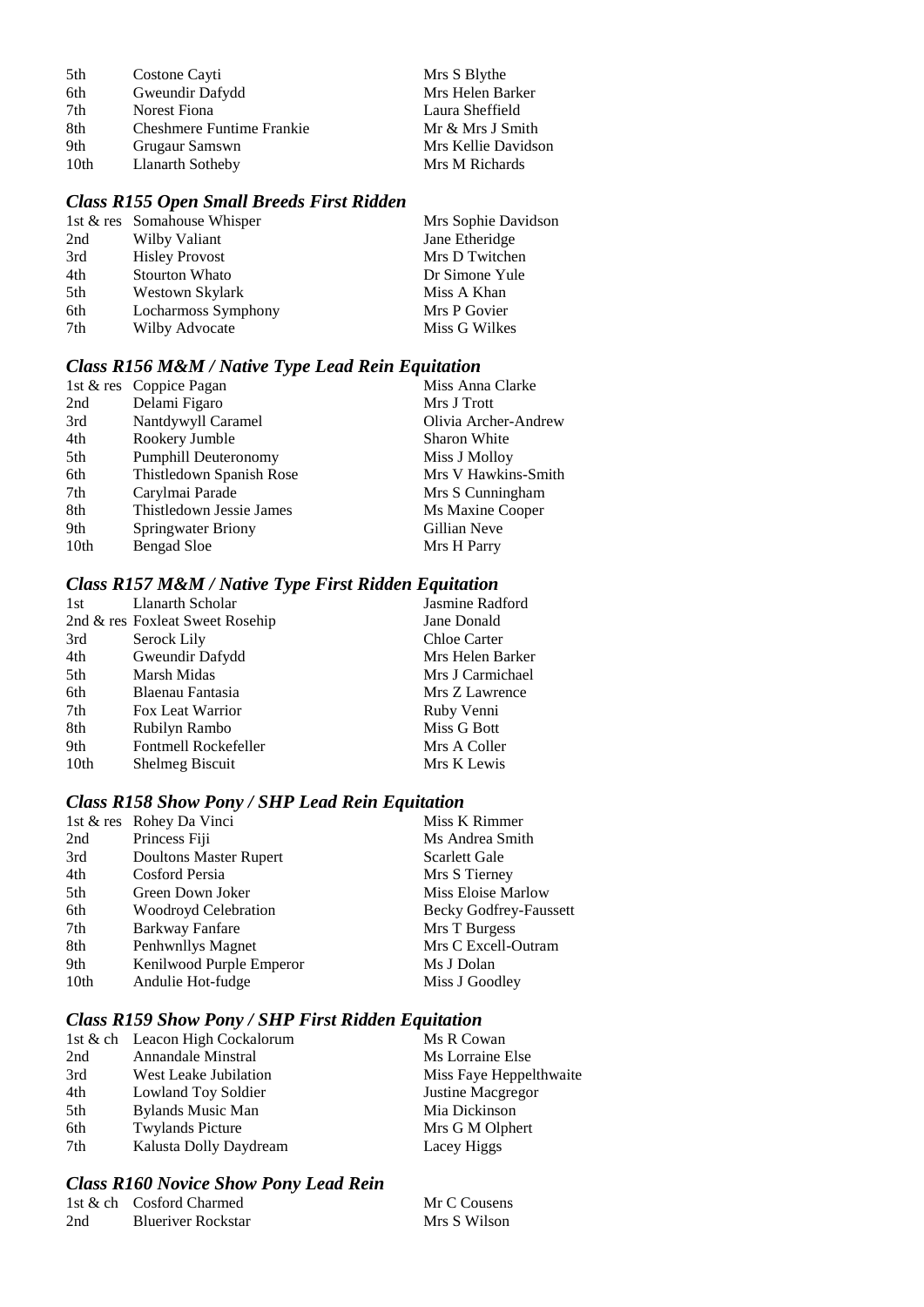| 3rd  | Woodroyd Celebration    | <b>Becky Godfrey-Faussett</b> |
|------|-------------------------|-------------------------------|
| 4th  | Hilin Hynod             | Mrs Liane Douglas             |
| 5th  | Ravensash Midnight Star | Mrs Francesca Brown           |
| 6th  | Romanno Simplicity      | Mrs Margaret Cousin           |
| 7th  | Hollybush Juliet        | Faye Heppelthwaite            |
| 8th  | <b>Sweet Caroline</b>   | Miss S Burkin                 |
| 9th  | Whinfell Anastasia      | Mrs C Bullman                 |
| 10th | Trelawn Brigadoon       | Mrs G A Neve                  |
|      |                         |                               |

### *Class R161 Novice SHP Lead Rein*

| 1st              | Pinewell Hector             | Mrs S Tierney       |
|------------------|-----------------------------|---------------------|
| 2nd              | Senny Elfin                 | Miss Joanne Stone   |
| 3rd              | Greendown Ruby              | Mrs P Philp         |
| 4th              | Cayberry Poppy Day          | Mrs N Evans Wooding |
| 5th              | Princess Fiji               | Ms Andrea Smith     |
| 6th              | Spirit                      | Mrs Liane Douglas   |
| 7th              | Highbent Just William       | Mrs K Furniss       |
| 8th              | Marble Arch                 | Mrs Emma Smith      |
| 9th              | Greenmeadows Christian Dior | Miss Kate Turner    |
| 10 <sub>th</sub> | Littlecourt Iced Ginger     | Janine Milner       |
|                  |                             |                     |

#### *Class R162 Novice Show Pony First Ridden*

| 1st | <b>Twylands Picture</b>     | Mrs G M Olphert        |
|-----|-----------------------------|------------------------|
|     | 2nd & res Megland Popdancer | Miss Chloe Ravenscroft |
| 3rd | Sweet Caroline              | Miss S Burkin          |

### *Class R163 Novice SHP First Ridden*

| 1st | Oranmore Sweet Millie | Mr C Cousens                |
|-----|-----------------------|-----------------------------|
| 2nd | Talgoed Eliza         | Mrs Gillian Clifford-Graham |
| 3rd | Hammonds Tenacious    | Mrs S Nelson                |
| 4th | Greendrop Dewdrop     | Mrs S G Bhogal              |
|     |                       |                             |

### *Class R164 Open Show Pony Lead Rein*

| 1st  | Cosford Charmed             | Mr Charlie Cousens            |
|------|-----------------------------|-------------------------------|
| 2nd  | <b>Woodroyd Celebration</b> | <b>Becky Godfrey-Faussett</b> |
| 3rd  | Romanno Simplicity          | Mrs Margaret Cousin           |
| 4th  | Corristine Tinkerbelle      | Miss J Molloy                 |
| 5th  | <b>Blueriver Rockstar</b>   | Mrs S Wilson                  |
| 6th  | <b>Heatherton Posy</b>      | Vienna Brown                  |
| 7th  | Highbent Just William       | Mrs K Furniss                 |
| 8th  | Hollybush Jiggle            | Mrs D Smith                   |
| 9th  | Woodroyd Gayboy             | Miss K Williams               |
| 10th | <b>Frosty II</b>            | Sky Leah Weston               |

### *Class R165 Open SHP Lead Rein*

| 1st & ch | Overley Game Bird             |
|----------|-------------------------------|
| 2nd      | <b>Doultons Master Rupert</b> |
| 3rd      | Kenilwood Purple Emperor      |
| 4th      | Barkway Fanfare               |
| 5th      | Barkway Honey Bear            |
| 6th      | Green Down Joker              |
| 7th      | Peplow Dancing Queen          |
| 8th      | Littlebirars Horatio          |
| 9th      | Rillaton Trade Fair           |
| 10th     | Cayberry Poppy Day            |

#### *Class R166 Open Show Pony First Ridden*

|     | 1st & res Leacon High Cockalorum | Ms R Cowan         |
|-----|----------------------------------|--------------------|
| 2nd | Woodview Shangri-La              | Mark & Liz Kilbey  |
| 3rd | <b>Oranmore Sweet Millie</b>     | Mr Charlie Cousens |
| 4th | West Leake Jubilation            | Faye Heppelthwaite |
| 5th | Megland Popdancer                | Miss Chloe Ravenso |
| 6th | Barkway Moonwalk                 | Claire Smalley     |
| 7th | Chagford Lilia                   | Angela Reeves      |
|     |                                  |                    |

Nicky Holford Mr S Gale Ms J Dolan Mrs T Burgess Mrs D Monaghan-Bentley Miss Eloise Marlow Mr Jeremy Glover Miss J Vanweegen Miss A Horner Mrs N Evans Wooding

Ravenscroft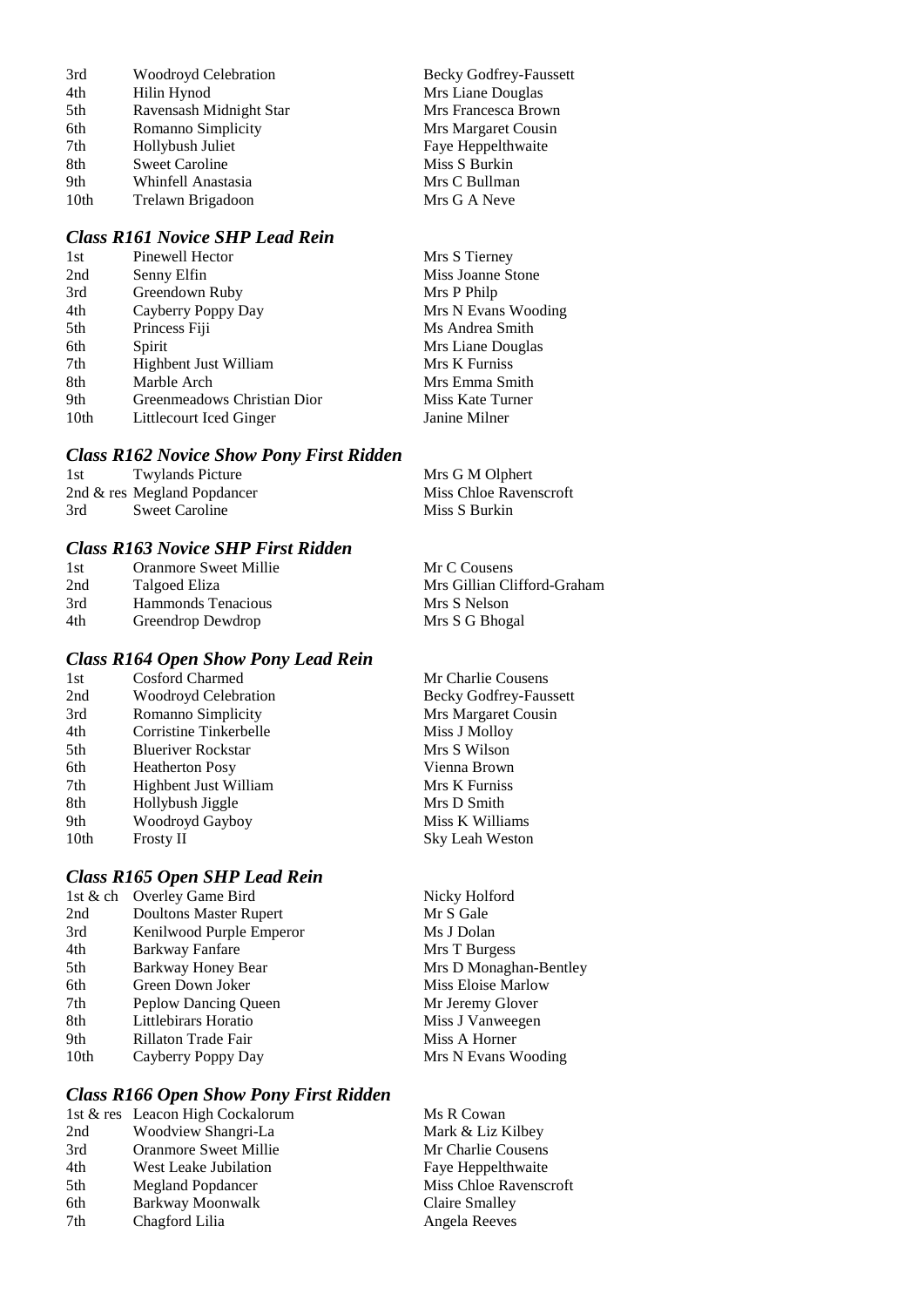| 8th                              | <b>Twylands Picture</b> | Mrs G M Olphert  |  |
|----------------------------------|-------------------------|------------------|--|
| 9th                              | Parkhills Little Aria   | Mrs Susan Pinder |  |
|                                  |                         |                  |  |
| Class R167 Open SHP First Ridden |                         |                  |  |

| 1st | All That Jazz            | Mrs S Gonzalez        |
|-----|--------------------------|-----------------------|
| 2nd | Beaconsfield Black Magic | Mrs Maureen Springett |
| 3rd | Barkway Moonwalk         | Claire Smalley        |
| 4th | Wynswood Footprint       | Mrs L Ker             |

#### *Class R168 Tiny Tots SP / SHP First Ridden*

| 1st              | Nantcol Lady Penelope        | <b>Hente Martin</b> |
|------------------|------------------------------|---------------------|
| 2nd              | <b>Birtley Rainbow Ouest</b> | Mrs Rachel Frank    |
| 3rd              | <b>Rillaton Sweet Talk</b>   | Mrs L Caulfield     |
| 4th              | Barkway Moonwalk             | Claire Smalley      |
| 5th              | <b>Cwmcarn Carreg</b>        | Mrs S Herring       |
| 6th              | All That Jazz                | Mrs S Gonzalez      |
| 7th              | <b>Heatherton Posy</b>       | Vienna Brown        |
| 8th              | Rosedale Just Josie          | Mr C Cousens        |
| 9th              | Bylands Music Man            | Mia Dickinson       |
| 10 <sub>th</sub> | Norman                       | Mrs L Brennan       |

#### *Class I169 Riding Pony yearling*

| 1st | <b>Bankswood Amarylis</b> | A Eccles & C Sandison |
|-----|---------------------------|-----------------------|
| 2nd | Hightopps Black n Gold    | Mrs C Highnam         |
| 3rd | Florinda                  | Mrs K McNeil          |
| 4th | Ryehall Cuvee Noir        | Jennifer Humphreys    |
| 5th | Avondales Wolken Winta    | Ms H Mullender        |
|     |                           |                       |

### *Class I170 Riding Pony 2 years old*

|     | 1st & ch Rendene Morning Star | Mrs J Adams         |
|-----|-------------------------------|---------------------|
| 2nd | Kouros Tulula                 | Mrs J Russell       |
| 3rd | Colbeach Cadenza              | Mrs C Highnam       |
| 4th | DZL Royal Sunrise             | Miss D Lever        |
| 5th | Radlee Nutcracker             | Mrs Julie Chadwick  |
| 6th | Risinghoe Just William        | <b>Jinny Rogers</b> |
| 7th | Llangeitho Royal Tribune      | Mrs Hazel Walter    |
|     |                               |                     |

Mrs Margaret Cousin Miss L Jackson Mrs T Tibbles Mrs S M Palmer Miss N Hughes Miss T Ward Mrs C Dagless Janice Osborne Tim Gibson Miss J Chavda

#### *Class I171 Riding Pony 3 years old*

|     | 1st & res Archwood Flash Dance | Mrs A Miller        |
|-----|--------------------------------|---------------------|
| 2nd | Temptation                     | Mrs Kati Choynowski |
| 3rd | Palmfields Night Image         | Mrs S M Palmer      |

#### *Class I172 Riding Pony 4 years old & over*

| 1st              | Romanno Small Talk            |
|------------------|-------------------------------|
| 2nd              | Jipson Nightingale            |
| 3rd              | Small Land High Society       |
| 4th              | Palmfields Royal Trooper      |
| 5th              | Lyncomb Fable                 |
| 6th              | Warleigh Charisma             |
| 7th              | Murrybrook Marquesa           |
| 8th              | <b>Clareb Special Edition</b> |
| 9th              | Whinfell Fairytale            |
| 10 <sub>th</sub> | Cusop Just In Time            |
|                  |                               |

### *Class I173 Hunter Pony yearling*

#### *Class I174 Hunter Pony 2-3 years old*

| 1st | Winter Diarra           | Mrs Winter           |
|-----|-------------------------|----------------------|
| 2nd | Chycoose Trilogy        | Miss Kat Pitt        |
| 3rd | Corkhills Sky Lark      | <b>Eleanor Crate</b> |
| 4th | Stambrook Remember Me   | Dr Karen Sarling     |
| 5th | Kenilwood Windbourne    | Mr C Cousens         |
| 6th | Romanno Chitter Chatter | Mrs Kathryn Pitts    |
| 7th | Romanno Gypsy Queen     | Mrs Kathryn Pitts    |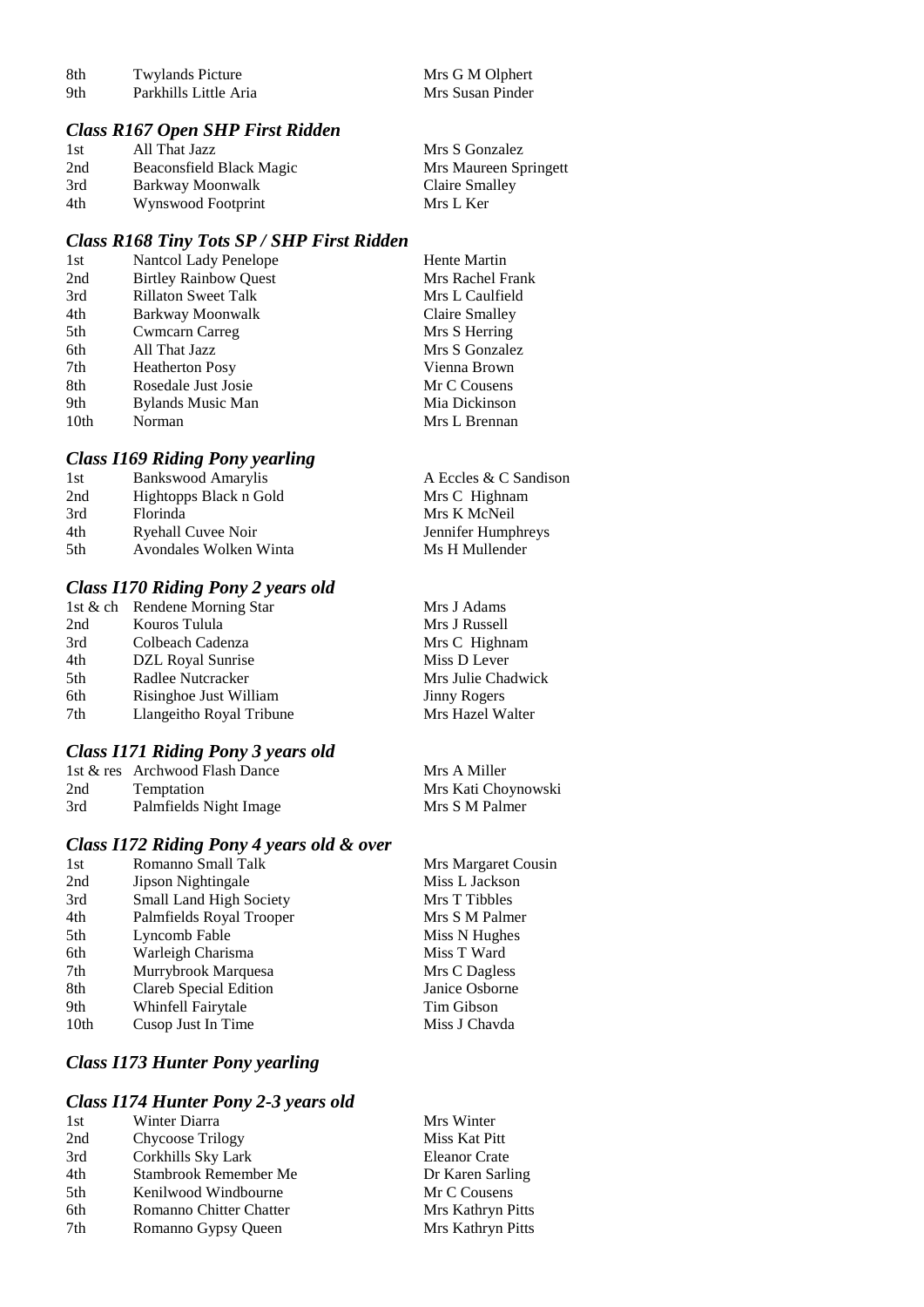| -8th | Agnetha                 | Miss V Leggett |
|------|-------------------------|----------------|
| 9th  | Delaroche All About Eve | Mrs G Desai    |

#### *Class I175 Hunter Pony 4 years old & over*

| 1st | Brynoffa Savannah       | <b>Eleanor Crate</b> |
|-----|-------------------------|----------------------|
| 2nd | Perriland Paprika       | Miss Lynden Barrow   |
| 3rd | Mondrian Royal Affair   | Jean Cartwright      |
| 4th | <b>Bureside Sunrise</b> | Miss N Websdale      |
| 5th | Clareb Special Edition  | Janice Osborne       |
| 6th | Jipson Nightingale      | Miss L Jackson       |
| 7th | Ryamber Cinderella      | Mrs P Evans          |
| 8th | Magic Mistletoe         | Mrs A Kent           |
| 9th | Downland Elvive         | Mrs Hazel Walter     |
|     |                         |                      |

#### *Class I176 In Hand Progeny - Plaited*

#### *Class I177 In Hand Progeny - Native / Traditional*

*Class I178 In Hand Progeny - Mountain & Moorland* Progeny of Shilstone Rocks North Countryman

#### *Class I179 In Hand Cobs - Traditional or Native*

| 1st | Moortown Lacey                | Claire Hardstone |
|-----|-------------------------------|------------------|
| 2nd | <b>Travelling Charlie Boy</b> | Miss Z Bennett   |
| 3rd | The Sorcerers Apprentice      | Karen Perkowski  |

#### *Class I180 In Hand Cobs / Maxi Cobs*

|     | 1st & ch Sir Walter Reilly | Andrea Pearman               |
|-----|----------------------------|------------------------------|
|     | 2nd & res Al Capone II     | Miss Roz Jones               |
| 3rd | Jucy Lucy                  | Miss Teresa Nicholls         |
| 4th | Oconner                    | Miss Paula Bircumshaw        |
| 5th | Jarrett Hills Wizard       | Mrs T Tomlinson              |
| 6th | Harvey Nix                 | Mr M Wilkinson               |
| 7th | Jays Remembrance           | Samantha Willis              |
| 8th | Little Tinker Tommi        | Mrs M Filby                  |
| 9th | Paddy II                   | <b>Clair Tomlinson Ellis</b> |

#### *Class I181 World Breeds 1,2,3 years old*

| 1st | Brackenbrae Birlinn  | Miss A Meynell |
|-----|----------------------|----------------|
| 2nd | Apollos Buckeroo Boy | Miss G Wood    |

#### *Class I182 World Breeds 4 years old & over*

|     | 1st & ch Victor Vrouck               | Miss Hannah Tinker   |
|-----|--------------------------------------|----------------------|
|     | 2nd & res Barbarian Buccaneer        | Mrs Pamela Shipley   |
| 3rd | Sealmasters BFM Elijah               | Mrs T Reeve          |
| 4th | Oakley                               | Eleanor Alice Golton |
| 5th | Chardonnay                           | Mrs Valerie Woods    |
| 6th | Sealmasters In Command               | Mrs T Reeve          |
| 7th | Blackertor Uk Quickstep King Dragonn | Miss Georgina Wood   |
| 8th | Bytham Justin Time                   | Miss Penny Walster   |
|     |                                      |                      |

Jennifer Humphreys A Eccles  $& \overrightarrow{C}$  Sandison

Mrs K McNeil Miss K Jelly

#### *Class I183 Part Bred yearling*

| 1st | <b>Ryehall Cuvee Noir</b> |  |
|-----|---------------------------|--|
| 2nd | <b>Bankswood Amarylis</b> |  |
| 3rd | Florida                   |  |
| 4th | Anton Little Elvis        |  |

#### *Class I184 Part Bred 2-3 years old*

| 1st & ch Bankswood Clematis | A Eccles & C Sandison |
|-----------------------------|-----------------------|
| Kouros Tulula               | Mrs J Russell         |
| Archwood Flash Dance        | Mrs A Miller          |
| Kenilwood Windbourne        | Mr C Cousens          |
| Stambrook Remember Me       | Dr Karen Sarling      |
|                             |                       |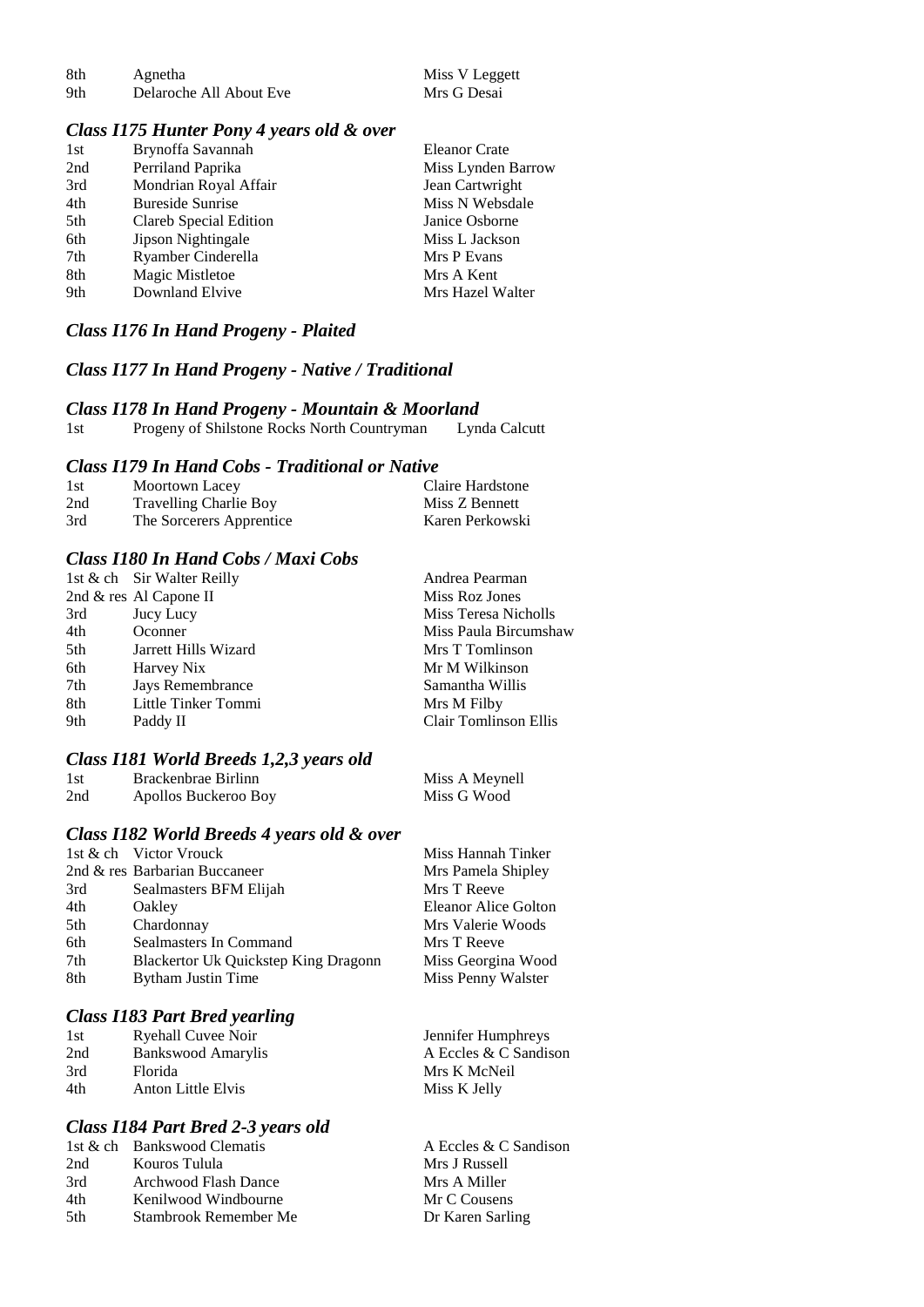| 6th  | Palmfields Night Image      | Mrs S M Palmer         |
|------|-----------------------------|------------------------|
| 7th  | Radlee Nutcracker           | Mrs Julie Chadwick     |
| 8th  | Temptation                  | Mrs Kati Choynowski    |
| 9th  | DZL Royal Sunrise           | Miss D Lever           |
| 10th | Classic Top La Belle Espoir | Miss Emma Hollingworth |

### *Class I185 Part Bred 4 years old & over*

|     | 1st & res Perriland Paprika    | Miss Lynden Barrow  |
|-----|--------------------------------|---------------------|
| 2nd | Corristine Tinkerbelle         | Miss J Molloy       |
| 3rd | <b>Sherlocks Seren Dreamer</b> | Miss R Lock         |
| 4th | Mondrian Royal Affair          | Jean Cartwright     |
| 5th | Jipson Nightingale             | Miss L Jackson      |
| 6th | Warleigh Charisma              | Miss T Ward         |
| 7th | Lemor Heaven Scent             | Miss Emily Lawrence |
| 8th | <b>Small Land High Society</b> | Mrs T Tibbles       |
| 9th | Westceffyl Masquerade          | Miss V Squire       |
|     |                                |                     |

### *Class I186 In Hand Hack 1,2,3 years old*

|     | 1st & ch Temple Garden      | Mrs Abigail Thorogood  |
|-----|-----------------------------|------------------------|
| 2nd | <b>Bankswood Clematis</b>   | A Eccles & C Sandison  |
| 3rd | Chycoose Trilogy            | Miss Kat Pitt          |
| 4th | Potters Lady Jane           | Mrs J May              |
| 5th | Anton Little Elvis          | Miss K Jelly           |
| 6th | Classic Top La Belle Espoir | Miss Emma Hollingworth |
| 7th | Freckleton Oso-glamour Girl | Mrs C Dagless          |
| 8th | Classic Opera               | Mr Bruce Langley-McKim |
|     |                             |                        |

### *Class I187 In Hand Hack 4 years old & over*

| 1st               | Cosford Criminal Affair | Paul Brightwell     |
|-------------------|-------------------------|---------------------|
| 2nd & res Cartier |                         | Miss Kat Pitt       |
| 3rd               | Royal Doulton II        | Paula Robinson      |
| 4th               | Devil or Angel          | Jo Brew             |
| 5th               | Philwood Philanderer    | Miss Harriet Conlon |
| 6th               | Randal                  | Mrs G Taylor        |

### *Class I188 In Hand Competition Horse Yearling*

|     | 1st & res Classic Opera      | Mr Bruce Langley-McKim |
|-----|------------------------------|------------------------|
| 2nd | Coalition                    | Mrs Abigail Thorogood  |
| 3rd | <b>Smooth Criminal</b>       | Mrs Debra Walker       |
| 4th | <b>Jessop Mystical</b>       | Miss Lillian Parker    |
| 5th | <b>Fairground Attraction</b> | Mrs A Rainbow          |
| 6th | Anton Little Elvis           | Miss K Jelly           |

### *Class I189 In Hand Competition Horse 2 - 3 years*

|     | 1st & ch Potters Grenadier  | Mrs J May              |
|-----|-----------------------------|------------------------|
| 2nd | Lieselotte Obisdan          | Mrs C Maison           |
| 3rd | Mr Elliott                  | Mrs W Ward             |
| 4th | My Berkeley Beau            | Mrs JA Wood            |
| 5th | Fulwoods Invincible         | Miss C Horner          |
| 6th | Freckleton Class Act        | <b>Katy Fearn</b>      |
| 7th | Classic Top La Belle Espoir | Miss Emma Hollingworth |
| 8th | What A Gamble               | Ms A Tindall           |
| 9th | Diesel V                    | Mrs V Bignell          |
|     |                             |                        |

### *Class I190 In Hand Competition Horse 4 years & over*

| 1st | Redbrook Smart Lord     | Mrs Sandra Carroll   |
|-----|-------------------------|----------------------|
| 2nd | <b>Pretty Vacant</b>    | Miss Tracey Bonner   |
| 3rd | Vishnu                  | Miss N Bird          |
| 4th | Jessop Asbo             | Miss Lillian Parker  |
| 5th | Kilmorna Jack           | Mrs M Harnett        |
| 6th | Limehead Dapper Jack    | Jennie Ebden         |
| 7th | Jucy Lucy               | Teresa Nicholls      |
| 8th | <b>Alchemy Allusion</b> | Cerys Evans          |
| 9th | John O Rose             | Rachel Hanna - Mears |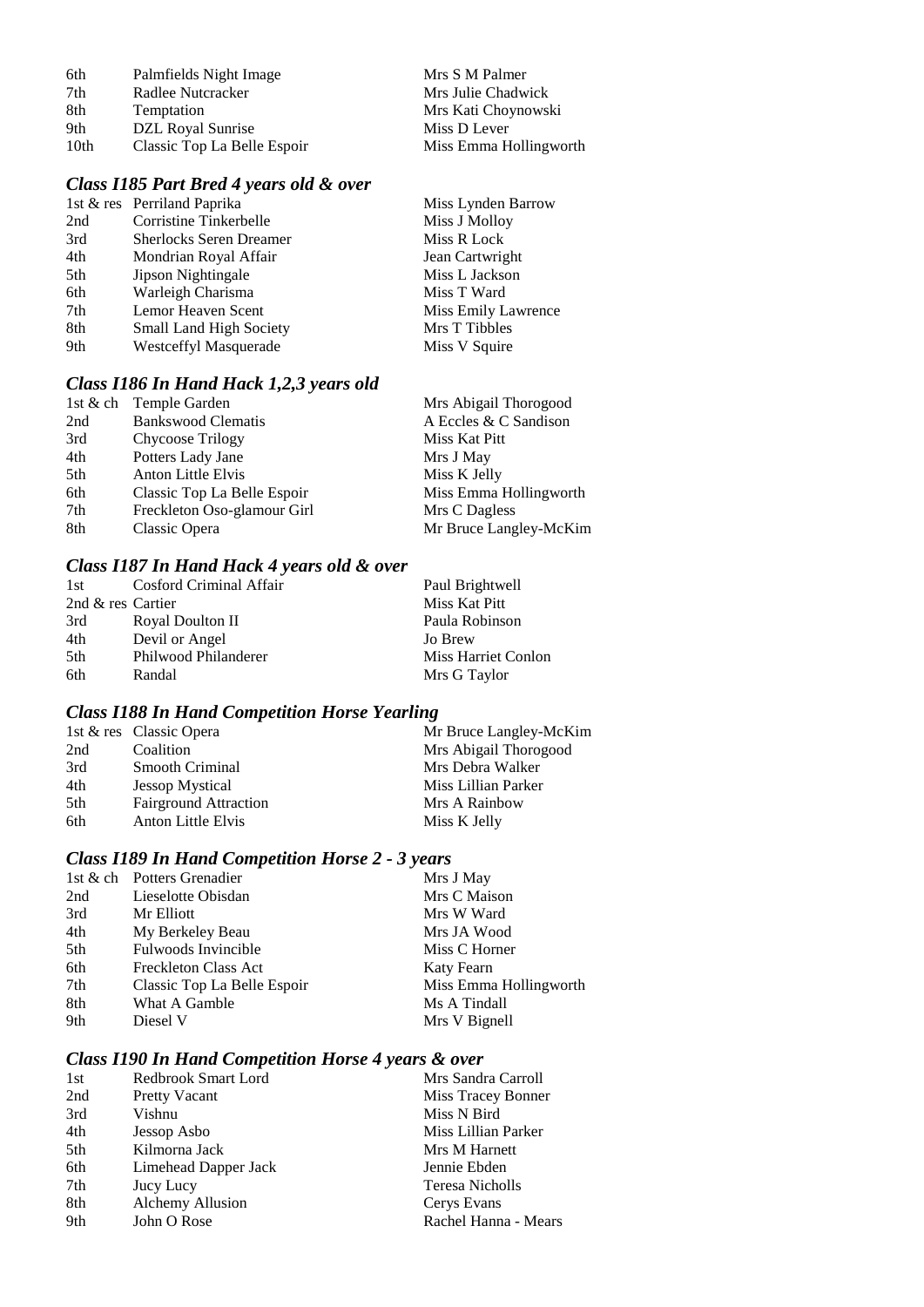#### *Class I191 In Hand Hunter Yearling*

| 1st | Classic Opera          | Mr Bruce Langley-McKim |
|-----|------------------------|------------------------|
| 2nd | <b>Jessop Mystical</b> | Miss Lillian Parker    |

#### *Class I192 In Hand Hunter 2- 3 years*

|     | 1st & ch My Berkeley Beau | Mrs JA Wood  |
|-----|---------------------------|--------------|
| 2nd | Midges Monty              | Mrs T Robson |

#### *Class I193 In Hand Hunter 4 years old & over*

| 1st & res O Fon Shan    | Miss L Christy       |
|-------------------------|----------------------|
| John O Rose             | Rachel Hanna - Mears |
| <b>Guiding Light</b>    | Mrs Val Henshaw      |
| Radical Choice          | Mrs R Sowerby        |
| Kilmorna Jack           | Mrs M Harnett        |
| <b>Alchemy Allusion</b> | Cerys Evans          |
| Jessop Asbo             | Miss Lillian Parker  |
| Fitzwilliam             | Miss L Elliott       |
|                         |                      |

### *Class I194 In Hand Riding Horse Yearling*

| 1st | Pipers Royal Sonata          | Miss Rachael Holmes |
|-----|------------------------------|---------------------|
| 2nd | <b>Fairground Attraction</b> | Mrs A Rainbow       |

#### *Class I195 In Hand Riding Horse 2 - 3 years*

|     | 1st & ch Chycoose Trilogy   | Miss Kat Pitt    |
|-----|-----------------------------|------------------|
| 2nd | <b>Street Artist</b>        | Mrs E Steptoe    |
| 3rd | Mr Elliott                  | Mrs W Ward       |
| 4th | <b>Freckleton Class Act</b> | Katy Fearn       |
| 5th | Bassingfield Hemera         | Mrs H Church     |
| 6th | Papaver Dior                | Miss Jodie Hooks |
| 7th | Fulwoods Invincible         | Miss C Horner    |
| 8th | Carrhouse Double Take       | Mrs G Desai      |

#### *Class I196 In Hand Riding Horse 4 years & over*

|      | 1st & res Cosford Criminal Affair | Paul Brightwell                |
|------|-----------------------------------|--------------------------------|
| 2nd  | Pearl Orchid                      | Miss R Gambazza                |
| 3rd  | Prophets Pennant                  | Miss Emma Nolan / Tracey Jones |
| 4th  | Vishnu                            | Miss N Bird                    |
| 5th  | Clover on Ice                     | Miss Joanne Karran             |
| 6th  | Rockets Boy                       | Miss L Johnson                 |
| 7th  | Cartier                           | Miss Kat Pitt                  |
| 8th  | Ingleby Hill                      | Miss S Heywood                 |
| 9th  | Shortwood its a Secret            | Sophie Clark                   |
| 10th | Ruby                              | Mrs J Harness                  |

#### *Class I197 In Hand Piebald/Skewbald Traditional / Native 4 years & over*

| 1st  | Colour Me Bad            | Mrs P Ward-Burton    |
|------|--------------------------|----------------------|
| 2nd  | Burgwallis Razamatazz    | Mrs Jane Turnbull    |
| 3rd  | Royal Candy Man          | Miss C Leahy         |
| 4th  | Asby Mills Dynamite      | Mrs Debra Walker     |
| 5th  | Nantllesg Elwyn          | Roanna Hamilton      |
| 6th  | Mercury                  | Mr S Britcliffe      |
| 7th  | <b>Maylands Duffy</b>    | Mr & Mrs M J Edmonds |
| 8th  | The Sorcerers Apprentice | Karen Perkowski      |
| 9th  | Call The Shots           | Miss C Bunting       |
| 10th | <b>Baldrick</b>          | Ms E Potts           |
|      |                          |                      |

### *Class I198 In Hand Piebald/Skewbald Hogged Cob 4 years & over*

| 1st | Jays Remembrance  | Samantha Willis      |
|-----|-------------------|----------------------|
| 2nd | Matelots Daedalus | <b>Shelley Cragg</b> |
| 3rd | Augustus          | Karen Walsh          |

#### *Class I199 In Hand Piebald / Skewbald Plaited Pony 4 years & over*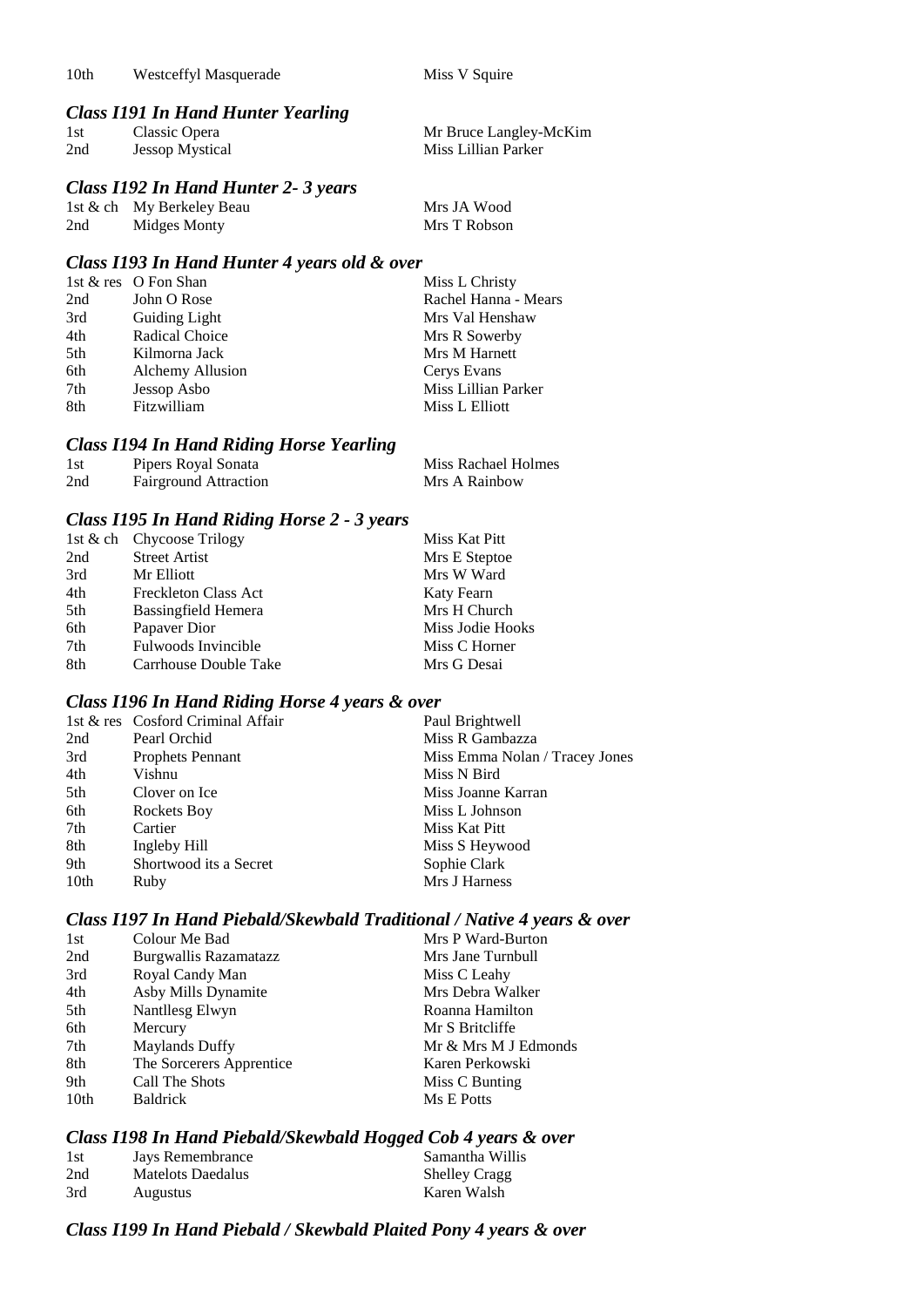| 1st | The Longhouse Dimension |
|-----|-------------------------|
| 2nd | Lokie                   |
| 3rd | Leyeswick Seabiscuit    |
| 4th | Magic Mistletoe         |
| 5th | The Bandit              |
| 6th | Willy Wonka             |

Miss D Rose Mrs Crofter Harris Mrs Nicola Jordan Mrs A Kent Annabel Bray Miss Cyndy Moreau

#### *Class I200 In Hand Piebald/Skewbald Plaited Horse 4 years old & over*

|     | 1st & res Royal Jester III | Miss Clare Edwards   |
|-----|----------------------------|----------------------|
| 2nd | Kavanaghs Miss America     | Mr D Godfrey         |
| 3rd | <b>Star Dream</b>          | Miss Filippa Turland |
| 4th | John O Rose                | Rachel Hanna - Mears |
| 5th | Furiozo XIII               | Mrs Debra Milner     |

### *Class I201 In Hand Piebald/Skewbald Plaited / Hogged 1,2,3 years old*

|      | 1st & ch Papaver Dior        | Miss Jodie Hooks   |
|------|------------------------------|--------------------|
| 2nd  | Midges Monty                 | Mrs T Robson       |
| 3rd  | <b>Freckleton Class Act</b>  | Katy Fearn         |
| 4th  | <b>Smooth Criminal</b>       | Mrs Debra Walker   |
| 5th  | Aelred                       | Mrs Crofter Harris |
| 6th  | Avondales Wolken Winta       | Ms H Mullender     |
| 7th  | Padstead Kairo               | Mrs Clare Peterson |
| 8th  | <b>Fairground Attraction</b> | Mrs A Rainbow      |
| 9th  | Madam Maia                   | Mr Daniel Peacock  |
| 10th | What A Gamble                | Ms A Tindall       |
|      |                              |                    |

#### *Class I202 In Hand Piebald/Skewbald Traditional / Native 1,2,3 years old*

| 1st  | Moortown Lacey                   | Claire Hardstone           |
|------|----------------------------------|----------------------------|
| 2nd  | Beacon Blue                      | Annie Lamont               |
| 3rd  | Cherokee                         | Miss E Howe                |
| 4th  | <b>Snowcroft Limited Edition</b> | Mrs F Hunt                 |
| 5th  | Rumbustious Reginald             | Claire Hardstone           |
| 6th  | The Magie                        | Miss Hollie Victoria Scott |
| 7th  | Sir Teddy                        | Mrs Claire Newton          |
| 8th  | Hugos Luck of the Draw           | Miss S Brooker             |
| 9th  | The Maverick                     | Patrica Hannah             |
| 10th | Dylan Seamus                     | Miss Janine Newland        |

### *Class I203 Open Welsh C & D 4 years old & over*

| <b>Ballagh The Buck</b>           | Mr T Hall             |
|-----------------------------------|-----------------------|
| <b>Brynithon The Exterminator</b> | Miss S Jackson        |
| <b>Atinas Danny Boy</b>           | Tim Gibson            |
| Nebo Herbert                      | Jennie Ebden          |
| Horeb Ioan                        | <b>Holly Charnock</b> |
| Oakmill Bethany                   | Georgia Toms          |
| <b>Ashmeadow Red Duchess</b>      | Mrs Julie Hayden      |
| Daichristu Oueen of Hearts        | Mrs C E Durrant       |
| <b>Foxhollow McGredy</b>          | Mrs K Gibson          |
| <b>Cheshmere Baracus</b>          | Mrs C Pooley          |
|                                   |                       |

#### *Class I204 Open M&M Large Breeds 4 years old & over*

| 1st              | Benbreac of Croila       | Mrs Melanie Stanford  |
|------------------|--------------------------|-----------------------|
| 2nd              | Drumacre Prince Albert   | Robin Avery           |
| 3rd              | Sulaskerry Of Dunrui     | Wayne Cox             |
| 4th              | Fourmerk Rosalyn         | Mrs E Mangham         |
| 5th              | Willoway True Faith      | Mrs Jane Ripley       |
| 6th              | Inglegarth Premier       | Miss Amy Geraghty     |
| 7th              | Nyton Master Joker       | Emma Rhodes           |
| 8th              | Rosebarr Primrose        | Ms S Evans            |
| 9th              | Garan Glas Of Lorien     | Mrs Christine Haddock |
| 10 <sub>th</sub> | <b>Byebeck Evolution</b> | Miss L Kingston       |

# *Class I205 Open M&M Large Breeds 2 - 3 years old*

1st  $&$  res Castle Jasmine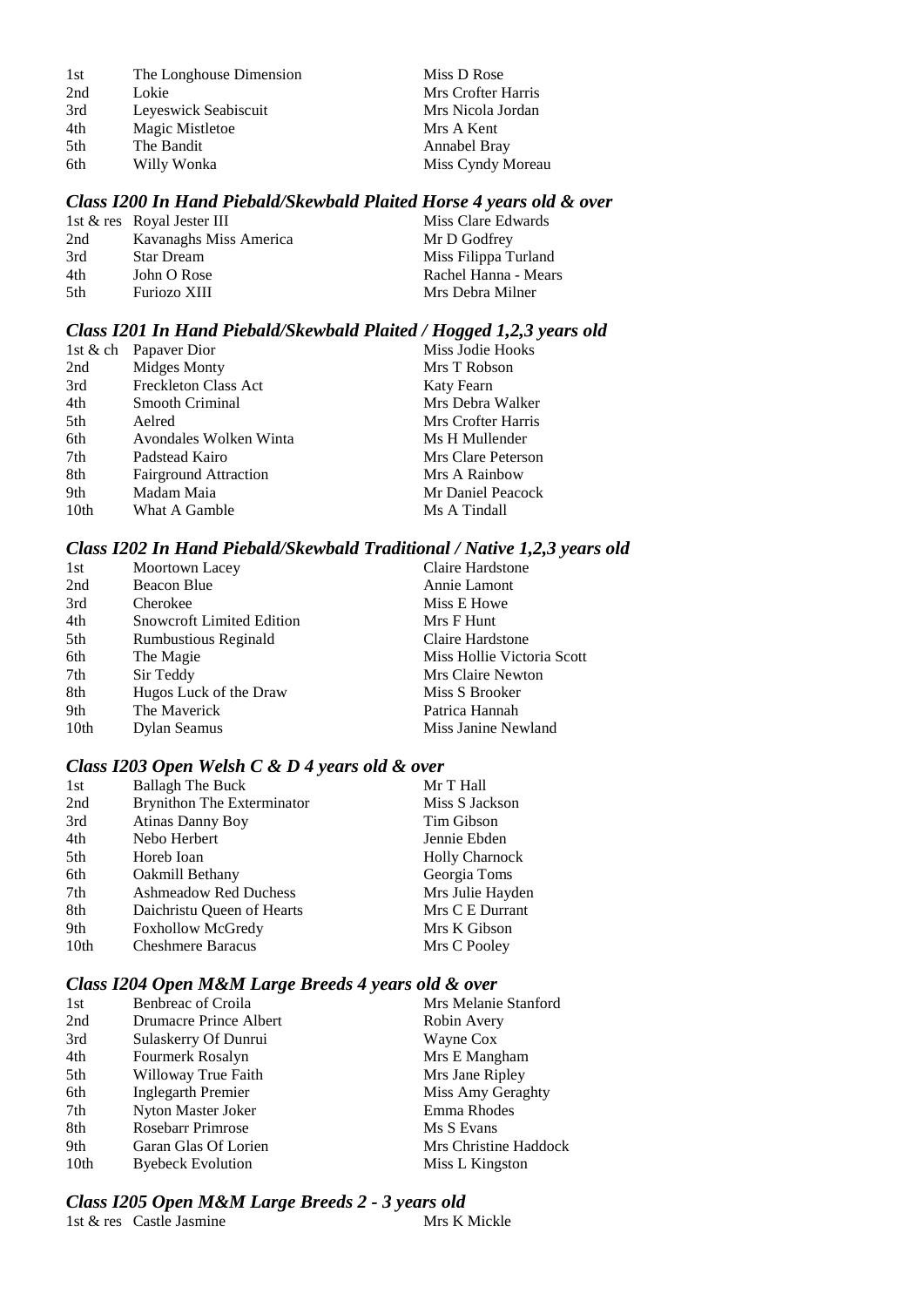| 2nd  | Nipna Heath            | Mrs J Pennell            |
|------|------------------------|--------------------------|
| 3rd  | Balleray Iliana        | Mrs Catriona Carnegie    |
| 4th  | Ewan Of Croila         | Mrs Melanie Stanford     |
| 5th  | Menai Euro Star        | Lynn Hutcheson           |
| 6th  | <b>Felinmor Brenin</b> | Miss Laura Clegg         |
| 7th  | Hilgarth Welsh Magic   | Miss S Jackson           |
| 8th  | Darren Vale Bailey     | Mr M Catterall           |
| 9th  | Pennal Sportsman       | Ms Joanne Kirk-Pickering |
| 10th | Manorian Mercury       | Mrs N Thompson           |

### *Class I206 Open M&M Large Breeds yearling*

| 1st | <b>Mountain Hare Tom Jones</b> | Mr M Catterall        |
|-----|--------------------------------|-----------------------|
| 2nd | Springfieldpark Replica        | Mr T Hall             |
| 3rd | Cheshmere Jo Frazier           | Mr & Mrs J Smith      |
| 4th | Balleroy Indiana               | Mrs Catriona Carnegie |
| 5th | Lownthwaite Pat The Pony       | <b>Alison Morton</b>  |
| 6th | Holren the Olympian            | <b>Holly Charnock</b> |

### *Class I207 Open M&M Small Breeds 4 years old & over*

| <b>Puddingwood Temptress</b>      | Mr M Surman          |
|-----------------------------------|----------------------|
| Shilstone Rocks North Westerly    | Lynda Calcutt        |
| <b>Bunbury May Blossom</b>        | Miss A Tolley        |
| Ffynnonbach Llewelyn              | Andrea Pearman       |
| Brynoffa Jazz                     | <b>Eleanor Crate</b> |
| <b>Shilstone Rocks Sweet Talk</b> | Lynda Calcutt        |
| Hose Ever Ready                   | Jane James           |
| <b>Blethyn Ring O Roses</b>       | Mrs Sue Day          |
| Mardenway High Roller             | Miss Emily Lawrence  |
| Coelenhages Jarno                 | Lynn Scott           |
|                                   |                      |

### *Class I208 Open M&M Small Breeds 2 - 3 years old*

| Dunkery Towcan                    | Patrica Hannah    |
|-----------------------------------|-------------------|
| Corkhills Sky Lark                | Eleanor Crate     |
| Pumphill Desiderata               | Miss J Molloy     |
| <b>Pumphill Cherry Blossom</b>    | Ms Bridie Mason   |
| Thamesbourne Rowena               | Mrs S Board Jones |
| <b>Shilstone Rocks North Wind</b> | Lynda Calcutt     |
| Immybrook Roxys Love              | Karen Smith       |
| Maltings Country River Lad        | Mrs Sue Gill      |
| Ravenside Ilea                    | Georgia Rhodes    |
| <b>Sunglow Montgomery</b>         | Mrs S Hobday      |
|                                   |                   |

### *Class I209 Open M&M Small Breeds yearling*

| 1st | <b>Bournefield Tudor Rose</b>   | Mrs P Ward-Burton  |
|-----|---------------------------------|--------------------|
| 2nd | <b>Idyllic Phantom</b>          | Georgia Crouchman  |
| 3rd | Springwater Sadlers Wells       | Mr & Mrs P D Tyler |
| 4th | Eyarth Navara                   | Mr C Parling       |
| 5th | Isle Bells Fanando              | Ms Alice Griffiths |
| 6th | Cellini                         | Miss K Scorey      |
| 7th | <b>Bronheulog Poppy</b>         | Mrs Sarah Widdows  |
| 8th | <b>Beinnliath Peggies Spout</b> | Fiona Dickson      |
| 9th | <b>Bannut Princess Charm</b>    | Mrs Sue Day        |
|     |                                 |                    |

### *Class I210 M&M Small Breeds Competition Pony 1,2,3 years old*

| 1st | Moonpenny Cassini            | Mrs S Muir           |
|-----|------------------------------|----------------------|
| 2nd | Tiffwyl Taffeta              | Donna Sutton         |
| 3rd | Dunkery Towcan               | Patrica Hannah       |
| 4th | Maltings Country River Lad   | Mrs Sue Gill         |
| 5th | Eyarth Navara                | Mr C Parling         |
| 6th | Thamesbourne Rowena          | Mrs S Board Jones    |
| 7th | Corkhills Sky Lark           | <b>Eleanor Crate</b> |
| 8th | Springlane Firecracker       | Georgia Crouchman    |
| 9th | <b>Bannut Princess Charm</b> | Mrs Sue Day          |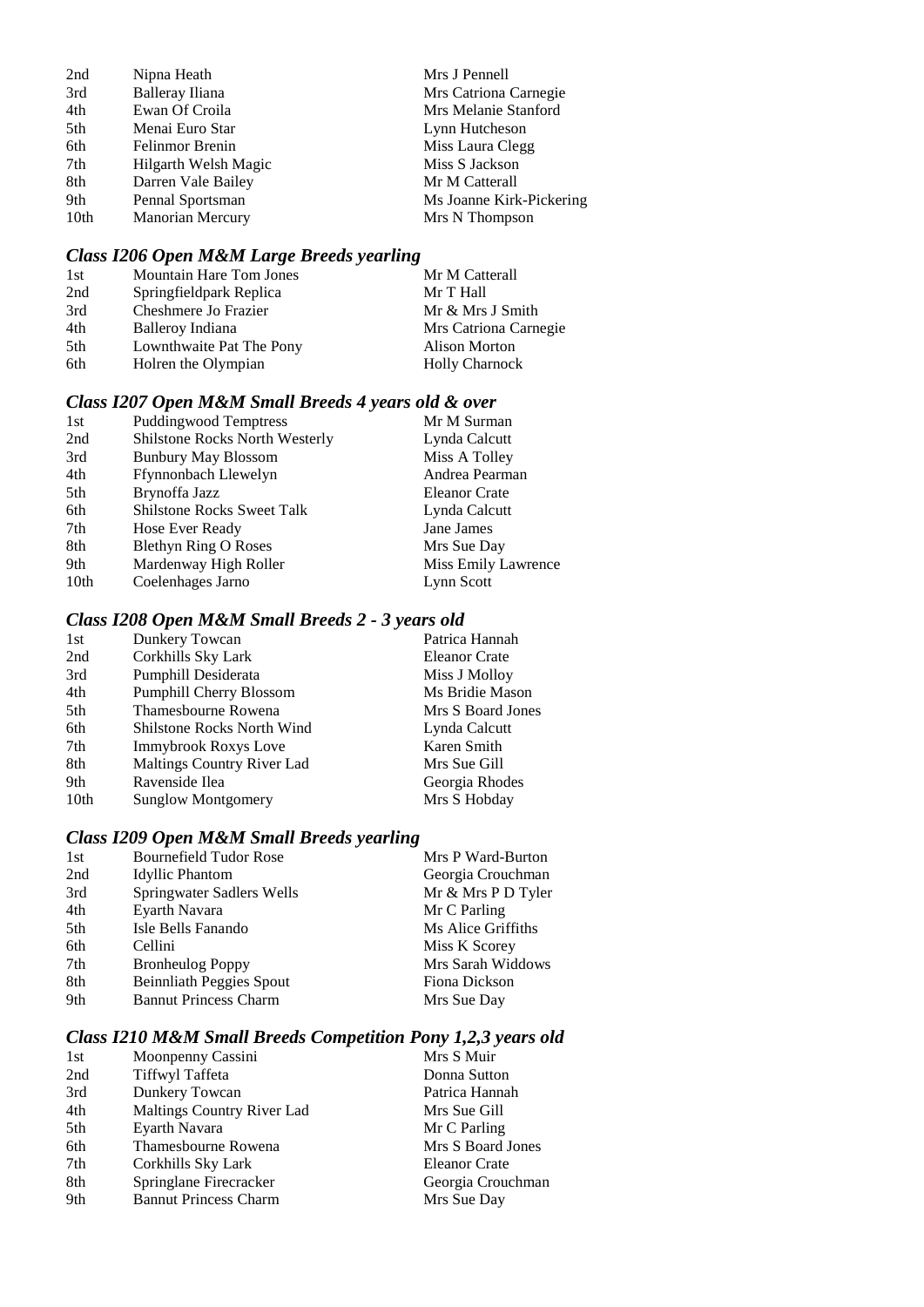### *Class I211 M&M Small Breeds Competition Pony 4 years old & over*

| 1st  | <b>Newcott Music Boy</b>            | Mrs Helen Evans     |
|------|-------------------------------------|---------------------|
| 2nd  | Limelights Happy Ever After         | Ms Sarah Sutherland |
| 3rd  | <b>Birtley Bobby Dazzler</b>        | Lisa Mewes          |
| 4th  | Dolrhedyn Solo                      | Miss J Earley       |
| 5th  | <b>Blethyn Ring O Roses</b>         | Mrs Sue Day         |
| 6th  | Elson Toffee                        | Mrs J Carmichael    |
| 7th  | Gigman Sea Senor                    | Mrs S Jones         |
| 8th  | Langevorgen Crusadar                | Mrs Karen Hall      |
| 9th  | <b>Shilstone Rock Cottage Goose</b> | Sarah Roper         |
| 10th | Thimbleby Candy Man                 | Tania Mizzi         |

### *Class I212 M&M Large Breeds Competition Pony 1,2,3 years old*

|     | 1st & ch Oakmill Horatio | Steph Ryder-Bayes     |
|-----|--------------------------|-----------------------|
| 2nd | Rhosymeirch Braveheart   | Mrs S Jones           |
| 3rd | <b>Bluebraes Merrick</b> | Miss R Randall        |
| 4th | Balleray Iliana          | Mrs Catriona Carnegie |
| 5th | Foxhollow Alwyn Tywysog  | Mrs K Gibson          |
| 6th | <b>Starcrest Rebel</b>   | Mrs C Windsor         |
| 7th | Ewan Of Croila           | Mrs Melanie Stanford  |
| 8th | Rosscon Yogu             | Miss B Hatton         |
| 9th | Rosebarr Bandit          | Ms S Evans            |
|     |                          |                       |

### *Class I213 M&M Large Breeds Competition Pony 4 years old & over*

|                  | 1st & res Atinas Danny Boy | Tim Gibson                 |
|------------------|----------------------------|----------------------------|
| 2nd              | <b>Cheshmere Baracus</b>   | Mrs C Pooley               |
| 3rd              | Finches Lord Lambourn      | Mr Wayne Cox               |
| 4th              | Monika of Whitefield       | Fraser Comrie-Bryant       |
| 5th              | Greenwing Hobo             | Samantha Willis            |
| 6th              | Fourmerk Rosalyn           | Mrs E Mangham              |
| 7th              | Ellister Islay Royal Fern  | Mrs E Mangham              |
| 8th              | <b>Tywood Tradition</b>    | <b>Miss Harriet Conlon</b> |
| 9th              | <b>Streamstown Prince</b>  | Miss Roz Jones             |
| 10 <sub>th</sub> | Oorid Proud Prince         | Abigail Cronin             |
|                  |                            |                            |

### *Class I214 Novice Welsh Sections C & D 4 Years Old & Over*

| 1st | <b>Buckles Kacey May</b> | Miss Lauren Brazier   |
|-----|--------------------------|-----------------------|
| 2nd | Greenwing Hobo           | Samantha Willis       |
| 3rd | Penbee Finbar            | Ms J Ibbott           |
| 4th | Horeb Ioan               | <b>Holly Charnock</b> |
| 5th | <b>Atinas Danny Boy</b>  | Tim Gibson            |
| 6th | Cynheidrefawr Gold King  | Lynn Hutcheson        |
| 7th | <b>Cheshmere Baracus</b> | Mrs C Pooley          |
| 8th | Fletchwood Atlantean     | Mrs Amanda Cox        |
| 9th | Tynnwydd Mr Tom          | Janet Baldwin         |

### *Class I215 Novice Large Breeds 4 years old & over*

|                  | 1st & ch Ludworth Viking     | Miss Nichola Ash     |
|------------------|------------------------------|----------------------|
| 2nd              | <b>Trailtrow Torich Dubh</b> | Mrs Heather Prescott |
| 3rd              | Fourmerk Rosalyn             | Mrs E Mangham        |
| 4th              | Trowan Musketeer             | Miss Rebekah Belcher |
| 5th              | Elmere Loch Ryan             | Mrs J Hawkins        |
| 6th              | <b>Inglegarth Premier</b>    | Miss Amy Geraghty    |
| 7th              | <b>Heals Town Bonny</b>      | Mrs T Memillan       |
| 8th              | Oorid Proud Prince           | Abigail Cronin       |
| 9th              | Jester Of Ryedale            | Ms B Bowers          |
| 10 <sub>th</sub> | Sulaskerry Of Dunrui         | Wayne Cox            |
|                  |                              |                      |

### *Class I216 Novice M&M Large Breeds 2-3 Years Old*

| 1st | Talisker Dearg Mhor   | Mrs Alison Wooderson |
|-----|-----------------------|----------------------|
| 2nd | Nipna Heath           | Mrs J Pennell        |
| 3rd | Menai Euro Star       | Lynn Hutcheson       |
| 4th | Darren Vale Bailey    | Mr M Catterall       |
| 5th | Marksman Of Achnacone | Mrs M Dagati         |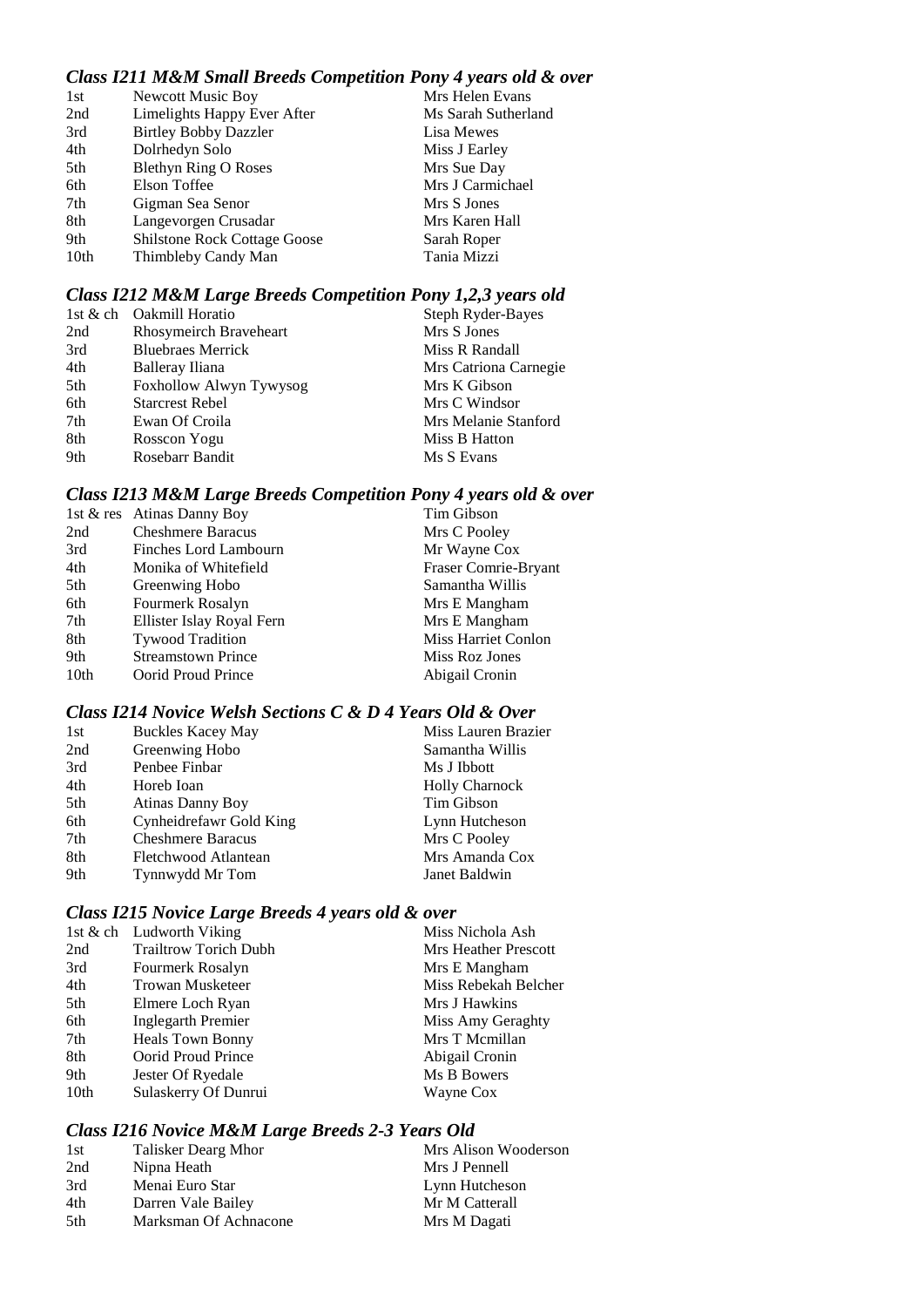| 6th  | Castle Jasmine                | Mrs K Mickle       |
|------|-------------------------------|--------------------|
| 7th  | <b>Fayrd Commander</b>        | Mr M Jennings      |
| 8th  | Penelope Of Carlung           | Miss Hayley Mather |
| 9th  | Nortonheath Glitz And Glamour | Mr E Prosser       |
| 10th | Cavyl Tic-Ate Boo             | Miss AEK Bagnall   |

### *Class I217 Novice Large Breeds yearling*

| Class I217 Novice Large Breeds yearling |                                |                       |  |
|-----------------------------------------|--------------------------------|-----------------------|--|
| 1st                                     | <b>Mountain Hare Tom Jones</b> | Mr M Catterall        |  |
| 2nd                                     | Springfieldpark Replica        | Mr T Hall             |  |
| 3rd                                     | Lownthwaite Pat The Pony       | Alison Morton         |  |
| 4th                                     | Holren the Olympian            | <b>Holly Charnock</b> |  |

### *Class I218 Novice Small Breeds, yearling*

| 1st              | Nynwood Valeska                  | Mr T Wall & Mr J Osborne |
|------------------|----------------------------------|--------------------------|
| 2nd              | Eyarth Navara                    | Mr C Parling             |
| 3rd              | <b>Birchbridge Sweet William</b> | Mrs Sue Nugent           |
| 4th              | <b>Beinnliath Peggies Spout</b>  | Fiona Dickson            |
| 5th              | <b>Idyllic Phantom</b>           | Georgia Crouchman        |
| 6th              | <b>Bournefield Tudor Rose</b>    | Mrs P Ward-Burton        |
| 7th              | Peartreefields Daisychain        | Miss K Maksymiw          |
| 8th              | <b>Bronheulog Poppy</b>          | Mrs Sarah Widdows        |
| 9th              | <b>Twrog Barrog</b>              | Miss Katie Bourn         |
| 10 <sub>th</sub> | Cellini                          | Miss K Scorey            |

### *Class I219 Novice M&M Small Breeds 2-3 Year Old*

|                  | 1st & res Shilstone Rocks North Wind | Lynda Calcutt        |
|------------------|--------------------------------------|----------------------|
| 2nd              | Ravenside Ilea                       | Georgia Rhodes       |
| 3rd              | Corkhills Sky Lark                   | <b>Eleanor Crate</b> |
| 4th              | <b>Pumphill Cherry Blossom</b>       | Ms Bridie Mason      |
| 5th              | Thamesbourne Rowena                  | Mrs S Board Jones    |
| 6th              | Bryntwr Tecwyn                       | Miss Kylie Knowles   |
| 7th              | <b>Immybrook Roxys Love</b>          | Karen Smith          |
| 8th              | Moonpenny Cassini                    | Mrs S Muir           |
| 9th              | <b>Sunglow Montgomery</b>            | Mrs S Hobday         |
| 10 <sub>th</sub> | Ammeg Angharad                       | Mrs Nicola Anderson  |

### *Class I220 Novice Small Breeds 4 years old & over*

| 1st  | <b>Blethyn Ring O Roses</b> | Mrs Sue Day                |
|------|-----------------------------|----------------------------|
| 2nd  | Tiffwyl Miranda             | Mrs E J Wormald            |
| 3rd  | Crumpwell Hasna             | Miss Claire Connor         |
| 4th  | <b>Empress Of Crafton</b>   | John Checkley              |
| 5th  | Nynwood Hattie              | Mr T Wall & Mr J Osborne   |
| 6th  | Threeshires Zanatan         | Mrs S Muir                 |
| 7th  | Elson Toffee                | Mrs J Carmichael           |
| 8th  | Dolrhedyn Solo              | Miss J Earley              |
| 9th  | Sophisticated Sorcerer      | Mrs N Evans Wooding        |
| 10th | Mardenway High Roller       | <b>Miss Emily Lawrence</b> |

### *Class R221 M&M WHP not exceeding 122cms*

| 1st | Delami Red Dragon            | Mrs J Barton        |
|-----|------------------------------|---------------------|
| 2nd | Sweetcomb Sunsalve           | Miss R S Tomlinson  |
| 3rd | <b>Barkway Morning Glory</b> | Miss L Traylor      |
| 4th | Blackhill Imogen             | Mrs Lynn Scott      |
| 5th | Sarum Jester                 | Mrs Shelley Dyer    |
| 6th | Moortown Beekeeper           | Tania Mizzi         |
| 7th | Waitwith Soloman             | Freya Cade          |
| 8th | Draconis Firebolt            | Mrs Karen Perkowski |

### *Class R222 M&M WHP not exceeding 138cms*

| Valba S P G Poseur          | Miss E South    |
|-----------------------------|-----------------|
| Kallistalodge Comet         | Miss K Bettison |
| <b>Farriers Firecracker</b> | Miss G Denning  |
| Peveril Pendragon           | Ms G Bruce      |
| Paddock Navaho              | Rachel Little   |
|                             |                 |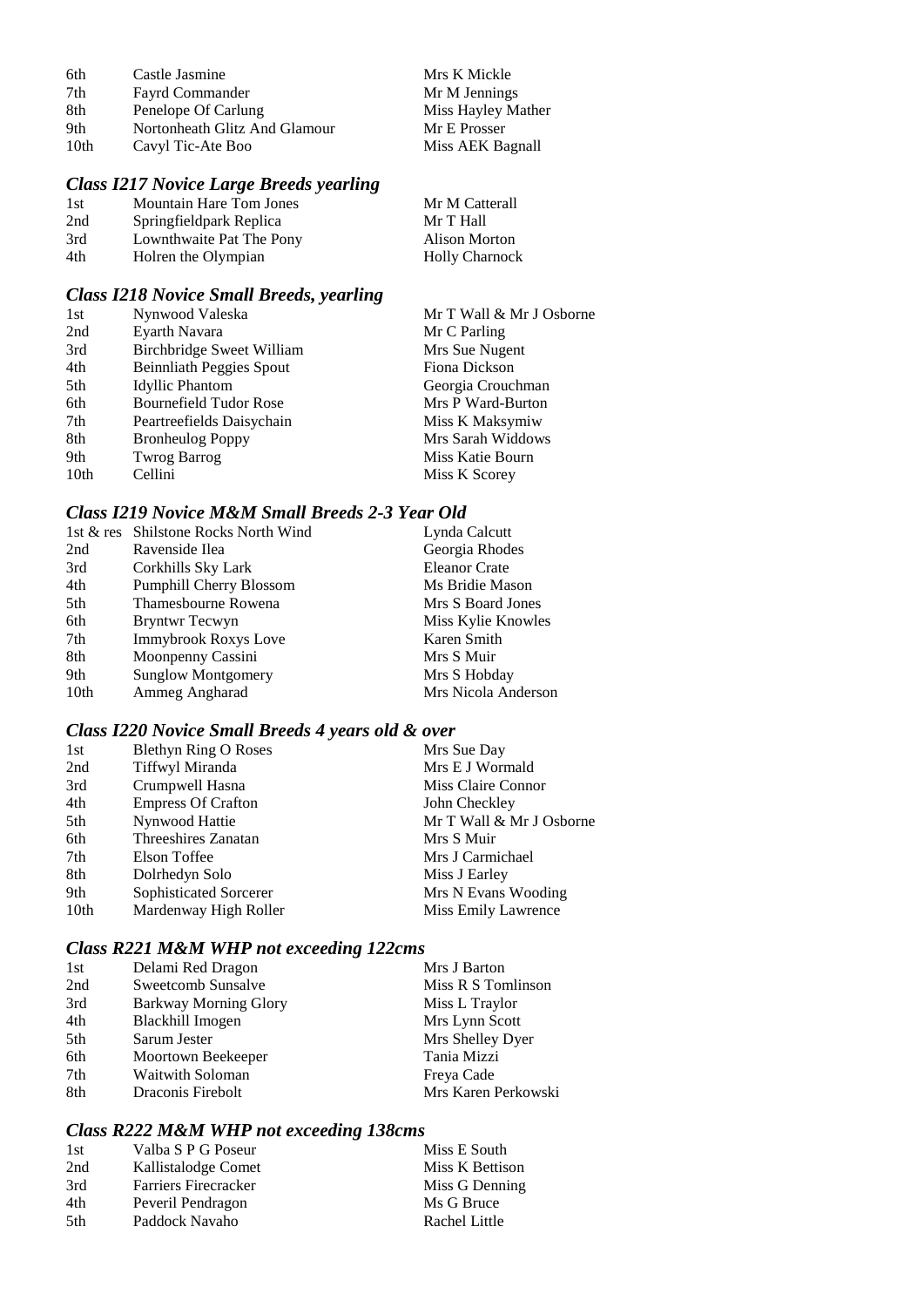| 6th              | Brilyn Spirit      | Laura Campbell          |
|------------------|--------------------|-------------------------|
| 7th              | Machno Cara        | <b>Allouise Everett</b> |
| 8th              | Keeshen Hywel      | Ms D Birdsey            |
| 9th              | Newcott Armani     | Miss R Bradby           |
| 10 <sub>th</sub> | Newcott Kingfisher | Miss L Traylor          |

### *Class R223 M&M WHP exceeding 138cms*

| 1st              | Creg Duff Donal          | Mrs C Atkinson     |
|------------------|--------------------------|--------------------|
| 2nd              | Daichristu Flying High   | Anna Chaplin       |
| 3rd              | Aberdovey Afon Ddu       | Miss J Hunt        |
| 4th              | Riversdale Papago        | Rachel Bickers     |
| 5th              | Western King             | Miss R Randall     |
| 6th              | Corofin King             | Hannah Coggles     |
| 7th              | <b>Wealdstone Prince</b> | Ms V Eggleston     |
| 8th              | Moelyddview Harri        | Mrs J King         |
| 9th              | Dycott Welsh King        | Mrs Angela Jackson |
| 10 <sub>th</sub> | Ashbrook Ashley          | Mrs Kay Cole       |
|                  |                          |                    |

### *Class R224 Novice 133cms WHP*

| 1st | Popcorn              | Mrs Sally Balls |
|-----|----------------------|-----------------|
| 2nd | Birkinbrook Arabella | Mrs C Lanni     |
| 3rd | Dr Pepper            | Mrs C Murrell   |
| 4th | Celton O             | Miss S Burkin   |
| 5th | Weggs Tanera More    | Mrs Lynda King  |
| 6th | Lightening Lad       | Joanne Lee      |
| 7th | Milford Fair Ballad  | Molly Tulloch   |

### *Class R225 Novice 143cms WHP*

| 1st              | Riversdale Magic Heart        | Mrs Helen Coy          |
|------------------|-------------------------------|------------------------|
| 2nd              | Blue By You                   | <b>Florian Gilston</b> |
| 3rd              | <b>Belgrave Madison</b>       | Miss C Stirzaker       |
| 4th              | Orielton Aquilla              | Miss K Rothwell        |
| 5th              | <b>Ballingham Connor</b>      | Mrs Emma King          |
| 6th              | <b>Woodlands Toffee Vodka</b> | Mrs V Lawes            |
| 7th              | Cambrooke De Ja Vu            | Nikki Varney           |
| 8th              | Corkhills Finnegan Boy        | Eve Reading            |
| 9th              | Monica                        | Mrs Karen Mobley       |
| 10 <sub>th</sub> | Knight Maverick               | <b>Beth Andrews</b>    |
|                  |                               |                        |

### *Class R226 Novice 153cms WHP*

| 1st  | <b>Sandling Pythagoros</b> | Karen Brar           |
|------|----------------------------|----------------------|
| 2nd  | <b>Ervelough Padraic</b>   | Miss Jade Thompson   |
| 3rd  | Cloonahinch Andy Og        | Mrs J Johnson        |
| 4th  | <b>Indian Princess</b>     | Ms Louise Elliott    |
| 5th  | Paddy IX                   | Miss Terri Kershaw   |
| 6th  | Pippi Long Stocking        | Hannah Golombeck     |
| 7th  | Noble Caesar               | Mrs Karen Mobley     |
| 8th  | Carnsdale Conqueror        | <b>Holly Ellison</b> |
| 9th  | Dycott Dun & Dusted        | Miss L Burridge      |
| 10th | PW Little Conquest         | Mrs J Minihane       |
|      |                            |                      |

### *Class R227 Novice Intermediate WHP 158cms*

| 1st              | <b>Private Matinee</b> | Mrs V Ward        |
|------------------|------------------------|-------------------|
| 2nd              | Dragoon                | Cathrine Durrant  |
| 3rd              | Noble Cuzco            | Miss Romy Skinner |
| 4th              | Templebready Alainn    | Sue Jackson       |
| 5th              | Mac Egans Grey         | Mrs Joanna Watt   |
| 6th              | Jack                   | Miss A Lloyd      |
| 7th              | Anique Sanenno         | Laura Wood        |
| 8th              | <b>Beach Folly</b>     | Mimi Swaby        |
| 9th              | Carnsdale Rockstar     | Miss E Burbank    |
| 10 <sub>th</sub> | Lulu                   | Karen Brar        |

### *Class R228 Open Working Hunter*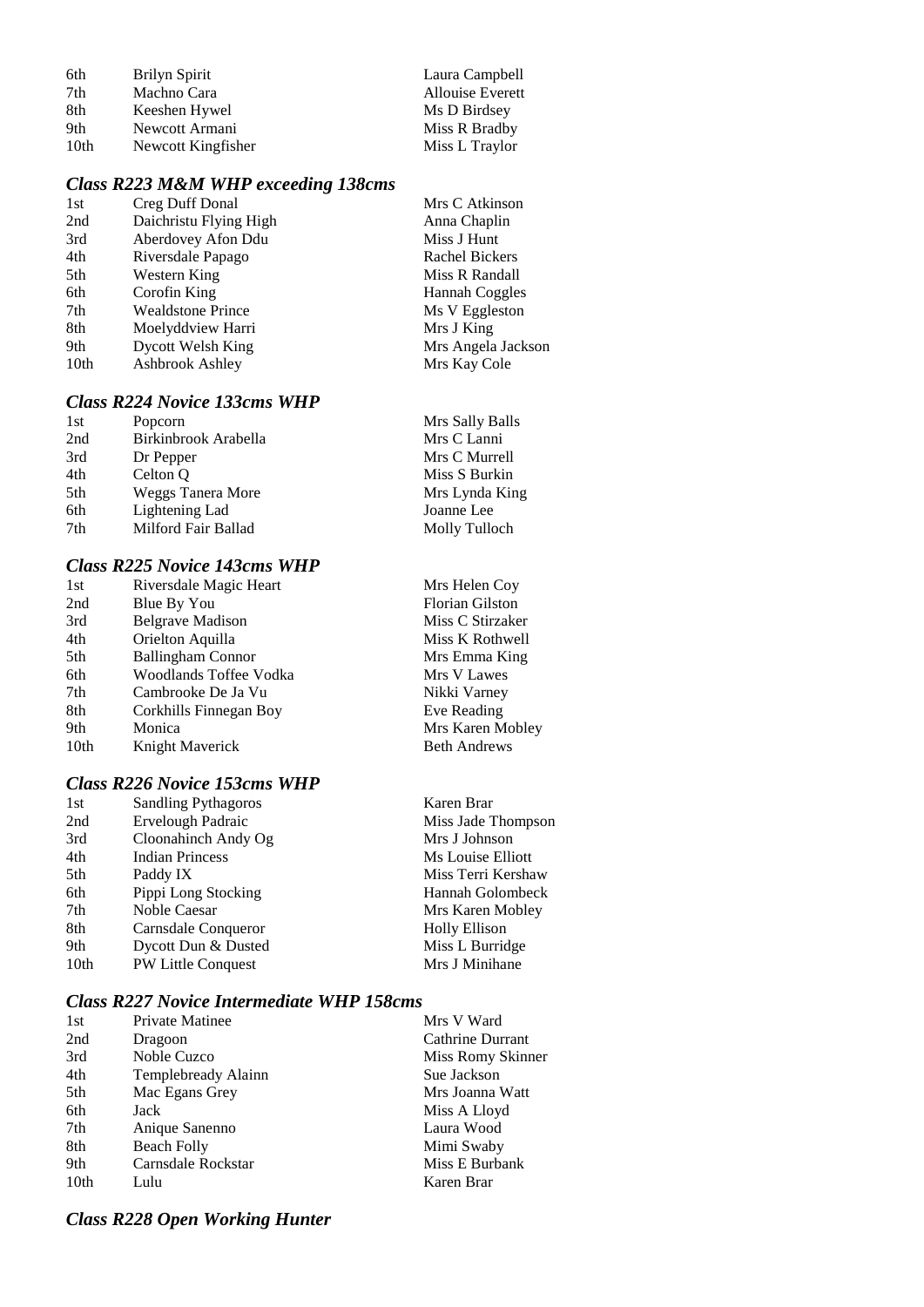| 1st | <b>Harvest Moon</b> | Mr R Hart              |
|-----|---------------------|------------------------|
| 2nd | <b>Benetton II</b>  | <b>Avril Bartolomy</b> |
| 3rd | Kec Grizzo          | Mrs V Buxton           |
| 4th | Romeo               | Miss A Esser           |
| 5th | Oli Stars Melody    | Ms A Wainwright        |
|     |                     |                        |

#### *Class R229 Novice Working Hunter exceeding 148cms*

| 1st | Dragoon                    | Cathrine Durrant    |
|-----|----------------------------|---------------------|
| 2nd | Mac Egans Grey             | Mrs Joanna Watt     |
| 3rd | Nobelle Clover             | Kate Hayward        |
| 4th | <b>Absolutley Fabulous</b> | Miss Emma Randle    |
| 5th | The Black Cavalier         | Mrs C Excell-Outram |
| 6th | Mistraal                   | Krystina Bamber     |

#### *Class R230 Working Show Horse*

| 1st | <b>Bonjour</b>          | Rebecca Gribben        |
|-----|-------------------------|------------------------|
| 2nd | Highland Elka           | Loren Gavins           |
| 3rd | Kilcahill Kylie         | Mrs R Godfrey-Faussett |
| 4th | Diamond Cavalier Royale | Stephanie Hill         |
| 5th | Lulu                    | Karen Brar             |
| 6th | Jendali Prince          | Miss Abigail Shaw      |
|     |                         |                        |

#### *Class R231 Working Cobs*

| 1st | <b>Ballysheil Quintin</b> | Miss S Spear          |
|-----|---------------------------|-----------------------|
| 2nd | Oconner                   | Miss Paula Bircumshaw |
| 3rd | Sir Walter Reilly         | Andrea Pearman        |
| 4th | Beano                     | Mrs Ruth Taylor       |
| 5th | <b>Inspector Piorot</b>   | Miss Samantha Jakes   |
| 6th | Cobdot com II             | Jo Cocker             |
| 7th | Oliver Brown              | Miss G Wilkes         |
|     |                           |                       |

### *Class R232 Lead Rein WHP*

| 1st  | Rohey Da Vinci           |
|------|--------------------------|
| 2nd  | Powys Jack Flash         |
| 3rd  | Marsh Midas              |
| 4th  | Denrib Mr Maxwell        |
| 5th  | Roseisle Linnet          |
| 6th  | <b>Bronllys Merlyn</b>   |
| 7th  | Moortown Beekeeper       |
| 8th  | Lacey Rhodora            |
| 9th  | Fontmell Rockefeller     |
| 10th | Stanleybrook Tinkerbelle |

#### *Class R233 Open Cradle Stakes*

| 1st              | Norman                       |
|------------------|------------------------------|
| 2nd              | Talgoed Eliza                |
| 3rd              | Sandstorm                    |
| 4th              | <b>Blethyn Bellringer</b>    |
| 5th              | Snoopy                       |
| 6th              | Samavic Talisman             |
| 7th              | Stanleybrook Tinkerbelle     |
| 8th              | Arf A Bob                    |
| 9th              | <b>Bengad Rangers Button</b> |
| 10 <sub>th</sub> | Stockham Peter Pan           |

#### *Class R234 Open Nursery Stakes*

| 1st | Rozenhofs Iwan       |
|-----|----------------------|
| 2nd | Birkinbrook Arabella |
| 3rd | Popcorn              |
| 4th | Wynswood Zola        |
| 5th | Jon Pete Mr Cool     |
| 6th | Caraway Kingcup      |
| 7th | Sweet William        |
| 8th | Janpete Charlie Boy  |
|     |                      |

Miss K Rimmer Mrs K Marriott-Payne Mrs J Carmichael Miss N Brown Miss H Pickering Charlie Parker-King Tania Mizzi Mrs T Callan Mrs A Coller e Brooke Pickering

> Mrs L Brennan Mrs Gillian Clifford-Graham Mrs Emma Parker Eve Reading Mrs Joanne Linnell Mrs Chrissie Wheeler Brooke Pickering Mrs H Rusden Mrs Lynda King Mrs C Lanni

Isabelle Reading Mrs C Lanni Mrs Sally Balls Mrs Lesley Harris Amelia Hemingway Mrs C Geoghegan Mrs Joanne Linnell Lucy Ellison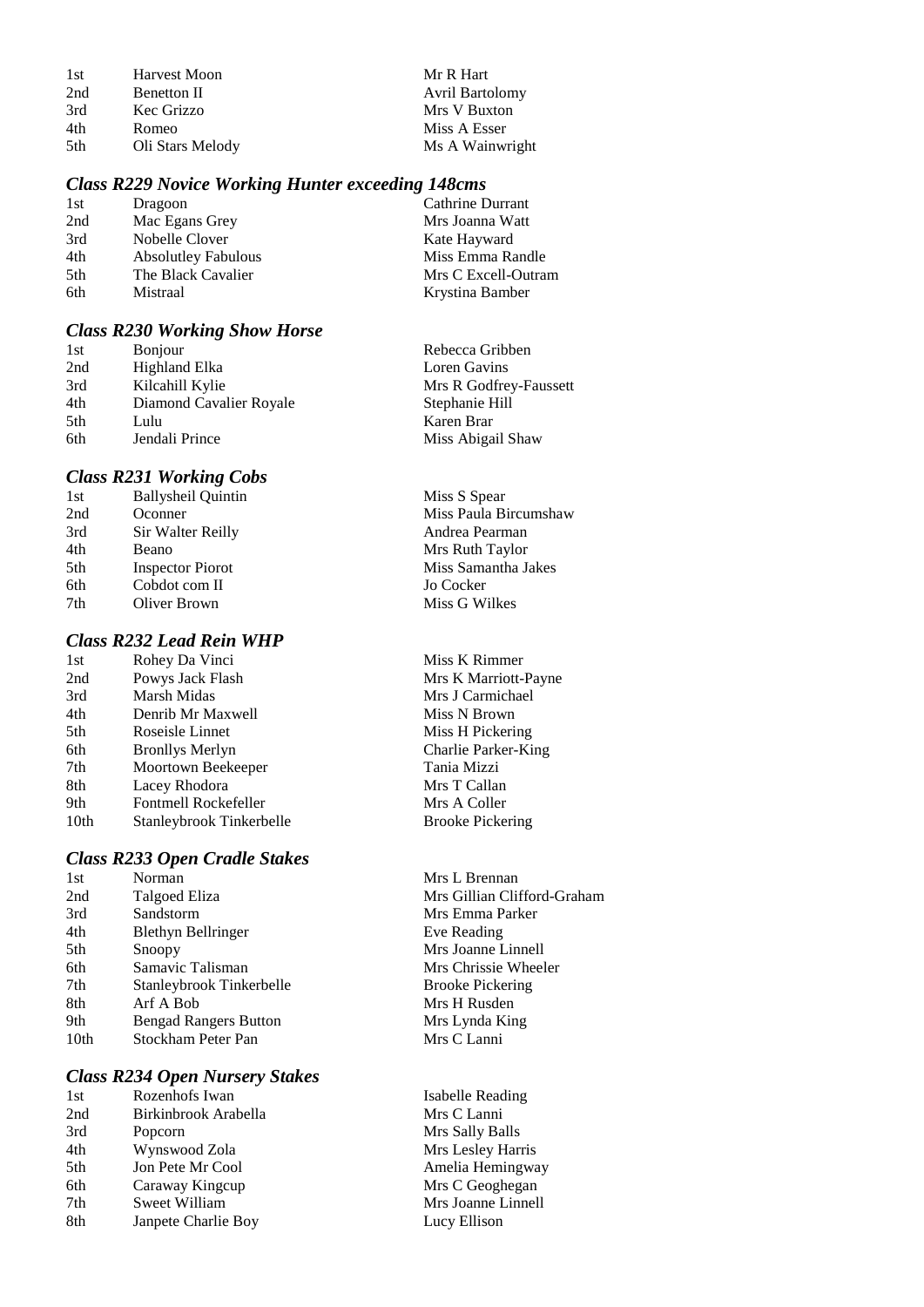| -9th             | Milford Fair Ballad  | Mrs J Tulloch |
|------------------|----------------------|---------------|
| 10 <sub>th</sub> | Wernderris Charlotte | Mrs J Hill    |

#### *Class R235 Novice M&M Small Breeds WHP*

| 1st              | <b>Bronllys Merlyn</b>       | <b>Charlie Parker-King</b> |
|------------------|------------------------------|----------------------------|
| 2nd              | Delami Red Dragon            | Mrs Maria Vaughan          |
| 3rd              | Brynodyn Scimitar            | Mrs C Chinn                |
| 4th              | <b>Bengad Rangers Button</b> | Mrs Lynda King             |
| 5th              | Ffynnonbach Llewelyn         | Andrea Pearman             |
| 6th              | <b>Rosark Dante</b>          | Mrs Lesley Harris          |
| 7th              | Deagol                       | Julie Pirie                |
| 8th              | Samavic Talisman             | Mrs Chrissie Wheeler       |
| 9th              | <b>Bronllys Merlyn</b>       | Charlie Parker-King        |
| 10 <sub>th</sub> | Waitwith Soloman             | Freya Cade                 |

### *Class R236 Novice Welsh B & C WHP*

| 1st              | Caebryn Azra        | Mr John Elliott       |
|------------------|---------------------|-----------------------|
| 2nd              | Tawelfan Red Robin  | <b>Katie Goulding</b> |
| 3rd              | Kallistalodge Comet | Miss K Bettison       |
| 4th              | Janpete Charlie Boy | Lucy Ellison          |
| 5th              | Newcott Kingfisher  | Miss L Traylor        |
| 6th              | Brilyn Spirit       | Laura Campbell        |
| 7th              | Jon Pete Mr Cool    | Amelia Hemingway      |
| 8th              | Kirkhamgate Game On | Miss Y Hart           |
| 9th              | Gunthwaite Bow Bell | Miss N Gelling        |
| 10 <sub>th</sub> | Keeshen Romeo       | Mrs L Corney Turrell  |

### *Class R237 Novice Highland / Fell / Dales WHP*

| 1st | <b>Byebeck Evolution</b> | Miss L Kingston        |
|-----|--------------------------|------------------------|
| 2nd | Strathmore Jura          | Carolyn Pearson        |
| 3rd | Wellbrow Black Knight    | Mrs L Howlett          |
| 4th | <b>Wellbrow Drewdrop</b> | Amy Small              |
| 5th | <b>Townend Barley</b>    | Ella Smith             |
| 6th | Rosebarr Brown Boy       | Jo Cocker              |
| 7th | Rory of Alltnacailleach  | <b>Holly Donaldson</b> |

### *Class R238 Novice Welsh D, New Forest, Connemara WHP*

| 1st              | Llanwddyn Centenary Boy     | Mrs J Taylor          |
|------------------|-----------------------------|-----------------------|
| 2nd              | <b>Cwmbegg Black Prince</b> | Mrs C Webb            |
| 3rd              | Dycott Welsh King           | Mrs Angela Jackson    |
| 4th              | Richmond Hill               | Robin Avery           |
| 5th              | Creg Duff Donal             | Mrs C Atkinson        |
| 6th              | Ervelough Padraic           | Miss Jade Thompson    |
| 7th              | Newtown J D                 | Mrs P Philp           |
| 8th              | Corofin King                | <b>Hannah Coggles</b> |
| 9th              | Clintonstown Rocko          | Miss Ami Miller       |
| 10 <sub>th</sub> | Drummore Hazy Mist          | Mrs K Talbot          |

### *Class R239 Performance To Music - 14 years & under*

| 1st | Braeglen Symphony   | <b>Emily Atkins</b> |
|-----|---------------------|---------------------|
| 2nd | Cocum Niniane       | Chloe Rutherford    |
| 3rd | Dukeshill Icon      | Mrs Karen Robertson |
| 4th | Gunthwaite Bow Bell | Miss N Gelling      |
| 5th | Trelawn Magarita    | Mrs Leeanne Crowe   |

### *Class R240 Peformance To Music - over 14 years*

| 1st | Spymaster                      | Mr Daniel & Mrs Lisette Taylor |
|-----|--------------------------------|--------------------------------|
| 2nd | Gortmorris Dun                 | Miss Charlotte Cooper          |
| 3rd | Caeap Rhys                     | Miss N Gelling                 |
| 4th | <b>Holiday Expression</b>      | Jillian Ward                   |
| 5th | Diamond Cavalier Royale        | Stephanie Hill                 |
| 6th | Woodbank Silver Sol            | Miss Holly King                |
| 7th | Shadowplay Mark Of Distinction | Miss Polly Mazzarella          |
| 8th | Donnerwolke                    | Rebecca Gribben                |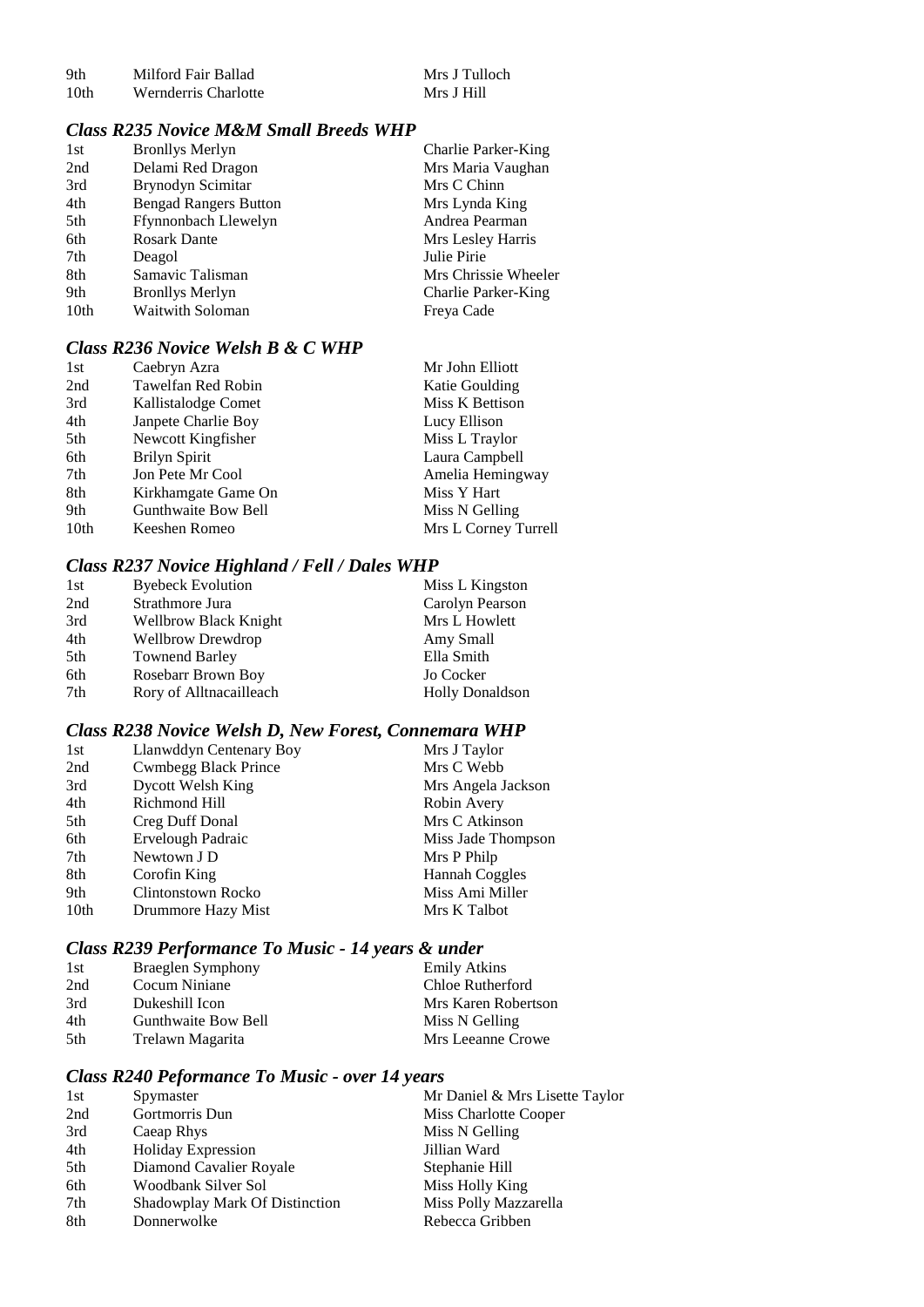| 9th  | Wahi         | Miss Chelsey Bailey |
|------|--------------|---------------------|
| 10th | Tontos Scout | Mrs S Cowie-Bland   |

### *Class R241 Performance To Music - M&M*

| 1st  | Rignell Auchentoshan     | Mrs C Kinsley          |
|------|--------------------------|------------------------|
| 2nd  | <b>Owston Ragtime</b>    | Mrs M Spoor            |
| 3rd  | <b>Wellbrow Drewdrop</b> | Amy Small              |
| 4th  | Menai Jon Dafis          | Mrs Jackie Reader      |
| 5th  | <b>Broscoe Samuel</b>    | Mrs C Dodd             |
| 6th  | Cocum Niniane            | Chloe Rutherford       |
| 7th  | <b>Baledon Adam</b>      | Mrs P Evans            |
| 8th  | Sunglow Mylor            | Mrs S Hobday           |
| 9th  | Tai Forgan Sir Monty     | Mrs E Kirby            |
| 10th | Fronrath Ronado          | <b>Katherine Marks</b> |

#### *Class R242 Performance To Music - Lead Rein*

| 1st              | Shilstone Rocks Fandango | Jillian Ward      |
|------------------|--------------------------|-------------------|
| 2nd              | Llyndu Master Pickwick   | Mrs Holly Linnell |
| 3rd              | Tame Valley Oberon       | Carole Simmonds   |
| 4th              | Strathyisla Logansville  | Miss J Vanweegen  |
| 5th              | Springwater Last Light   | Danielle Cawte    |
| 6th              | Heniarth Bedazzle        | Ms F Mcnaught     |
| 7th              | Newoak Storyteller       | Mrs Heather Shave |
| 8th              | Thistledown Scots Luck   | Grace Michaelides |
| 9th              | Cayberry Jack Sparrow    | Mrs D Twitchen    |
| 10 <sub>th</sub> | <b>Anchor Bustard</b>    | Mrs Heather Shave |

#### *Class R243 Dressage Test Prelim 1*

### *Class R244 Dressage Test - Novice 24*

#### *Class R245 Side Saddle Concours D'Elegance*

| 1st  | Galliano III           | Amelia Bevan        |
|------|------------------------|---------------------|
| 2nd  | Orlandos Golden Girl   | Mrs Ruth Elev       |
| 3rd  | Arland                 | Mrs Samantha Fowler |
| 4th  | Woodbank Silver Sol    | Miss Holly King     |
| 5th  | Woodroyd Gayboy        | Miss K Williams     |
| 6th  | Moss Vales Irish Cream | Mr L Conway         |
| 7th  | <b>Pretty Vacant</b>   | Miss Tracey Bonner  |
| 8th  | Simple Irresistable    | Maureen Pagliarini  |
| 9th  | Southwark Penn Dragon  | Jane Burton         |
| 10th | <b>Chester Bay</b>     | Julie Taylor        |
|      |                        |                     |

### *Class R246 Adult & Child*

| 1st  | Firle Oueen Victora     | Miss Jodie Shepherd |
|------|-------------------------|---------------------|
| 2nd  | Pine Lodge Raffles      | Grace Amos          |
| 3rd  | Asby Mills Dynamite     | Mrs Debra Walker    |
| 4th  | Hamptonne Opium         | Paula Robinson      |
| 5th  | My Sweet Lord           | Mrs Penny Herring   |
| 6th  | Roxborough Mistic Meg   | Miss Chloe Coward   |
| 7th  | Lynuck The Money Maker  | Mrs Lynn Scott      |
| 8th  | Barbarian Buccaneer     | Mrs Pamela Shipley  |
| 9th  | Kookaburra              | Lucinda Haines      |
| 10th | Lunesdale Prince Albert | Mrs Debra Walker    |
|      |                         |                     |

### *Class R247 Piebald / Skewbald & Traditionals Concours DElegance*

| 1st | Timberland             | Maisie O Neill     |
|-----|------------------------|--------------------|
| 2nd | Centaurus              | Michelle Cooper    |
| 3rd | Moonlarne Lane Romeo   | Mrs Gill Genders   |
| 4th | <b>Indian Princess</b> | Olivia Phillips    |
| 5th | Pride Park             | Mrs Hayley Mcinnes |
| 6th | Night Strike           | Michelle Findlay   |
| 7th | Asby Mills Dynamite    | Mrs Rene Bradley   |
| 8th | <b>Romany Quest</b>    | Emma Message       |
|     |                        |                    |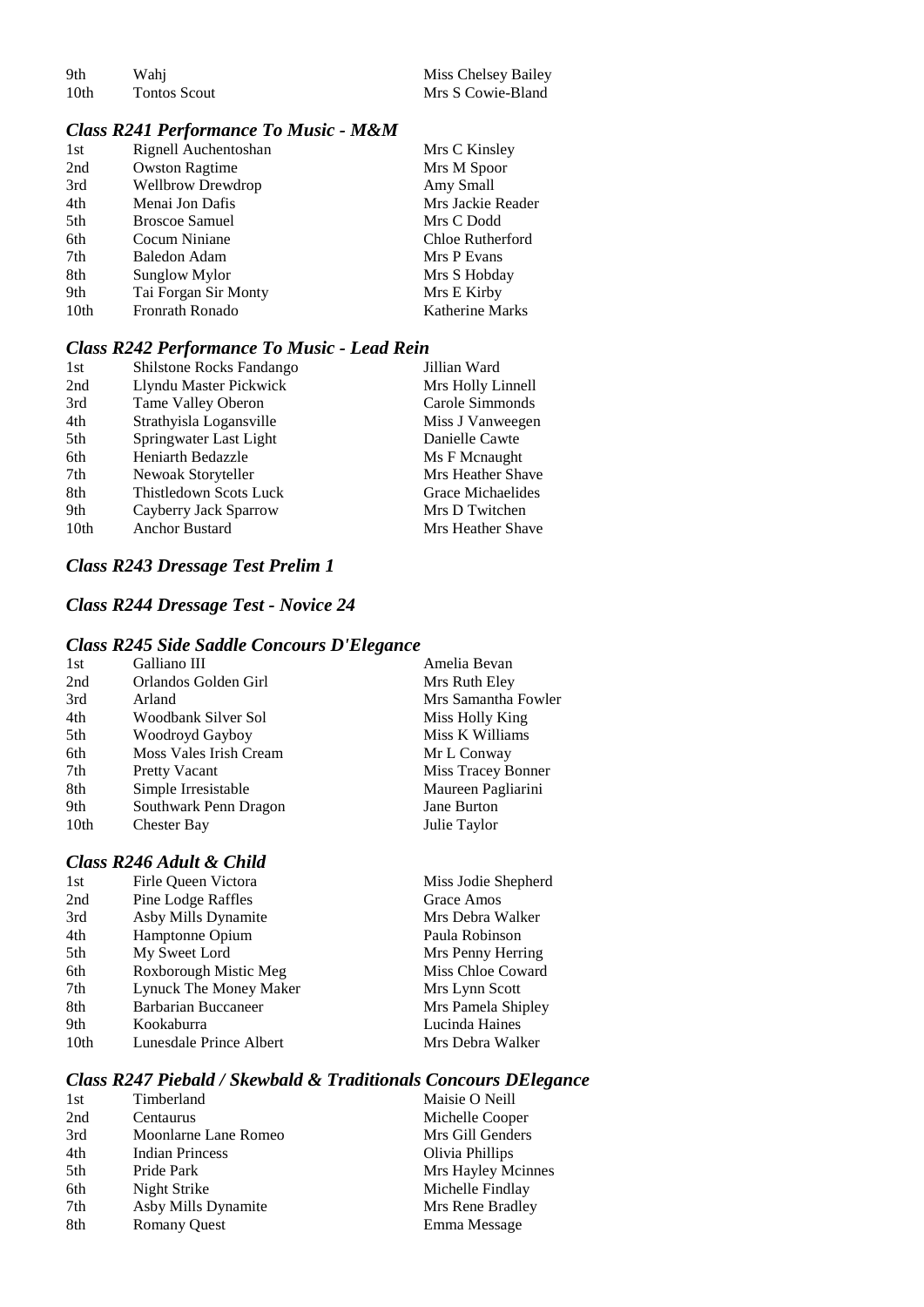| 9th              | Sammy Spoon      |  |
|------------------|------------------|--|
| 10 <sub>th</sub> | Outta This World |  |

Michelle Cooper Mr E Prosser

Mr Frank Fitzpatrick Mr Ernie Walsh Snr

Mr Gary Haffenden Mr E Ward Miss C Vyse

Ms S Barraclough

Ms S Barraclough Miss Hayley McNiece Mr Mark Hardy

Miss Jemma Sparrowhawk

#### *Class R248 M&M / Native Concours DElegance*

| 1st  | <b>Balmoral Muick</b>         | Danielle Thelwell  |
|------|-------------------------------|--------------------|
| 2nd  | Farriers Firecracker          | Miss G Denning     |
| 3rd  | Tai Forgan Sir Monty          | Mrs E Kirby        |
| 4th  | Bedeslea Gentian              | Miss Joanne Stone  |
| 5th  | Fronrath Ronado               | Katherine Marks    |
| 6th  | <b>Thornberry Masterpeice</b> | Alison Duval       |
| 7th  | <b>Clarmount Star</b>         | Gill Rawlinson     |
| 8th  | Hilin Sunset                  | Grace Amos         |
| 9th  | <b>Dycott Welsh King</b>      | Mrs Angela Jackson |
| 10th | Penmire Dudley                | Gill Rawlinson     |
|      |                               |                    |

### *Class R249 Open Maxi Cob*

| 1st | <b>Hortons Maclaren</b> | Mrs K Gillam       |
|-----|-------------------------|--------------------|
| 2nd | Deards Blue Bayou       | Lucinda Haines     |
| 3rd | Kings Call              | Mr M Wilkinson     |
| 4th | Al Capone II            | Miss Roz Jones     |
| 5th | <b>Hot Property</b>     | <b>Rhys Harper</b> |
| 6th | Mrs Beeton              | Ms F Mcnaught      |
| 7th | <b>Ocknell Mystery</b>  | Miss Carly Reardon |
|     |                         |                    |

#### *Class R250 Novice Hackney Pony*

| 1st | Aghaderg Mourinho          | Mr Charlie Peters |
|-----|----------------------------|-------------------|
| 2nd | Heartland Step on the Moon | Mr Richard Walker |
| 3rd | <b>Heartland Sky Lark</b>  | Mr Fred Smedley   |

## *Class R251 Novice Hackney Horse*

| 1st | Baldwins Shenan Doah          | Mr Frank Fitzpatr |
|-----|-------------------------------|-------------------|
| 2nd | <b>Marklind Ouestion Mark</b> | Mr Ernie Walsh S  |
| 3rd | Deigratia Extravaganza        | Mr Tony Thomas    |

#### *Class R252 Open Hackney Pony*

|      | 1st & res Aghadrg Supreme Demonstrator |
|------|----------------------------------------|
| 2nd  | Westbourne Hi-Tech                     |
| 3rd  | Seamair Simply Marvelous               |
| 4th  | <b>Heartland Top of His Class</b>      |
| .5th | <b>Heartland Glittering Girl</b>       |

#### *Class R253 Open Hackney Horse*

|     | 1st & ch Madges Last Wonder |
|-----|-----------------------------|
| 2nd | <b>Baldwins A Class Act</b> |
| 3rd | Sam Van Semarang            |

#### *Class R254 Open Pure Bred Arab*

#### *Class R255 Ladies Ridden Hunter*

| Lorenzo              | Miss Faye Ludlow |
|----------------------|------------------|
| Melford George       | Louise Allen     |
| Chester Bay          | Julie Taylor     |
| Brechfa Ninian       | Caryn Wilkinson  |
| Orlandos Golden Girl | Mrs Ruth Eley    |
|                      |                  |

## *Class R256 Restricted Connemara / New Forest*

| 1st | Rosscon Owens Boy             | Robin Avery         |
|-----|-------------------------------|---------------------|
| 2nd | Tyan Macca Boy                | Georgia Crouchman   |
| 3rd | <b>Blackthorn Patience</b>    | Mrs Pamela Teasdale |
| 4th | <b>Ballybrit Grey Diamond</b> | Dr Cher Cartwright  |
| 5th | Hey Bob                       | Miss H Hall         |
| 6th | Glenkeen Billy Whizz          | Miss Laura Clarke   |
| 7th | <b>Everkerry Petroc</b>       | Alison Flavell      |
| 8th | Peveril Pendragon             | Dawn Bruce          |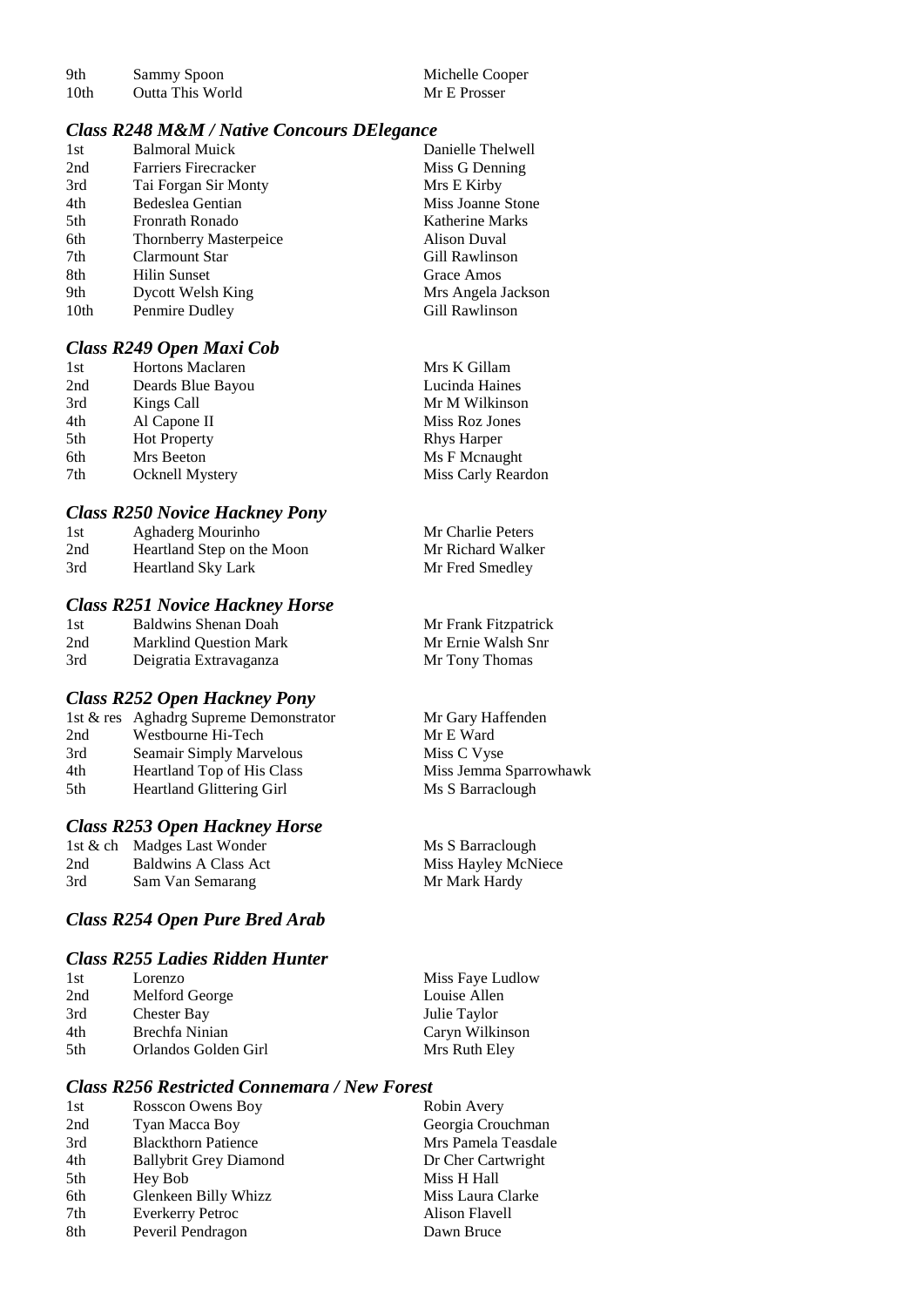| 9th  | <b>Just For Fun</b>   |
|------|-----------------------|
| 10th | Hookev Perle of Prvce |

#### *Class R257 Restricted Welsh C*

| 1st  | <b>Telaid Carys</b>            |
|------|--------------------------------|
| 2nd  | Parvedean Debutante            |
| 3rd  | Keeshen Hywel                  |
| 4th  | <b>Dycott Elegant Lady</b>     |
| 5th  | Kalista Lodge Charlie Cool     |
| 6th  | Popsters Lottery               |
| 7th  | <b>Ellington Eva</b>           |
| 8th  | <b>Stoatley Two Daisy Jane</b> |
| 9th  | Keeshen Romeo                  |
| 10th | <b>Yarty Dragonfly</b>         |
|      |                                |

#### *Class R258 Restricted Welsh D*

| 1st              | <b>Tambrook Trick Me Twic</b> |
|------------------|-------------------------------|
| 2nd              | Harradene Golden Nuggrt       |
| 3rd              | Murdogg Mastermind            |
| 4th              | Harradene Sweeny Todd         |
| 5th              | Gwynneparc Meredith           |
| 6th              | <b>Cwmmawr Ffion</b>          |
| 7th              | Nantconwy Gwynfor             |
| 8th              | llangattock Joe               |
| 9th              | Wishhaw Seren Ddu             |
| 10 <sub>th</sub> | Yswain Corinthian             |
|                  |                               |

#### *Class R259 Restricted Highland*

|     | 1st & res Lochlands Treble Flute   |
|-----|------------------------------------|
| 2nd | Strathmore Jura                    |
| 3rd | Glenwestcastle Little Miss Jasmine |
| 4th | <b>Trailtrow Torich Dubh</b>       |
| 5th | Elmere Loch Ryan                   |
| 6th | Monika of Whitefield               |
| 7th | Lorien Ffigysbren                  |
| 8th | Clandon Bertie                     |
| 9th | Claife Ptarmigan                   |
|     |                                    |

#### *Class R260 Restricted Dales / Fell*

| 1st $&$ ch | <b>Townend Stevie</b>       |
|------------|-----------------------------|
| 2nd        | Townend Tom                 |
| 3rd        | Banksgate Tamlin            |
| 4th        | Lunesdale Knight Music      |
| 5th        | <b>Stuffynwood Primrose</b> |
| 6th        | Lowhouses Jessica           |
| 7th        | <b>Wellbrow Drewdrop</b>    |
| 8th        | Rosebarr Brown Boy          |
| 9th        | <b>Wellbrow Duke</b>        |
| 10th       | Hedgethrope Major General   |

# *Class R261 Restricted Welsh A & B*

| 1st              | Dillymore Braveheart          |
|------------------|-------------------------------|
| 2nd              | <b>Thornberry Masterpeice</b> |
| 3rd              | <b>Milltop Master Mariner</b> |
| 4th              | Reylem Dewdrop                |
| 5th              | Midnight Blueberry            |
| 6th              | Vennebos Pearly Sunshine      |
| 7th              | Llanarth Grenade              |
| 8th              | Pennway Sovereign             |
| 9th              | Paddock Navaho                |
| 10 <sub>th</sub> | Broadhanger Monsoon           |

#### Mrs M Perham ey Perle of Pryce Harlea Hamilton

Miss Tara Vaughan Hope Fisher Ms D Birdsey Mrs J Wood Miss L Campion Julie Pirie Mrs E Waller **Emily Henton** Mrs L Corney Turrell Mrs Wendy Hewitt

nst Trick Miss J Hunt Miss J Felton Charlotte Arthur Mr S Hulston Critchley Ella May Cannell Miss C Abosetta Miss R Williams Miss Chloe Miles **Mrs R Sargeant** Miss S Wuczke

> Miss Natalie Greasley Carolyn Pearson Mrs J Farrar & Miss S Greaves **Mrs Heather Prescott** Mrs J Hawkins Fraser Comrie-Bryant Jessica Hazel Miss S Woolerton Mrs J Barton

Mrs P Ward-Burton Miss Lucinda Stockley Miss L Kingston Alison Flavell Mr John Elliott Miss Claire Painter Amy Small Jo Cocker Mr Jack Summers Kirsty Faulkner

Mrs C Geoghegan Alison Duval Miss J Whitworth Miss Helen Whiteley Miss N Gelling Mr J Checkley Mrs Christine Hillman Miss Chloe Chubb Rachel Little Kelly Needham

#### *Class R262 Restricted Dartmoor / Exmoor / Shetland*

| 1st | De |
|-----|----|
|     |    |

Prima and Dulie Pirie Julie Pirie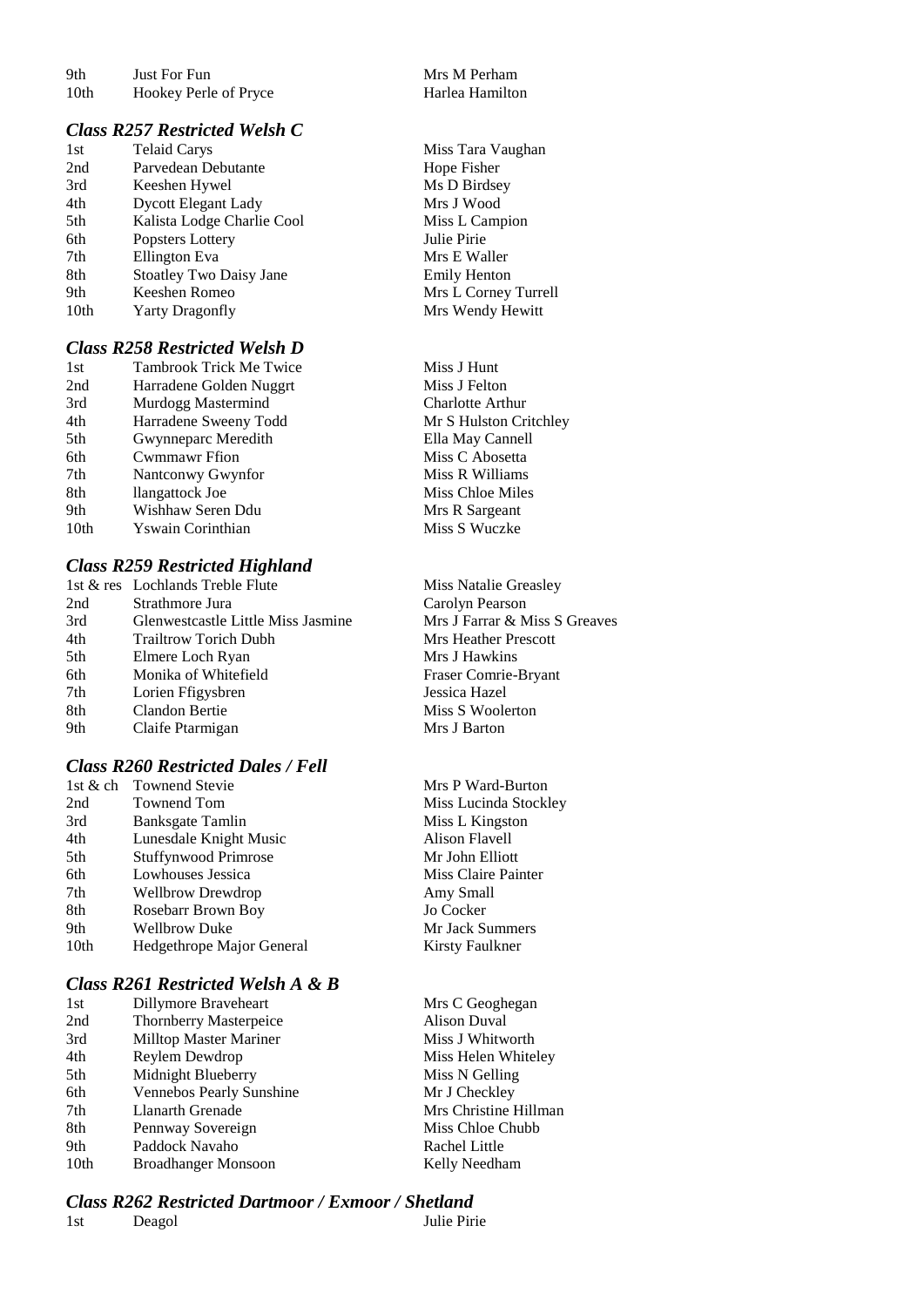| 2nd | Porridge                    | Miss Natalie Greasley  |
|-----|-----------------------------|------------------------|
| 3rd | <b>Trevassack Harvey</b>    | Mrs S Sulsh            |
| 4th | <b>Brandsby Witchcraft</b>  | Mrs Julie Chadwick     |
| 5th | Coryhill Prince of Darkness | Rhianon Loader         |
| 6th | Briar Barnaby               | Mrs R Godfrey-Faussett |

# *Class R263 4,5,6, year old M&M Small Breeds*

|                  | 1st & ch Shilstone Rocks North Westerly | Lynda Calcutt            |
|------------------|-----------------------------------------|--------------------------|
|                  | 2nd & res Eyarth Milan                  | Mr Gary Lawless          |
| 3rd              | <b>Cadlanvalley Cascade</b>             | Tammy Northfield         |
| 4th              | Treworgan Tawny Owl                     | Miss C Hudson            |
| 5th              | <b>Werderris Chancellor</b>             | <b>Charlotte Edwards</b> |
| 6th              | Lockbit Whisperin Primrose              | Miss Sam Loveridge       |
| 7th              | <b>Bob</b>                              | Miss L Curant            |
| 8th              | Littlebeechen Raggie Maggie             | Alice Crocker            |
| 9th              | Dunkery Reed Bunting                    | Julie Pirie              |
| 10 <sub>th</sub> | Elvet Abigail                           | Mr K Stewart             |
|                  |                                         |                          |

# *Class R264 4,5,6 year old M&M Large Breeds*

| 1st              | Cloonlee Boy                | Charlie Parkin      |
|------------------|-----------------------------|---------------------|
| 2nd              | Elmere Loch Ryan            | Mrs J Hawkins       |
| 3rd              | Banksgate Tamlin            | Miss L Kingston     |
| 4th              | <b>Stuffynwood Primrose</b> | Mr John Elliott     |
| 5th              | Hey Bob                     | Miss H Hall         |
| 6th              | Balla Fadda Lady            | Lindsey Miller      |
| 7th              | <b>Everkerry Petroc</b>     | Alison Flavell      |
| 8th              | Lowhouses Jessica           | Miss Claire Painter |
| 9th              | Chapelhill Eddie            | Miss R Williams     |
| 10 <sub>th</sub> | Claife Ptarmigan            | Mrs J Barton        |
|                  |                             |                     |

## *Class R265 4,5,6, year old M&M Welsh C & D*

| 1st  | Ellington Eva         | Mrs E Waller      |
|------|-----------------------|-------------------|
| 2nd  | Menai Celtic Warrior  | Ms S Hargreaves   |
| 3rd  | Brackens Valentino    | Miss Gemma Oliver |
| 4th  | Loatlands Danny Man   | Mrs C Skellham    |
| 5th  | Cwmesgair Dion        | Mrs W Dunn        |
| 6th  | Kirkhamgate Game On   | Miss Y Hart       |
| 7th  | Willowcourt Llewellyn | Mr Marc Scott     |
| 8th  | Moeldod Monty         | Miss E South      |
| 9th  | Pennal Hooch          | Helen Eagle       |
| 10th | Dunaire Aragone       | Miss E Collis     |
|      |                       |                   |

# *Class R266 Open LWT Hunter*

| <b>Ruth Flack</b>      |
|------------------------|
| Mrs J Hathersich-jones |
| Thomas Winson          |
| Cheryl Bunton          |
| Georgina Maywood       |
|                        |

# *Class R267 Open MWT/HWT Hunter*

| 1st & ch Lorenzo |                       | Miss Faye Ludlow   |
|------------------|-----------------------|--------------------|
|                  | 2nd & res Rockefeller | Miss J Singfield   |
| 3rd              | Papageno              | Miss Julie Nuttall |
| 4th              | Delta Storm           | Miss H Pottle      |
| 5th              | Top O The Morning     | Mr J Robertson     |
| 6th              | <b>Evening Spirit</b> | Mr Steven Sharples |
| 7th              | Ueejit                | Miss D French      |
| 8th              | Guiding Light         | Mrs Val Henshaw    |
| 9th              | Barbarian Buccaneer   | Mrs Pamela Shipley |
|                  |                       |                    |

# *Class R268 Open LWT Cobs*

|     | 1st & ch Oconner |
|-----|------------------|
| 2nd | Calamity Jane II |
| 3rd | Paddy Power      |

| Miss Faye Ludlow   |
|--------------------|
| Miss J Singfield   |
| Miss Julie Nuttall |
| Miss H Pottle      |
| Mr J Robertson     |
| Mr Steven Sharples |
| Miss D French      |
| Mrs Val Henshaw    |
| Mrs Pamela Shipley |
|                    |

Miss Paula Bircumshaw Sam Cook Mrs J Allen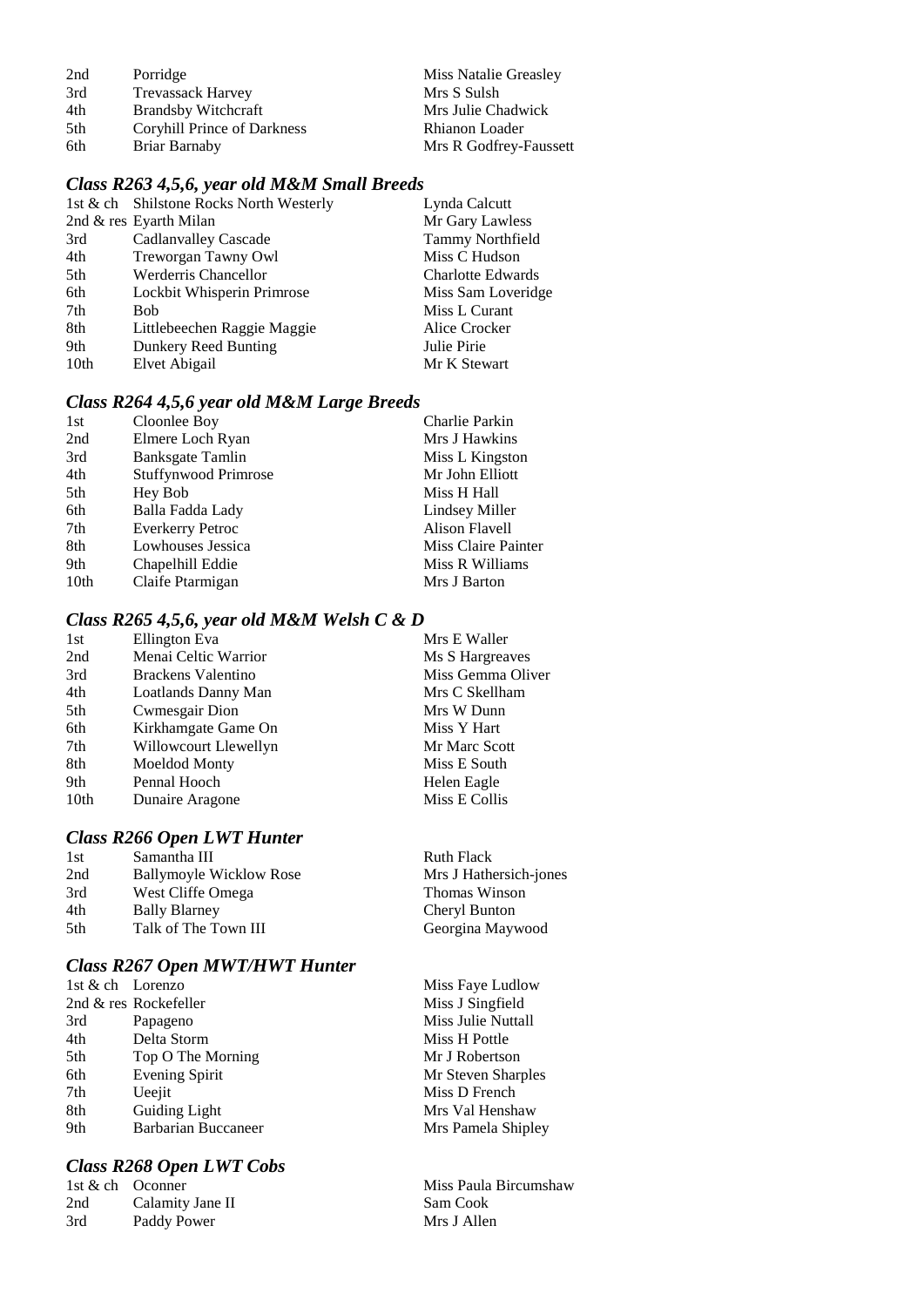4th Goodwill Mrs P Tann<br>5th Lockwoods Lou Mrs H Blakeway 5th Lockwoods Lou Mrs H Blakeway<br>6th General George Miss H Shippey General George

## *Class R269 Open HWT Cobs*

| 1st | Randalstown Landmark  | Miss Hayley Erner |
|-----|-----------------------|-------------------|
| 2nd | Harlequins Macey Gray | Teresa Nicholls   |
| 3rd | Carbon Copy III       | Donna Collison    |
| 4th | <b>Augustus</b>       | Karen Walsh       |
| 5th | Kilbally Toastmaster  | Joanne Claxton    |
| 6th | Cobdot com II         | Jo Cocker         |
| 7th | Corvus                | Nikki Proctor     |
| 8th | Stilton               | Miss R Williamson |
|     |                       |                   |

## *Class R270 4,5,6 Year Old Hunter / Small Hunter*

| 1st | Wunda C        | Mrs Natalie Rampling |
|-----|----------------|----------------------|
| 2nd | Madeline       | Mrs S Ryan           |
| 3rd | Toby           | Mrs Pat Boxall       |
| 4th | Copper Beech V | Mrs J Rooke          |
| 5th | Papavers Romeo | Miss C Elding        |

## *Class R271 Restricted Small Hunter*

| 1st              | Anique Sanenno        | Laura Wood             |
|------------------|-----------------------|------------------------|
| 2nd & res Escada |                       | Mrs Gill Genders       |
| 3rd              | Little Bow            | Miss L Done            |
| 4th              | Willow Caprce         | Carly Jackson          |
| 5th              | Royal Toby Wan Kenobi | Mr Jake Hobson         |
| 6th              | Jack                  | Miss E Fincham         |
| 7th              | Dragoon               | Cathrine Durrant       |
| 8th              | Llangybi Eiddwen      | Mrs T Joyce            |
| 9th              | Aiyadu Sana           | Gaby Worley            |
| 10th             | Winmaur Rock Steady   | Mrs Caroline Aitchison |

## *Class R272 Restricted LWT Hunter*

| 1st | Samantha III              | <b>Ruth Flack</b>      |
|-----|---------------------------|------------------------|
| 2nd | Mothar Girl               | Mrs Carolyn Robertson  |
| 3rd | <b>Primitive Stardust</b> | Mrs J Hathersich-jones |
| 4th | West Cliffe Omega         | Thomas Winson          |
| 5th | Palladian                 | Miss R Kellett         |
| 6th | None Go Bye               | Mr G Parr              |
| 7th | Mill Ridge Pearl          | India Nelson           |
|     |                           |                        |

## *Class R273 Restricted MWT/HWT Hunter*

| 1st & ch         | Anique Sanenno       | Laura Wood            |
|------------------|----------------------|-----------------------|
| 2nd              | Delta Storm          | Miss H Pottle         |
| 3rd              | Ouibble              | Mrs Eleanor Morris    |
| 4th              | Heathfield Just Ruby | Mrs Janet Piper       |
| 5th              | Classy Lady          | <b>Felicity Saint</b> |
| 6th              | Nero II              | Mrs Rene Bradley      |
| 7th              | DZL Rohan B          | Miss D Lever          |
| 8th              | Zaragoza             | Miss J Whittle        |
| 9th              | Oisin                | Steph Soskin          |
| 10 <sub>th</sub> | Bruno                | Mrs K Mort            |
|                  |                      |                       |

## *Class R274 Racehorse to Riding Horse*

| 1st | <b>Retorical Lad</b> | Miss A Strak           |
|-----|----------------------|------------------------|
| 2nd | Hiscano              | Lady Caroline Tyrrell  |
| 3rd | Spanish Hidalgo      | <b>Vicky Parkinson</b> |
| 4th | Golden Feather       | Mrs L Kozak            |
| 5th | Alareef              | Emma Burbank           |
| 6th | <b>Crazy Colours</b> | Miss K Fox             |
| 7th | Todlea               | Ms H Sanderson         |
| 8th | Irish Jasmine        | Amie Hudson            |
| 9th | Im Backagain         | Mrs E Simpson          |
|     |                      |                        |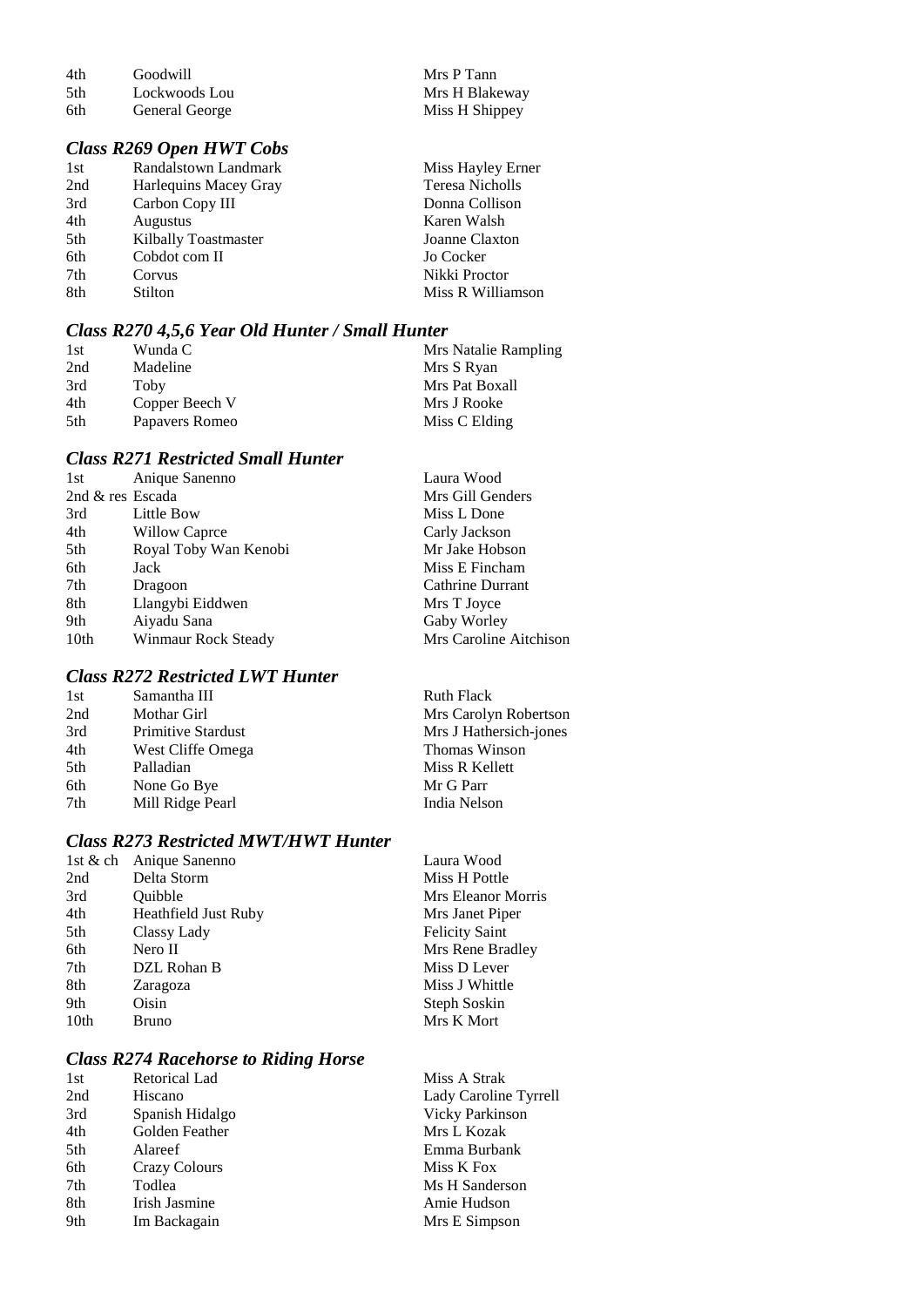10th Ask No More Ms Alice Griffiths

## *Class R275 Restricted Maxi Cobs*

| 1st | <b>Bugalugs</b>         | Mrs Suzanne Pine    |
|-----|-------------------------|---------------------|
| 2nd | <b>Hot Property</b>     | <b>Rhys Harper</b>  |
| 3rd | Just Geoff              | Diane Hart          |
| 4th | Smartie                 | Ms Anna Collins     |
| 5th | <b>Inspector Piorot</b> | Miss Samantha Jakes |

#### *Class R276 4,5,6 Year Old Show Pony*

|     | 1st & res Greenbarrow Mr Darcy | Mrs V Windsor-Phillips |
|-----|--------------------------------|------------------------|
| 2nd | Deanhills Lady                 | Miss Michelle Jacques  |
| 3rd | Rosamel Whispered Promise      | Miss Hannah Roulston   |
| 4th | Romanno Small Talk             | Mrs Margaret Cousin    |
| 5th | Whiteleaze Diplomat            | Ms Beverley Moore      |
| 6th | Fairley Katrina                | Mrs Michelle Wilkinson |
| 7th | Lady Darcy                     | Megan Brown            |
| 8th | Classic Czarina                | Miss Ffleur Harris     |
| 9th | Colour Of Money                | Miss Nicky Graves      |
|     |                                |                        |

#### *Class R277 4,5,6 Year Old Show Hunter Pony*

| <b>Mrs Alison Morton</b> |
|--------------------------|
|                          |
| Mrs Janine Milner        |
|                          |
|                          |
| Miss L Cartlidge         |
| Miss A Cronshaw          |
| Siobhan Hickman          |
| Paige Thompson           |
|                          |

# *Class R278 Restricted Show Pony not exceeding 138cms*

|     | 1st & ch Pennwood Shogun      | Miss Jade McGarry-Bolton |
|-----|-------------------------------|--------------------------|
| 2nd | Leacon High Cockalorum        | Ms R Cowan               |
| 3rd | Devine Lyric                  | Mrs Sally Hewitt         |
| 4th | Penhalogen Gucci Guy          | Mrs J Hill               |
| 5th | <b>Broadgrove Little Star</b> | Mrs Laura Wheelwright    |
| 6th | Wynswood Footprint            | Mrs L Ker                |
| 7th | Lady Darcy                    | Megan Brown              |
|     |                               |                          |

## *Class R279 Restricted Show Pony not exceeding 148cms*

|     | 1st & res Grangeside Harry Potter | Aurora Thom           |
|-----|-----------------------------------|-----------------------|
| 2nd | Deanhills Lady                    | Miss Michelle Jacques |
| 3rd | Daldorn Spring Thyme              | Lady Benton Jones     |
| 4th | <b>Classic Calibre</b>            | Mr John Wortley       |
| 5th | Rendene Distant Music             | Miss Helen Craggs     |
| 6th | Howgill Rumour Has It             | Mrs Dawn Stephenson   |
| 7th | Braeglan Moonlight                | Mr R Gawthorpe        |
|     |                                   |                       |

## *Class R280 Open Show Hunter Pony not exceeding 133cms*

|     | 1st & res Daldorn Whistle Blower | Olivia Farquhanrson       |
|-----|----------------------------------|---------------------------|
| 2nd | <b>Wytchwood Hocus Pocus</b>     | Ella-May Grovell          |
| 3rd | WestLife II                      | Ms G Hare                 |
| 4th | <b>Hindleap Tipsey Mouse</b>     | Thomas Marshall           |
| 5th | Rocheby Gadfly                   | Miss Eliza Denniff        |
| 6th | Drakelands Picasso               | Miss A Cronshaw           |
| 7th | Burfield Moon God                | Agatha Joly De Lotbiniere |
| 8th | <b>Hilin Sunset</b>              | Gracie Amos               |
|     |                                  |                           |

# *Class R281 Open Show Hunter Pony not exceeding 143cms*

| 1st | Woodbank Silver Sol | Miss Holly King     |
|-----|---------------------|---------------------|
| 2nd | Chaseford Sparkle   | Mrs S Gonzalez      |
| 3rd | Braeglen Symphony   | <b>Emily Atkins</b> |
| 4th | Kily Keen Kate      | Olivia Farquhanrson |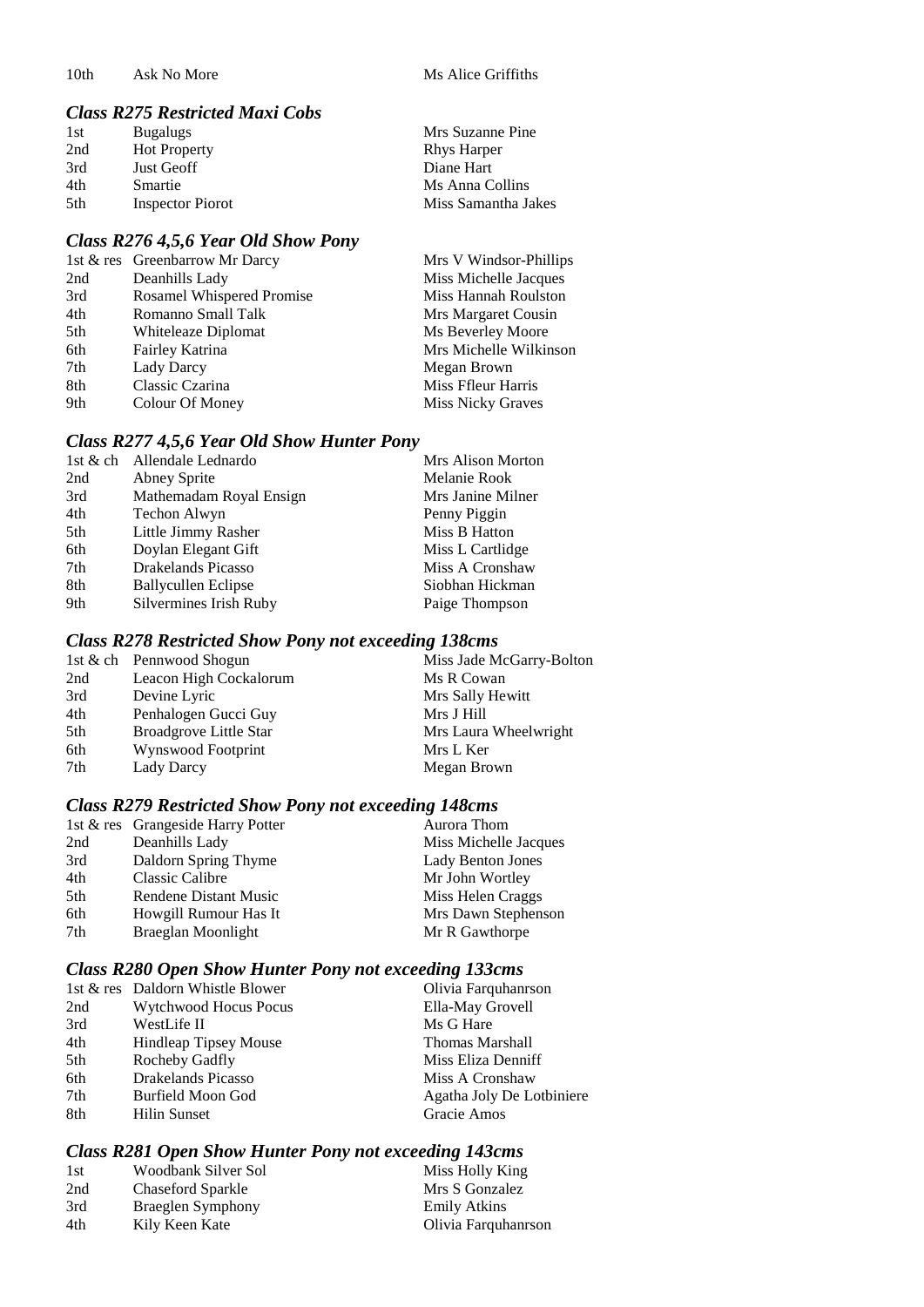| 5th | Clareb Special Edition | Janice Osborne   |
|-----|------------------------|------------------|
| 6th | Pogo Pumpkin           | Rebecca Wright   |
| 7th | Croftcourts Tinkerbell | Mrs Lisa Parfitt |

# *Class R282 Open Show Hunter Pony 153cms*

|     | 1st & ch Holltess Victoria Falls | Miss S Burrows     |
|-----|----------------------------------|--------------------|
| 2nd | Cool Spirit                      | Georgina Veale     |
| 3rd | <b>Ballycullen Eclipse</b>       | Siobhan Hickman    |
| 4th | Coswarth Gypsy Maid              | Miss Kristie Short |
| 5th | <b>Lecarrow Pat</b>              | Miss C Stanley     |
| 6th | Sparkton in a Spin               | Nicky Holford      |
| 7th | Rocco II                         | Nicky Holford      |
| 8th | <b>Glencroft Rocky</b>           | Amelia Bevan       |
| 9th | <b>Magical Pearl</b>             | Miss R Gambazza    |

## *Class R283 Open Show Pony not exceeding 138cms*

| 1st | <b>Rosamel Dark Prince</b> | Miss Hannah Roulston     |
|-----|----------------------------|--------------------------|
| 2nd | Rhos Emilia                | Mr C Cousens             |
| 3rd | Woodvean Wonderland        | Miss Sarah Harper        |
| 4th | <b>Brookwater Tomboy</b>   | Yana Jackman             |
| 5th | N infield Smarty Pants     | Mrs J Carmichael         |
| 6th | Queensdale Timpani         | <b>Miss Nicky Graves</b> |

# *Class R284 Open Show Pony not exceeding 148cms*

|     | 1st & ch Rosamel Whispered Promise | Miss Hannah Roulston |
|-----|------------------------------------|----------------------|
|     | 2nd & res Roseview Limited Edition | Miss Sarah Harper    |
| 3rd | Romanno Small Talk                 | Margaret Cousin      |
| 4th | Rendene Distant Music              | Miss Helen Craggs    |
| 5th | Pickmere Lady Arwen                | Mrs Tracey Blackwell |
| 6th | Braeglan Moonlight                 | Mr R Gawthorpe       |
| 7th | <b>Classic Calibre</b>             | Mr John Wortley      |

# *Class R285 Restricted SHP not exceeding 133cms*

| 1st | Byley Tom Thumb                     | Miss Emma Foster          |
|-----|-------------------------------------|---------------------------|
|     | 2nd & ch Moscombe Lord of the Dance | Mrs S Mosse               |
| 3rd | <b>Mompesson Party Cracker</b>      | Mrs R L Player            |
| 4th | Windbush Orlando                    | Miss Mandy Clifton        |
| 5th | Rocheby Gadfly                      | Miss Eliza Denniff        |
| 6th | Hindleap Tipsey Mouse               | Mrs Lisa Marshall         |
| 7th | Queensdale Christmas Cracker        | Melissa Briggs            |
| 8th | Milford Fair Ballad                 | Mrs J Tulloch             |
| 9th | Burfield Moon God                   | Agatha Joly De Lotbiniere |
|     |                                     |                           |

## *Class R286 Restricted SHP not exceeding 153cms*

| 1st              | Odysseus                     | Cressida Bullough      |
|------------------|------------------------------|------------------------|
|                  | 2nd & res Bowanne Briar Rose | <b>Janet Smithers</b>  |
| 3rd              | No Money                     | Miss Katharine Hawkins |
| 4th              | Llangybi Eiddwen             | Mrs T Joyce            |
| 5th              | Cabragh Lad                  | Mrs Sue Taylor         |
| 6th              | Pebbly Silver Fox            | Mr Jeremy Glover       |
| 7th              | <b>Lecarrow Pat</b>          | Miss C Stanley         |
| 8th              | Apache Double Take           | Mr R Gawthorpe         |
| 9th              | Woodbank Silver Sol          | Miss Holly King        |
| 10 <sub>th</sub> | Silvermines Irish Ruby       | Paige Thompson         |
|                  |                              |                        |

## *Class R287 Restricted Small Riding Horse*

| 1st | Donita                       | Miss Sacha Trude               |
|-----|------------------------------|--------------------------------|
| 2nd | <b>Bonjour</b>               | Rebecca Gribben                |
| 3rd | A Strange Happening          | Miss K Emsley                  |
| 4th | Prophets Pennant             | Miss Emma Nolan / Tracey Jones |
| 5th | Alfie                        | Miss R Asquith                 |
| 6th | Little Bow                   | Miss L Done                    |
| 7th | <b>Classic Dazzles Charm</b> | Mrs Caroline Aitchison         |
| 8th | Langarth Myfanwy             | Miss T Smith                   |
|     |                              |                                |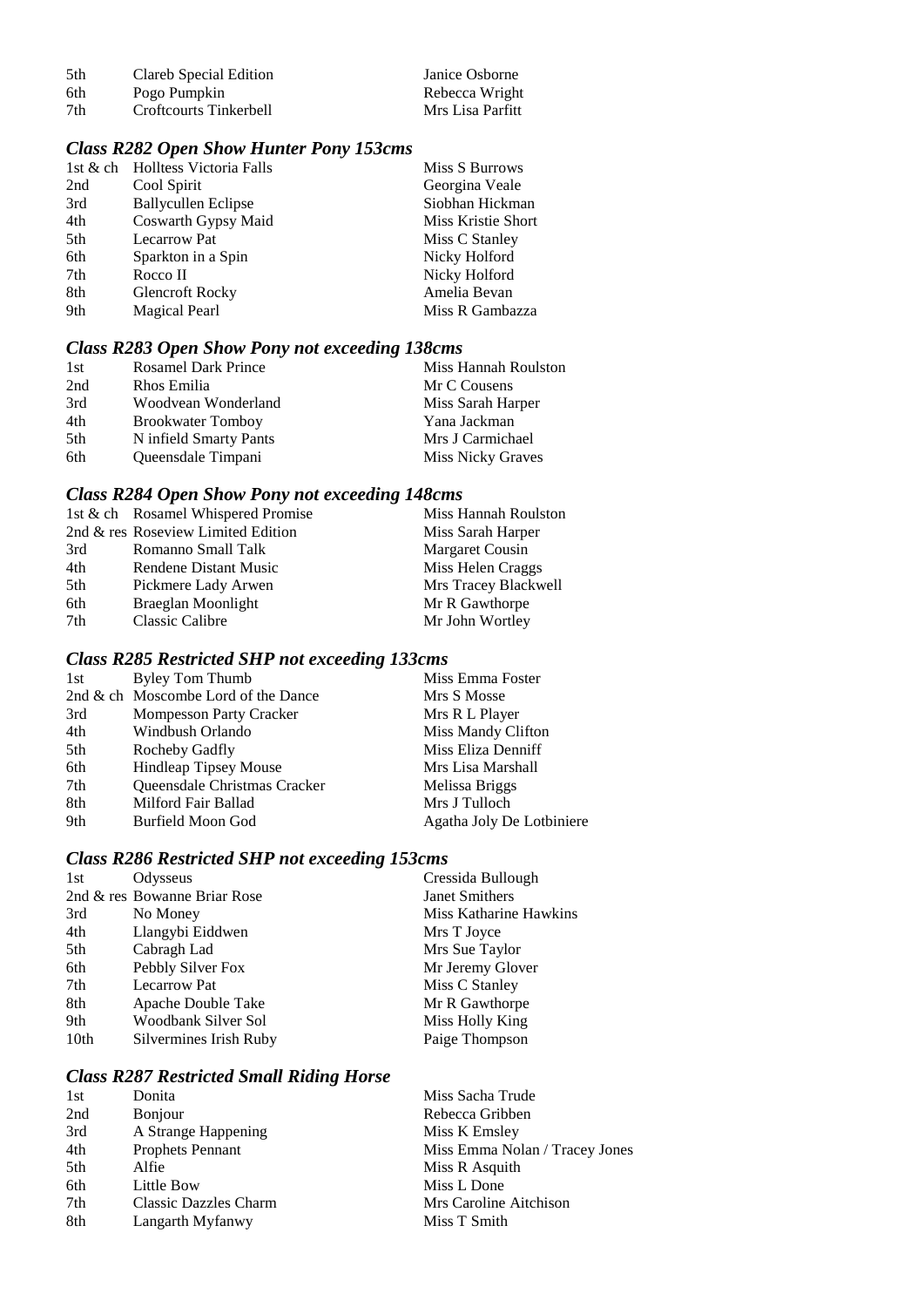## *Class R288 Restricted Large Riding Horse*

| 1st & ch Vishnu |                           | Miss N Bird            |
|-----------------|---------------------------|------------------------|
|                 | 2nd & res Spanish Hidalgo | <b>Vicky Parkinson</b> |
| 3rd             | Classics Golden Boy       | <b>Bailey Nelson</b>   |
| 4th             | Nimrod B                  | Ms Anna Collins        |
| 5th             | Irish Jasmine             | Amie Hudson            |
| 6th             | La La Rumba               | Vicky Parkinson        |

#### *Class R289 4,5,6, Year Old Riding Horse*

| 1st  | Diamond Life            | Miss C Brodie        |
|------|-------------------------|----------------------|
| 2nd  | Abc Rikki Zee           | Miss L Pote          |
| 3rd  | Isabella 1 <sub>v</sub> | Miss B Hatton        |
| 4th  | Tara Des                | Miss C Bartlett      |
| .5th | What Do You Know        | Miss Lauren Woodward |

#### *Class R290 Restricted Small Hacks*

|     | 1st & res Llanarth Fair Play | Amy Bosworth          |
|-----|------------------------------|-----------------------|
| 2nd | Sligo Southern Star          | Miss Charlotte Pardoe |
| 3rd | Moonlyte Serenade            | Mrs A Rainbow         |

#### *Class R291 Restricted Large Hacks*

|     | 1st & ch Royal Doulton II | Paula Robinson |
|-----|---------------------------|----------------|
| 2nd | Bee-J-Gee                 | Joanne Parker  |
| 3rd | Wingstone Supa Nova       | Mrs A Hesketh  |
| 4th | Wasima                    | Tom Archer     |

#### *Class R292 4,5,6 Year Old Piebald/Skewbald Plaited / Hogged Horse or Pony*

|      | 1st & ch Tambrook My Destiny | Mrs Patricia Farmbrough |
|------|------------------------------|-------------------------|
| 2nd  | <b>Sir Smartie Pants</b>     | Ms Amanda King          |
| 3rd  | Wulfstan Tiger Feet          | Miss S Lawrence         |
| 4th  | Warren Mini Mix              | Lucy Greenwood          |
| 5th  | Oli Stars Melody             | Ms A Wainwright         |
| 6th  | Don Caspian                  | Faye Hesketh            |
| 7th  | <b>Gustone Tinkerbell</b>    | Miss Pretoria Lee       |
| 8th  | Highgregg Snap Shot          | Mr D Bennett            |
| 9th  | Kavanaghs Miss America       | Mr D Godfrey            |
| 10th | <b>Texas Two Tone</b>        | Louise Whiteley-Guest   |

#### *Class R293 4,5,6 Year Old Piebald/Skewbald Traditional / Native Horse or Pony*

|      | 1st & res Wulfstan Bubbleicious | Miss S Lawrence         |
|------|---------------------------------|-------------------------|
| 2nd  | Colour Me Bad                   | Mrs P Ward-Burton       |
| 3rd  | Otis Ii                         | Mr James Munro          |
| 4th  | <b>Gafros Polly Patches</b>     | Miss S Ravenscroft      |
| 5th  | Cerrighedd Emilie Rose          | Mrs J Thompson          |
| 6th  | Flag                            | Mr David Buck           |
| 7th  | Trousers                        | Mrs Debbie H Gottschalk |
| 8th  | <b>Sherlocks Seren Dreamer</b>  | Miss R Lock             |
| 9th  | <b>Baldrick</b>                 | Ms E Potts              |
| 10th | Degla John Boy                  | Mrs Pat Hart            |

#### *Class R294 4,5,6 Year Old Intermediate SRT*

| 1st & ch Skyfall |                               | Miss Zoe Roberts   |
|------------------|-------------------------------|--------------------|
| 2nd              | <b>Roslin Star Attraction</b> | Miss D Oliver      |
| 3rd              | Jemoon Melody Maker           | Miss J Moore       |
| 4th              | Litton Midnight Affair        | Jennifer Humphreys |

#### *Class R295 4,5,6 Year Old Intermediate SHT*

1st & res Oisin Lexus Mrs S Howes

#### *Class R296 Restricted Pure or Part Bred Arab*

| 1st | Royal Prince of Gold      | Mrs T Tibbles           |
|-----|---------------------------|-------------------------|
| 2nd | Heartfield Maid Of Honour | Mrs Wendy Price         |
| 3rd | Paddock Lightning         | Susan Carter            |
| 4th | Roseberry Show Girl       | Miss Melissa Richardson |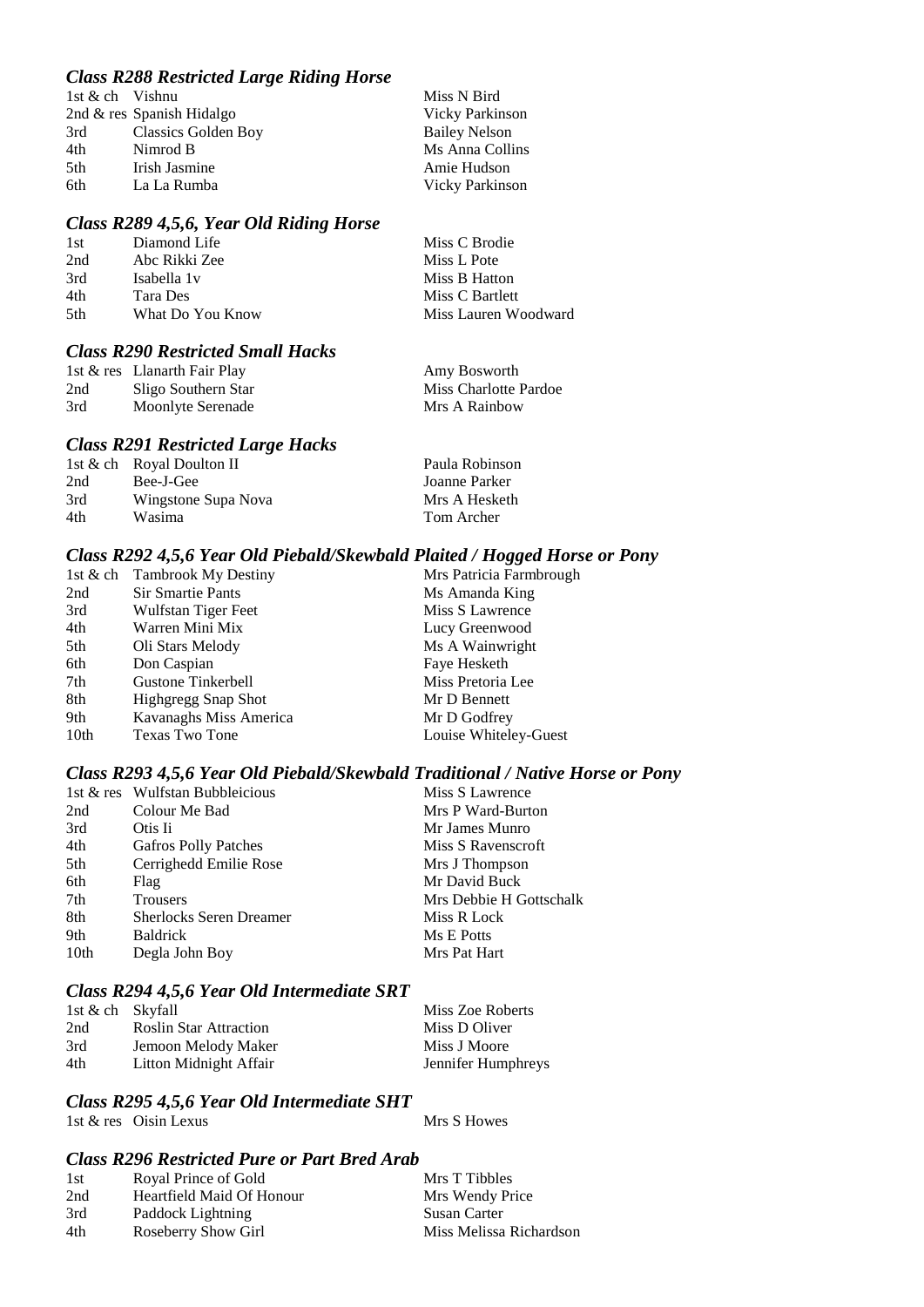| 5th  | <b>Styalways Silient Whisper</b> | Hollie Crowe       |
|------|----------------------------------|--------------------|
| 6th  | Palmfields Night Flight          | Mrs S M Palmer     |
| 7th  | Zaras Lyrical Quest              | Mrs Alice Stevens  |
| 8th  | Paddocklow Ambassador            | Lauren Falkingham  |
| 9th  | Zaramara                         | Mrs Alice Stevens  |
| 10th | Perriland Paprika                | Miss Lynden Barrow |

#### *Class R297 4,5,6 Year Old Cob*

| 1st | Cromptons Rolo | Miss H Shippey     |
|-----|----------------|--------------------|
| 2nd | Bob It         | Mrs Deborah Morton |
| 3rd | Jacob          | Mrs Janine Milner  |
| 4th | Ferrari Star   | K W Smith          |

### *Class R298 Restricted Piebald/Skewbald Plaited / Hogged Pony*

|      | 1st & ch Bentleys Courvoisiers Jack In The Box | Miss A Connelly          |
|------|------------------------------------------------|--------------------------|
| 2nd  | Jazz                                           | Mrs K Richter            |
| 3rd  | Hollyland Rossini                              | Michelle Findlay         |
| 4th  | <b>Trosser Jazzy</b>                           | Charlotte Wright         |
| 5th  | Timberland                                     | Mrs Janine O Neill       |
| 6th  | Merlin                                         | Jennie Ebden             |
| 7th  | Apache Double Take                             | Mr R Gawthorpe           |
| 8th  | Kas Aleesha                                    | Miss A Richards          |
| 9th  | <b>Strictly Cash</b>                           | Ms Joanne Kirk-Pickering |
| 10th | <b>Indian Princess</b>                         | Olivia Phillips          |
|      |                                                |                          |

## *Class R299 Restricted Piebald/Skewbald Plaited / Hogged Horse*

|     | 1st & res Sir Smartie Pants | Ms Amanda King           |
|-----|-----------------------------|--------------------------|
| 2nd | Texas Two Tone              | Louise Whiteley-Guest    |
| 3rd | Toby                        | Jennie Ebden             |
| 4th | <b>Cathmor Opposition</b>   | Mrs Amanda Gaughran      |
| 5th | Reuben G                    | Miss S Clohessy          |
| 6th | Gustone Tinkerbell          | Miss Pretoria Lee        |
| 7th | Orlandos Diamond Doll       | Ms Joanne Kirk-Pickering |
|     |                             |                          |

#### *Class R300 Restricted Piebald/Skewbald Traditional / Native Horse or Pony*

| 1st  | Trousers                           | Mrs Debbie H Gottschalk |
|------|------------------------------------|-------------------------|
| 2nd  | Otis Ii                            | Mr James Munro          |
| 3rd  | Asby Mills Dynamite                | Mrs Debra Walker        |
| 4th  | Pride Park                         | Mrs Hayley Mcinnes      |
| 5th  | Waunoris Blue Flash                | Mr & Mrs A Streeter     |
| 6th  | <b>Tophouse Troy</b>               | Miss Natalie Pritchard  |
| 7th  | <b>Blaenpant Leddingtons Dream</b> | Mackenzie Preston       |
| 8th  | Cerrighedd Elizabeth Swann         | Mrs J Thompson          |
| 9th  | Sammy Spoon                        | Michelle Cooper         |
| 10th | The Muffin Man                     | Miss Felicity Whiteley  |

#### *Class R301 4,5,6 year old Maxi Cob*

| 1st | <b>Bugalugs</b>        | Mrs Suzanne Pine    |
|-----|------------------------|---------------------|
| 2nd | Wulfstan Silver Clover | Miss Phaedra Towler |
| 3rd | Just Geoff             | Diane Hart          |

# *Class R302 Open Intermediate SRT*

|     | 1st & res Whalton Dimity | Miss G Bott                    |
|-----|--------------------------|--------------------------------|
| 2nd | Wyld Amethyst            | Danielle Crookes               |
| 3rd | Soapey Sponge            | Mrs R L Player                 |
| 4th | Chiddock Time Lord       | Mr Jeremy Glover               |
| 5th | With a Twist             | Hannah Rummey                  |
| 6th | <b>Prophets Pennant</b>  | Miss Emma Nolan / Tracey Jones |
| 7th | Dovevale Quick Step      | Charlotte Wright               |
| 8th | Roscoes Dark Secret      | Miss Danielle Booth            |
| 9th | Social Scandal           | Miss Jodie Risdon              |

#### *Class R303 Open Intermediate SHT*

1st & ch Unlimited Jane Hopkins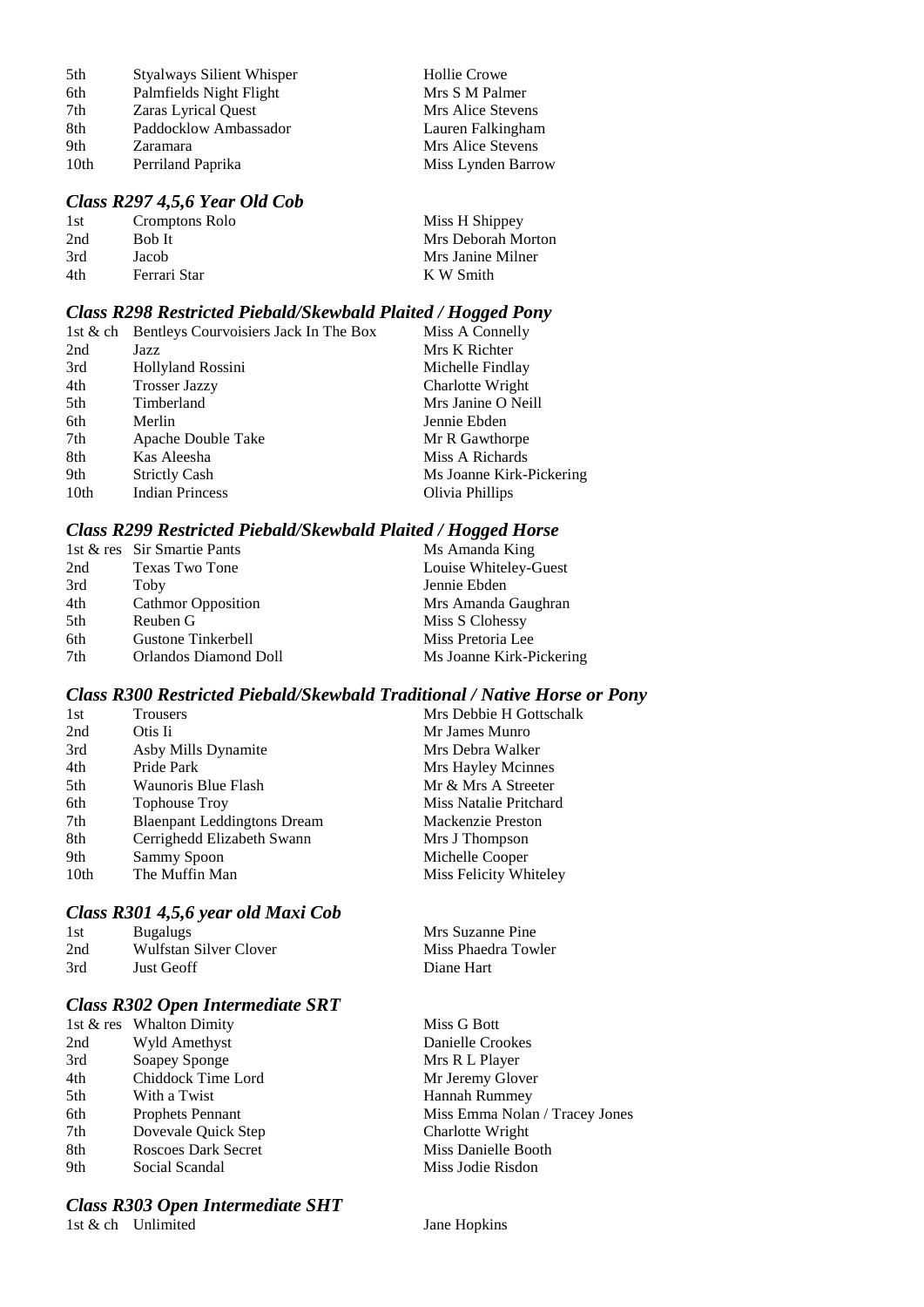| 2nd | Templebready Alainn       |
|-----|---------------------------|
| 3rd | Isatis De Lecluse         |
| 4th | Ace of Spades             |
| 5th | Mr Unpredictable          |
| 6th | <b>Bowanne Briar Rose</b> |

# *Class R304 Restricted LWT Cobs*

 $2$ nd  $\&$  res Cromptons Rolo 3rd Just For Fun<br>
4th Jarrett Hills Wizard Mrs T Tomlinson 4th Jarrett Hills Wizard 5th Lockwoods Lou Mrs H Blakeway 6th Silver Maddigen K W Smith<br>
7th Strictly Cash Miss F Kirk 7th Strictly Cash Miss F Kirk-pickering 8th Jays Remembrance Samantha Willis 9th Jacob Janine Milner<br>
10th Ruby Tuesday VIII Judith Walker Ruby Tuesday VIII

#### *Class R305 Restricted HWT Cobs*

| 1st | Cobdot com II       | Jo Cocker          |
|-----|---------------------|--------------------|
| 2nd | Little Tinker Tommi | Mrs Marie Filby    |
| 3rd | Cara                | Miss Ellie Scott   |
| 4th | Walter Cobb         | Mrs Jennifer Gates |
| 5th | Sgt Fluff           | Mrs D Biggs        |

Sue Jackson Mr Philip Knight Mrs C Spencer Joanne Lee Janet Smithers

Miss Paula Bircumshaw<br>Miss H Shippey

#### *Class R306 4,5,6 Year Old Small Hunter*

| 1st | Snapshot                | Mrs K Talbot          |
|-----|-------------------------|-----------------------|
| 2nd | Tuamcraney Boy          | Mrs Fleur Cradock     |
| 3rd | Pendancer Bilbo Baggins | Miss Hayley Dolby     |
| 4th | Te Amo                  | Mrs K Warnes          |
| 5th | Jemoon Melody Maker     | Miss J Moore          |
| 6th | Castle Fantastic        | Ms Elizabeth Burbidge |

#### *Class R307 4,5,6 Year Old Hack*

| 1st | Stanleygrange Blaen Carter | Mrs C Spencer       |
|-----|----------------------------|---------------------|
| 2nd | Brindlebrook Pharaoh       | Miss Natasha Timson |
| 3rd | Wulfstan Tiger Feet        | Miss S Lawrence     |
| 4th | My Sweet Lord              | Mrs Penny Herring   |
| 5th | Sydney Sam                 | Mrs Kathy Foley     |
|     |                            |                     |

## *Class R308 Restricted Intermediate SRT*

|                  | 1st & res Royden Sweet William | Grace Michaelides     |
|------------------|--------------------------------|-----------------------|
| 2nd              | Moluccas Tarragon Tiger        | Mrs L Phipps          |
| 3rd              | Wasima                         | Tom Archer            |
| 4th              | Dovevale Quick Step            | Charlotte Wright      |
| 5th              | Palmfields Night Flight        | Mrs S M Palmer        |
| 6th              | <b>Lowmoor Vanity Vision</b>   | Mrs S Blake           |
| 7th              | Minnesota                      | Miss S Burkin         |
| 8th              | Cartier                        | Miss K Pitt           |
| 9th              | Sligo Southern Star            | Miss Charlotte Pardoe |
| 10 <sub>th</sub> | <b>Roslin Star Attraction</b>  | Miss D Oliver         |
|                  |                                |                       |

## *Class R309 Restricted Intermediate SHT*

| 1st & ch Templebready Alainn | Sue Jackson    |
|------------------------------|----------------|
| Billy Nibbles                | Mrs G Hardie   |
| Royal Toby Wan Kenobi        | Mr Jake Hobson |
| Mr Unpredictable             | Joanne Lee     |
|                              |                |

## *Class R310 Ridden Veteran Pony*

|     | 1st & res Devine Lyric | Mrs Sally Hewitt           |
|-----|------------------------|----------------------------|
| 2nd | Milltop Master Mariner | Miss J Whitworth           |
| 3rd | Pogo Pumpkin           | Rebecca Wright             |
| 4th | Laughing Rosswidden    | Nichola Binch              |
| 5th | Splash                 | <b>Miss Harriet Conlon</b> |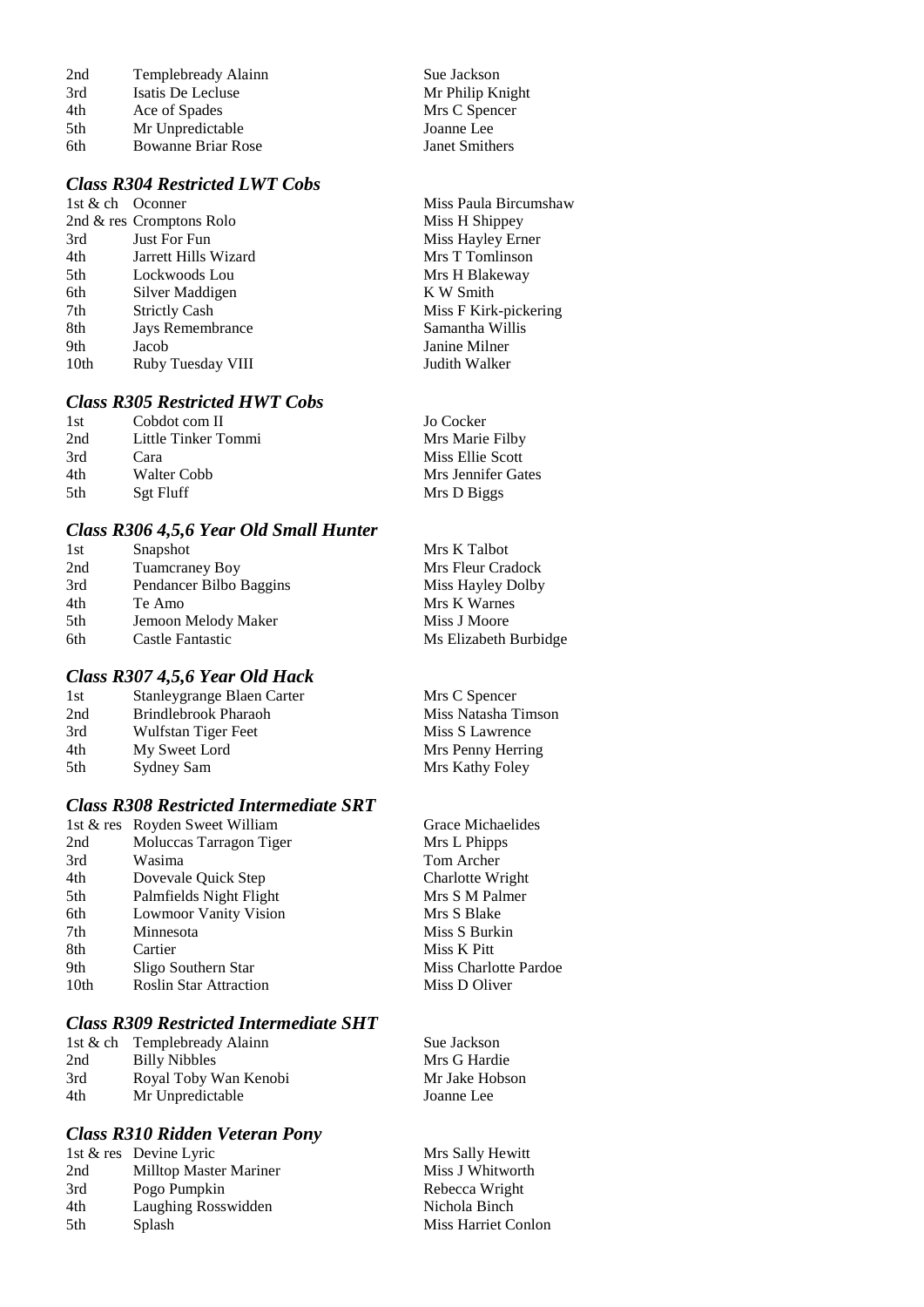| 6th  | Serock Lily          |
|------|----------------------|
| 7th  | Mactarn Peter Pan    |
| 8th  | Cocum Niniane        |
| 9th  | Dunsmore Glenfiddich |
| 10th | Moortown Juno        |

## *Class R311 Ridden Veteran Horse*

| 1st $\&$ ch      | Isatis De Lecluse   |
|------------------|---------------------|
| 2nd              | Tukki Amira         |
| 3rd              | The Advocate        |
| 4th              | Haddon Hurricane    |
| 5th              | Midnight Star       |
| 6th              | Otterburn           |
| 7th              | Oisin               |
| 8th              | Kris-cross          |
| 9th              | Winmaur Rock Steady |
| 10 <sub>th</sub> | Conrhenny Isabella  |

## *Class R312 Ridden Duns*

| 1st              | Kiki Dee                  |
|------------------|---------------------------|
| 2nd              | Ruby Tuesday VIII         |
| 3rd              | <b>Holiday Expression</b> |
| 4th              | Ellister Islay Royal Fern |
| 5th              | Gunthwaite Harbour        |
| 6th              | Classic Dazzles Charm     |
| 7th              | Southwark Penn Dragon     |
| 8th              | Pride of Boderry          |
| 9th              | Farndale Riversong        |
| 10 <sub>th</sub> | Kalahari Dorada           |

## *Class R313 Open Ridden Haflingers*

| 1st | Millhall Nordspritz     | Mrs K Ginns          |
|-----|-------------------------|----------------------|
| 2nd | Oxnead Africa           | Mr & Mrs RW Snodin   |
| 3rd | Limerick Rathea         | Mrs Emily Bambridge  |
| 4th | Oakley                  | Eleanor Alice Golton |
| 5th | <b>Oxnead Armstrong</b> | Miss Jordan Keal     |
| 6th | Alfie                   | Miss Jordan Keal     |
| 7th | Millslade Arthur        | Miss S Partlett      |
|     |                         |                      |

Chloe Carter Joanne Parker Chloe Rutherford Annette Perry Miss Taylor

Mr Philip Knight Lady Claire Marriott

Miss Deanne Burgin Miss Natalie Moores Miss S Horton Steph Soskin Miss S Perkins

Mrs Caroline Aitchison Miss V Hargreaves

Richard Telford Judith Walker Jillian Ward Mrs E Mangham Katie Goulding Mrs Caroline Aitchison

Jane Burton Laura Sheffield Patrica Hannah Mr I Gresswell

Miss Melissa Richardson Lynn Hutcheson Anna Francis Mrs Kim Taylor Abigail Vaughan Smith Mrs Sandra Dewis Mrs T Reeve

Mrs S Blake

#### *Class R314 Open Ridden Palomino*

| 1st | Roseberry Show Girl              |
|-----|----------------------------------|
| 2nd | Cynheidrefawr Gold King          |
| 3rd | Maesmynis Tywysog Banderas       |
| 4th | <b>Gwithian Candace</b>          |
| 5th | <b>Dymock Ice Dancer</b>         |
| 6th | Terackie Pendragons Golden Quest |
| 7th | Sealmasters Bar-Non Canada Dry   |
|     |                                  |

## *Class R315 Ridden Spotted / Appaloosa*

| 1st | My Boy Henry                 | Miss Breanne Saynor  |
|-----|------------------------------|----------------------|
| 2nd | Rodney Park                  | Miss S Stringer      |
| 3rd | <b>Balnecroft Braveheart</b> | Miss K Morton        |
| 4th | Mr Pepper Pot                | Miss Danielle French |
| 5th | <b>Tiger Edition</b>         | <b>Beth Andrews</b>  |

#### *Class R316 Open Piebald / Skewbald Plaited / Hogged Pony*

| 1st | <b>Whiterock Versace</b>  | Ms V Eggleston   |
|-----|---------------------------|------------------|
| 2nd | Wulfstan Tiger Feet       | Miss S Lawrence  |
| 3rd | <b>Chelsmoor Rockstar</b> | Mrs Anna Cheney  |
| 4th | Arizona Pie               | Mrs R L Player   |
| 5th | Shemika Snip              | Mrs R Bishop     |
| 6th | <b>Trosser Jazzy</b>      | Charlotte Wright |
| 7th | Jazz                      | Mrs K Richter    |
| 8th | Marble                    | Mrs H Chetwood   |
|     |                           |                  |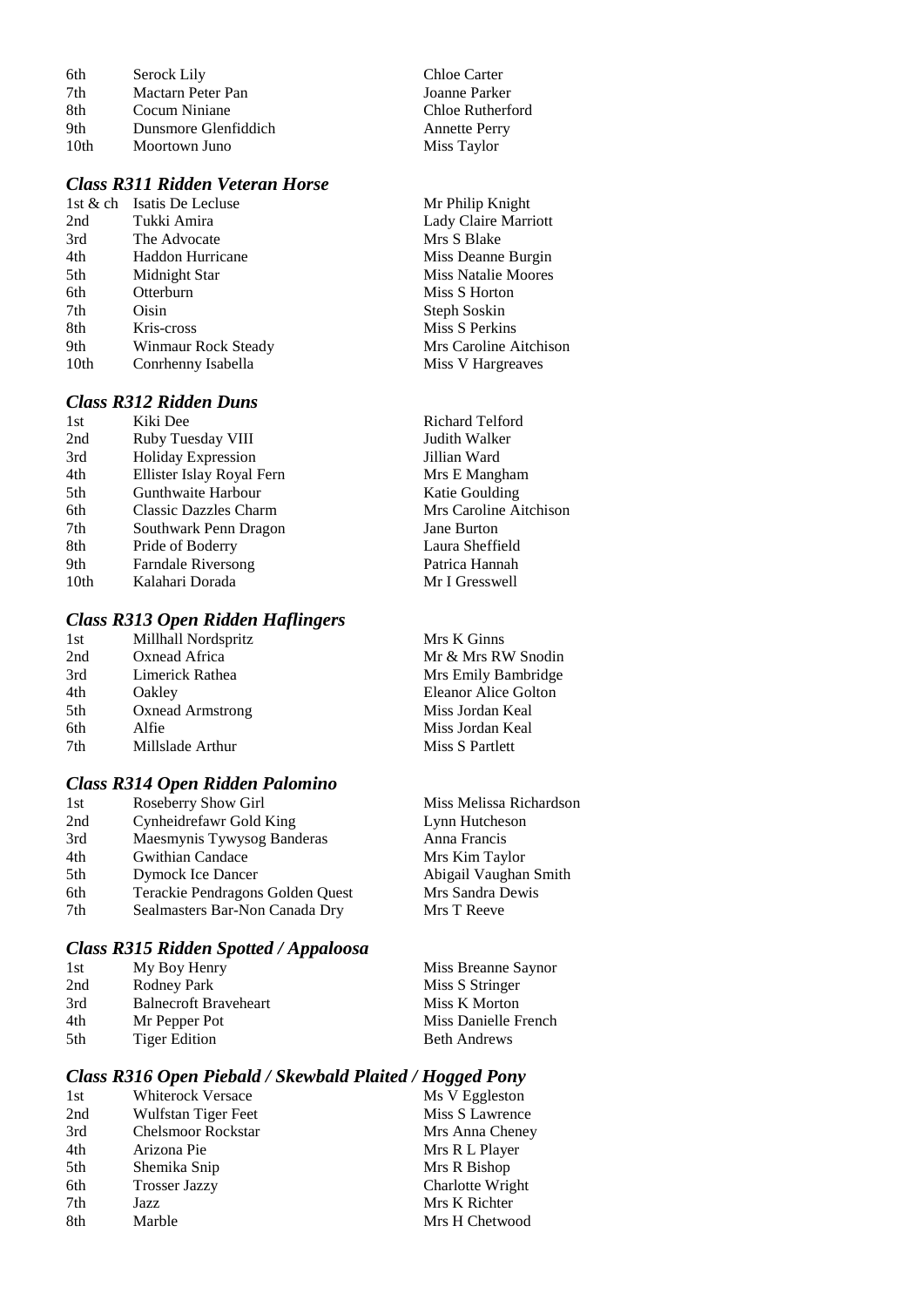9th Lara Lou Emily Bower

# *Class R317 Open Piebald / Skewbald Plaited / Hogged Horse*

| 1st              | Greenhall Bob A Job    | Miss Natasha Timson |
|------------------|------------------------|---------------------|
| 2nd              | Royal Jester III       | Miss Clare Edwards  |
| 3rd              | Carbon Copy III        | Donna Collison      |
| 4th              | Draxover General Mclay | Mr Bryan Cass       |
| 5th              | Samuel                 | Miss C Coulbeck     |
| 6th              | Goodwill               | Mrs P Tann          |
| 7th              | Killbally Ladies Man   | Joanne Claxton      |
| 8th              | Ocknell Mystery        | Miss Carly Reardon  |
| 9th              | Kavanaghs Miss America | Mr D Godfrey        |
| 10 <sub>th</sub> | Wilma                  | Miss Gemma Reid     |

## *Class R318 Open Piebald / Skewbald Native / Traditional Horse or Pony*

| 1st  | Nantllesg Elwyn                | Roanna Hamilton       |
|------|--------------------------------|-----------------------|
| 2nd  | <b>Wulfstan Bubbleicious</b>   | Miss S Lawrence       |
| 3rd  | <b>Baldrick</b>                | Ms E Potts            |
| 4th  | <b>Sherlocks Seren Dreamer</b> | Miss R Lock           |
| 5th  | Asby Mills Dynamite            | Mrs Debra Walker      |
| 6th  | Watercolour King               | <b>Tracie Foulger</b> |
| 7th  | Shes A Beauty                  | Miss M Ayton-Andrews  |
| 8th  | Monkey Spinner                 | Anna Francis          |
| 9th  | Coppice Beltane                | Mrs Rebecca Spink     |
| 10th | <b>Benhill Taric</b>           | Mrs C E Durrant       |
|      |                                |                       |

## *Class R319 M&M First Year First Ridden*

| Powys Jack Flash           | Mrs K Marriott-Payne |
|----------------------------|----------------------|
| Blaenau Fantasia           | Mrs Z Lawrence       |
| <b>Barracks Bucks Fizz</b> | Mrs Marie Boasman    |
| Rubilyn Rambo              | Miss G Bott          |
| Pumphill Pantheon          | Sarah Weston         |
| Sardis Cassius             | Mrs C Lanni          |
| <b>Hisley Provost</b>      | Mrs D Twitchen       |
| <b>Barnell Adonis</b>      | Mrs N Juniper        |
| Denrib Mr Maxwell          | Miss N Brown         |
| Llanarth Sotheby           | Mrs M Richards       |
|                            |                      |

# *Class R320 Ridden Un-Registered M&M / M&M Type*

| 1st | <b>HAPPA</b> Stardust  | <b>HAPPA</b>    |
|-----|------------------------|-----------------|
| 2nd | <b>Pleasure Cruise</b> | Alice Quinlan   |
| 3rd | HAPPA Chico            | <b>HAPPA</b>    |
| 4th | Emerald Bruno          | Eve Wiltcher    |
| 5th | Dallas                 | Rachel Milton   |
| 6th | Venice                 | Ami-May Woolmer |
| 7th | Coolmoyne All Star     | Mrs K Pulling   |
| 8th | Little Jimmy Rasher    | Miss B Hatton   |
| 9th | <b>Howen Saw Dust</b>  | Mrs L Whyburd   |

## *Class R321 M&M Lead Rein Small Breeds*

| 1st              | Springwater Last Light       | Danielle Cawte        |
|------------------|------------------------------|-----------------------|
| 2nd              | Springwater Rossini          | Mrs K Knighton        |
| 3rd              | <b>Hisley Carnival</b>       | Mrs S Drake           |
| 4th              | Torfields Cranmere Pool      | Sonia Cooper          |
| 5th              | Strathyisla Logansville      | Miss J Vanweegen      |
| 6th              | <b>Stourton Red Rose</b>     | Miss E Collis         |
| 7th              | Lovaton Betina               | Mrs B Williamson      |
| 8th              | <b>Moortown Morning Mist</b> | Mrs S Walker          |
| 9th              | Klingrahoull Valkyrie        | <b>Mrs Katie Snow</b> |
| 10 <sub>th</sub> | Cayberry Jack Sparrow        | Mrs D Twitchen        |
|                  |                              |                       |

# *Class R322 Open Lead Rein Welsh Section A*

| 1st | Nantlais Boehenner Charlie | Mrs K Fearn  |
|-----|----------------------------|--------------|
| 2nd | Calderberry Raider         | Kyle Pollitt |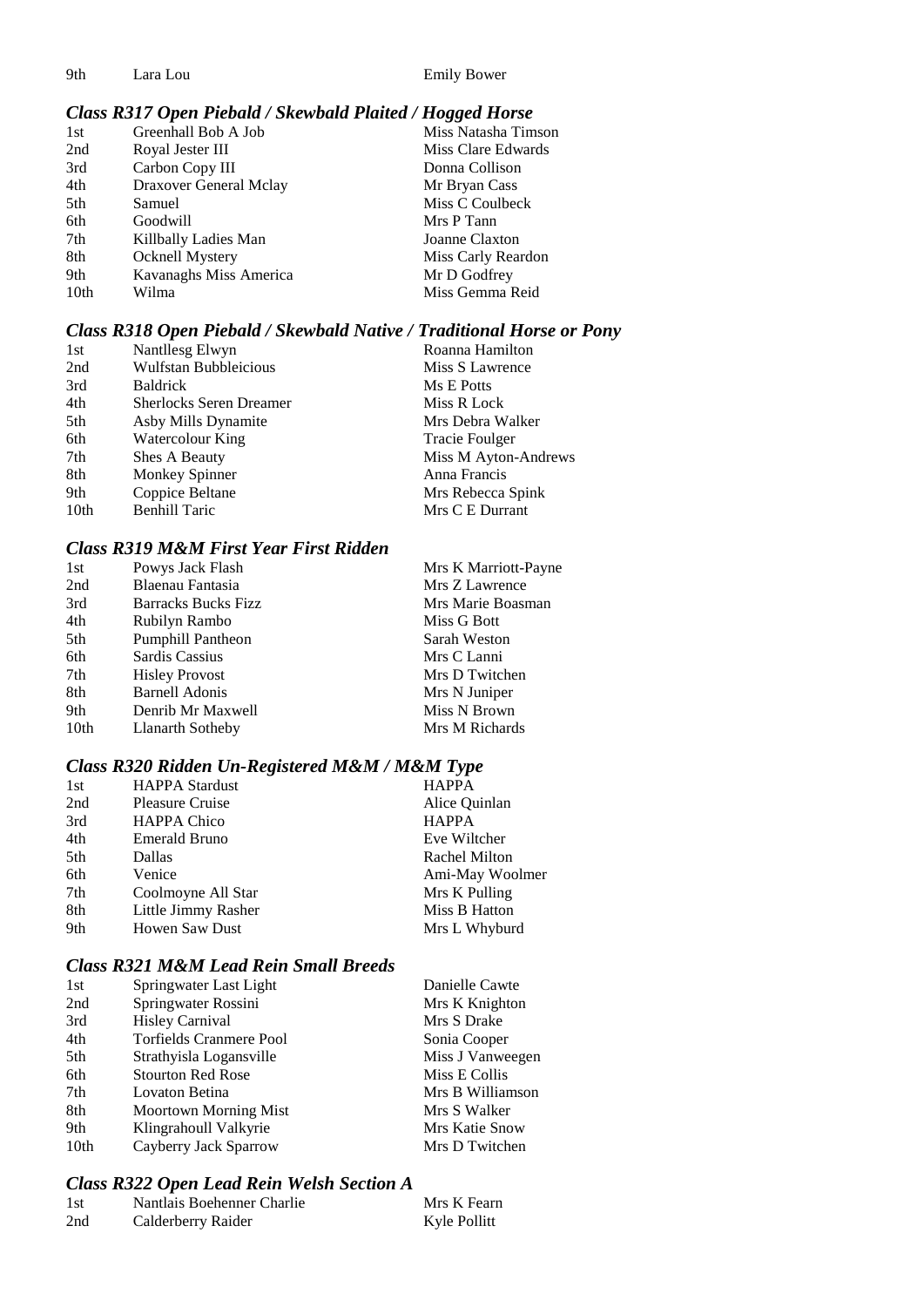| Rookery Jumble           | Sharon White        |
|--------------------------|---------------------|
| Crivic Oliver            | Mr S Gale           |
| Lacy Freya               | Mrs Sandra Pragnell |
| Dwylan Brenin Bach       | Lani King           |
| <b>Baledon Adam</b>      | Mrs P Evans         |
| Wrentnall Lullaby        | Keeley McClarence   |
| <b>Waxwing Minimouse</b> | Mrs S Walker        |
| Delami Figaro            | Mrs J Trott         |
|                          |                     |

#### *Class R323 Open First Ridden Non-Welsh*

| 1st  | <b>Stourton Whato</b>          | Dr Simone Yule         |
|------|--------------------------------|------------------------|
| 2nd  | Porridge                       | Miss Natalie Greasley  |
| 3rd  | <b>Foxleat Sweet Rosehip</b>   | Jane Donald            |
| 4th  | Coppice Beltane                | Mrs Rebecca Spink      |
| 5th  | Wilby Valiant                  | Jane Etheridge         |
| 6th  | Westown Skylark                | Miss A Khan            |
| 7th  | Eclispse Debute                | Miss Lorraine Charsley |
| 8th  | The Ragh Forrester of Dryknowl | Mrs S G Bhogal         |
| 9th  | Wilby Advocate                 | Miss G Wilkes          |
| 10th | <b>Ulvercroft Count</b>        | Miss Joanne Stone      |

# *Class R324 Open Welsh Sections A & B First Ridden*

| 1st              | <b>Llanarth Sotheby</b>       | Mrs M Richards     |
|------------------|-------------------------------|--------------------|
| 2nd              | LLanfrechfa Sweetheart        | Mrs K J Garrett    |
| 3rd              | Marsh Midas                   | Mrs J Carmichael   |
| 4th              | <b>Tryfel Arrow</b>           | Mrs J Fisher       |
| 5th              | Gweundir Dafydd               | Mrs Helen Barker   |
| 6th              | Shilbrook Mr Holly            | Mrs B Williamson   |
| 7th              | <b>Colliyers Making Waves</b> | Ms Christine Smith |
| 8th              | Littlepark Roxanna            | Penny Piggin       |
| 9th              | Winneydene Cabana             | Deborah Pratt      |
| 10 <sub>th</sub> | Amahashi Madeleine            | Emma Cottham       |
|                  |                               |                    |

# *Class R325 Tiny Tots M&M / Native Type Lead Rein*

| 1st              | Linacre Snowdrop         | Sophie Gannon     |
|------------------|--------------------------|-------------------|
| 2nd              | Temple Druto Helio       | Mrs Alison Irvine |
| 3rd              | <b>Ulvercroft Count</b>  | Miss J Stone      |
| 4th              | Blisland Hero            | Nikki Varney      |
| 5th              | <b>Westfirle Pomfrey</b> | Emily Whalley     |
| 6th              | Vean Mimi                | Mrs Emma Green    |
| 7th              | Llyndu Master Pickwick   | Mrs Holly Linnell |
| 8th              | Waitwith Goldfinch       | Mrs C Simmonds    |
| 9th              | Tame Valley Oberon       | Carole Simmonds   |
| 10 <sub>th</sub> | Dixieland Barndance      | Mrs E Hatton      |
|                  |                          |                   |

# *Class R326 Tiny Tots M&M / Native Type First Ridden*

| 1st  | Tallares Birthday Boy | Miss Mia Biggs      |
|------|-----------------------|---------------------|
| 2nd  | Marsh Midas           | Mrs J Carmichael    |
| 3rd  | Kimcote Charmer       | Lucy Bednall        |
| 4th  | Fox Leat Warrior      | Ruby Venni          |
| 5th  | Firle Oueen Victora   | Miss Jodie Shepherd |
| 6th  | Ogilvie Ffion         | Mrs J Turner        |
| 7th  | Little Vern Legend    | Grace Mary Marks    |
| 8th  | <b>Hisley Provost</b> | Mrs D Twitchen      |
| 9th  | Denrib Mr Maxwell     | Miss N Brown        |
| 10th | <b>Bushmoor Rocco</b> | Sophie Gannon       |
|      |                       |                     |

# *Class R327 Beginners Side Saddle*

| 1st | Waverhead Bracken II   | Miss Heather Baker  |
|-----|------------------------|---------------------|
| 2nd | Moss Vales Irish Cream | Mr L Conway         |
| 3rd | Stagsden Anjou         | Mrs K Ginns         |
| 4th | Brechfa Ninian         | Caryn Wilkinson     |
| 5th | Cat Nap                | Miss Victoria Smith |
| 6th | Southwark Penn Dragon  | Mrs J Burton        |
|     |                        |                     |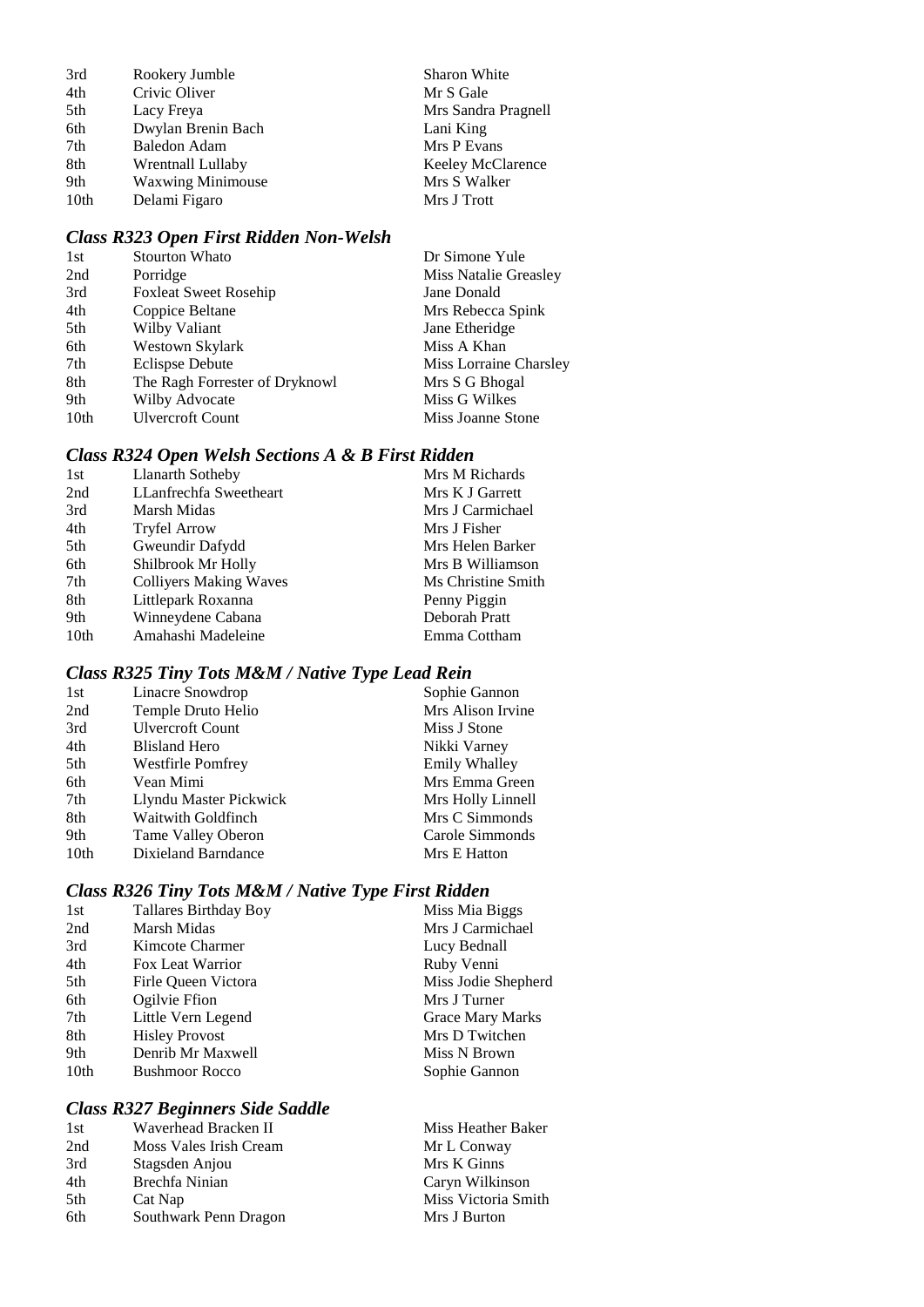| 7th  | Hafdre Undeb 67209 |
|------|--------------------|
| -8th | Woodroyd Gayboy    |

Mrs L Pennington<br>Miss K Williams

# *Class R328 Tiny Tots Lead Rein - SP or SHP*

| 1st  | Whinfell Anastasia               | Mrs C Bullman          |
|------|----------------------------------|------------------------|
| 2nd  | Nantlais Glewthfawr              | Mrs R Gredley          |
| 3rd  | Overley Game Bird                | Nicky Holford          |
| 4th  | Woodroyd Celebration             | Mrs R Godfrey-Faussett |
| 5th  | Ravensash Midnight Star          | Mrs Francesca Brown    |
| 6th  | Peplow Dancing Queen             | Mr Jeremy Glover       |
| 7th  | Longbourne Happiness             | Ms A Wainwright        |
| 8th  | Kenilwood Purple Emperor         | Ms J Dolan             |
| 9th  | <b>Strathisla My River Dance</b> | Miss Vicky Smith       |
| 10th | Senny Elfin                      | Miss Joanne Stone      |

# *Class R329 Tiny Tots First Ridden SP / SHP*

| 1st  | Barkway Moonwalk           | <b>Claire Smalley</b>       |
|------|----------------------------|-----------------------------|
| 2nd  | Southhill Farm Chipmonk    | Mr & Mrs Airey              |
| 3rd  | Talgoed Eliza              | Mrs Gillian Clifford-Graham |
| 4th  | Rohey Da Vinci             | Miss K Rimmer               |
| 5th  | West Leake Jubilation      | Miss Faye Heppelthwaite     |
| 6th  | Norman                     | Mrs L Brennan               |
| 7th  | Rosedale Just Josie        | Mr C Cousens                |
| 8th  | <b>Twylands Picture</b>    | Mrs G M Olphert             |
| 9th  | <b>Rillaton Sweet Talk</b> | Mrs L Caulfield             |
| 10th | Wynswood Footprint         | Mrs L Ker                   |

# *Class I330 Young Handlers 8 years & under*

|                  | 1st & res Ruperra Chardonnay | Mr R Williams          |
|------------------|------------------------------|------------------------|
| 2nd              | Diamond Eye                  | Miss B Hatton          |
| 3rd              | Barkway Moonwalk             | Claire Smalley         |
| 4th              | Queensdale Red Pennant       | Miss L Daly            |
| 5th              | Fontmell Rockefeller         | Mrs A Coller           |
| 6th              | <b>Heatherton Posy</b>       | Vienna Brown           |
| 7th              | Briar Barnaby                | Mrs R Godfrey-Faussett |
| 8th              | Littlebirars Horatio         | Miss J Vanweegen       |
| 9th              | Greenmeadows Christian Dior  | Miss Kate Turner       |
| 10 <sub>th</sub> | Mactarn Peter Pan            | Joanne Parker          |

# *Class I331 Young Handler 9 - 12 years*

| 1st  | Gweundir Dafydd                | Mrs Helen Barker       |
|------|--------------------------------|------------------------|
| 2nd  | Senny Elfin                    | Miss Joanne Stone      |
| 3rd  | <b>Broadgrove Little Star</b>  | Mrs Laura Wheelwright  |
| 4th  | Westown Skylark                | Miss A Khan            |
| 5th  | Leacon High Cockalorum         | Ms R Cowan             |
| 6th  | <b>Eclispse Debute</b>         | Miss Lorraine Charsley |
| 7th  | <b>Elmsley Mosaic</b>          | Kenzi Ashton           |
| 8th  | Spellland Ruby Heels           | Mrs Emma Parker        |
| 9th  | Dyfrdwy Twilight               | Fiona Vale             |
| 10th | <b>Marinald Princess Magic</b> | Andrea Pearman         |
|      |                                |                        |

# *Class I332 Young Handler 13 - 18 years*

|                  | 1st & ch Highgregg Snap Shot | Amy Bennett       |
|------------------|------------------------------|-------------------|
| 2nd              | Lyncomb Fable                | Miss N Hughes     |
| 3rd              | Thimbleby Candy Man          | Tania Mizzi       |
| 4th              | <b>Cwmbegg Black Prince</b>  | Mrs C Webb        |
| 5th              | Whinfell Fairytale           | Tim Gibson        |
| 6th              | Foxhollow Alwyn Tywysog      | Mrs K Gibson      |
| 7th              | Zorro                        | Monica Connor     |
| 8th              | Bedeslea Gentian             | Miss Joanne Stone |
| 9th              | <b>Indian Princess</b>       | Olivia Phillips   |
| 10 <sub>th</sub> | Toby                         | Jennie Ebden      |

*Class R333 First Year First Ridden - SP/SHP*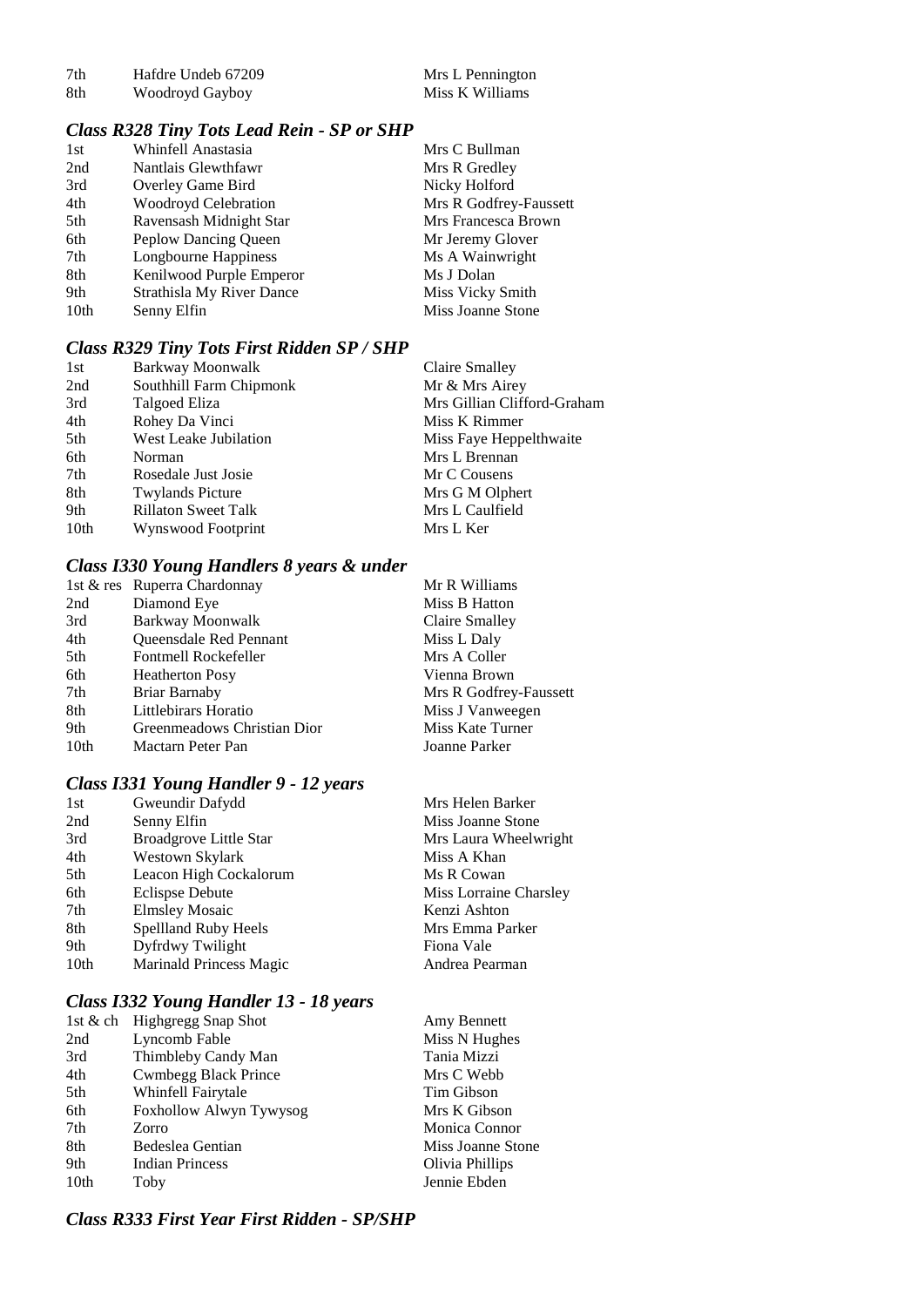| 1st              | Barkway Moonwalk        | Claire Smalley          |
|------------------|-------------------------|-------------------------|
| 2nd              | Nantcol Lady Penelope   | Hente Martin            |
| 3rd              | Southhill Farm Chipmonk | Mr & Mrs Airey          |
| 4th              | West Leake Jubilation   | Miss Faye Heppelthwaite |
| 5th              | Rillaton Sweet Talk     | Mrs L Caulfield         |
| 6th              | Hammonds Tenacious      | Mrs S Nelson            |
| 7th              | <b>Cwmcarn Carreg</b>   | Mrs S Herring           |
| 8th              | Rillaton Trade Fair     | Miss A Horner           |
| 9th              | Ridmoor Pageboy         | Mrs Jane Evans          |
| 10 <sub>th</sub> | Parkhills Little Aria   | Mrs Susan Pinder        |

# *Class I334 In Hand Duns / Buckskins 4 years old & over*

| 1st |                              |                     |
|-----|------------------------------|---------------------|
| 2nd | Gunthwaite Harbour           | Katie Goulding      |
| 3rd | Kalahari Dorada              | Mr I Gresswell      |
| 4th | Hamish Of Fourmerk           | Mrs A J Barton      |
| 5th | Sophisticated Sorcerer       | Mrs N Evans Wooding |
| 6th | <b>Puddingwood Temptress</b> | Mr M Surman         |
| 7th | LLanfrechfa Sweetheart       | Mrs K J Garrett     |
| 8th | Nyton Master Joker           | Emma Rhodes         |
| 9th | Fourmerk Rosalyn             | Mrs E Mangham       |

# *Class I335 In Hand Duns / Buckskins 1,2,3 Years Old*

|     | 1st & ch Menai Euro Star          | Lynn Hutcheson  |
|-----|-----------------------------------|-----------------|
|     | 2nd & res Pumphill Cherry Blossom | Ms Bridie Mason |
| 3rd | Carlung Peregrine                 | Mrs C Kinsley   |
| 4th | Midknight Ruben                   | Ms A Bowden     |

### *Class I336 Haflingers In Hand 4 years old & over*

|      | 1st & res Oxnead Africa | Mr & Mrs RW Snodin   |
|------|-------------------------|----------------------|
| 2nd  | Limerick Rathea         | Mrs Emily Bambridge  |
| 3rd  | Schiefestein Schergold  | Miss Amanda Morgan   |
| 4th  | <b>Oxnead Armstrong</b> | Miss Jordan Keal     |
| 5th  | <b>Nautilus</b>         | Miss S Hodges        |
| 6th  | Alfie                   | Miss Jordan Keal     |
| 7th  | Stagsden Anjou          | Mrs K Ginns          |
| 8th  | Millslade Arthur        | Miss S Partlett      |
| 9th  | Oxnead Schikoba         | Miss Amanda Carroll  |
| 10th | Oakley                  | Eleanor Alice Golton |

# *Class I337 Haflingers In Hand 1,2,3 years*

|     | 1st & ch Limerick Naas | Mrs Emily Bambridge |
|-----|------------------------|---------------------|
| 2nd | Schieferstein Avenger  | Miss S Steel        |
| 3rd | Oxnead Aria            | Miss Amanda Morgan  |

# *Class I338 In Hand Palomino 4 years old & over*

|     | 1st & ch Roseberry Show Girl | Miss Melissa Richardson |
|-----|------------------------------|-------------------------|
|     | 2nd & res Eyarth Milan       | Mr Gary Lawless         |
| 3rd | Cynheidrefawr Gold King      | Lynn Hutcheson          |
| 4th | Littlepark Roxanna           | Penny Piggin            |
| 5th | Eugrad Siencyn               | Mrs Jean Turner         |

# *Class I339 In Hand Palomino 1,2,3 years old*

## *Class I340 Spotted / Appaloosa 4 years old & over*

| 1st & res Domino |                                | Mrs E Sinclair Perry  |
|------------------|--------------------------------|-----------------------|
| 2nd              | Rodega Merab                   | R & E Gale            |
| 3rd              | Mr Pepper Pot                  | Miss Danielle French  |
| 4th              | <b>Hkf Perfect Storm</b>       | Mrs D Bell            |
| 5th              | Tanzivan Tai Andres            | Miss Ami Louisa Dines |
| 6th              | Fara Harlequin Joe             | Miss Ami Louisa Dines |
| 7th              | <b>Weatheroak Manor Hector</b> | Mrs Carolyn Furnell   |
| 8th              | <b>Tanzivan Tribute</b>        | Miss Ami Louisa Dines |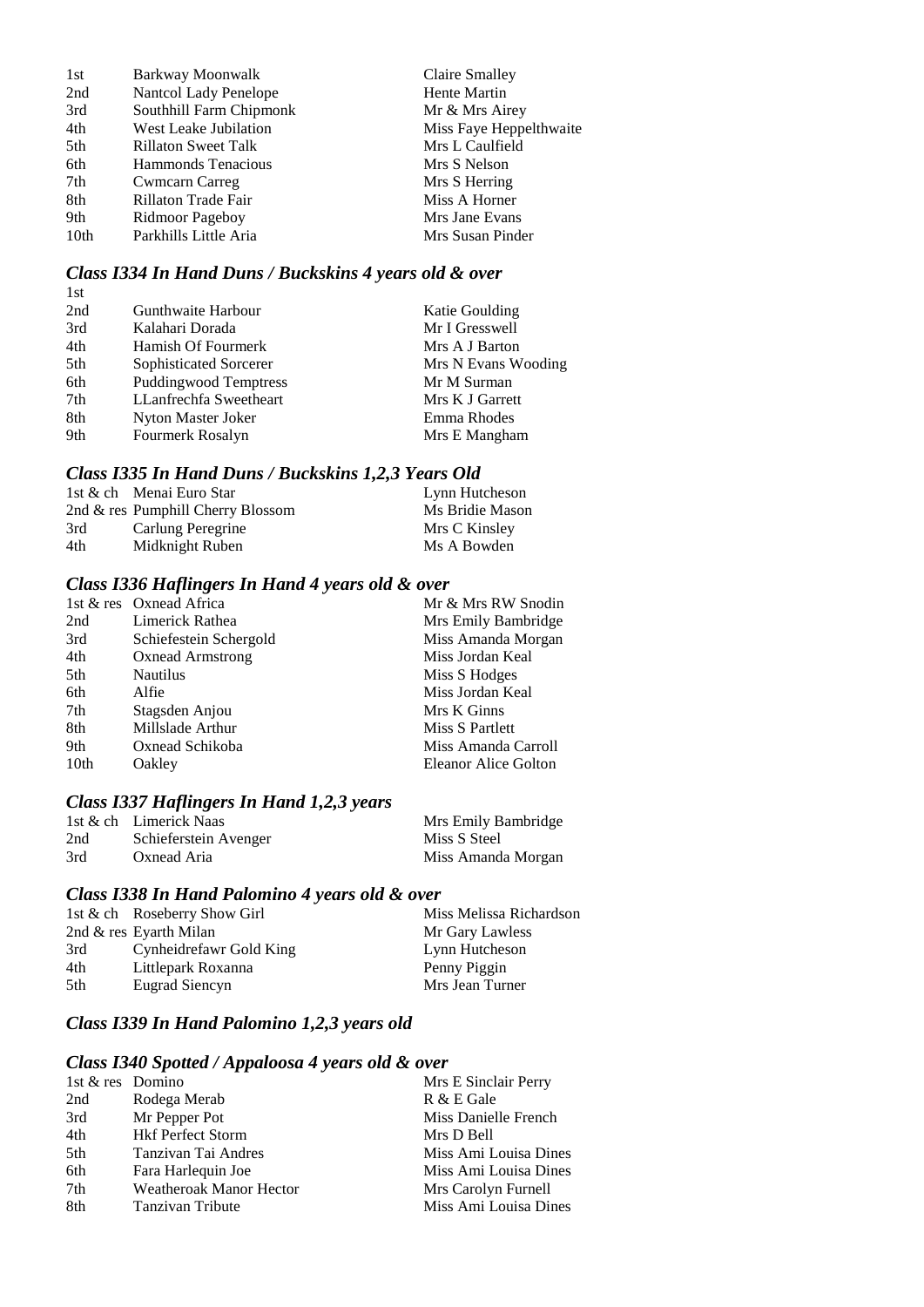#### *Class I341 Spotted / Appaloosa 1,2,3 years*

|     | 1st & ch Hkf Million Dollars | Miss Heather Reaney |
|-----|------------------------------|---------------------|
| 2nd | Springtime II                | Mrs Carolyn Furnell |

# *Class I342 In Hand Thoroughbred*

| 1st | Spanish Hidalgo        | <b>Vicky Parkinson</b> |
|-----|------------------------|------------------------|
| 2nd | Irish Jasmine          | Amie Hudson            |
| 3rd | Newtownhen             | Miss J Moore           |
| 4th | Sometimes Lucky        | Miss J Smith           |
| 5th | The Pass Bus           | Miss S Cumbers         |
| 6th | Wild West              | Miss L Harris          |
| 7th | Ask No More            | Ms Alice Griffiths     |
| 8th | Shortwood its a Secret | Sophie Clark           |

# *Class I343 In Hand Cobs / Maxi Cobs*

| 1st  | Sir Walter Reilly    | Andrea Pearman       |
|------|----------------------|----------------------|
| 2nd  | Jucy Lucy            | Miss Teresa Nicholls |
| 3rd  | Carbon Copy III      | Donna Collison       |
| 4th  | Jarrett Hills Wizard | Mrs T Tomlinson      |
| 5th  | Al Capone II         | Miss Roz Jones       |
| 6th  | Rock On Robbie       | Miss A Strak         |
| 7th  | Little Tinker Tommi  | Mrs Marie Filby      |
| 8th  | <b>Action Man</b>    | Mrs Sandra Hylands   |
| 9th  | General George       | Miss H Shippey       |
| 10th | The Outlaw           | Miss Cyndy Moreau    |

#### *Class I344 In Hand Competition Horse 1,2,3 years*

|     | 1st & ch Smooth Criminal    | Mrs Debra Walker       |
|-----|-----------------------------|------------------------|
| 2nd | Fulwoods Invincible         | Miss C Horner          |
| 3rd | Classic Top La Belle Espoir | Miss Emma Hollingworth |

# *Class I345 In Hand Competition Horse 4 years & over*

| 1st & res Danson |                               | Miss Gaynor Lilley   |
|------------------|-------------------------------|----------------------|
| 2nd              | Limehead Dapper Jack          | Jennie Ebden         |
| 3rd              | John O Rose                   | Rachel Hanna - Mears |
| 4th              | Alchemy Allusion              | Cerys Evans          |
| 5th              | <b>Roslin Star Attraction</b> | Miss D Oliver        |
| 6th              | Newtownhen                    | Miss J Moore         |
| 7th              | Sheenlanders Legacy           | Emma Peel            |
| 8th              | <b>Pretty Vacant</b>          | Miss Tracey Bonner   |
| 9th              | Wild West                     | Miss L Harris        |
| 10 <sub>th</sub> | <b>Westceffyl Masquerade</b>  | Miss V Squire        |

# *Class I346 In Hand Veteran Pony*

| 1st & ch         | Mactarn Peter Pan                 | Joanne Parker        |
|------------------|-----------------------------------|----------------------|
| 2nd              | Fingerpost Tambourine Man Of Moel | Miss V Wigglesworth  |
| 3rd              | Pebbly Silver Fox                 | Mr Jeremy Glover     |
| 4th              | Astro Apolo                       | Miss Susan Bowditch  |
| 5th              | Dunsmore Glenfiddich              | <b>Annette Perry</b> |
| 6th              | Horsense Minute Un                | Ellen Jones          |
| 7th              | Laithehill Othello                | Mrs Helen Barker     |
| 8th              | Cusop Just In Time                | Miss J Chavda        |
| 9th              | <b>Escley Trapeze</b>             | Mrs Linda Gate       |
| 10 <sub>th</sub> | Bureside Snickers William         | Grace Richards       |
|                  |                                   |                      |

# *Class I347 In Hand Veteran Horses*

|     | 1st & res Midnight Star | <b>Miss Natalie Moores</b> |
|-----|-------------------------|----------------------------|
| 2nd | <b>LAnneede Ravel</b>   | Steph Soskin               |
| 3rd | Limehead Dapper Jack    | Jennie Ebden               |
| 4th | Newtownhen              | Miss J Moore               |
| 5th | <b>Grayling</b>         | Mrs Natalie Rampling       |
| 6th | Way Out Yonder          | Rachael Chadwick           |
| 7th | Otterburn               | Miss S Horton              |
| 8th | Trefaldwyn Highfligher  | Miss S Varley              |
|     |                         |                            |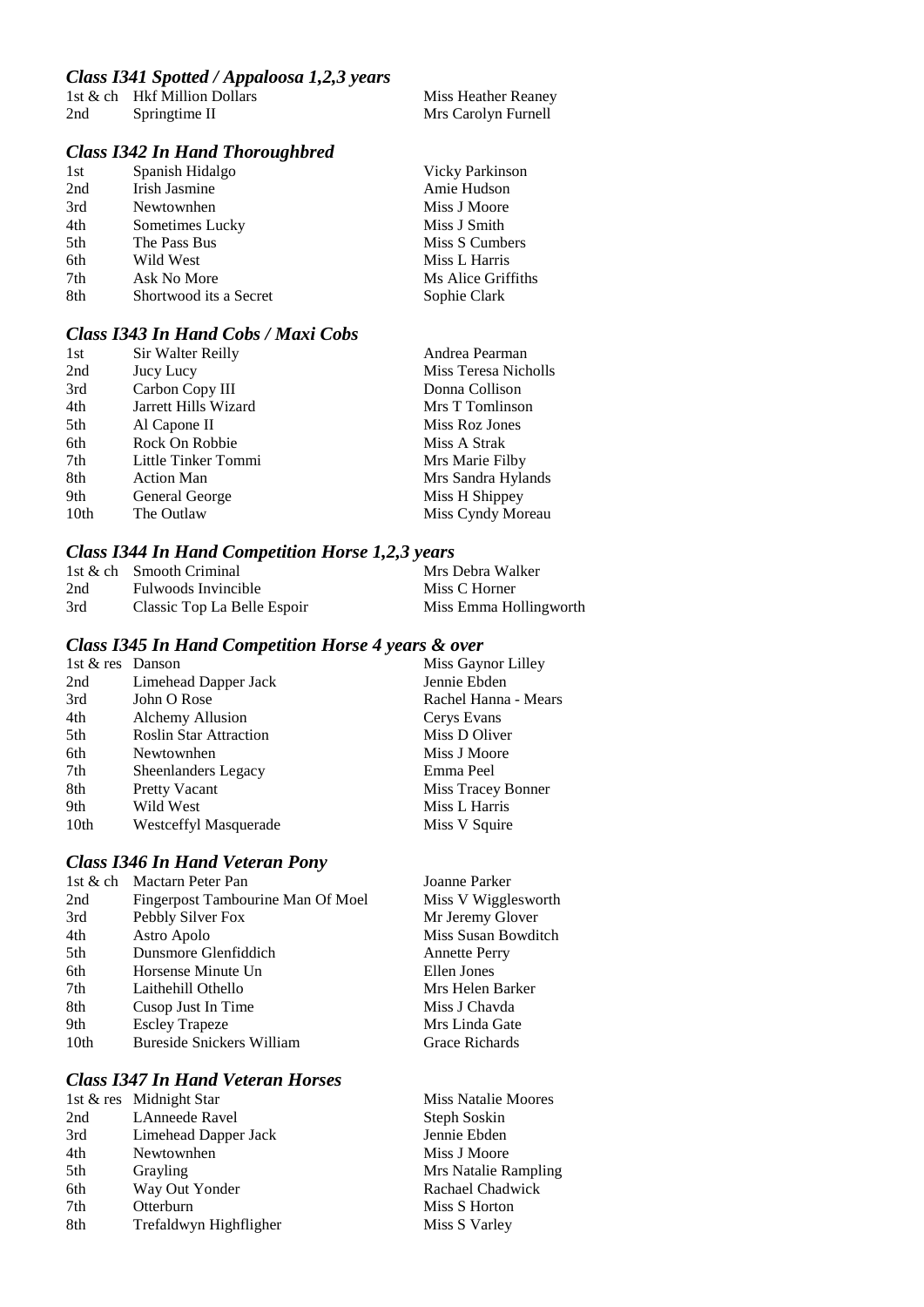| 9th              | Hodni Rex             | Mrs H Leather |
|------------------|-----------------------|---------------|
| 10 <sub>th</sub> | Limerick Diamonds Boy | Cerys Evans   |

# *Class I348 In Hand World Breeds 1,2,3 Years Old*

|     | 1st & res Schieferstein Avenger | Miss S Steel       |
|-----|---------------------------------|--------------------|
| 2nd | Oxnead Aria                     | Miss Amanda Morgan |
| 3rd | Brackenbrae Birlinn             | Miss A Meynell     |

#### *Class I349 In Hand World Breeds 4 years old & over*

| 1st $&$ ch | Vishnu                         | Miss N Bird        |
|------------|--------------------------------|--------------------|
| 2nd        | Sealmasters BFM Elijah         | Mrs T Reeve        |
| 3rd        | Chardonnay                     | Mrs Valerie Woods  |
| 4th        | Barbarian Buccaneer            | Mrs Pamela Shipley |
| 5th        | Oxnead Africa                  | Mr & Mrs RW Snodin |
| 6th        | Sealmasters Bar-Non Canada Dry | Mrs T Reeve        |
| 7th        | Schiefestein Schergold         | Miss Amanda Morgan |
| 8th        | Zorro                          | Monica Connor      |
| 9th        | Sealmasters In Command         | Mrs T Reeve        |
| 10th       | Chips R Blazing                | Miss C Storey      |

#### *Class I350 Open M&M Small Breeds 1,2,3 years*

| Pumphill Desiderata                  | Miss J Molloy        |
|--------------------------------------|----------------------|
| <b>Edwinsfield Move Over Darling</b> | Mrs A I Woodward     |
| Maltings Country River Lad           | Mrs Sue Gill         |
| Springlane Firecracker               | Georgia Crouchman    |
| Eyarth Navara                        | Mr C Parling         |
| Corkhills Sky Lark                   | <b>Eleanor Crate</b> |
| Thamesbourne Rowena                  | Mrs S Board Jones    |
| <b>Shilstone Rocks North Wind</b>    | Lynda Calcutt        |
| Immybrook Roxys Love                 | Karen Smith          |
| <b>Bryntwr</b> Tecwyn                | Miss Kylie Knowles   |
|                                      |                      |

# *Class I351 Open M&M Small Breeds 4 yrs & over*

|      | 1st & ch Shilstone Dunnabrook | Mrs Carla Fall           |
|------|-------------------------------|--------------------------|
| 2nd  | Gigman Sea Senor              | Mrs S Jones              |
| 3rd  | Beinnliath Luachair           | Fiona Dickson            |
| 4th  | <b>Ditton Priors Lucius</b>   | Mrs V Bignell            |
| 5th  | Blenheim Orlando              | Mrs Laura Wray           |
| 6th  | Peps Dunrock                  | Lisa Mewes               |
| 7th  | Rookery Jumble                | Sharon White             |
| 8th  | <b>Empress Of Crafton</b>     | John Checkley            |
| 9th  | Cayberry Final Salute         | Tania Mizzi              |
| 10th | Caeenenado Murray             | Ms Joanne Kirk-Pickering |

# *Class I352 Open M&M Large Breeds 1,2,3 years*

| 1st  | Nantwood Caspian        | James Ashforth    |
|------|-------------------------|-------------------|
| 2nd  | Carlung Peregrine       | Mrs C Kinsley     |
| 3rd  | Marksman Of Achnacone   | Mrs M Dagati      |
| 4th  | <b>Manorian Mercury</b> | Mrs N Thompson    |
| 5th  | Rhosymeirch Braveheart  | Mrs S Jones       |
| 6th  | Menai Euro Star         | Lynn Hutcheson    |
| 7th  | Llamri Terfel           | Mrs D Whitmore    |
| 8th  | Oakmill Horatio         | Steph Ryder-Bayes |
| 9th  | Fayrd Commander         | Mr M Jennings     |
| 10th | Oakmill Hector          | Steph Ryder-Bayes |
|      |                         |                   |

## *Class I353 Open M&M Large Breeds 4 yrs & over*

| Miss Amy Geraghty           |
|-----------------------------|
| <b>Mrs Heather Prescott</b> |
|                             |
|                             |
| Fraser Comrie-Bryant        |
|                             |
|                             |
|                             |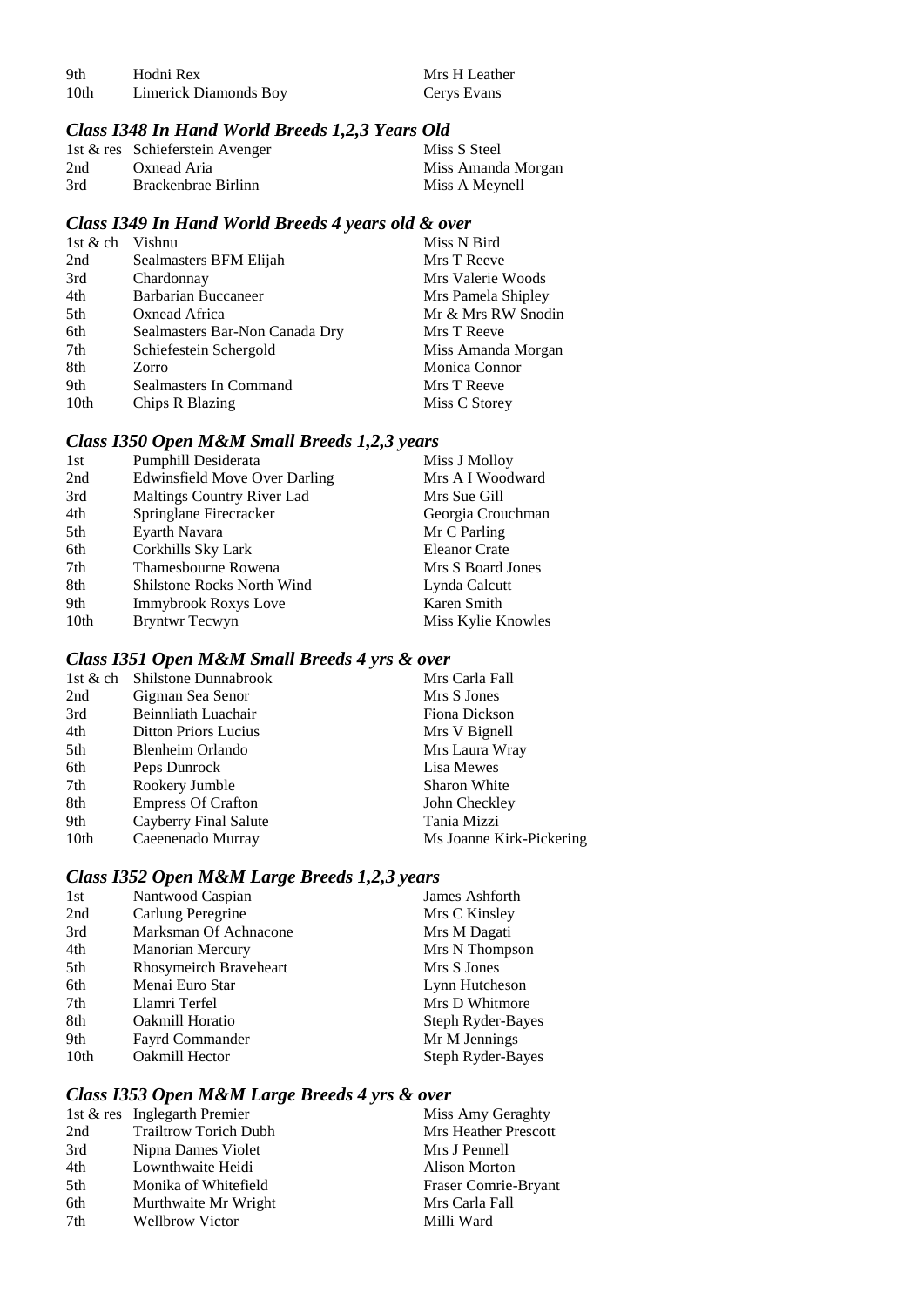| -8th | Willoway True Faith | Mrs Jane Ripley |
|------|---------------------|-----------------|
| -9th | Cwrtybella Ryan     | Miss K Padfield |
| 10th | Hodni Rex           | Mrs H Leather   |

## *Class R354 Equifest Eventer not exceeding 133cms*

| 1st | Birkinbrook Arabella | Mrs C Lanni             |
|-----|----------------------|-------------------------|
| 2nd | Popcorn              | Mrs Sally Balls         |
| 3rd | Tynwyyd Good Friday  | Mrs Samantha Darlington |
| 4th | Celton Q             | Miss S Burkin           |
| 5th | Rozenhofs Iwan       | Eve Reading             |
| 6th | Markoak Tiger Tilly  | Mrs J Elliott           |
| 7th | Skipper The Third    | Mrs N Taylor            |
| 8th | Dans Your Man        | Mrs Claire Holden       |
|     |                      |                         |

## *Class R355 Equifest Eventer not exceeding 143cms*

|                             | Mrs Helen Coy         |
|-----------------------------|-----------------------|
| Francis                     | Mrs Claire Daly       |
| Stambrook Magnifico         | Mrs Chrissie Wheeler  |
| Linbrook Numero Uno         | Miss Victoria Bracken |
| Noble Gold Digger           | Jackie Carr-Smith     |
| <b>Ballingham Connor</b>    | Mrs Emma King         |
| Miss Stella Artois          | Dr Simone Yule        |
| <b>Starlight Express IV</b> | Miss K Harrison       |
| Classic Crusader            | Miss P Clark          |
|                             | Optimist II           |

# *Class R356 Equifest Eventer exceeding 153cms*

| 1st  | Llanasa Seren Mai                     | Mrs C Ormrod         |
|------|---------------------------------------|----------------------|
| 2nd  | <b>Gleinant Pippi Longstocking</b>    | Gabrielle Macdonald  |
| 3rd  | Robe Ruadh                            | Nicloe Billington    |
| 4th  | Kians Choice                          | Mrs J Hill           |
| 5th  | Odysseus                              | Cressida Bullough    |
| 6th  | Noble Cuzco                           | Miss Romy Skinner    |
| 7th  | Bentleys Courvoisiers Jack In The Box | Miss A Connelly      |
| 8th  | Buddy Lad                             | Mrs B Agar           |
| 9th  | Carnsdale Conqueror                   | <b>Holly Ellison</b> |
| 10th | Emmas Star                            | Miss P Mallender     |
|      |                                       |                      |

# *Class R357 Equifest Eventing Exceeding 153cms*

| 1st              | Kyleen Elegance            | Miss N Corsby                |
|------------------|----------------------------|------------------------------|
| 2nd              | Ralphie G                  | Mrs Claire Daly              |
| 3rd              | Arland                     | Mrs Samantha Fowler          |
| 4th              | <i><b>Orbitall</b></i>     | Jon & Penny Ryder - Phillips |
| 5th              | Kec Grizzo                 | Mrs V Buxton                 |
| 6th              | <b>Absolutley Fabulous</b> | Miss Emma Randle             |
| 7th              | Gypsy Enterprise           | Mrs Suzanne Chester          |
| 8th              | Gipsy                      | Miss Sian Hendy              |
| 9th              | Koroyas Kasper             | <b>Stacey Narey</b>          |
| 10 <sub>th</sub> | Sorrelcourt Take A Bow     | Mrs Marie Boasman            |
|                  |                            |                              |

# *Class R358 Equifest Eventing M&M Not Exceeding 138cms*

| 1st  | Newcott Armani      | Miss R Bradby           |
|------|---------------------|-------------------------|
| 2nd  | Kallistalodge Comet | Miss K Bettison         |
| 3rd  | Tynwyyd Good Friday | Mrs Samantha Darlington |
| 4th  | Bob                 | Miss L Curant           |
| 5th  | Iona of Dykes       | Mrs Kirsty Wylde        |
| 6th  | Redpools Mirene     | Miss J Buxton           |
| 7th  | Jolaikes Starlight  | Mrs Pauline Jauncey     |
| 8th  | Wynswood Zola       | Lesley Harris           |
| 9th  | Talyllyn Cayo       | Mrs S Anderson          |
| 10th | Sinton Cobweb       | Mrs Pippa Balch         |
|      |                     |                         |

# *Class R359 Equifest Eventing M&M Exceeding 138cms*

| 1st | Daichristu Flying High   | Anna Chaplin   |
|-----|--------------------------|----------------|
| 2nd | <b>Wealdstone Prince</b> | Ms V Eggleston |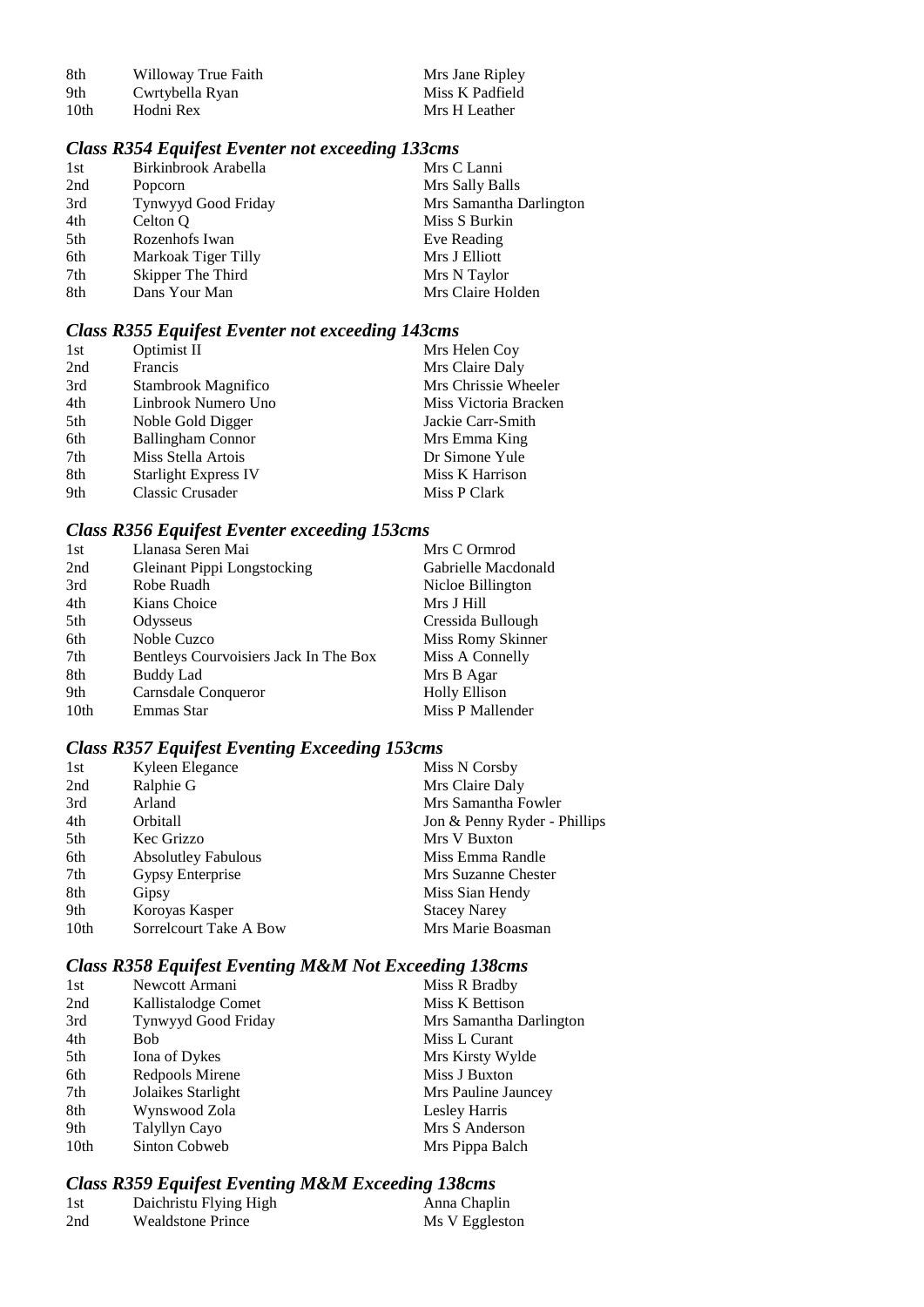| 3rd              | <b>Bakersfield Ferdinand</b> |
|------------------|------------------------------|
| 4th              | Dycott Welsh King            |
| 5th              | Creg Duff Donal              |
| 6th              | Riversdale Papago            |
| 7th              | Ervelough Padraic            |
| 8th              | Penclose Dapper              |
| 9th              | Newtown J D                  |
| 10 <sub>th</sub> | Lickeen Jack                 |
|                  |                              |

#### *Class R360 Open Intermediate WHP*

| 1st | Secret Weapon       |
|-----|---------------------|
| 2nd | Templebready Alainn |

#### *Class R361 Open WHP 153cms*

| 1st | Pippi Long Stocking   | Hannah Golombeck      |
|-----|-----------------------|-----------------------|
| 2nd | Holme Lodge Danny Boy | <b>Felicity Saint</b> |
| 3rd | Noble Cuzco           | Miss Romy Skinner     |
| 4th | Riversdale Papago     | Rachel Bickers        |
|     |                       |                       |

## *Class R362 Open WHP 143cms*

| 1st | Riversdale Magic Heart  |
|-----|-------------------------|
| 2nd | Orielton Aquilla        |
| 3rd | <b>Belgrave Madison</b> |
| 4th | Linbrook Numero Uno     |
| 5th | Angel Queen             |
| 6th | Kilclammon Shadow       |

# *Class R363 Open WHP 133cms*

1915 Silverstar Archie Daisy Proctor<br>1915 Birkinbrook Arabella<br>1915 Mrs C Lanni 2nd Birkinbrook Arabella 3rd Byley Tom Thumb Miss Emma Foster 4th Thistledown Asbo Boy Mrs Wendy Price

#### *Class R364 Open Nursery Stakes*

| 1st  | Rozenhofs Iwan                |
|------|-------------------------------|
| 2nd  | Janpete Charlie Boy           |
| 3rd  | Wynswood Zola                 |
| 4th  | Milford Fair Ballad           |
| 5th  | Hilin Sunset                  |
| 6th  | Jon Pete Mr Cool              |
| 7th  | Weggs Tanera More             |
| 8th  | <b>Weggs Little Shellay</b>   |
| 9th  | Stockham Peter Pan            |
| 10th | <b>Brook Farm Juilee Rose</b> |

#### *Class R365 Open Cradle Stakes*

| 1st              | All That Jazz                |
|------------------|------------------------------|
| 2nd              | Weggs Little Shellay         |
| 3rd              | Laithehill Martina           |
| 4th              | <b>Bengad Rangers Button</b> |
| 5th              | Norman                       |
| 6th              | Sardis Cassius               |
| 7th              | <b>Hollydell Sensation</b>   |
| 8th              | Stanleybrook Tinkerbelle     |
| 9th              | <b>Bucks Fizz</b>            |
| 10 <sub>th</sub> | Ogilvie Ffion                |

#### *Class R366 Novice Working Hunter*

| 1st  | Showman II                 | Helen Radfo  |
|------|----------------------------|--------------|
| 2nd  | <b>Trade Winds</b>         | Miss C Sout  |
| 3rd  | Park Lane                  | Miss Felicit |
| 4th  | Killderry Rupert           | Miss Katrin  |
| .5th | Kilcoltrim Perfect In Pink | Miss L Pote  |
| 6th  | Dragoon                    | Cathrine Du  |
|      |                            |              |

Miss Daisy Lafferty Mrs Angela Jackson Mrs C Atkinson Claudia Bickers Miss Jade Thompson Mrs Michaela Collins Mrs P Philp Natalie Porter

Miss A Connelly Sue Jackson

Mrs Helen Coy Miss K Rothwell Miss C Stirzaker Miss Victoria Bracken Maureen Pagliarini Miss Amanda Wilson

Isabelle Reading Lucy Ellison Mrs Lesley Harris Mrs J Tulloch Gracie Amos Amelia Hemingway Mrs Lynda King Alicia Bray Mrs C Lanni Miss Eloise Marlow

Mrs S Gonzalez Alicia Bray Mrs N Body Mrs Lynda King Mrs L Brennan Mrs C Lanni Daisy Proctor Brooke Pickering Mrs Sally-Ann Dale Mrs J Turner

Radford C Southerington Felicity Vaughan Katrina Phillipson ine Durrant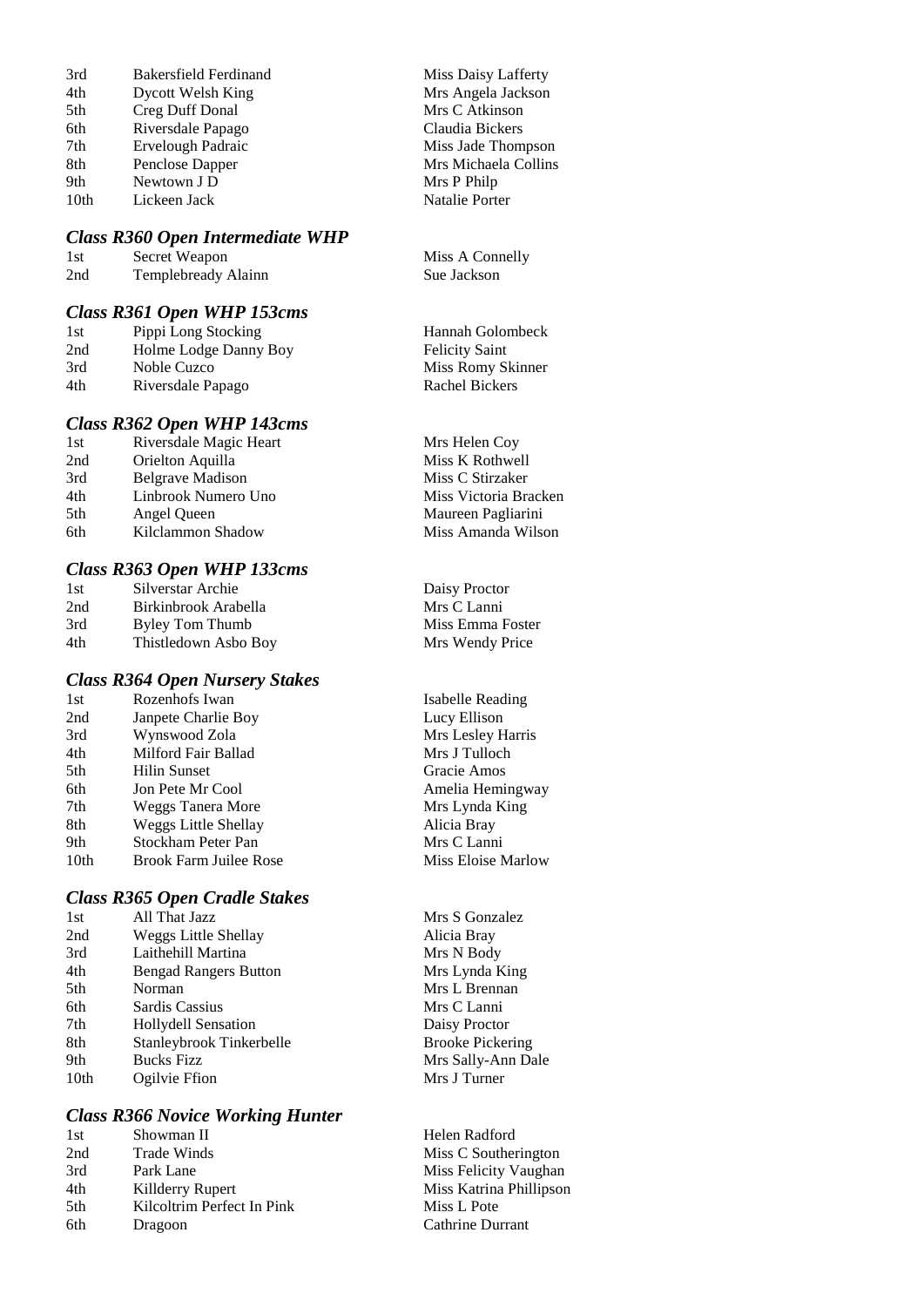| 7th  | Holme Lodge Peter Pan           | <b>Felicity Saint</b> |
|------|---------------------------------|-----------------------|
| 8th  | Lancelot                        | Lucy Greenwood        |
| 9th  | Roxborough Mistic Meg           | Miss Chloe Coward     |
| 10th | <b>Templeton Carmen Electra</b> | Miss J Ullyett        |

# *Class R367 Open Working Hunter*

| 1st | <b>Blushing Boy</b> | Miss Claire Langrish    |
|-----|---------------------|-------------------------|
| 2nd | Killderry Rupert    | Miss Katrina Phillipson |
| 3rd | Nobelle Clover      | Kate Hayward            |
| 4th | Pippi Long Stocking | Hannah Golombeck        |
| 5th | Lancelot            | Lucy Greenwood          |

# *Class R368 Style & Performance - 61cms*

| 1st              | Delami Red Dragon          | Mrs J Barton           |
|------------------|----------------------------|------------------------|
| 2nd              | Janpete Charlie Boy        | Lucy Ellison           |
| 3rd              | Leighfield Roger           | Emma Field             |
| 4th              | Fieldside Noble            | Mrs Avril Russell      |
| 5th              | <b>Bob</b>                 | Miss L Curant          |
| 6th              | Sweet William              | Mrs Joanne Linnell     |
| 7th              | Rory of Alltnacailleach    | <b>Holly Donaldson</b> |
| 8th              | Watercolour King           | <b>Tracie Foulger</b>  |
| 9th              | <b>Highgregg Snap Shot</b> | Amy Bennett            |
| 10 <sub>th</sub> | Conrhenny Isabella         | Miss V Hargreaves      |

# *Class R369 Style & Performance - 69cms*

| Painted Wizard            | <b>Tracie Foulger</b> |
|---------------------------|-----------------------|
| Popsters Masterclass      | Mrs S Dobson          |
| Rhosymeirch Jolly Roger   | Miss H Butcher        |
| <b>Brynithon Damask</b>   | <b>Holly Charnock</b> |
| Fernhouse Suprise         | Mrs Janine Milner     |
| <b>Farndale Riversong</b> | Patrica Hannah        |
| Conrhenny Isabella        | Miss V Hargreaves     |
| Paddock Navaho            | Rachel Little         |
| Corofin King              | Hannah Coggles        |
| Leighfield Roger          | Emma Field            |
|                           |                       |

# *Class R370 Style & Performance - 76cms*

| 1st  | Richmond Hill                 | Robin Avery        |
|------|-------------------------------|--------------------|
| 2nd  | Wynswood Zola                 | Mrs Lesley Harris  |
| 3rd  | Nobelle Clover                | Kate Hayward       |
| 4th  | Tasy Boy                      | Mrs Claire Holden  |
| 5th  | Carrigs Pride                 | Miss Rachel Barker |
| 6th  | Tregare Sir George            | Mrs Karen Kerby    |
| 7th  | <b>Garth Stone Reflextion</b> | Mrs Deborah Morton |
| 8th  | Elaphine Murphy               | Mrs Julia Woods    |
| 9th  | Blue By You                   | Florian Gilston    |
| 10th | Wotsit                        | Miss K Martin      |
|      |                               |                    |

# *Class R371 Working Veteran Pony*

| 1st  | Tawelfan Red Robin            | Katie Goulding        |
|------|-------------------------------|-----------------------|
| 2nd  | Aberdovey Afon Ddu            | Miss J Hunt           |
| 3rd  | <b>Cosley Sweet Sensation</b> | Mrs Diane Mulhern     |
| 4th  | Elaphine Murphy               | Mrs Julia Woods       |
| 5th  | Laughing Rosswidden           | Nichola Binch         |
| 6th  | Bedeslea Gentian              | Miss Joanne Stone     |
| 7th  | Farriers Firecracker          | Miss G Denning        |
| 8th  | Jasmine                       | Mrs F Henson          |
| 9th  | Caraway Kingcup               | Mrs C Geoghegan       |
| 10th | Painted Wizard                | <b>Tracie Foulger</b> |
|      |                               |                       |

# *Class R372 Working Veteran Horse*

| 1st | Emmas Star              | Miss P Mallender    |
|-----|-------------------------|---------------------|
| 2nd | <b>Inspector Piorot</b> | Miss Samantha Jakes |
| 3rd | Highlane Joshua         | Mr Michael Rushby   |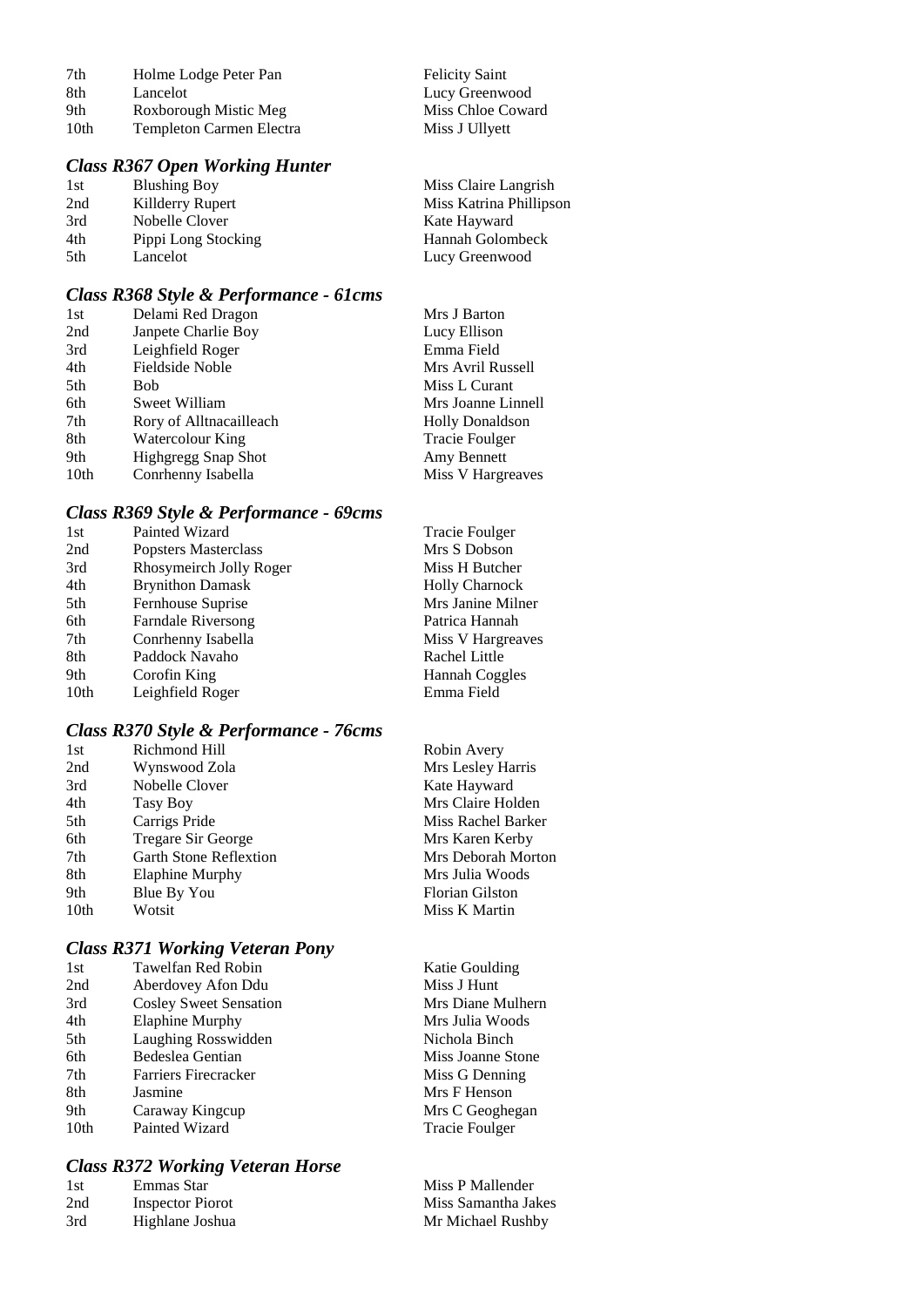4th Billy Nibbles Mrs G Hardie

# *Class R373 Certified Working Hunter*

| 1st  | Emmas Star               | Miss P Mallender      |
|------|--------------------------|-----------------------|
| 2nd  | The Black Cavalier       | Mrs C Excell-Outram   |
| 3rd  | Jendali Prince           | Miss A Shaw           |
| 4th  | Tikiri Canante           | <b>Stuart Allison</b> |
| .5th | Pickerings Lets Go Party | Karen Prince          |

# *Class R374 Certified Working Hunter Pony*

| 1st              | Willoway Tia Maria        | Mrs J Burton           |
|------------------|---------------------------|------------------------|
| 2nd              | Meelickisland Lighting    | Ben Halsall            |
| 3rd              | Woodlands Toffee Vodka    | Mrs V Lawes            |
| 4th              | Tiernea Lady              | <b>Bronte Thompson</b> |
| 5th              | Allendale Lednardo        | Mrs Alison Morton      |
| 6th              | Crown Hill Star           | Helen Radford          |
| 7th              | <b>Holiday Expression</b> | Jillian Ward           |
| 8th              | Castlestrange JoJo        | Georgina Armstrong     |
| 9th              | Bedeslea Gentian          | Miss Joanne Stone      |
| 10 <sub>th</sub> | <b>Barracks Star</b>      | Mrs Lisa Marshall      |

# *Class R375 Concours D'Elegance - Riders 16 years & under*

| 1st  | Firle Queen Victora           | Miss Jodie Shepherd   |
|------|-------------------------------|-----------------------|
| 2nd  | Galwyn Shadow                 | Miss G Denning        |
| 3rd  | Hinwood Two Thyme             | Sam Banister          |
| 4th  | Blue By You                   | Florian Gilston       |
| 5th  | <b>Dymock Ice Dancer</b>      | Abigail Vaughan Smith |
| 6th  | <b>Dycott Elegant Lady</b>    | Mrs J Wood            |
| 7th  | <b>Wytchwood Hocus Pocus</b>  | Ella-May Grovell      |
| 8th  | Marsh Midas                   | Mrs J Carmichael      |
| 9th  | Calamity Jane II              | Sam Cook              |
| 10th | <b>Brook Farm Juilee Rose</b> | Miss Eloise Marlow    |
|      |                               |                       |

#### *Class R376 Concours DElegance Riders 17 years & over*

| 1st              | Call The Shots                | Miss C Bunting   |
|------------------|-------------------------------|------------------|
| 2nd              | <b>Thornberry Masterpeice</b> | Alison Duval     |
| 3rd              | Fernhouse Suprise             | Janine Milner    |
| 4th              | Royal Prince of Gold          | Mrs T Tibbles    |
| 5th              | Clareb Special Edition        | Janice Osborne   |
| 6th              | Prince Oberon                 | Miss C Humphrey  |
| 7th              | Rignell Auchentoshan          | Mrs C Kinsley    |
| 8th              | Kas Aleesha                   | Miss A Richards  |
| 9th              | Pogo Pumpkin                  | Rebecca Wright   |
| 10 <sub>th</sub> | Joscka                        | Mrs Teri Osborne |

# *Class I377 RSPCA / PRP In Hand Rescue 1,2,3 Years Old*

| 1st | World Horse Welfare Zsonia | Mrs Fiona Horwill |
|-----|----------------------------|-------------------|
| 2nd | <b>Bobby Dazzler</b>       | Mrs C Gray        |
| 3rd | Rspca Aeron                | Miss L Paulin     |
| 4th | Twilight                   | Mrs C Gray        |

# *Class R378 RSPCA / PRP Rescue Rescue Lead Rein / First Ridden*

|     | $1st$ & Ch Cayberry Rockafella | Mrs Sharon Harris  |
|-----|--------------------------------|--------------------|
| 2nd | Molly Mayhem                   | Ms Debbie Matthews |
| 3rd | Henry Hoover                   | Linzy Dickinson    |
| 4th | RS Felledge Trigger            | Equine Support     |

#### *Class R379 PRP / RSPCA Rescue In Hand Native / Traditional*

| 1st | Rs Felledge Chester            | Miss L Paulin        |
|-----|--------------------------------|----------------------|
| 2nd | Leaventhorpe Violet Star       | Mrs Sharon Harris    |
| 3rd | Cayberry Rockafella            | Mrs Sharon Harris    |
| 4th | Rs Felledge Cracker Jack       | Miss L Paulin        |
| 5th | <b>Redwings Master Blaster</b> | Mrs S Wilson         |
| 6th | Felledge Scotch                | Mrs F Bays-Griffiths |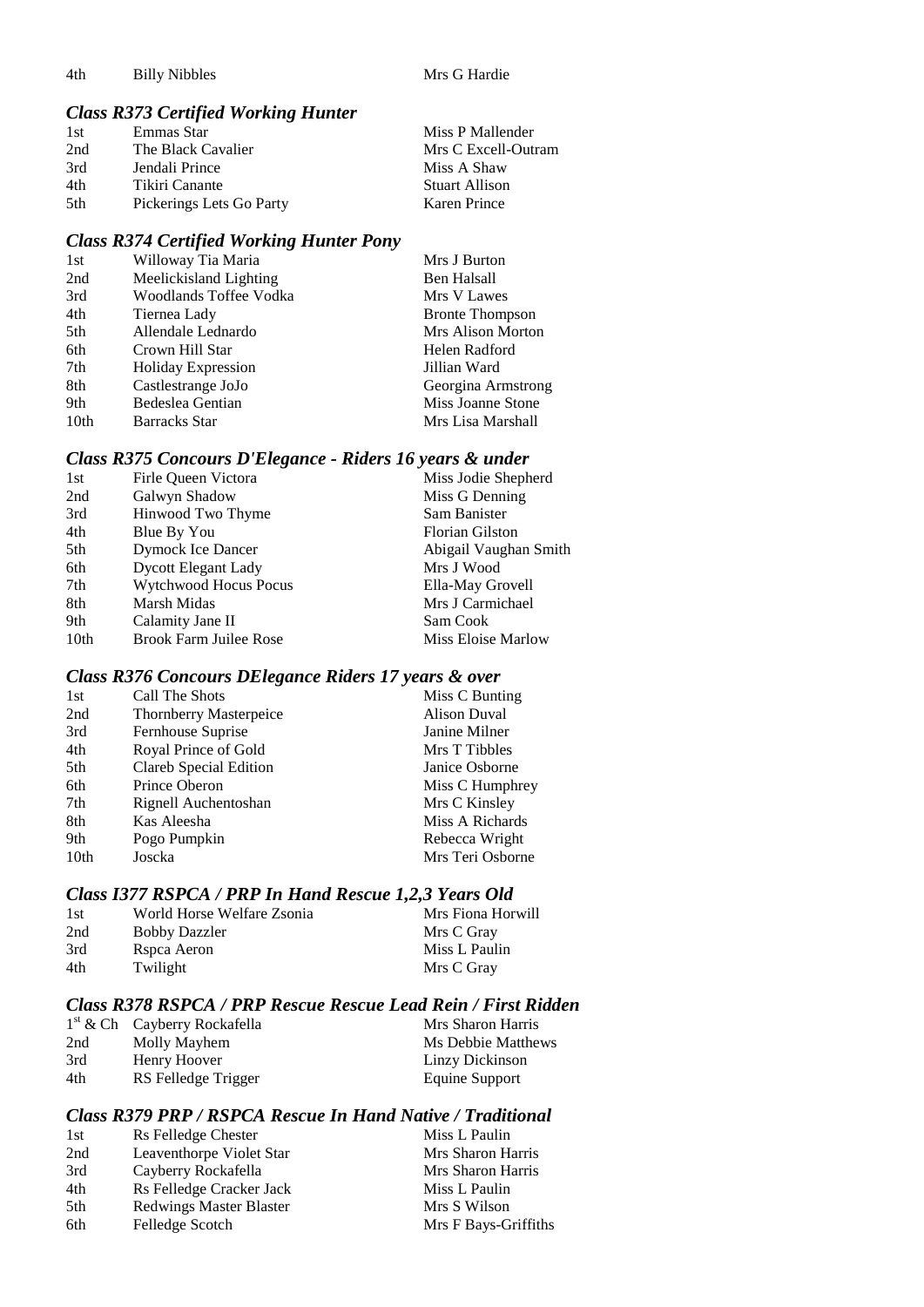| 7th  | Kingsland Miller          | Miss L Paulin       |
|------|---------------------------|---------------------|
| -8th | Pumphill Brandon          | Miss E Mrvik        |
| 9th  | RSPCA Les                 | Mrs Carol Cornforth |
| 10th | <b>Blue Cross Gerallt</b> | Miss Catherine Read |

#### *Class R380 PRP Rescue / RSPCA In Hand - Plaited/Hogged*

| $1st$ & Res Molly |                          | Miss L Paulin       |
|-------------------|--------------------------|---------------------|
| 2nd               | Molly Mayhem             | Ms Debbie Matthews  |
| 3rd               | Sader                    | Miss L Paulin       |
| 4th               | General Nuisance         | Miss C Ramshaw      |
| 5th               | Calamity Jane II         | Sam Cook            |
| 6th               | Rs Felledge Sundae       | Miss L Paulin       |
| 7th               | Rs Felledge Diabblo      | Miss L Paulin       |
| 8th               | World Horse Welfare Opal | Miss Sue Hodgkins   |
| 9th               | <b>HAPPA Chico</b>       | <b>HAPPA</b>        |
| 10th              | <b>Bandit</b>            | Miss Denise L Smith |

## *Class R381 PRP Rescue / RSPCA Ridden Native / Traditional*

| 1st | The Muffin Man                 | Miss Felicity Whiteley |
|-----|--------------------------------|------------------------|
| 2nd | Kingsland Miller               | Miss L Paulin          |
| 3rd | Sgt Fluff                      | Mrs D Biggs            |
| 4th | <b>Redwings Master Blaster</b> | Mrs S Wilson           |
| 5th | <b>HAPPA Stardust</b>          | <b>HAPPA</b>           |
| 6th | Rs Felledge Cracker Jack       | Miss L Paulin          |
| 7th | RS Felledge Trigger            | Equine Support         |
|     |                                |                        |

# *Class I382 PRP Rescue / RSPCA Ridden Plaited / Hogged*

| 1st | General Nuisance           | Miss C Ramshaw       |
|-----|----------------------------|----------------------|
| 2nd | Calamity Jane II           | Sam Cook             |
| 3rd | Rs Felledge Sundae         | Miss L Paulin        |
| 4th | World Horse Welfare Zsofia | Miss Chrissy Copeman |
| 5th | Redwings Bungle            | Miss Eve France      |
| 6th | <b>Yorkshire Fantasy</b>   | Equine Support       |
| 7th | <b>HAPPA Chico</b>         | <b>HAPPA</b>         |

# *Class R383 Side Saddle Equitation*

| 1st  | Orlandos Golden Girl   | Mrs Ruth Eley             |
|------|------------------------|---------------------------|
| 2nd  | <b>Glencroft Rocky</b> | Amelia Bevan              |
| 3rd  | Woodbank Silver Sol    | Miss Holly King           |
| 4th  | Simple Irresistable    | Maureen Pagliarini        |
| 5th  | Ropewalk Viscountess   | Mrs Barham                |
| 6th  | Waverhead Bracken II   | Miss Heather Baker        |
| 7th  | Cos Me Is Black        | Mr Bruce Langley-McKim    |
| 8th  | <b>Chester Bay</b>     | Julie Taylor              |
| 9th  | Melford George         | Mrs Louise Allen          |
| 10th | Burfield Moon God      | Agatha Joly De Lotbiniere |

## *Class R384 Classical Ladies Side Saddle*

| 1st | Orlandos Golden Girl | Mrs Ruth Eley    |
|-----|----------------------|------------------|
| 2nd | Melford George       | Mrs Louise Allen |
| 3rd | Brechfa Ninian       | Caryn Wilkinson  |

Miss S K Collins

# *Class R385 Ridden Heavy Horse*

| 1st | Aussie Savannah Sunrise |
|-----|-------------------------|
|-----|-------------------------|

### *Class R386 Open Ridden Connemara / New Forest*

|     | 1st & ch Kauri Inspiration    | Mrs Amanda Key     |
|-----|-------------------------------|--------------------|
| 2nd | Drumacre Prince Albert        | Robin Avery        |
| 3rd | <b>Ballybrit Grey Diamond</b> | Dr Cher Cartwright |
| 4th | Rosscon Owens Boy             | Robin Avery        |
| 5th | Hookey Perle of Pryce         | Harlea Hamilton    |
| 6th | The Camus Hero                | Linzy Dickinson    |
| 7th | Castleside Fionn              | Mrs Y Teagle       |
| 8th | Corker Bert                   | Ms L Cooper        |
|     |                               |                    |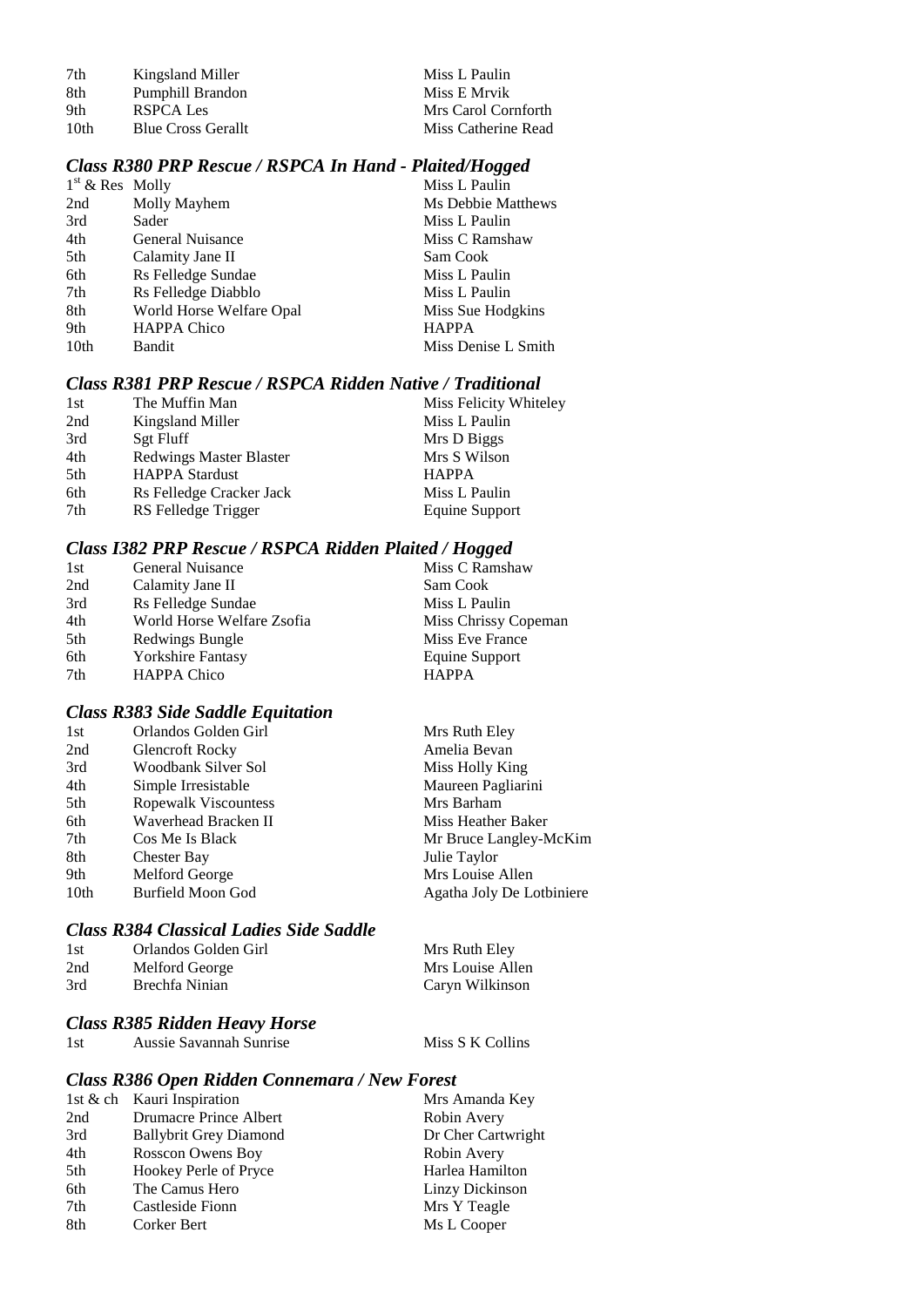| 9th  | Chilham Hurricane        |
|------|--------------------------|
| 10th | <b>Blackwell Chalice</b> |

Anna Sherriff Jo Smyth

# *Class R387 Open Ridden M&M Small Breeds*

| 1st  | Wintersend Nimbus          | Miss A Marshall               |
|------|----------------------------|-------------------------------|
| 2nd  | Dunkery Wigeon             | <b>Hayley Renolds</b>         |
| 3rd  | Elvet Abigail              | Mr K Stewart                  |
| 4th  | Vean Night Owl             | Elaine Arnold                 |
| 5th  | Telynau Masterclass        | Mr Darren Price               |
| 6th  | <b>Brandsby Witchcraft</b> | Mrs Julie Chadwick            |
| 7th  | Grugaur Samswn             | Mrs Kellie Davidson           |
| 8th  | Linacre Bilberry           | Hackamore Stud - Mrs M Parker |
| 9th  | Midnight Blueberry         | Miss N Gelling                |
| 10th | Locks Bit Purple Cloud     | Jolie Darton                  |

## *Class R388 Open Ridden Welsh Section C & D*

| 1st  | Keeshen Hywel              | Ms D Birdsey           |
|------|----------------------------|------------------------|
| 2nd  | Jensam Rocket              | Miss E Crowton         |
| 3rd  | <b>Dycott Triple Crown</b> | Mrs Elaine Keeble      |
| 4th  | Keeshen Romeo              | Mrs L Corney Turrell   |
| 5th  | Hollyfields Lord Gwynfor   | Caroline Turner        |
| 6th  | Llanfyllin Lucky Jim       | Natalie Hulme          |
| 7th  | <b>Cheshmere Crusader</b>  | Mr & Mrs J Smith       |
| 8th  | Harradene Sweeny Todd      | Mr S Hulston Critchley |
| 9th  | Nantconwy Gwynfor          | Miss R Williams        |
| 10th | <b>Watling Sentosa</b>     | Chloe Richardson       |

# *Class R389 Open Ridden Higland / Dales / Fell*

| 1st | <b>Byebeck Evolution</b>     | Miss L Kingston        |
|-----|------------------------------|------------------------|
| 2nd | Colliery Beauty II           | Mr & Mrs I M Graham    |
| 3rd | Precious Lassie of Combebank | Sara Fleetwood         |
| 4th | Fingal Of Dykes              | Lesley Jolly           |
| 5th | Lunesdale Knight Music       | Alison Flavell         |
| 6th | Ludworth Viking              | Miss Nichola Ash       |
| 7th | <b>Manorian Marshall</b>     | Miss Samantha Hamilton |
| 8th | Lunesdale Prince Albert      | Mrs Debra Walker       |

# *Class R390 Home Produced Highland*

| 1st  | Ellister Islay Royal Fern          | Mrs E Mangham                 |
|------|------------------------------------|-------------------------------|
| 2nd  | <b>Billesdons Countryman</b>       | Mrs C Ladums-Jones            |
| 3rd  | Strathmore Jura                    | Carolyn Pearson               |
| 4th  | Monika of Whitefield               | Fraser Comrie-Bryant          |
| 5th  | Rory of Alltnacailleach            | <b>Holly Donaldson</b>        |
| 6th  | Major General of Whitefield        | Miss Sophie Cumbers           |
| 7th  | Glenwestcastle Little Miss Jasmine | Mrs J Farrar & Miss S Greaves |
| 8th  | <b>Balmoral Muick</b>              | Danielle Thelwell             |
| 9th  | <b>Billesdons The Gamekeeper</b>   | Mrs K Toone                   |
| 10th | Chapelhill Eddie                   | Miss R Williams               |
|      |                                    |                               |

# *Class R391 Home Produced Connemara*

|      | 1st & ch Chilham Aquarius     | Miss L Campion      |
|------|-------------------------------|---------------------|
| 2nd  | Castleside Fionn              | Mrs Y Teagle        |
| 3rd  | <b>Blackthorn Patience</b>    | Mrs Pamela Teasdale |
| 4th  | <b>Walstead Purrfect Lady</b> | Miss N Brown        |
| 5th  | Glenkeen Billy Whizz          | Miss Laura Clarke   |
| 6th  | Hey Bob                       | Miss Hannah Hall    |
| 7th  | <b>Ballybrit Grey Diamond</b> | Dr Cher Cartwright  |
| 8th  | Debbicot Orla                 | Miss Tracey Bonner  |
| 9th  | Corker Bert                   | Ms L Cooper         |
| 10th | Hookey Perle of Pryce         | Harlea Hamilton     |
|      |                               |                     |

## *Class R392 Home Produced New Forest*

| 1st | <b>Havestorm Topsy</b> | Jennie Ebden  |
|-----|------------------------|---------------|
| 2nd | Brock Captain Jack     | Miss K Wright |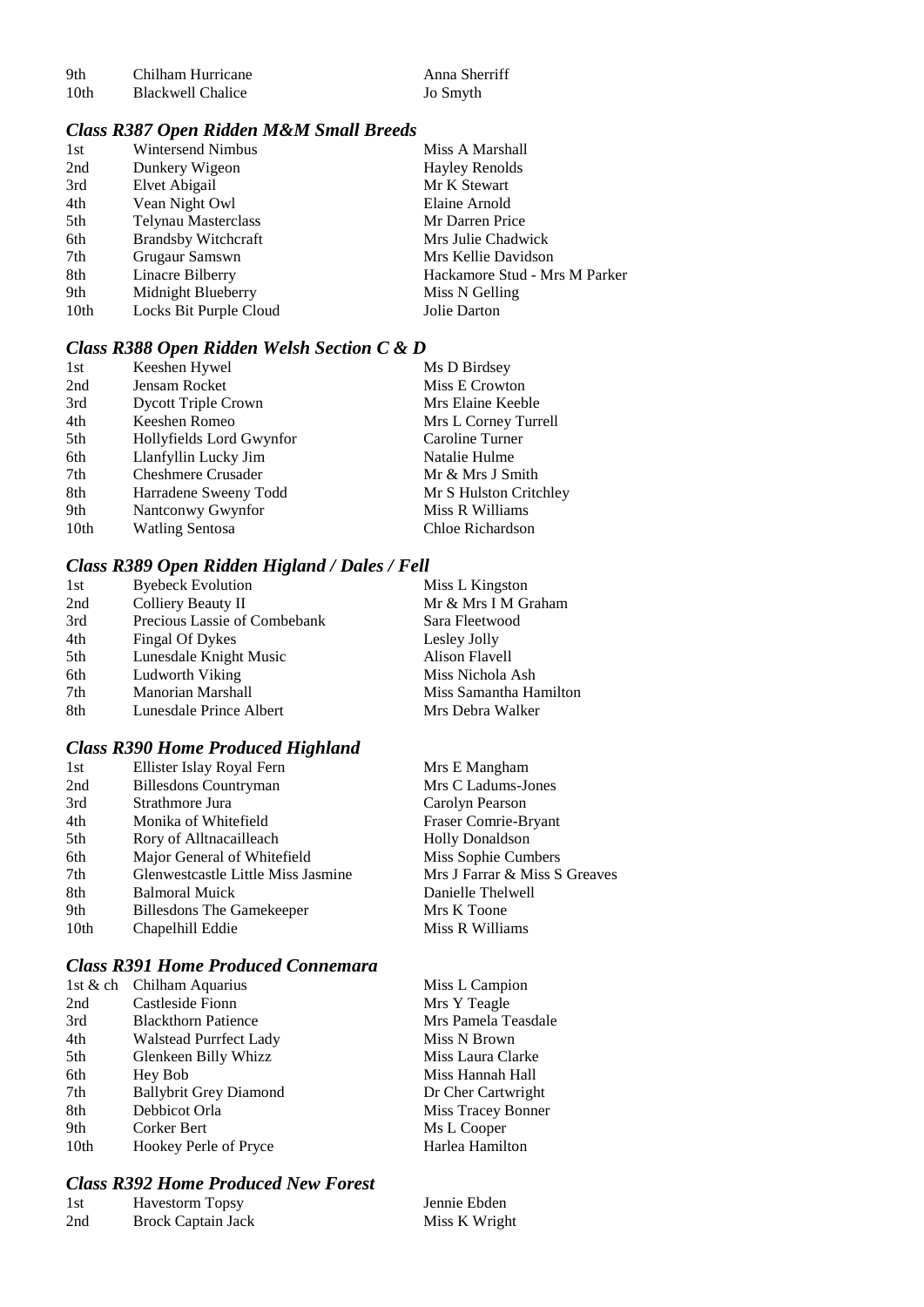| 3rd | Willoway Pipe Dream II | Mrs C Highnam |
|-----|------------------------|---------------|
| 4th | Moortown Juno          | Miss Taylor   |

4th Moortown Juno<br>
5th Doorage Playmate Miss E Collis Doorage Playmate

### *Class R393 Home Produced Dales / Fell*

| 1st  | Townend Tom             | Miss Lucinda Stockley  |
|------|-------------------------|------------------------|
| 2nd  | Sparket Classy Girl     | Ellen Jones            |
| 3rd  | Lunesdale Prince Albert | Mrs Debra Walker       |
| 4th  | Waterside Black Prince  | Miss Sophie Cumbers    |
| 5th  | Manorian Marshall       | Miss Samantha Hamilton |
| 6th  | Lunesdale Knight Music  | Alison Flavell         |
| 7th  | <b>Broscoe Samuel</b>   | Mrs C Dodd             |
| 8th  | Clifford Casino         | Mrs S Cowie-Bland      |
| 9th  | Townend Revel           | Dr Cher Cartwright     |
| 10th | Darrenvale Jowles       | Miss Zoe Roberts       |
|      |                         |                        |

# *Class R394 Home Produced Welsh C*

| 1st  | Keeshen Romeo                  | Mrs L Corney Turrell |
|------|--------------------------------|----------------------|
| 2nd  | Rhosymeirch Jolly Roger        | Miss H Butcher       |
| 3rd  | Rivervalley Lygon              | Mr Craig Stobbart    |
| 4th  | Kirkhamgate Game On            | Miss Y Hart          |
| 5th  | Springrove Alexander           | Mrs S Sulsh          |
| 6th  | Gems Jack High                 | Ellie Holland        |
| 7th  | <b>Stoatley Two Daisy Jane</b> | <b>Emily Henton</b>  |
| 8th  | Oakmill Bethany                | Georgia Toms         |
| 9th  | <b>Telaid Carys</b>            | Miss Tara Vaughan    |
| 10th | Burghwallis Botticelli         | Linzy Dickinson      |
|      |                                |                      |

## *Class R395 Home Produced Welsh D*

|                  | 1st & res Bessalone Burleys Pride | Miss Eloise Mar |
|------------------|-----------------------------------|-----------------|
| 2nd              | Nebo Herbert                      | Jennie Ebden    |
| 3rd              | Hollyfields Lord Gwynfor          | Caroline Turner |
| 4th              | Loatlands Danny Man               | Mrs C Skellham  |
| 5th              | Lynuck The Money Maker            | Mrs Lynn Scott  |
| 6th              | Janton Urban King                 | Mrs Heather Hu  |
| 7th              | <b>Froslas The Fox</b>            | Hannah Murray   |
| 8th              | Cwmmawr Ffion                     | Miss C Abosetta |
| 9th              | Cynheidrefawr Gold King           | Lynn Hutcheson  |
| 10 <sub>th</sub> | Dearnevalley Thor                 | Miss Gemma Ha   |
|                  |                                   |                 |

## *Class R396 Home Produced Welsh A*

| 1st              | Werderris Chancellor          |
|------------------|-------------------------------|
| 2nd              | Wellbank Gabriel              |
| 3rd              | <b>Baledon Adam</b>           |
| 4th              | Waitwith Soloman              |
| 5th              | Tallares Birthday Boy         |
| 6th              | Midnight Blueberry            |
| 7th              | Llyndu Pom                    |
| 8th              | <b>Colliyers Making Waves</b> |
| 9th              | Draconis Firebolt             |
| 10 <sub>th</sub> | Dukeshill Phantom             |
|                  |                               |

# *Class R397 Home Produced Welsh B*

| 1st             | Rhydspence Roseanne           |
|-----------------|-------------------------------|
| 2 <sub>nd</sub> | Eyarth Milan                  |
| 3rd             | Paddock Hyperion              |
| 4th             | Shillito Goldfinger           |
| 5th             | Gunthwaite Harbour            |
| 6th             | <b>Bronheulog Ronan</b>       |
| 7th             | <b>Telynau Masterclass</b>    |
| 8th             | <b>Thornberry Masterpeice</b> |
| 9th             | Wynswood Golden Guinea        |
| 10th            | Pennwood Alakai               |

oise Marlow<br>Ebden ther Hume emma Hawes

Charlotte Edwards Tracey Neal Mrs P Evans Freya Cade Miss Mia Biggs Miss N Gelling Miss Laura Clutton **Ms Christine Smith** Mrs Karen Perkowski **Mrs Katie Snow** 

Tracey Neal Mr Gary Lawless Miss H Butcher Mrs Tracey Bray Katie Goulding Naomi Jackman Mr Darren Price Alison Duval Charlotte Edwards Mrs Patricia Farmbrough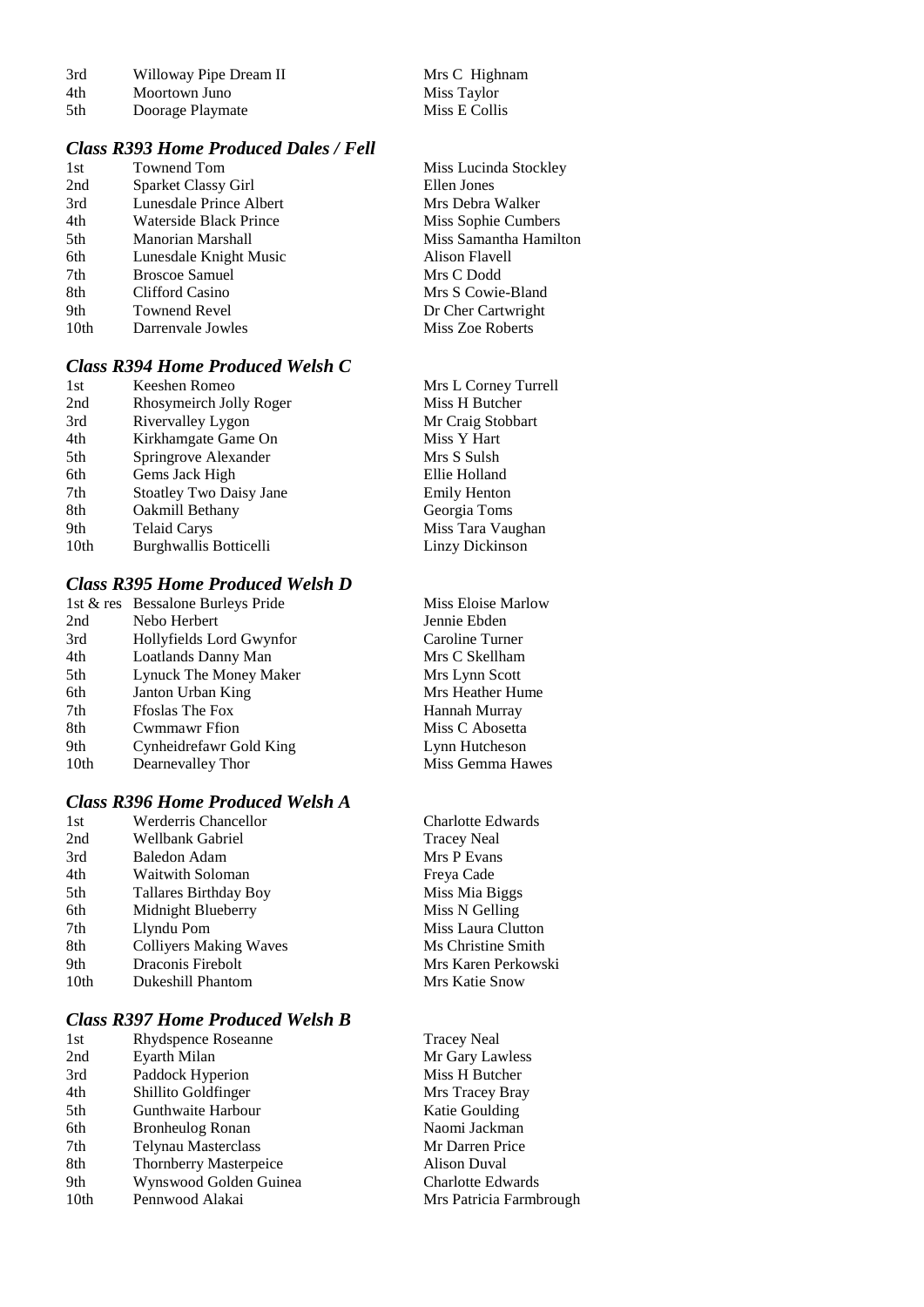#### *Class R398 Home Produced Dartmoor / Exmoor*

| 1st | Springwater Black Hawk | Mrs W Dunn      |
|-----|------------------------|-----------------|
| 2nd | Deagol                 | Julie Pirie     |
| 3rd | Ikleton Shindig        | Jean Cartwright |

# *Class R399 Home Produced Shetland*

1st Coppice Beltane Mrs Rebecca Spink<br>
2nd Linacre Bilberry Hackamore Stud - N 2nd Linacre Bilberry Hackamore Stud - Mrs M Parker 3rd Eclispse Debute Lucy Hodges 4th Serenteifi Morgan Llwyd Verity Checkley 5th Firle Queen Victora Miss Jodie Shepherd 6th Coryhill Prince of Darkness Rhianon Loader 7th Trevassack Harvey Mrs S Sulsh<br>8th Hose Ever Ready Jane James 8th Hose Ever Ready Jane James<br>
9th Beltoy Rose Talon Mrs K Shepherd Beltoy Rose Talon Mrs K Shepherd<br>Wickhams Lucky Star Miss E Kerwood 10th Wickhams Lucky Star

## *Class I400 Long Reining*

| 1st  | <b>Fairy Dust</b>                     | Miss Cyndy Moreau     |
|------|---------------------------------------|-----------------------|
| 2nd  | Winnendene Eclipse                    | Mrs Margaret Fox      |
| 3rd  | Causemountain Captin Jack             | Ms Barbara Billson    |
| 4th  | <b>Shadowplay Mark Of Distinction</b> | Miss Polly Mazzarella |
| .5th | Helawi Mountbatten                    | Miss A Rutherford     |

## *Class R401 Novice Turnouts*

| 1st  | Sealmasters BFM Elijah  | Mrs T Reeve          |
|------|-------------------------|----------------------|
| 2nd  | Thimbleby Candy Man     | Tania Mizzi          |
| 3rd  | Lownthwaite Heidi       | <b>Alison Morton</b> |
| 4th  | Kwaimoon Johnny Be Good | Miss Georgina Wood   |
| .5th | Blenheim Orlando        | Mrs Laura Wray       |
|      |                         |                      |

# *Class R402 Exercise Vehicles*

| 1st | Wildcourt Little Spotlight |
|-----|----------------------------|
| 2nd | Morse                      |
| 3rd | Lownthwaite Heidi          |
| 4th | Missy Moo                  |
| 5th | Thimbleby Candy Man        |
| 6th | The Outlaw                 |
| 7th | Blenheim Orlando           |
| 8th | Kwaimoon Johnny Be Good    |
|     |                            |

# *Class R403 World & Rare Breeds*

| 1st | Tilly Trotter          | Mrs Kate Bowling |
|-----|------------------------|------------------|
| 2nd | Sealmasters BFM Elijah | Mrs T Reeve      |
| 3rd | Beeches Lamlight       | Mr C Benford     |
| 4th | Thimbleby Candy Man    | Tania Mizzi      |
|     |                        |                  |

# *Class R404 Light Trade*

## *Class R405 Open Show Horse*

|     | <b>Class R406 Private Driving Hackney Type</b> |                   |
|-----|------------------------------------------------|-------------------|
| 1st | Baldwins John Boy                              | <b>Smith Bros</b> |

# *Class R407 Private Driving not exceeding 138cms*

| 1st | Trindod Wildcat | Mrs Jean Clayden |
|-----|-----------------|------------------|
| 2nd | Missy Moo       | Ms L Doran       |

# *Class R408 Private Driving exceeding 138cms*

| 1st | Maylands Magpie  | Mr & Mrs M J Edmonds |
|-----|------------------|----------------------|
| 2nd | Beeches Lamlight | Mr C Benford         |
| 3rd | Tilly Trotter    | Mrs Kate Bowling     |

Mr AP Pearce Mrs E Day Alison Morton Ms L Doran Tania Mizzi Miss Cyndy Moreau Mrs Laura Wray Miss Georgina Wood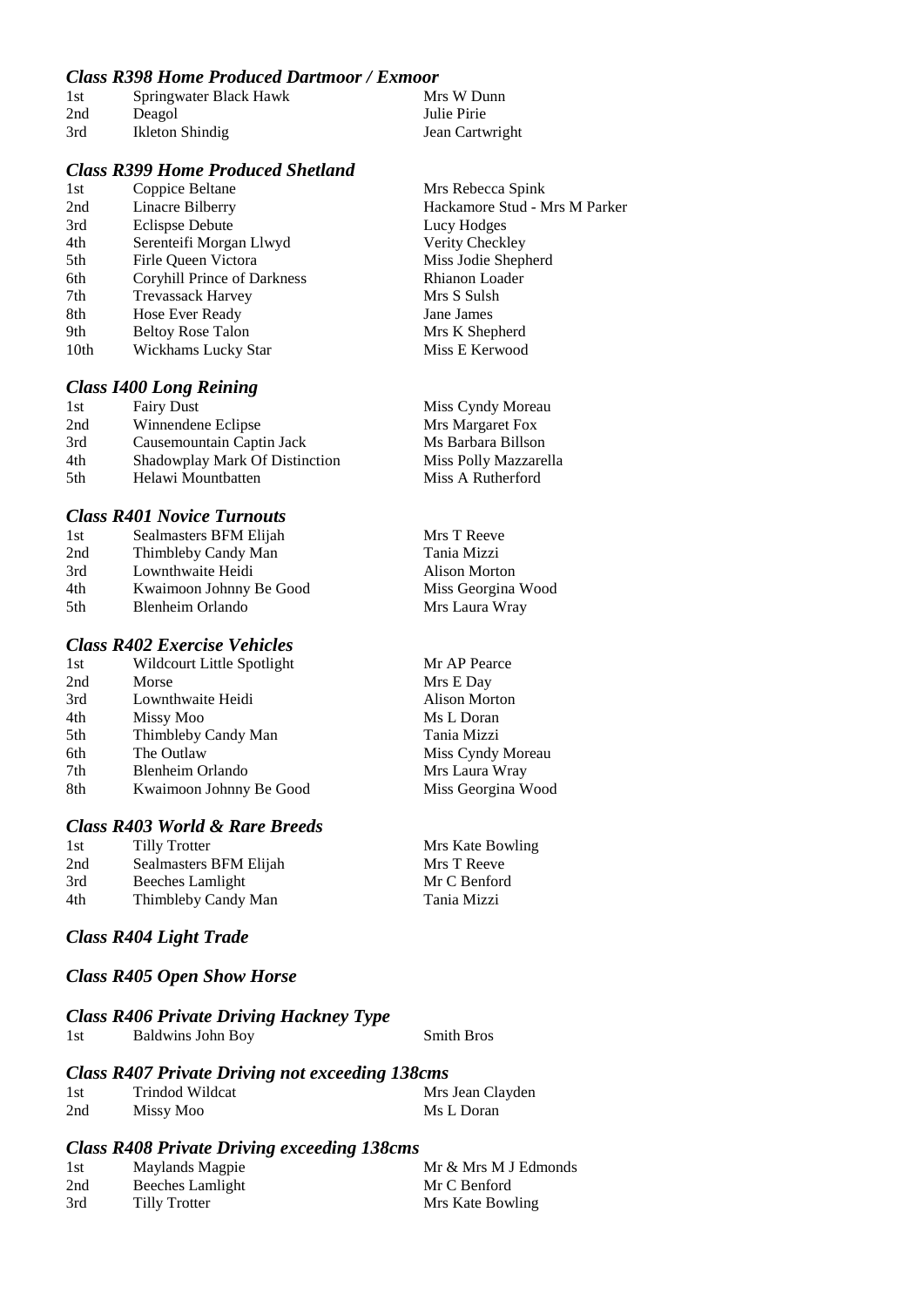## *Class R409 Style & Performance Driving - Qualifier*

| 1st | Tilly Trotter |  | Mrs Kate Bowling |
|-----|---------------|--|------------------|
| 2nd | Missy Moo     |  | Ms L Doran       |

# *Class R410 Home Produced Piebald/Skewbald Traditional / Native Pony*

|      | 1st & res Nantllesg Elwyn | Roanna Hamilton           |
|------|---------------------------|---------------------------|
| 2nd  | Trousers                  | Mrs Debbie H Gottschalk   |
| 3rd  | <b>Baldrick</b>           | Ms E Potts                |
| 4th  | Monkey Spinner            | Anna Francis              |
| 5th  | Pride Park                | Mrs Hayley Mcinnes        |
| 6th  | Outta This World          | Mr E Prosser              |
| 7th  | Degla John Boy            | Mrs Pat Hart              |
| 8th  | Topscore                  | Mrs K Talbot              |
| 9th  | <b>Strictly Cash</b>      | Ms Joanne Kirk-Pickering  |
| 10th | Colour Me Bad             | Miss Hannah Miller-Burton |

## *Class R411 Home Produced Piebald/Skewbald Traditional / Native Horse*

| 1st | Ranchella Gold Dust  | Miss S Samuels       |
|-----|----------------------|----------------------|
| 2nd | Shes A Beauty        | Miss M Ayton-Andrews |
| 3rd | Sammy Spoon          | Michelle Cooper      |
| 4th | Asby Mills Dynamite  | Mrs Debra Walker     |
| 5th | Taimawr Gladiator    | Miss Y Hart          |
| 6th | International Puzzle | Alexis Armstrong     |

#### *Class R412 Home Produced Piebald/Skewbald Plaited/Hogged Pony*

| 1st              | <b>Whiterock Versace</b>   | .<br>Ms V Eggleston     |
|------------------|----------------------------|-------------------------|
| 2nd              | <b>Trosser Jazzy</b>       | Charlotte Wright        |
| 3rd              | Southhill Farm Chipmonk    | Mr & Mrs Airey          |
| 4th              | <b>Baliter Query</b>       | Mrs Lisa Cooke          |
| 5th              | <b>Ashley Dazzler II</b>   | Mrs S Coote             |
| 6th              | <b>Tambrook My Destiny</b> | Mrs Patricia Farmbrough |
| 7th              | <b>Megland Rosedew</b>     | Mrs Lisa Parfitt        |
| 8th              | Jazz                       | Mrs K Richter           |
| 9th              | <b>Indian Princess</b>     | Ms Louise Elliott       |
| 10 <sub>th</sub> | Frankie Jagger             | Mrs C Webb              |
|                  |                            |                         |

#### *Class R413 Home Produced Piebald/Skewbald Plaited/Hogged Horse*

|      | 1st & ch Royal Jester III | Miss Clare Edwards      |
|------|---------------------------|-------------------------|
| 2nd  | Greenhall Bob A Job       | Miss Natasha Timson     |
| 3rd  | Otis                      | <b>Charlotte Mooney</b> |
| 4th  | Gustone Tinkerbell        | Miss Pretoria Lee       |
| 5th  | Centaurus                 | Michelle Cooper         |
| 6th  | Wild Mistress             | Rhianna Wilding         |
| 7th  | Reuben G                  | Miss S Clohessy         |
| 8th  | Ocknell Mystery           | Miss Carly Reardon      |
| 9th  | <b>Kellys Dream</b>       | Lindsey Miller          |
| 10th | <b>Cathmor Opposition</b> | Mrs Amanda Gaughran     |

## *Class R414 Home Produced Intermediate SRT*

| 1st & ch         | Wyld Amethyst                   | Danielle Crookes    |
|------------------|---------------------------------|---------------------|
| 2nd              | Skyfall                         | Miss Zoe Roberts    |
| 3rd              | Holltess Victoria Falls         | Miss S Burrows      |
| 4th              | Donita                          | Miss Sacha Trude    |
| 5th              | She Knows Too Much              | Miss Stephanie Beer |
| 6th              | Palmfields Night Flight         | Mrs S M Palmer      |
| 7th              | Coswarth Gypsy Maid             | Miss Kristie Short  |
| 8th              | <b>Westhill Last Impression</b> | Miss P Mallender    |
| 9th              | Philwood Philanderer            | Miss Harriet Conlon |
| 10 <sub>th</sub> | Galliano III                    | Amelia Bevan        |

## *Class R415 Home Produced Intermediate SHT*

|     | 1st & res Trudi Thornton | Amy Bosworth     |
|-----|--------------------------|------------------|
| 2nd | Isatis De Lecluse        | Mr Philip Knight |
| 3rd | Highlane Milo            | Mrs Alison Susca |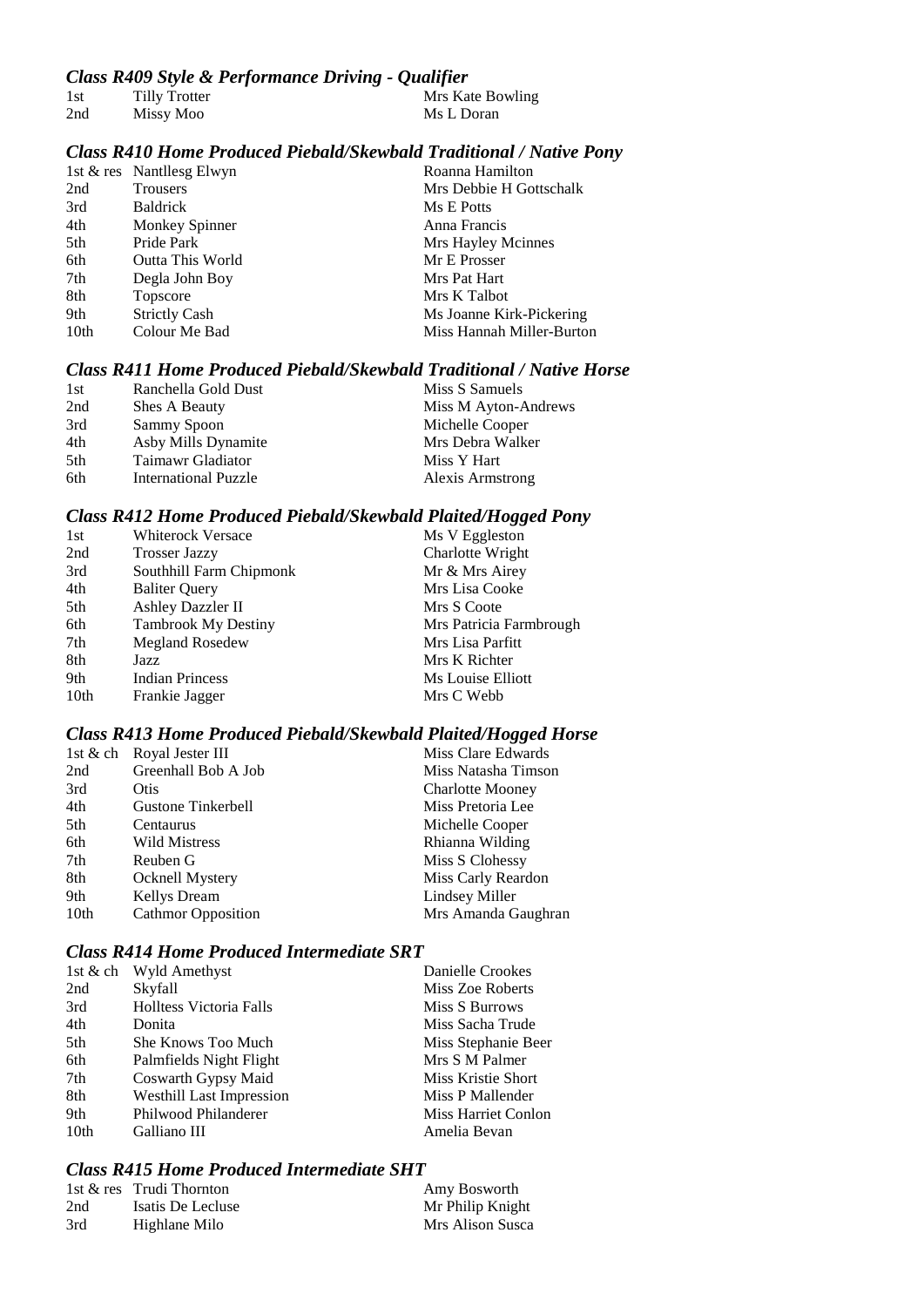4th Oisin Lexus Mrs S Howes<br>5th Shooters Seamaster Miss Stephani 5th Shooters Seamaster Miss Stephanie Glover<br>6th Mr Darcy Miss H Thorneycroft 6th Mr Darcy Miss H Thorneycroft<br>
7th Leddington Lulu Mr R Gawthorpe 1. Leddington Lulu Mr R Gawthor<br>
2. Mr R Gawthorped Mr R Gawthorped Mr R Gawthorped Mr R Gawthorped Mr R Gawthorped Mr R Gawthorped Mr R Gawt 8th Billy Nibbles

# *Class R416 Home Produced Pure / Part Bred Arab*

| Brindlebrook Pharaoh            | Miss Natasha Timson    |
|---------------------------------|------------------------|
| Lowland Talisman                | Mrs S Gonzalez         |
| Towan Tom Tiddler               | Kenzi Ashton           |
| Woodvean Wonderland             | Miss Sarah Harper      |
| Trelawn Magarita                | <b>Hollie Crowe</b>    |
| <b>Holltess Victoria Falls</b>  | Miss S Burrows         |
| <b>Roseview Limited Edition</b> | Miss Sarah Harper      |
| Lara Lou                        | <b>Emily Bower</b>     |
| A H Marzuq                      | Miss E Thompson-newman |
| Paddock Lightning               | <b>Susan Carter</b>    |
|                                 |                        |

## *Class R417 Home Produced SHP 133cms*

|      | Clubb IV-11/ HOME I FOURCEU D'ITT TOOCHEB |                     |
|------|-------------------------------------------|---------------------|
| 1st  | Lyndeth Fairy Tale                        | Emma Peel           |
| 2nd  | Daldorn Whistle Blower                    | Olivia Farquhanrson |
| 3rd  | <b>Birtley Rainbow Quest</b>              | Mrs Rachel Frank    |
| 4th  | Techon Alwyn                              | Penny Piggin        |
| 5th  | Lowland Talisman                          | Mrs S Gonzalez      |
| 6th  | Wytchwood Hocus Pocus                     | Ella-May Grovell    |
| 7th  | Drakelands Picasso                        | Miss A Cronshaw     |
| 8th  | WestLife II                               | Ms G Hare           |
| 9th  | <b>Elmsley Mosaic</b>                     | Kenzi Ashton        |
| 10th | Rocheby Gadfly                            | Miss Eliza Denniff  |
|      |                                           |                     |

## *Class R418 Home Produced SHP 143cms*

|      | <u>UMOO ALIJO AIVING ATOMMOOM DAIA TITOONO</u> |                     |
|------|------------------------------------------------|---------------------|
| 1st  | Wynnmere Renita                                | Sophie Davidson     |
| 2nd  | Mathemadam Royal Ensign                        | Janine Milner       |
| 3rd  | Woodbank Silver Sol                            | <b>Holly King</b>   |
| 4th  | <b>Braeglen Symphony</b>                       | <b>Emily Atkins</b> |
| 5th  | Clareb Special Edition                         | Janice Osborne      |
| 6th  | Queen of The Night                             | Siobhan Hickman     |
| 7th  | Pogo Pumpkin                                   | Rebecca Wright      |
| 8th  | Glansevin Ganymede                             | Mrs A Coller        |
| 9th  | Kily Keen Kate                                 | Olivia Farquhanrson |
| 10th | <b>Croftcourts Tinkerbell</b>                  | Katie Parfitt       |
|      |                                                |                     |

### *Class R419 Home Produced SHP 153cms*

|                   | 1st & ch Holltess Victoria Falls | Miss S Burrows             |
|-------------------|----------------------------------|----------------------------|
| 2nd & res Deja Vu |                                  | Ms Beverley Moore          |
| 3rd               | <b>Glencroft Rocky</b>           | Amelia Bevan               |
| 4th               | Coswarth Gypsy Maid              | Miss Kristie Short         |
| 5th               | Corr Na Mona Pat                 | Mr E Prosser               |
| 6th               | Cabragh Lad                      | Mrs Sue Taylor             |
| 7th               | <b>Bowanne Briar Rose</b>        | <b>Janet Smithers</b>      |
| 8th               | Arcas                            | Mrs A Webb                 |
| 9th               | <b>Lecarrow Pat</b>              | Miss C Stanley             |
| 10th              | <b>Bickerton Blaze</b>           | <b>Miss Harriet Conlon</b> |
|                   |                                  |                            |

## *Class R420 Open LWT Hunter*

| 1st & ch Orbitall |                      |
|-------------------|----------------------|
| 2nd               | Mothar Girl          |
| 3rd               | Delta Storm          |
| 4th               | Samantha III         |
| .5th              | Talk of The Town III |
| 6th               | <b>Bally Blarney</b> |

# *Class R421 Open MWT / HWT Hunter*

Jon & Penny Ryder - Phillips Mrs Carolyn Robertson Miss H Pottle Ruth Flack Georgina Maywood Cheryl Bunton

Miss Faye Ludlow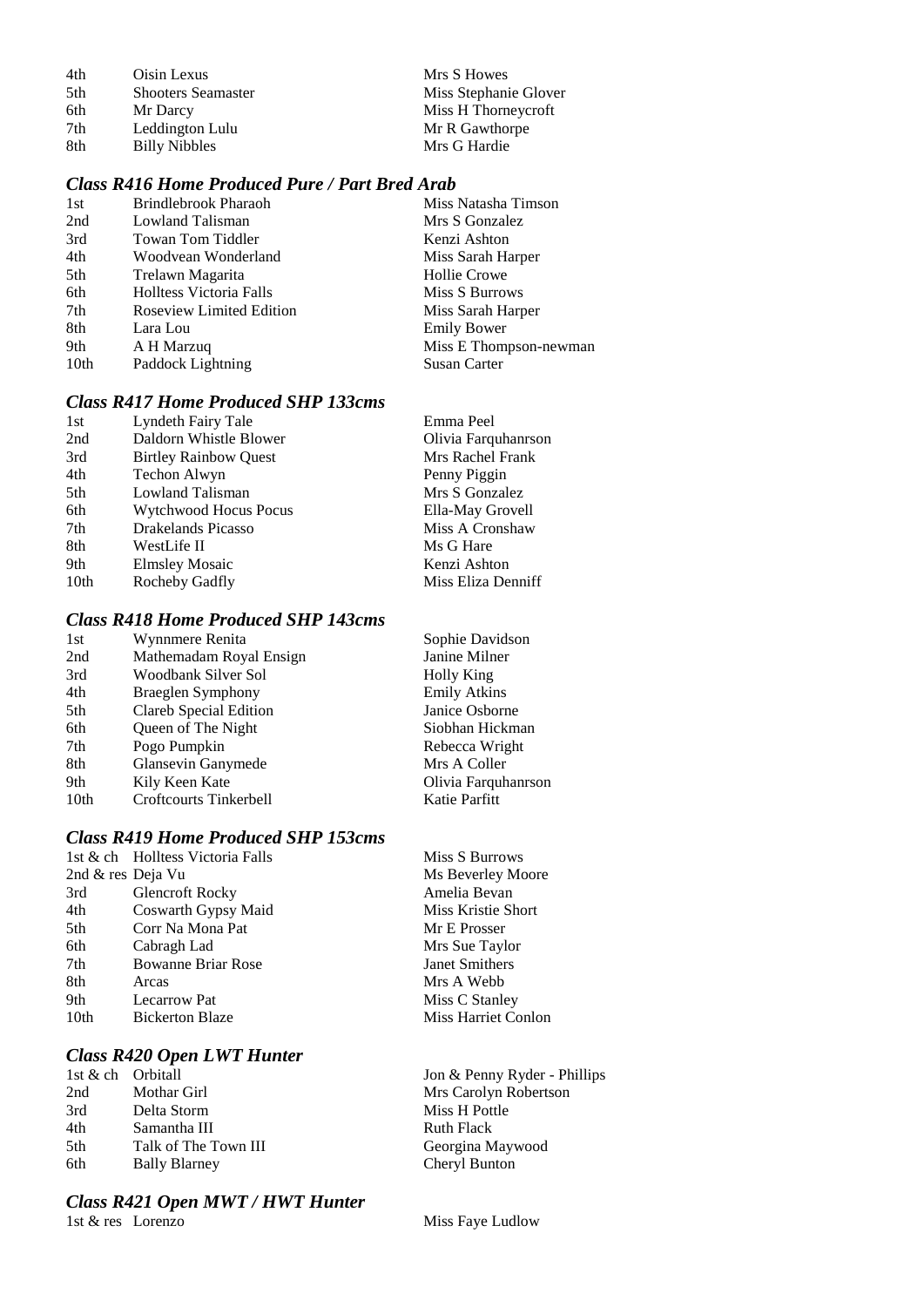| 2nd | Autocrat             | Mrs Emma Wallace   |
|-----|----------------------|--------------------|
| 3rd | Rockefeller          | Miss J Singfield   |
| 4th | Papageno             | Miss Julie Nuttall |
| 5th | DZL Rohan B          | Miss D Lever       |
| 6th | Vantage Point        | Miss Chloe Ribbon  |
| 7th | Heathfield Just Ruby | Mrs Janet Piper    |
| 8th | Evening Spirit       | Mr Steven Sharples |

### *Class R422 Open Small Hunter*

| 1st | <b>Shooters Seamaster</b> | Miss Stephanie Glover |
|-----|---------------------------|-----------------------|
| 2nd | Willow Caprce             | Mrs Diane Kelly       |
| 3rd | Llangybi Eiddwen          | Mrs T Joyce           |
| 4th | Mr Unpredictable          | Joanne Lee            |
| 5th | Aiyadu Sana               | Gaby Worley           |
| 6th | Te Amo                    | Mrs K Warnes          |
|     |                           |                       |

#### *Class R423 Open Maxi Cob*

| 1st | Dylan Thomas II        | Mrs Emma Wallace    |
|-----|------------------------|---------------------|
| 2nd | Cobsons Choice         | Mrs Nikki Reeder    |
| 3rd | Wulfstan Silver Clover | Miss Phaedra Towler |
| 4th | <b>Hot Property</b>    | <b>Rhys Harper</b>  |

## *Class R424 Home Produced LWT Hunter*

|      | 1st & ch Delta Storm      | Miss H Pottle          |
|------|---------------------------|------------------------|
| 2nd  | West Cliffe Omega         | <b>Thomas Winson</b>   |
| 3rd  | <b>Primitive Stardust</b> | Mrs J Hathersich-jones |
| 4th  | Mothar Girl               | Mrs Carolyn Robertson  |
| 5th  | Longroyd Laughton Lad     | Megan Louise Madden    |
| 6th  | Fitzwilliam               | Ms Louise Elliott      |
| 7th  | Definatley Tamara         | Mrs V Brown            |
| 8th  | <b>Bally Blarney</b>      | Cheryl Bunton          |
| 9th  | Talk of The Town III      | Georgina Maywood       |
| 10th | Nobelle Clover            | Kate Hayward           |
|      |                           |                        |

#### *Class R425 Home Produced MWT/HWT Hunter*

|      | 1st $\&$ res Blushing Boy | Miss Claire Langrish  |
|------|---------------------------|-----------------------|
| 2nd  | Autocrat                  | Mrs Emma Wallace      |
| 3rd  | Evening Spirit            | Mr Steven Sharples    |
| 4th  | Showman II                | Helen Radford         |
| 5th  | Guiding Light             | Mrs Val Henshaw       |
| 6th  | Ueejit                    | Miss D French         |
| 7th  | Caeap Rhys                | Miss N Gelling        |
| 8th  | Nero II                   | Mrs Rene Bradley      |
| 9th  | Treiddon Hugo Boss        | Miss S Golding        |
| 10th | Classy Lady               | <b>Felicity Saint</b> |

#### *Class R426 Ridden Part Bred Irish Draught*

| 1st | Treiddon Hugo Boss        | Miss S Golding         |
|-----|---------------------------|------------------------|
| 2nd | <b>Primitive Stardust</b> | Mrs J Hathersich-jones |
| 3rd | <b>Blushing Boy</b>       | Miss Claire Langrish   |
| 4th | General George            | Miss H Shippey         |
| 5th | Ferrari Star              | K W Smith              |
| 6th | Nobelle Clover            | Kate Hayward           |
| 7th | Isabella 1 <sub>v</sub>   | Miss B Hatton          |
|     |                           |                        |

#### *Class R427 Ridden Irish Draught*

| 1st | Guiding Light                 | Mrs Val Henshaw      |
|-----|-------------------------------|----------------------|
| 2nd | <b>Thatchers Harvest Blue</b> | Mrs K Willmott       |
| 3rd | Charlotte Ginger & Proud      | Miss Linda Barthorpe |
| 4th | Penanns Dundrinne Lady        | Miss S Golding       |
| 5th | Laighlands Silver Earl        | Ms C Allan           |
|     |                               |                      |

#### *Class R428 Open Small Riding Horse*

1st Alfie Alfie Miss R Asquith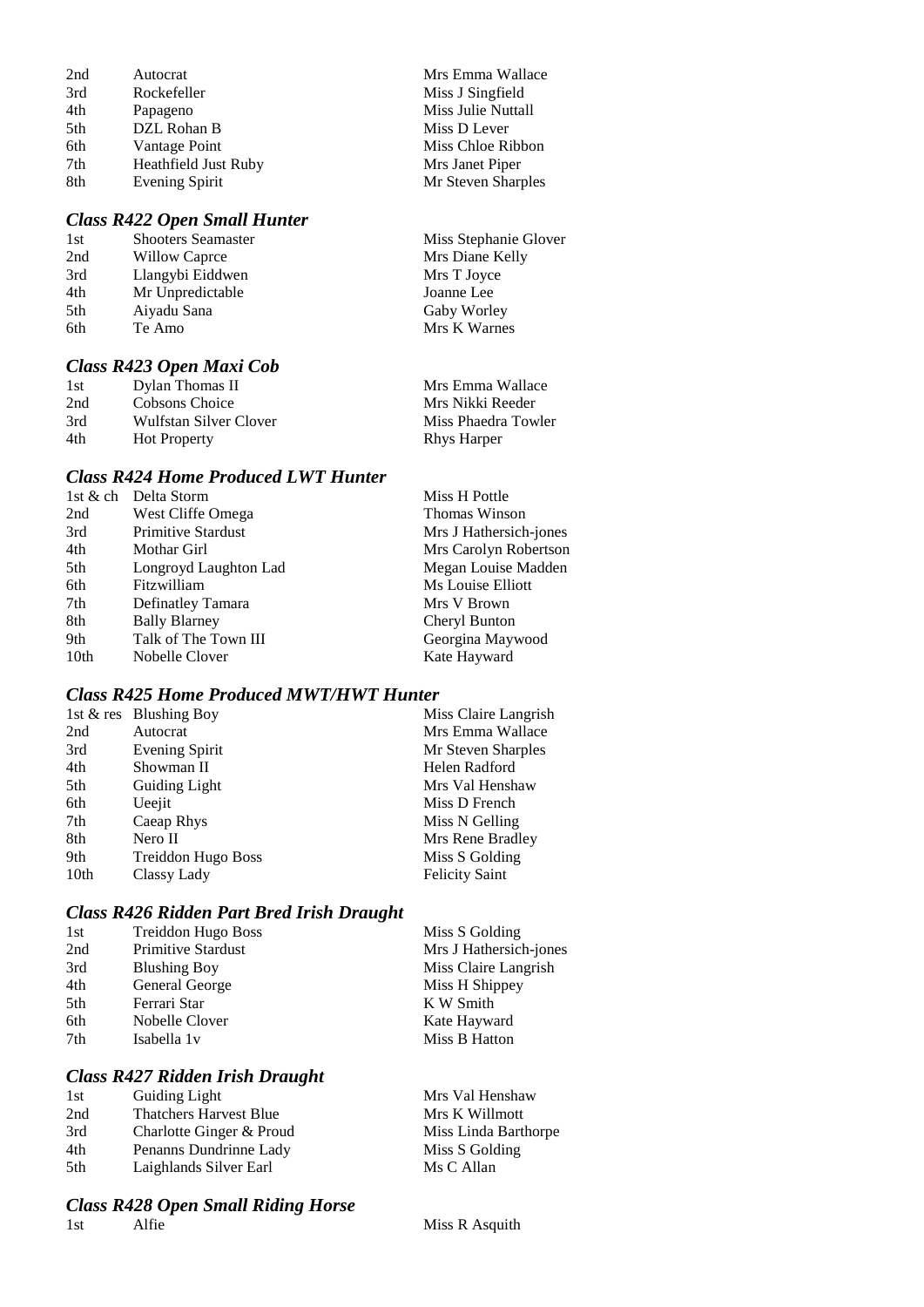2nd Clover on Ice Miss Joanne Karran<br>
3rd Tara Des Miss C Bartlett

*Class R429 Open Large Riding Horse*

2nd & res Times Square II<br>3rd Diamond Life 3rd Diamond Life Miss C Brodie<br>4th Willow Miss Fave Hep 4th Willow Miss Faye Heppelthwaite<br>5th DZL Rohan B Miss D Lever 6th Mister Rei Mr K Abbitt

Miss Lindsay McCulloch<br>Rachael Chadwick Miss D Lever

Miss C Bartlett

#### *Class R430 Home Produced Small Hacks*

| Kookaburra           | Lucinda Haines        |
|----------------------|-----------------------|
| Brindlebrook Pharaoh | Miss Natasha Timson   |
| Wyld Amethyst        | Danielle Crookes      |
| Sligo Southern Star  | Miss Charlotte Pardoe |
| Hamptonne Opium      | Miss Victoria Wilson  |
| With a Twist         | Hannah Rummey         |
|                      |                       |

#### *Class R431 Home Produced Large Hacks*

| Westhill Ophelia    | Laura Bramall          |
|---------------------|------------------------|
| Dream of a Gleam    | <b>Emily Whalley</b>   |
| Royal Doulton II    | Paula Robinson         |
| Wingstone Supa Nova | Mrs A Hesketh          |
| Devil or Angel      | Jo Brew                |
| My Sweet Lord       | Mrs Penny Herring      |
| Spanish Hidalgo     | <b>Vicky Parkinson</b> |
| Angelina Ballerina  | Miss L Schofield       |
| The Pass Bus        | Miss S Cumbers         |
|                     |                        |

#### *Class R432 Home Produced Small Riding Horse*

|                 | 1st & res Pebbly Editor | Mrs E Jones                    |
|-----------------|-------------------------|--------------------------------|
| 2nd             | <b>Sporting Dickens</b> | Molly Tucker                   |
| 3rd             | <b>Prophets Pennant</b> | Miss Emma Nolan / Tracey Jones |
| 4th             | Galliano III            | Amelia Bevan                   |
| 5th             | Mathemadam High Spirit  | Ms Beverley Moore              |
| 6th             | Tara Des                | Miss C Bartlett                |
| 7 <sub>th</sub> | Lara Crofter            | Mrs L Johnson                  |
| 8th             | Alfie                   | Miss R Asquith                 |
| 9th             | Gortmorris Dun          | Miss Charlotte Cooper          |
| 10th            | Donita                  | Miss Sacha Trude               |
|                 |                         |                                |

### *Class R433 Home Produced Large Riding Horse*

|      | 1st & ch Diamond Life    | Miss C Brodie          |
|------|--------------------------|------------------------|
| 2nd  | <b>Rockets Boy</b>       | Miss L Johnson         |
| 3rd  | Willow                   | Faye Heppelthwaite     |
| 4th  | Diamond Cavalier Royale  | Stephanie Hill         |
| 5th  | Times Square II          | Rachael Chadwick       |
| 6th  | <b>Edlingtons Ronnie</b> | Mrs Janet Piper        |
| 7th  | La La Rumba              | <b>Vicky Parkinson</b> |
| 8th  | <b>Grand Desire</b>      | Mrs J Wright           |
| 9th  | <b>Tiger Edition</b>     | Miss A Andrews         |
| 10th | Cat Nap                  | Miss Victoria Smith    |
|      |                          |                        |

#### *Class R434 Home Produced LWT Cob*

| 1st | Paddy Power          | Mrs J Allen             |
|-----|----------------------|-------------------------|
| 2nd | Silver Maddigen      | K W Smith               |
| 3rd | Ruby Tuesday VIII    | Judith Walker           |
| 4th | Lockwoods Lou        | Mrs H Blakeway          |
| 5th | Jays Remembrance     | Samantha Willis         |
| 6th | General George       | Miss H Shippey          |
| 7th | Jarrett Hills Wizard | Mrs T Tomlinson         |
| 8th | Mr Hugo              | Mrs Claire McDonald     |
| 9th | <b>Rhett Butler</b>  | Miss Lauri-Beth Egerton |
|     |                      |                         |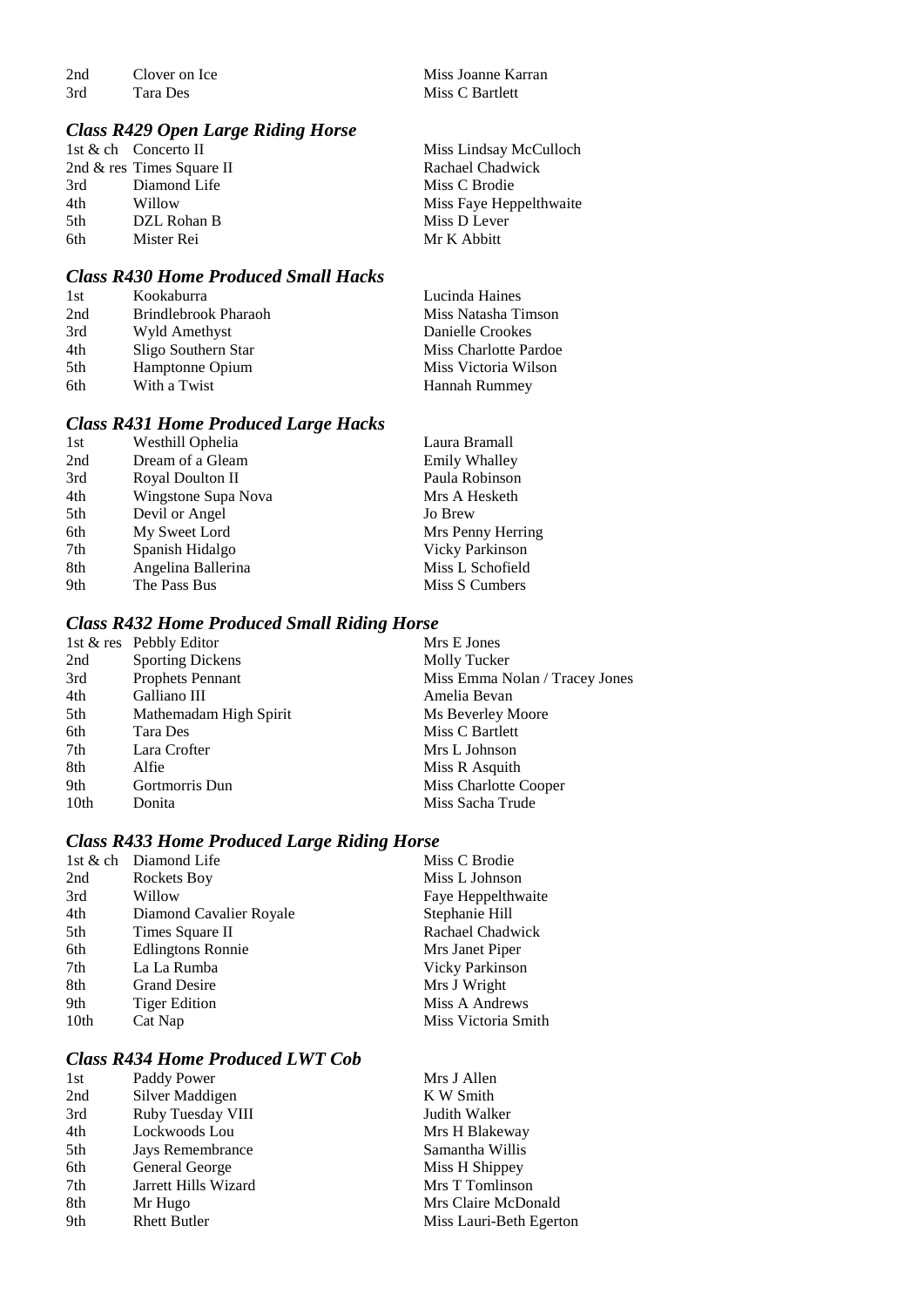## *Class R435 Home Produced HWT Cob*

|     | 1st & res Carbon Copy III | Donna Collison         |
|-----|---------------------------|------------------------|
| 2nd | Jack Sparrow III          | Miss Kate Hollingworth |
| 3rd | Collier                   | Mrs Nikki Reeder       |
| 4th | Augustus                  | Karen Walsh            |
| 5th | Ironman                   | Mrs K Gillam           |
| 6th | Stilton                   | Miss R Williamson      |
| 7th | Little Tinker Tommi       | Mrs Marie Filby        |
| 8th | Cara                      | Miss Ellie Scott       |

## *Class R436 Home Produced Maxi Cob*

|     | 1st & ch Hortons Maclaren | Mrs K Gillam        |
|-----|---------------------------|---------------------|
| 2nd | Deards Blue Bayou         | Lucinda Haines      |
| 3rd | <b>Bugalugs</b>           | Mrs Suzanne Pine    |
| 4th | Centaurus                 | Michelle Cooper     |
| 5th | Wulfstan Silver Clover    | Miss Phaedra Towler |
| 6th | <b>Ocknell Mystery</b>    | Miss Carly Reardon  |
| 7th | Smartie                   | Ms Anna Collins     |

## *Class R437 Home Produced Small Hunter*

| 1st  | A Do Ron Ron              | Mrs Chrissie Hayley   |
|------|---------------------------|-----------------------|
| 2nd  | Snapshot                  | Mrs K Talbot          |
| 3rd  | Escada                    | Mrs Gill Genders      |
| 4th  | Roxborough Mistic Meg     | Miss Chloe Coward     |
| 5th  | <b>Shooters Seamaster</b> | Miss Stephanie Glover |
| 6th  | Mr Unpredictable          | Joanne Lee            |
| 7th  | Orchards Gem              | Mrs Terena Gough      |
| 8th  | Llangybi Eiddwen          | Mrs T Joyce           |
| 9th  | Pendancer Bilbo Baggins   | Miss Hayley Dolby     |
| 10th | Royal Toby Wan Kenobi     | Mr Jake Hobson        |
|      |                           |                       |

# *Class R438 Home Produced Ridden Part Bred*

| 1st              | <b>Fairley Masquerade</b> | <b>Tracy Carter</b>   |
|------------------|---------------------------|-----------------------|
| 2nd              | Deanhills Lady            | Miss Michelle Jacques |
| 3rd              | Romanno Small Talk        | Mrs Margaret Cousin   |
| 4th              | Leacon High Cockalorum    | Ms R Cowan            |
| 5th              | Gadabout                  | <b>Tracy Carter</b>   |
| 6th              | Kalusta Dolly Daydream    | Lacey Higgs           |
| 7th              | Nantllesg Elwyn           | Roanna Hamilton       |
| 8th              | <b>Benhill Taric</b>      | Mrs C E Durrant       |
| 9th              | Palmfields Night Flight   | Mrs S M Palmer        |
| 10 <sub>th</sub> | Kookaburra                | Lucinda Haines        |

# *Class R439 Open Ridden Hacks*

| 1st | Pencroft Mistral    | Miss G Wilkes  |
|-----|---------------------|----------------|
| 2nd | Llanarth Fair Play  | Amy Bosworth   |
| 3rd | Bee-J-Gee           | Joanne Parker  |
| 4th | Royal Doulton II    | Paula Robinson |
| 5th | Westhill Ophelia    | Laura Bramall  |
| 6th | Irish Jasmine       | Amie Hudson    |
| 7th | Northfield Eleganza | Miss B Hatton  |
|     |                     |                |

## *Class R440 Home Produced Show Pony 138cms*

| 1st | <b>Broadgate Showman</b>  | Hente Martin           |
|-----|---------------------------|------------------------|
| 2nd | <b>Fairley Masquerade</b> | <b>Tracy Carter</b>    |
| 3rd | Fairley Katrina           | Mrs Michelle Wilkinson |
| 4th | Whiteleaze Dominique      | Mrs Johannah Baker     |
| 5th | <b>Brookwater Tomboy</b>  | Yana Jackman           |
| 6th | Woodvean Wonderland       | Miss Sarah Harper      |
| 7th | Queensdale Timpani        | Miss Nicky Graves      |
| 8th | Penhalogen Gucci Guy      | June Hill              |
| 9th | Andbec Monte Carlo        | Mrs H Rusden           |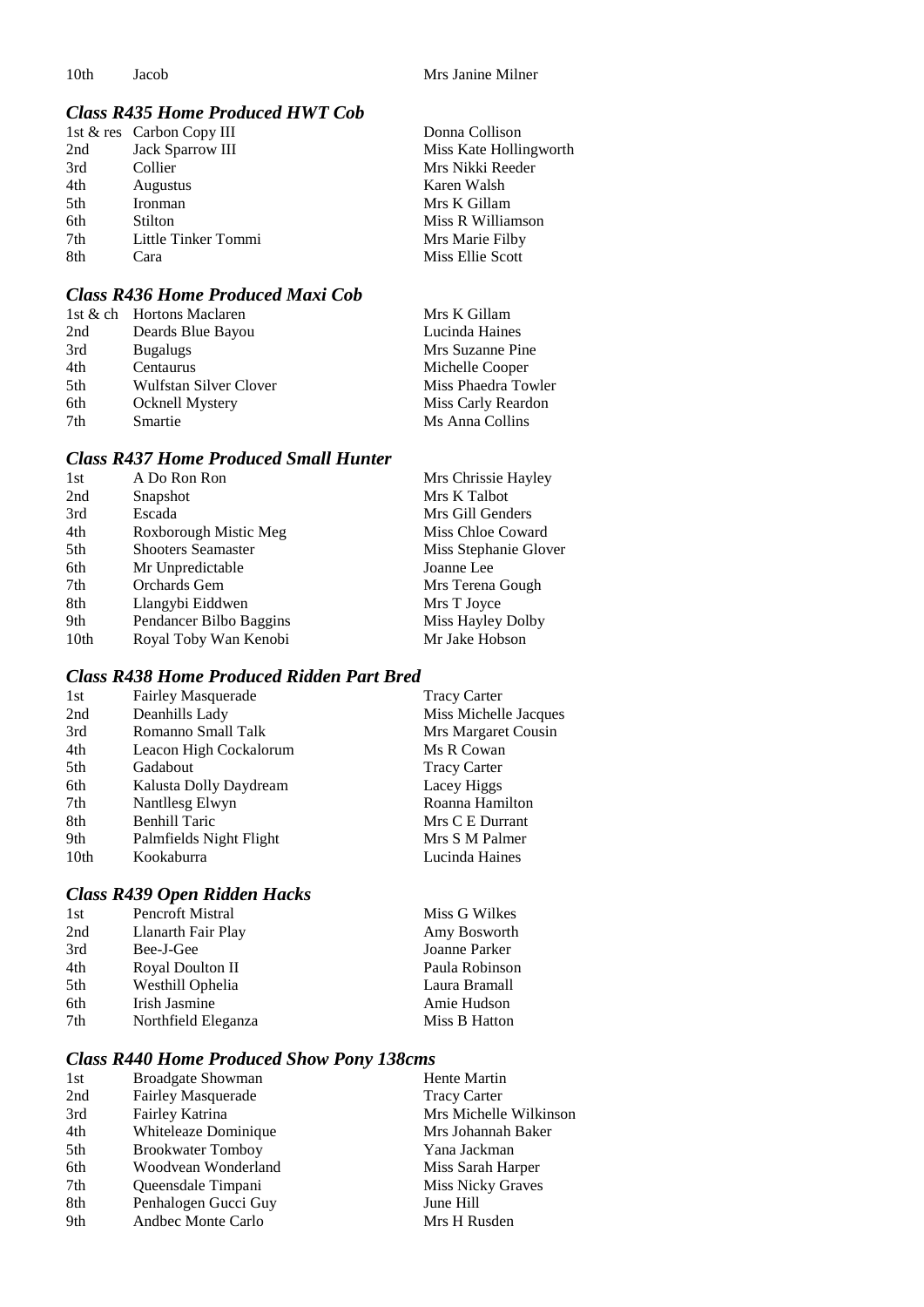#### *Class R441 Home Produced Show Pony 148cms*

| 1st              | <b>Roseview Limited Edition</b> | Miss Sarah Harper     |
|------------------|---------------------------------|-----------------------|
| 2nd              | Pickmere Lady Arwen             | Mrs Tracey Blackwell  |
| 3rd              | Deanhills Lady                  | Miss Michelle Jacques |
| 4th              | Romanno Small Talk              | Mrs Margaret Cousin   |
| 5th              | Rendene Distant Music           | Miss Helen Craggs     |
| 6th              | Classic Calibre                 | Mr John Wortley       |
| 7th              | Grangeside Harry Potter         | Aurora Thom           |
| 8th              | Howgill Rumour Has It           | Mrs Dawn Stephenson   |
| 9th              | Styalways Northern Star         | Mrs C Webb            |
| 10 <sub>th</sub> | Fenwick Jazz Dancer             | Janet Baldwin         |

## *Class R442 Open Show Hunter Pony not exceeding 153cms*

| 1st | Oisin Lexus            | Mrs S Howes       |
|-----|------------------------|-------------------|
| 2nd | Chaseford Sparkle      | Mrs S Gonzalez    |
| 3rd | Cool Spirit            | Georgina Veale    |
| 4th | Rocco II               | Nicky Holford     |
| 5th | Wulfstan Tiger Feet    | Miss S Lawrence   |
| 6th | Paddocklow Ambassador  | Lauren Falkingham |
| 7th | Romanno Talk Talk      | Mrs K Pitts       |
| 8th | Clareb Special Edition | Janice Osborne    |
| 9th | Sparkton in a Spin     | Nicky Holford     |
|     |                        |                   |

## *Class R443 Open Show Hunter Pony not exceeding 133cms*

| 1st | Lyndeth Fairy Tale           | Emma Peel          |
|-----|------------------------------|--------------------|
| 2nd | Lowland Talisman             | Mrs S Gonzalez     |
| 3rd | <b>Wytchwood Hocus Pocus</b> | Ella-May Grovell   |
| 4th | Rocheby Gadfly               | Miss Eliza Denniff |
| 5th | <b>Birtley Rainbow Quest</b> | Mrs Rachel Frank   |
| 6th | Techon Alwyn                 | Penny Piggin       |
| 7th | WestLife II                  | Ms G Hare          |
| 8th | Drakelands Picasso           | Laura Lambert      |
| 9th | <b>Hindleap Tipsey Mouse</b> | Mrs Lisa Marshall  |

# *Class R444 Ridden Veteran Pony not exceeding 148cms*

| 1st  | Pebbly Silver Fox                | Mr Jeremy Glover    |
|------|----------------------------------|---------------------|
| 2nd  | Horsense Minute Un               | Ellen Jones         |
| 3rd  | Leighfield Roger                 | Emma Field          |
| 4th  | Arf A Bob                        | Mrs H Rusden        |
| 5th  | Roseisle Justins Honour          | Miss Samantha Jakes |
| 6th  | Pogo Pumpkin                     | Rebecca Wright      |
| 7th  | Splash                           | Miss Harriet Conlon |
| 8th  | Welsh Wizard                     | Karen Perkowski     |
| 9th  | <b>Cosley Sweet Sensation</b>    | Mrs Diane Mulhern   |
| 10th | <b>Bureside Snickers William</b> | Grace Richards      |
|      |                                  |                     |

## *Class R445 Ridden Veteran Horse*

| 1st  | <b>Lacken Master</b>      | Nicky Holford              |
|------|---------------------------|----------------------------|
| 2nd  | Nimrod B                  | Ms Anna Collins            |
| 3rd  | <b>Bowanne Briar Rose</b> | Janet Smithers             |
| 4th  | Oisin                     | Steph Soskin               |
| 5th  | Ferroch                   | <b>Miss Mandy Chambers</b> |
| 6th  | Angelina Ballerina        | Miss L Schofield           |
| 7th  | Otterburn                 | Sarah Horton               |
| 8th  | Conrhenny Isabella        | Miss V Hargreaves          |
| 9th  | Im Backagain              | Mrs E Simpson              |
| 10th | Murphy                    | Miss Nicola Killeen        |
|      |                           |                            |

## *Class R446 Ridden Veteran - Un-Plaited*

| 1st | Tawelfan Red Robin     | Katie Goulding |
|-----|------------------------|----------------|
| 2nd | Locks Bit Purple Cloud | Jolie Darton   |
| 3rd | Mactarn Peter Pan      | Joanne Parker  |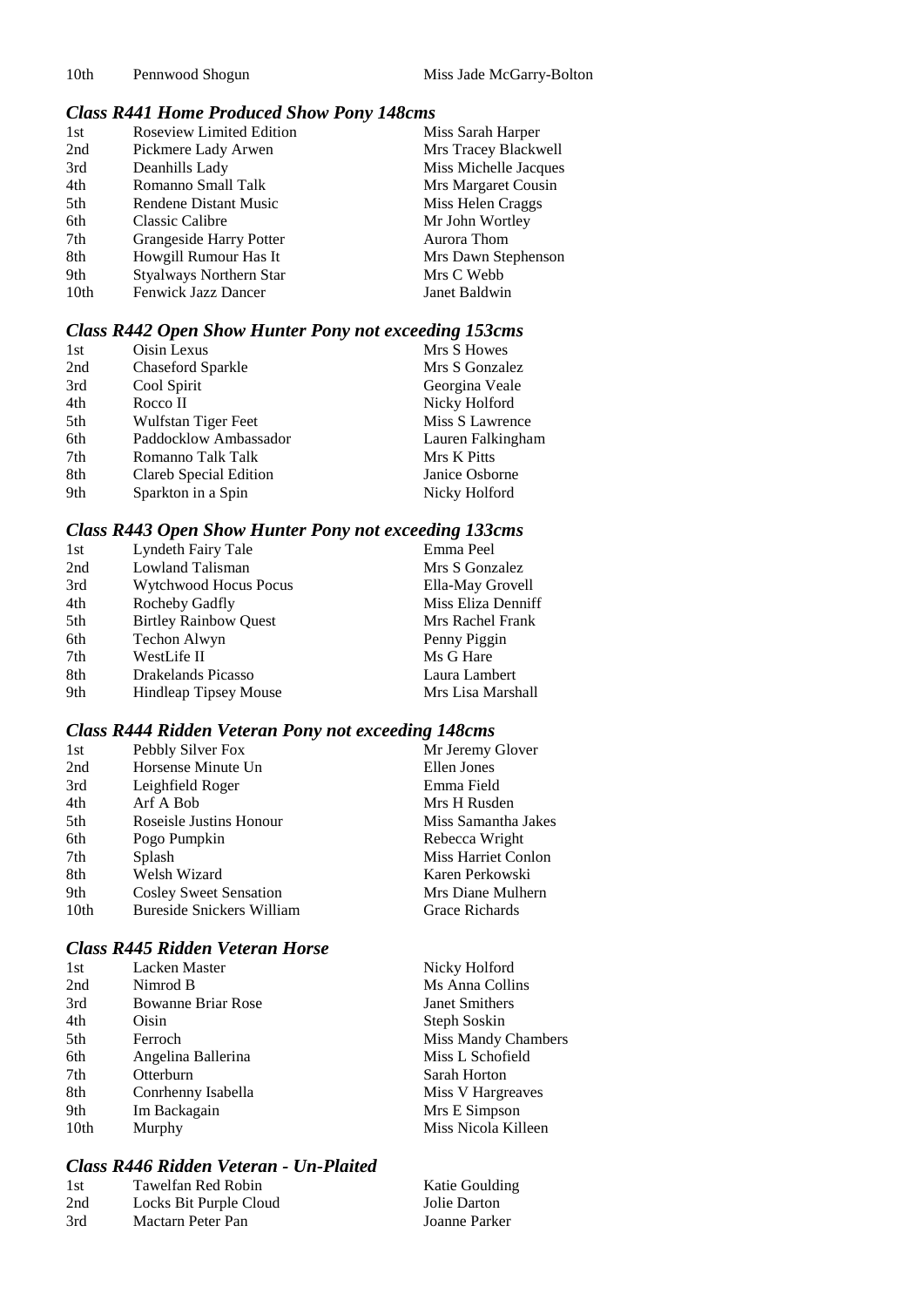| Galwyn Shadow        | Miss G Denning       |
|----------------------|----------------------|
| Mciverdene           | Mrs Jane Thorp       |
| Clarmount Star       | Gill Rawlinson       |
| Newcott Mikado       | David Holt           |
| Tyddfen Petra        | Victoria Perrin      |
| Dunsmore Glenfiddich | <b>Annette Perry</b> |
| Vean Eclipse         | Mrs Helen Crosland   |
|                      |                      |

# *Class R447 Open Show Pony not exceeding 138cms*

| Rhos Emilia                | Mr C Cousens          |
|----------------------------|-----------------------|
| Whiteleaze Diplomat        | Ms Beverley Moore     |
| Cusop Jacaroo              | Miss Lindsey Hillyard |
| <b>Brookwater Tomboy</b>   | Yana Jackman          |
| <b>Rosamel Dark Prince</b> | Miss Hannah Roulston  |
| Andbec Monte Carlo         | Mrs H Rusden          |
| Moluccas Moonlight Mace    | Mrs S Blythe          |
| Devine Lyric               | Mrs Sally Hewitt      |
| Whiteleaze Dominique       | Mrs Johannah Baker    |
| Pennwood Shogun            | Niamh Mcgarry-bolton  |
|                            |                       |

# *Class R448 Open Show Pony not exceeding 148cms*

| 1st | Rosamel Whispered Promise | Miss Hannah Roulston  |
|-----|---------------------------|-----------------------|
| 2nd | Daldorn Spring Thyme      | Lady Benton Jones     |
| 3rd | Deanhills Lady            | Miss Michelle Jacques |
| 4th | Pickmere Lady Arwen       | Mrs Tracey Blackwell  |
| 5th | Classic Calibre           | Jessika Wortley       |

# *Class I449 TGCA In Hand 4 years and over*

| King Arthur                    | Mrs Cindy Baldry       |
|--------------------------------|------------------------|
| Royal Candy Man                | Miss C Leahy           |
| <b>Redwings Master Blaster</b> | Ms R Wilson            |
| Albert                         | Mr Victor Sanders      |
| Jiminy Cricket                 | Miss Lorna Jarrald     |
| Prince Oberon                  | Miss C Humphrey        |
| The Candy Man                  | Mrs Kym Wheatley       |
| Tru Blu                        | Nicola Wagland         |
| Toy Soldier                    | Mrs Deborah McAllister |
| Maddy Of Penmor                | Mrs Christine Forster  |
|                                |                        |

# *Class I450 TGCA In Hand Youngstock*

| 1st | <b>Bartley Flake</b>          | Miss L Filippone   |
|-----|-------------------------------|--------------------|
| 2nd | Boxmoor Simley Red            | Mrs F Hunt         |
| 3rd | Beacon Blue                   | Annie Lamont       |
| 4th | Cherokee                      | Miss E Howe        |
| 5th | Hugos Luck of the Draw        | Miss S Brooker     |
| 6th | Half A Guinness               | Mrs Linda Browning |
| 7th | The Maverick                  | Patrica Hannah     |
| 8th | <b>Travelling Charlie Boy</b> | Miss Z Bennett     |
|     |                               |                    |

## *Class R451 TGCA Ridden*

| 1st              | Royal Candy Man                | Miss C Leahy          |
|------------------|--------------------------------|-----------------------|
| 2nd              | <b>Redwings Master Blaster</b> | Ms R Wilson           |
| 3rd              | King Arthur                    | Mrs Cindy Baldry      |
| 4th              | Prince Oberon                  | Miss C Humphrey       |
| 5th              | Maximus VII                    | Faye Hesketh          |
| 6th              | <b>Jack Havey Frost</b>        | Jillian Ward          |
| 7th              | Watercolour King               | <b>Tracie Foulger</b> |
| 8th              | Maddy Of Penmor                | Mrs Christine Forster |
| 9th              | Sgt Fluff                      | Mrs D Biggs           |
| 10 <sub>th</sub> | Hermits Zorro                  | Miss Z Bennett        |

# *Class R452 Just Off The Lead Rein M&M First Ridden*

| 1st | Hallows Stormin Norman        | Miss V Fenton               |
|-----|-------------------------------|-----------------------------|
| 2nd | <b>Stourton Royal Chester</b> | Mrs Gillian Clifford-Graham |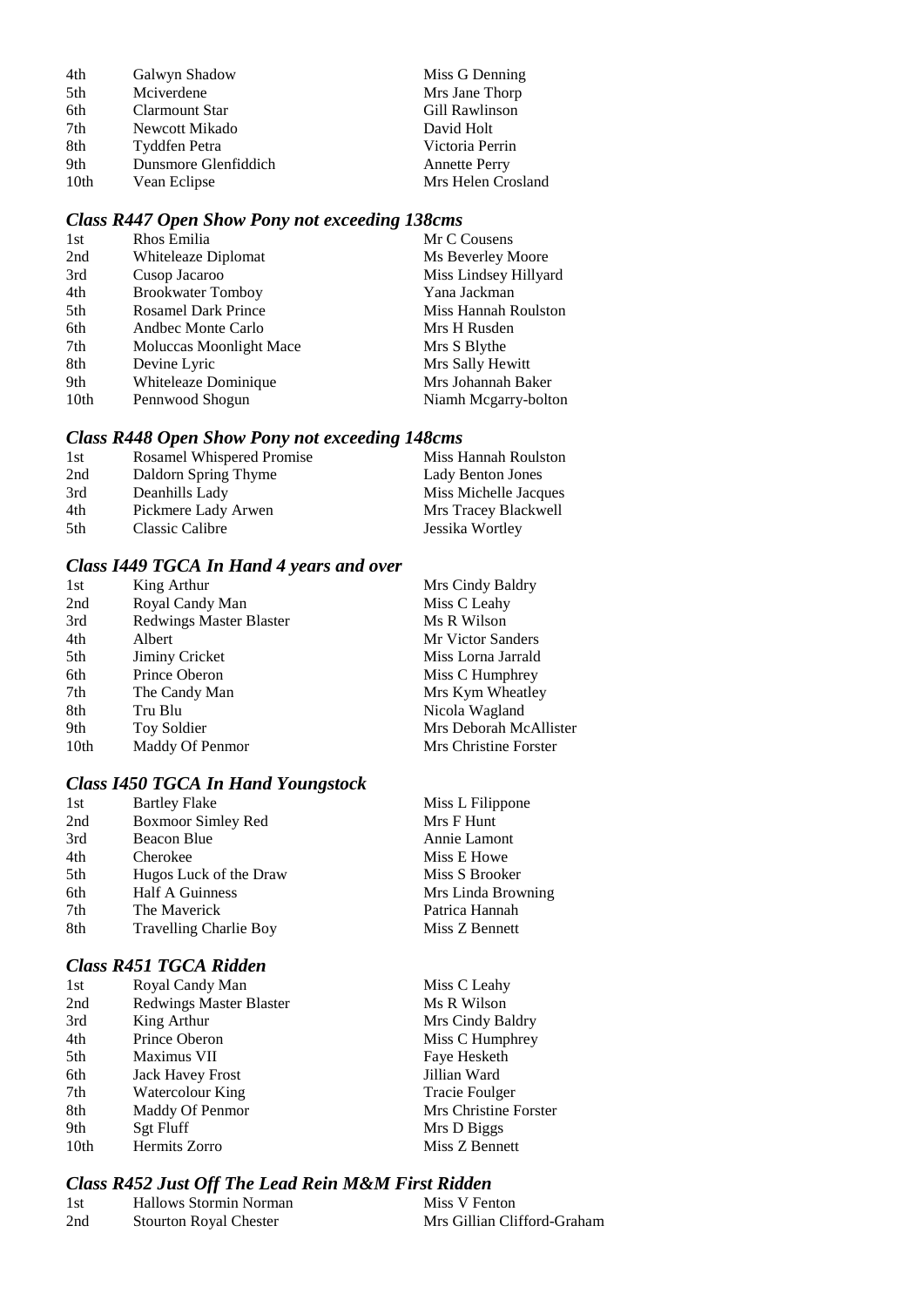| 3rd  | Heniarth Kookaburra      | Mrs E Morris        |
|------|--------------------------|---------------------|
| 4th  | Llwyfd Tom Tom           | Mrs Maria Cook      |
| 5th  | Thistledown Spanish Rose | Mrs V Hawkins-Smith |
| 6th  | Amahashi Madeleine       | Emma Cottham        |
| 7th  | <b>Pumphill Pantheon</b> | Sarah Weston        |
| 8th  | Thistledown Scots Luck   | Grace Michaelides   |
| 9th  | Sardis Cassius           | Mrs C Lanni         |
| 10th | <b>Barnell Adonis</b>    | Mrs N Juniper       |

# *Class R453 Home Produced Welsh A & B First Ridden*

| Marsh Midas             | Mrs J Carmichael      |
|-------------------------|-----------------------|
| Laithehill Martina      | Mrs N Body            |
| Ogilvie Ffion           | Maddison Leigh Turner |
| Gweundir Dafydd         | Mrs Helen Barker      |
| Llanalyn Awstin         | Mr R Williams         |
| Winneydene Crosby       | Miss Marnie Atkins    |
| Llanarth Sotheby        | Mrs M Richards        |
| Dukeshill Icon          | Mrs Karen Robertson   |
| Llanarth Scholar        | Jasmine Radford       |
| Fieldside Easter Parade | Madison Juniper       |
|                         |                       |

## *Class R454 Home Produced M&M First Ridden*

| 1st | Stourton Whato              | Dr Simone Yule                |
|-----|-----------------------------|-------------------------------|
| 2nd | Westown Skylark             | Miss A Khan                   |
| 3rd | Fox Leat Warrior            | Ruby Venni                    |
| 4th | Wilby Valiant               | Jane Etheridge                |
| 5th | <b>Ulvercroft Count</b>     | Miss Joanne Stone             |
| 6th | Hackamore Poetic Justice    | Hackamore Stud - Mrs M Parker |
| 7th | Littlebeechen Raggie Maggie | Alice Crocker                 |
| 8th | <b>Hisley Provost</b>       | Sophia Twitchen               |
|     |                             |                               |

## *Class R455 Home Produced Welsh A Lead Rein*

| 1st              | <b>Waitwith Goldfinch</b> | Mrs C Simmonds      |
|------------------|---------------------------|---------------------|
| 2nd              | Rookery Jumble            | <b>Sharon White</b> |
| 3rd              | Glyncoch Fox              | Mrs R Donnelly      |
| 4th              | Dukeshill Phantom         | Mrs Katie Snow      |
| 5th              | <b>Bushmoor Rocco</b>     | Sophie Gannon       |
| 6th              | Thistledown Scots Luck    | Grace Michaelides   |
| 7th              | Oldacares Lilli           | Miss V Fenton       |
| 8th              | Dillymore Braveheart      | Mrs C Geoghegan     |
| 9th              | Wenllwyfo                 | Zoe Baker           |
| 10 <sub>th</sub> | Llyndu Pom                | Miss Laura Clutton  |

## *Class R456 Home Produced M&M Lead Rein*

| 1st  | <b>Hisley Carnival</b>        | Mrs S Drake                 |
|------|-------------------------------|-----------------------------|
| 2nd  | Springwater Rossini           | Mrs K Knighton              |
| 3rd  | <b>Springwater Briony</b>     | Gillian Neve                |
| 4th  | Springwater Last Light        | Danielle Cawte              |
| 5th  | <b>Moortown Pedlar</b>        | Angela Reeves               |
| 6th  | <b>Stourton Royal Chester</b> | Mrs Gillian Clifford-Graham |
| 7th  | <b>Trevassack Harvey</b>      | Mrs S Sulsh                 |
| 8th  | Mactarn Peter Pan             | Joanne Parker               |
| 9th  | Shilstone Hameldon Beacon     | Ms G Bruce                  |
| 10th | Dixieland Barndance           | Mrs E Hatton                |
|      |                               |                             |

# *Class R457 Home Produced SP Lead Rein*

| 1st | Woodroyd Celebration   | Mrs R Godfrey-Faussett |
|-----|------------------------|------------------------|
| 2nd | Cosford Persia         | Mrs S Tierney          |
| 3rd | Lowland Toy Soldier    | Justine Macgregor      |
| 4th | Corristine Tinkerbelle | Miss J Molloy          |
| 5th | Hollybush Jiggle       | Mrs D Smith            |
| 6th | Highbent Just William  | <b>Grace Furniss</b>   |
| 7th | Trelawn Brigadoon      | Gillian Neve           |
| 8th | Caridines Sunbeam      | Megan Field            |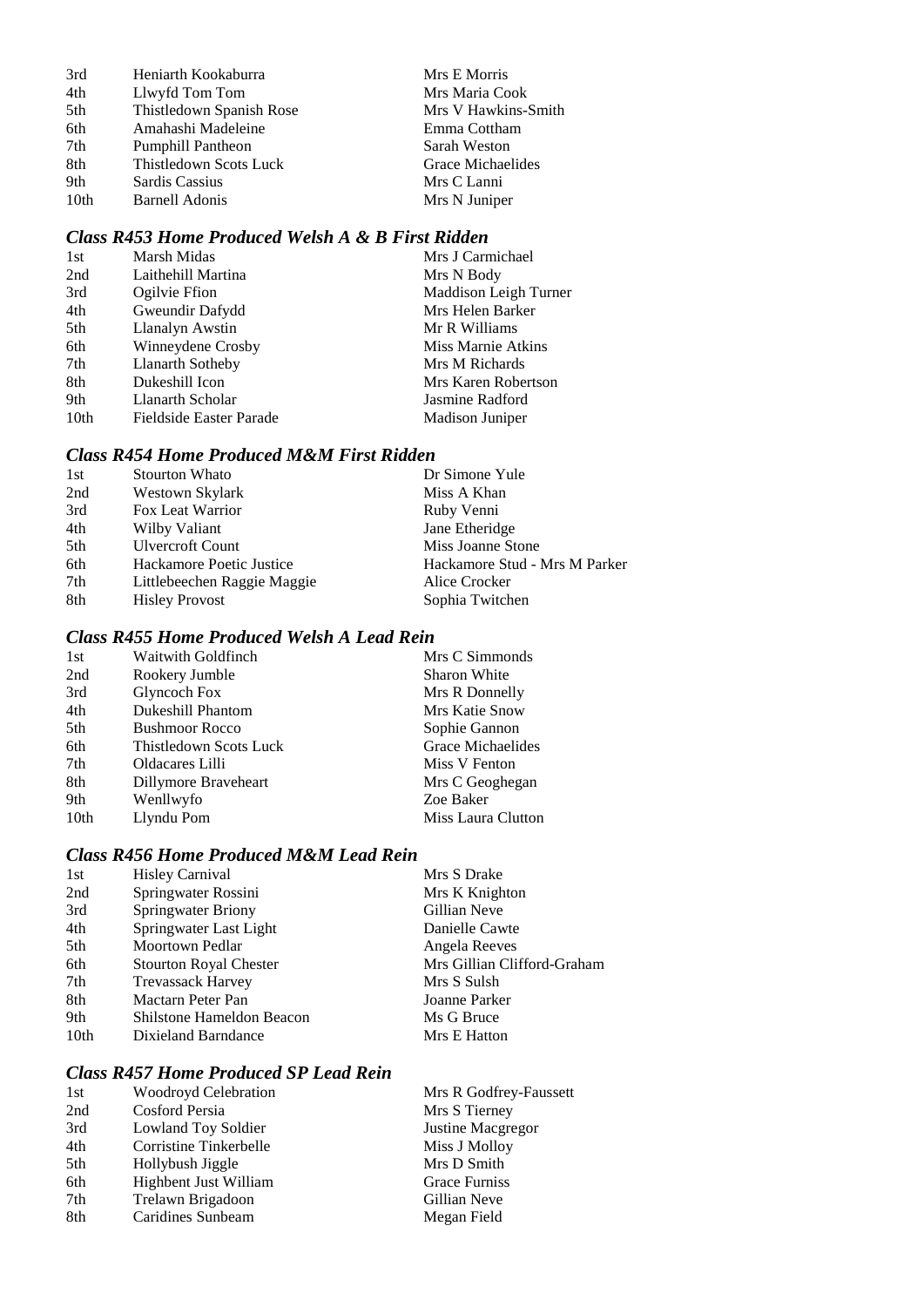| 9th  | Romanno Simplicity      | Mrs Margaret Cousin |
|------|-------------------------|---------------------|
| 10th | Ravensash Midnight Star | Mrs Francesca Brown |

### *Class R458 Home Produced SP First Ridden*

| 1st  | Leacon High Cockalorum     | Ms R Cowan              |
|------|----------------------------|-------------------------|
| 2nd  | Parkhills Little Aria      | Mrs Susan Pinder        |
| 3rd  | Barkway Moonwalk           | Claire Smalley          |
| 4th  | Whinfell Fairytale         | Tim Gibson              |
| 5th  | <b>Bylands Music Man</b>   | Mia Dickinson           |
| 6th  | West Leake Jubilation      | Miss Faye Heppelthwaite |
| 7th  | <b>Rillaton Sweet Talk</b> | Mrs L Caulfield         |
| 8th  | Wynswood Footprint         | Mrs L Ker               |
| 9th  | <b>Twylands Picture</b>    | Eve Giles               |
| 10th | Kalusta Dolly Daydream     | Lacey Higgs             |

## *Class R459 Home Produced SHP Lead Rein*

|      | 1st & res Pinewell Hector | Mrs S Tierney      |
|------|---------------------------|--------------------|
| 2nd  | Doultons Master Rupert    | Mr S Gale          |
| 3rd  | Kenilwood Purple Emperor  | Ms J Dolan         |
| 4th  | Senny Elfin               | Miss J Stone       |
| 5th  | Rohey Da Vinci            | Miss K Rimmer      |
| 6th  | Green Down Joker          | Miss Eloise Marlow |
| 7th  | Little Miss Leah          | Bailee Mcdonald    |
| 8th  | Alfie                     | Mrs V Bignell      |
| 9th  | Littlecourt Iced Ginger   | Mrs Janine Milner  |
| 10th | Princess Fiji             | Ms Andrea Smith    |

## *Class R460 Home Produced SHP First Ridden*

|      | 1st & ch All That Jazz  | Mrs S Gonzalez              |
|------|-------------------------|-----------------------------|
| 2nd  | Talgoed Eliza           | Mrs Gillian Clifford-Graham |
| 3rd  | Barkway Moonwalk        | Claire Smalley              |
| 4th  | Markoak Tiger Tilly     | Mrs J Elliott               |
| 5th  | <b>Cwmcarn Carreg</b>   | Freya Herring               |
| 6th  | Diamond Eye             | Miss B Hatton               |
| 7th  | Rillaton Trade Fair     | Miss A Horner               |
| 8th  | Rohey Da Vinci          | Miss K Rimmer               |
| 9th  | Southhill Farm Chipmonk | Mr & Mrs Airey              |
| 10th | Wynswood Footprint      | Mrs L Ker                   |
|      |                         |                             |

#### *Class R461 Just Off The Lead Rein SP/SHP First Ridden*

| 1st  | Nantcol Lady Penelope        | Hente Martin            |
|------|------------------------------|-------------------------|
| 2nd  | Rohey Da Vinci               | Miss K Rimmer           |
| 3rd  | Greenmeadows Christian Dior  | Miss Kate Turner        |
| 4th  | <b>Oranmore Sweet Millie</b> | Mr C Cousens            |
| .5th | <b>Rillaton Sweet Talk</b>   | Mrs L Caulfield         |
| 6th  | West Leake Jubilation        | Miss Faye Heppelthwaite |

*Class I462 Cleveland Bay Stallion / Gelding*

*Class I463 Cleveland Bay Mare*

*Class I464 Cleveland Bay Foal*

*Class I465 Cleveland Bay 2 - 3 years old*

*Class I466 Cleveland Bay Yearling*

*Class I467 Part Bred Cleveland Bay 1,2,3 Years*

*Class I468 Part Bred Cleveland Bay 4 years old & over*

*Class R469 Ridden Cleveland Bay*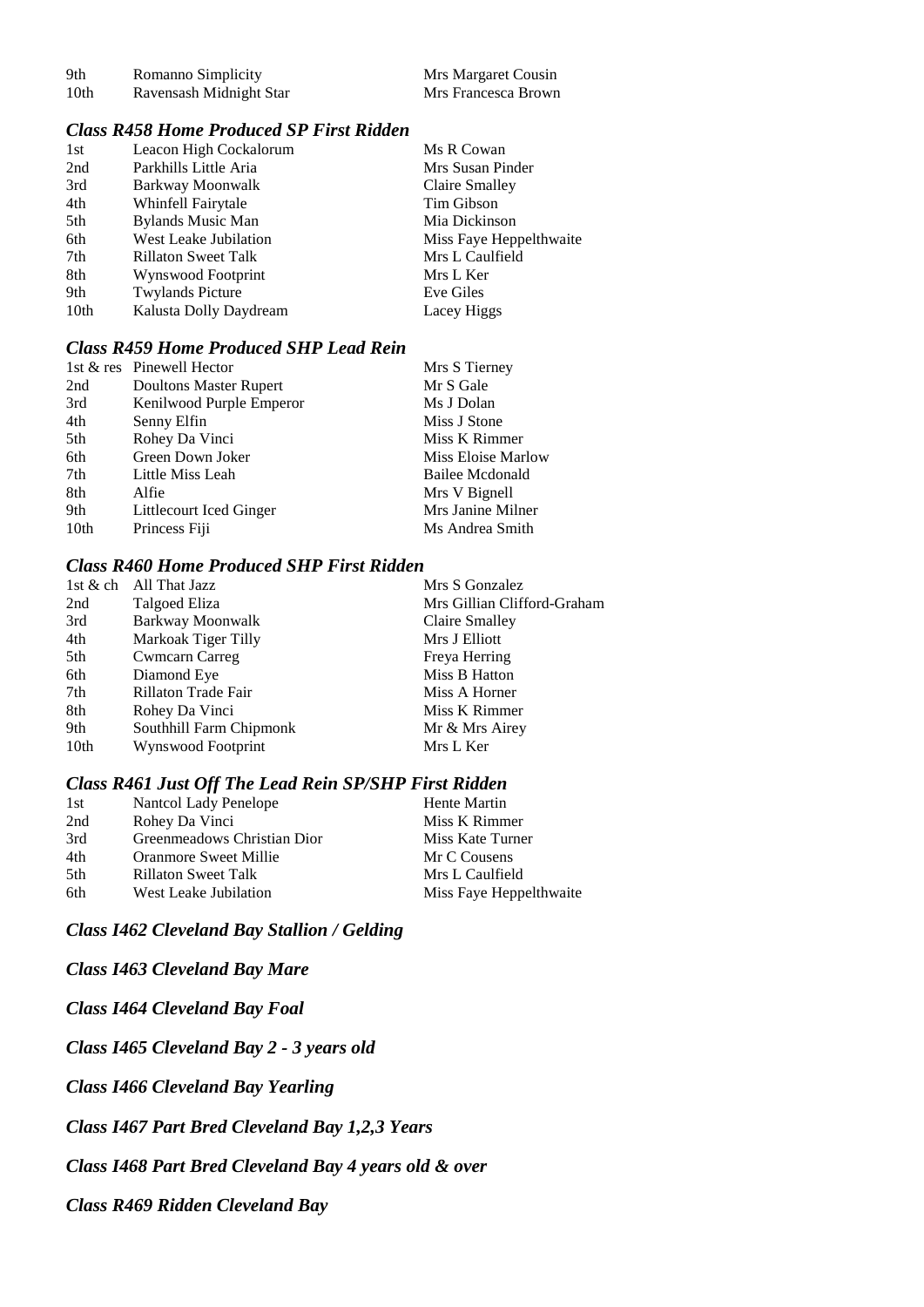## *Class R470 Ridden Part Bred Cleveland Bay*

# *Class I471 Cleveland Bay Produce Class*

### *Class R472 Ridden World Breeds*

#### *Class I473 Veterans In Hand Pony*

| Fingerpost Tambourine Man Of Moel | Miss V Wigglesworth  |
|-----------------------------------|----------------------|
| <b>Brynargoed Taran</b>           | Mrs Elaine Keeble    |
| <b>Maxwelltown Monty</b>          | Miss L Burbidge      |
| Clarmount Star                    | Gill Rawlinson       |
| Eugrad Siencyn                    | Mrs Jean Turner      |
| Locksbit Chantilly Charm          | Miss Pauline Cooke   |
| Dunsmore Glenfiddich              | <b>Annette Perry</b> |
| <b>Escley Trapeze</b>             | Mrs Linda Gate       |
| Laithehill Othello                | Mrs Helen Barker     |
|                                   |                      |

## *Class I474 Veterans In Hand Horse*

| 1st | Isatis De Lecluse     | Mr Philip Knight      |
|-----|-----------------------|-----------------------|
| 2nd | Newtownhen            | Miss J Moore          |
| 3rd | Otterburn             | Sarah Horton          |
| 4th | Midnight Star         | Miss N Moores         |
| 5th | Limehead Dapper Jack  | Jennie Ebden          |
| 6th | Swayfield John II     | Miss Leanne Robertson |
| 7th | Hodni Rex             | Mrs H Leather         |
| 8th | Limerick Diamonds Boy | Cerys Evans           |

### *Class R475 Veterans In Hand 21 years & over*

|                  | 1st & res LAnneede Ravel         | Steph Soskin       |
|------------------|----------------------------------|--------------------|
| 2nd              | Mactarn Peter Pan                | Joanne Parker      |
| 3rd              | Horsense Minute Un               | Ellen Jones        |
| 4th              | Welsh Wizard                     | Karen Perkowski    |
| 5th              | Wyre Bank Top Hat                | Mr R Houghton      |
| 6th              | Cusop Just In Time               | Miss J Chavda      |
| 7th              | Vean Eclipse                     | Mrs Helen Crosland |
| 8th              | <b>Bureside Snickers William</b> | Grace Richards     |
| 9th              | The Crafty Fox                   | Mrs Karen Clarke   |
| 10 <sub>th</sub> | <b>Phantom Blonde</b>            | Ms D Webb          |

## *Class I476 Friesian In Hand 4 Years Old & Over*

|     | 1st & ch Joscka                   | Mrs Teri Osborne   |
|-----|-----------------------------------|--------------------|
|     | 2nd & res Fryske S-Vanveld Olthof | Miss Hannah Lane   |
| 3rd | Victor Vrouck                     | Miss Hannah Tinker |
| 4th | Marrit T.K                        | Carolyn Purse      |
| 5th | Zarina P                          | Carolyn Purse      |
| 6th | Yentile V Monting                 | Miss Mary Morgan   |

# *Class I477 Friesians In Hand - 1,2,3 Years Old*

### *Class I478 Part Bred Irish Draught In Hand*

| 1st  | Cos Me Is Black         | Mr Bruce Langley-McKim |
|------|-------------------------|------------------------|
| 2nd  | Treiddon Hugo Boss      | Miss S Golding         |
| 3rd  | Danson                  | Miss Gaynor Lilley     |
| 4th  | Ferrari Star            | K W Smith              |
| .5th | Isabella 1 <sub>v</sub> | Miss B Hatton          |

## *Class I479 Irish Draught In Hand 4 years old & over*

|     | 1st & ch $\cos M$ e Is Black  | Mr Bruce Langley-McKim |
|-----|-------------------------------|------------------------|
| 2nd | <b>Thatchers Harvest Blue</b> | Mrs K Willmott         |
| 3rd | Guiding Light                 | Mrs Val Henshaw        |
| 4th | Al Capone II                  | Miss Roz Jones         |
| 5th | Penanns Dundrinne Lady        | Miss S Golding         |
| 6th | The Black Swan                | Miss Lauren Allen      |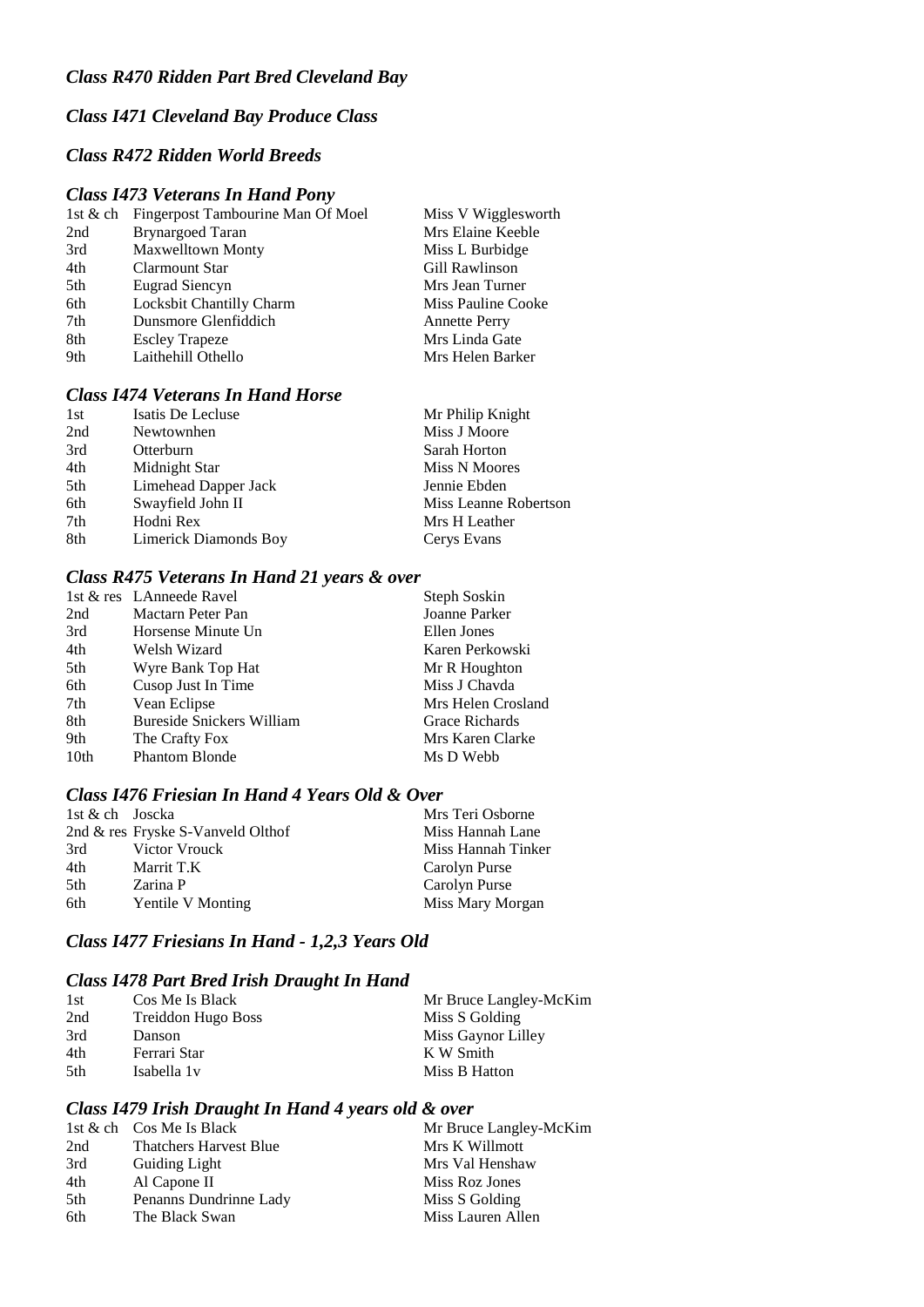#### *Class I480 Irish Draught In Hand 2 - 3 years old*

|     | 1st & res Carrgfada Grey Mist | Mr Bruce Langley-McKim |
|-----|-------------------------------|------------------------|
| 2nd | Carrigfada Diamond            | Mr Bruce Langley-McKim |
| 3rd | Cavan Crystal                 | Mrs Jennifer Blenkiron |
| 4th | <b>TJS Double Diamond</b>     | Mrs Lorraine Andrews   |
| 5th | <b>TJS Misty</b>              | Miss Lauren Allen      |
| 6th | Macaulay Highlander           | Miss Sarah Eddie       |
|     |                               |                        |

#### *Class I481 Irish Draught In Hand Yearling*

| 1st | Pearl Princess    | Mrs Marion Cannell |
|-----|-------------------|--------------------|
| 2nd | Killarney Crystal | Mrs Marion Cannell |

#### *Class I482 Exmoor 1,2,3 years old*

| 1st | Bournefield Tudor Rose   | Mrs P Ward-Burton |
|-----|--------------------------|-------------------|
| 2nd | Beinnliath Peggies Spout | Fiona Dickson     |
| 3rd | Cellini                  | Miss K Scorey     |

#### *Class I483 Exmoor Gelding*

| 1st | <b>Eddra Chillies</b> | Miss C M Phillips |
|-----|-----------------------|-------------------|
| 2nd | Ikleton Shindig       | Jean Cartwright   |

#### *Class I484 Exmoor Mare*

| Mr & Mrs I M Graham |
|---------------------|
| Mrs E Barker        |
| Fiona Dickson       |
| Mrs A I Woodward    |
| Mrs S Muir          |
| Jessica Rice        |
|                     |

#### *Class I485 Exmoor Stallion*

|     | 1st & res Threeshires Aristocrat 187 18 |
|-----|-----------------------------------------|
| 2nd | Dunkery Wigeon                          |

#### *Class I486 New Forest 1,2,3 years old*

| 1st | Kauri Evenstar |
|-----|----------------|
|-----|----------------|

#### *Class I487 New Forest Gelding*

| 1st | <b>Furzley Magician</b> |
|-----|-------------------------|
| 2nd | Osgood Bramble          |
| 3rd | Sabinas Gold Nugget     |
| 4th | <b>Havestorm Topsy</b>  |
| 5th | Willoway Pipe Dream II  |
| 6th | Buttslawn Merlin        |
|     |                         |

#### *Class I488 New Forest mare*

|     | 1st & res Kauri Inspiration |
|-----|-----------------------------|
| 2nd | Willoway True Faith         |
| 3rd | Marigolds Mayhem            |
| 4th | Keyham Cannikin Ruffet      |

#### *Class I489 New Forest Stallion*

1st & ch Peveril Pendragon Ms G Bruce 2nd Blackwell Chalice Jo Smyth<br>3rd Lindwude Beamer Miss Sara 3rd Lindwude Beamer Miss Sarah Birch 4th Gatebridge Rag Time Jo Smyth 5th Brock Captain Jack Miss Kirstie Wright

#### *Class I490 Fell 1,2,3 years old*

| 1st | <b>Balmoral Thurso</b>   |
|-----|--------------------------|
| 2nd | Darren Vale Bailey       |
| 3rd | Lownthwaite Pat The Pony |
| 4th | <b>Wellbrow Fury</b>     |

Mrs E Barker Hayley Renolds

Mrs Amanda Key

Mrs Julie Moxon Mrs Hazel Barber Mrs Julie Moxon Jennie Ebden Mrs C Highnam Jo Smyth

Mrs Amanda Key Mrs Jane Ripley Mr R Cook Mrs J M McWhirter

HM The Queen Mr M Catterall Alison Morton Mrs Maxine Chapman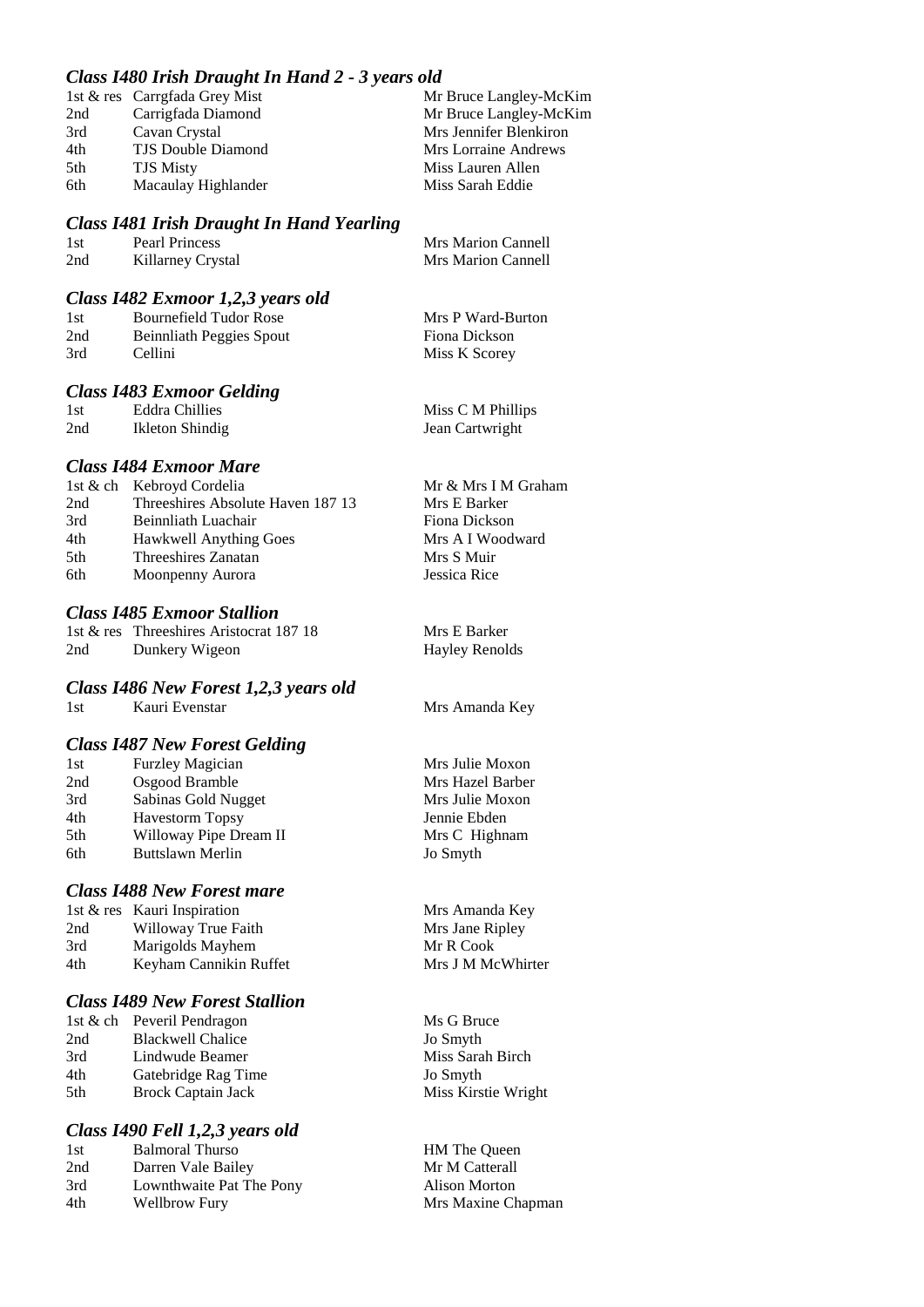#### *Class I491 Fell Gelding*

| 1st | Lunesdale Knight Music  | Alison Flavell        |
|-----|-------------------------|-----------------------|
| 2nd | Clifford Casino         | Mrs S Cowie-Bland     |
| 3rd | Severnyale Hereward     | Annabelle Pethybridge |
| 4th | <b>Tywood Tradition</b> | Miss Harriet Conlon   |
|     |                         |                       |

# *Class I492 Fell Mare*

#### 1st Clarmount Star Gill Rawlinson<br>2nd Lunesdale Lady Rebecca Ms Nicola Stag Lunesdale Lady Rebecca Ms Nicola Stagnell 3rd Lownthwaite Heidi Alison Morton 4th Well Brow Cassie Abigail Kershaw

## *Class I493 Fell Stallion*

| 1st | Inglegarth Premier | Miss Amy Geraghty |
|-----|--------------------|-------------------|
| 2nd | Wellbrow Victor    | Milli Ward        |
| 3rd | Ludworth Viking    | Miss Nichola Ash  |

#### *Class I494 Piebald / Skewbald In Hand Pony - Plaited / Hogged*

| 1st | The Longhouse Dimension | Miss D Rose        |
|-----|-------------------------|--------------------|
| 2nd | Shemika Snip            | Mrs R Bishop       |
| 3rd | Leyeswick Seabiscuit    | Mrs Nicola Jordan  |
| 4th | Prestwood Dolly Mixture | Mrs Fleur Cradock  |
| 5th | Timberland              | Mrs Janine O Neill |
| 6th | <b>Indian Princess</b>  | Olivia Phillips    |
| 7th | Kas Aleesha             | Miss A Richards    |

#### *Class I495 Piebald / Skewbald In Hand Horse - Plaited / Hogged*

| 1st | John O Rose                  | Rachel Hanna - Mears  |
|-----|------------------------------|-----------------------|
| 2nd | Koroyas Kasper               | <b>Stacey Narey</b>   |
| 3rd | <b>Texas Two Tone</b>        | Louise Whiteley-Guest |
| 4th | <b>Westceffyl Masquerade</b> | Miss V Squire         |
| 5th | <b>Cathmor Opposition</b>    | Mrs Amanda Gaughran   |
| 6th | Toby                         | Jennie Ebden          |
| 7th | <b>Action Man</b>            | Mrs Sandra Hylands    |

#### *Class I496 Piebald / Skewbald In Hand Traditional / Native Horse / Pony*

| The Pocket Rocket           | <b>Terrie Cowley</b>       |
|-----------------------------|----------------------------|
| <b>Rumbustious Reginald</b> | Claire Hardstone           |
| Moortown Lacey              | Claire Hardstone           |
| Asby Mills Dynamite         | Mrs Debra Walker           |
| Beacon Blue                 | Annie Lamont               |
| Call The Shots              | Miss C Bunting             |
| Addien Marie                | Mrs Lesley Wolfenden       |
| The Magie                   | Miss Hollie Victoria Scott |
| Jiminy Cricket              | Miss Lorna Jarrald         |
| Outta This World            | Mr E Prosser               |
|                             |                            |

#### *Class I497 Welsh A yearling colt*

| 1st | Lyncathbury Gethin             | Mrs L Burt         |
|-----|--------------------------------|--------------------|
| 2nd | Idyllic Phantom                | Georgia Crouchman  |
| 3rd | <b>Fosterhouses Hunky Dory</b> | Mrs P Govier       |
| 4th | Isle Bells Fanando             | Ms Alice Griffiths |

## *Class I498 Welsh A yearling filly / gelding*

|     | 1st & res Tame Valley Siena | Mrs S E V Goodwin |
|-----|-----------------------------|-------------------|
| 2nd | Welstern Linnet             | Miss C Storey     |
| 3rd | Ceulan Carolyn              | Mr Peter Carduss  |

## *Class I499 Welsh A 2/3 year old colt*

| 1st | Papplewick Josandia     | Miss Laura Bates   |
|-----|-------------------------|--------------------|
| 2nd | Bryntwr Tecwyn          | Miss Kylie Knowles |
| 3rd | Little Beechen Talisman | Mrs & Mrs Sulsh    |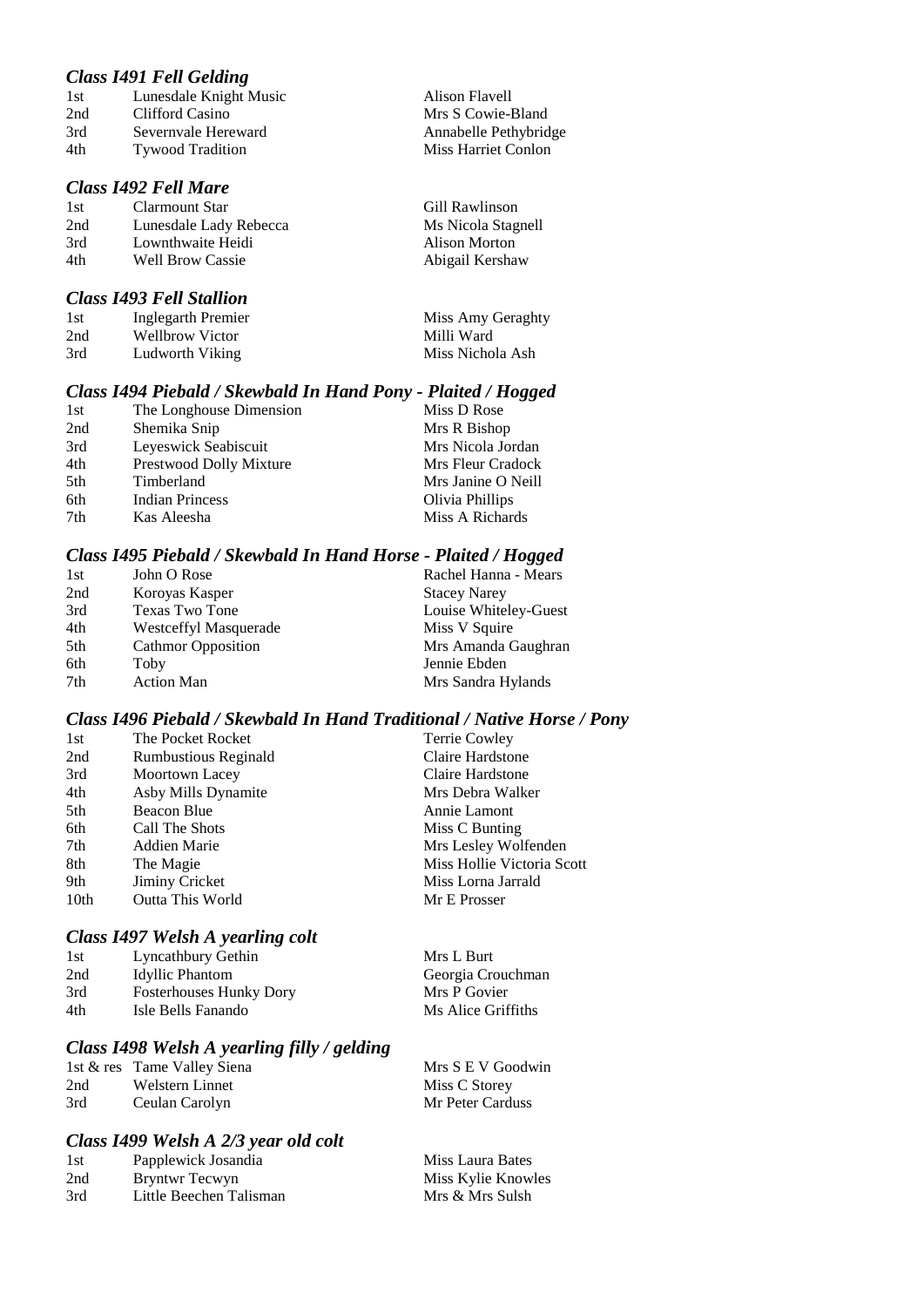### *Class I500 Welsh A 2/3 year old filly / gelding*

### *Class I501 Welsh A mare / gelding*

| 1st              | <b>Tame Valley Rosemary</b>      | Mrs S E V Goodwin   |
|------------------|----------------------------------|---------------------|
| 2nd              | <b>Cascob Morning Suprise</b>    | Miss Lauren Wren    |
| 3rd              | <b>Blethyn Ring O Roses</b>      | Mrs Sue Day         |
| 4th              | Pinelodge Petal                  | Miss A Prior        |
| 5th              | <b>Tiffwyl Mimosa</b>            | Mr A Tilley         |
| 6th              | Papplewick Georgia               | Mrs M Whittington   |
| 7th              | Crumpwell Hasna                  | Miss Claire Connor  |
| 8th              | Heniarth Norman Stanley Fletcher | Mrs Margaret Cousin |
| 9th              | Rosedale Just Josie              | Mr C Cousens        |
| 10 <sub>th</sub> | Gartconnel Classy Lady           | Mrs & Mrs Sulsh     |

### *Class I502 Welsh A Stallion*

|     | 1st & res Bethel Selwyn  | Mrs M Spoor              |
|-----|--------------------------|--------------------------|
| 2nd | Kastanjehof Legacy       | Miss E Thompson          |
| 3rd | Coelenhages Jarno        | Mrs Lynn Scott           |
| 4th | Rhydyfelin Shooting Star | Miss L Mason             |
| 5th | Werderris Chancellor     | <b>Charlotte Edwards</b> |

# *Class I503 Welsh C yearling Colt*

1. Cheshmere Jo Frazier Mr & Mrs J Smith

### *Class I504 Welsh C yearling Filly / Gelding*

1st Donys up and Dun Miss Tina Nicholls

### *Class I505 Welsh C 2/3 year old Colt*

| 1st | Felinmor Brenin        | Miss Laura Clegg         |
|-----|------------------------|--------------------------|
| 2nd | Rhosymeirch Braveheart | Mrs S Jones              |
| 3rd | Pennal Sportsman       | Ms Joanne Kirk-Pickering |
| 4th | Llamri Terfel          | Mrs D Whitmore           |

### *Class I506 Welsh C 2/3 year old Filly / Gelding*

|     | 1st & ch Leyeswick Pixie Lott | Mr J Giles        |
|-----|-------------------------------|-------------------|
| 2nd | Oakmill Horatio               | Steph Ryder-Bayes |
| 3rd | Foxhollow Alwyn Tywysog       | Mrs K Gibson      |
| 4th | <b>Oakmill Hector</b>         | Steph Ryder-Bayes |

### *Class I507 Welsh C Mare / Gelding*

| 1st | Synod Rosie Magic             | Evan Parsons       |
|-----|-------------------------------|--------------------|
| 2nd | <b>Cheshmere Baracus</b>      | Mrs C Pooley       |
| 3rd | <b>Ilar Cymro</b>             | Mrs Lauren Eardley |
| 4th | <b>Brocefni Marcwis</b>       | Kaitlin Bavidge    |
| 5th | <b>Atinas Danny Boy</b>       | Tim Gibson         |
| 6th | <b>Foxhollow McGredy</b>      | Mrs K Gibson       |
| 7th | Menai Radi                    | Mrs Kate Borst     |
| 8th | Marinald Princess Magic       | Andrea Pearman     |
| 9th | <b>Moorcrest Ramblin Rose</b> | Miss E Mrvik       |
|     |                               |                    |

### *Class I508 Welsh C Stallion*

1st & res Cilmaengwyn Welsh Jac Mr & Mrs G Deller

# *Class I509 Welsh B yearling colt*

1. Eyarth Navara Mr C Parling

### *Class I510 Welsh B yearling filly / gelding*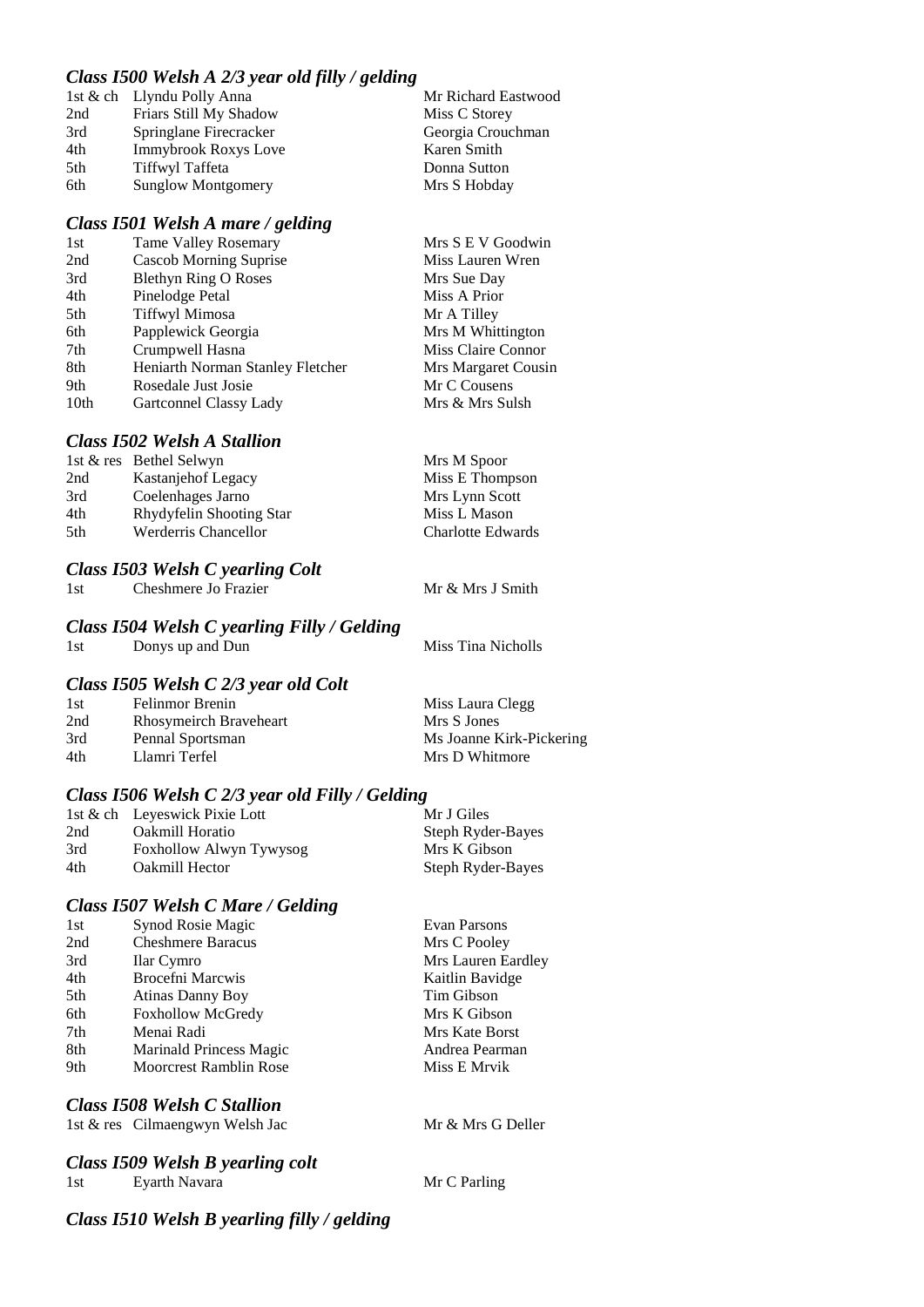| 1st | Janpete Miss Dior       | Mrs C Cox         |
|-----|-------------------------|-------------------|
| 2nd | <b>Techon Telynores</b> | Mr H R Butters    |
| 3rd | Walseker Katie          | Mrs L Wilson      |
| 4th | Mynach Sea Mist         | Mrs L Burt        |
| 5th | <b>Bronheulog Poppy</b> | Mrs Sarah Widdows |

### *Class I511 Welsh B 2/3 year old colt*

|     | 1st & res Laithehill Mercury | Mrs L Burt       |
|-----|------------------------------|------------------|
| 2nd | Evarth Braveheart            | Mrs C Cox        |
| 3rd | Llangeitho Royal Tribune     | Mrs Hazel Walter |

# *Class I512 Welsh B 2/3 year old filly / gelding*

| 1st | Cadlanvalley Cashmere   | Miss S Dobbs      |
|-----|-------------------------|-------------------|
| 2nd | Paddock Petula          | Mrs L Wilson      |
| 3rd | Corkhills Sky Lark      | Eleanor Crate     |
| 4th | Thamesbourne Rowena     | Mrs S Board Jones |
| 5th | Pennwood Maisie-May     | Miss A Prior      |
| 6th | Locksley Donna Giuliana | Miss E Thompson   |
| 7th | Colliyers Cwick Silver  | Mrs Pauline Clark |

### *Class I513 Welsh B mare / gelding*

| 1st              | <b>Bannut Twilight</b>            | Miss Samantha Wallace   |
|------------------|-----------------------------------|-------------------------|
| 2nd              | Elvet Abigail                     | Mr K Stewart            |
| 3rd              | Downland Elvive                   | Mrs Hazel Walter        |
| 4th              | Paddock Personality               | Mrs Debbie H Gottschalk |
| 5th              | Ernford Butler                    | Miss L Kingston         |
| 6th              | Fingerpost Tambourine Man Of Moel | Miss V Wigglesworth     |
| 7th              | <b>Bunbury May Blossom</b>        | Miss A Tolley           |
| 8th              | Whisperdale Jameelia              | Mrs R Bishop            |
| 9th              | Brynoffa Savannah                 | <b>Eleanor Crate</b>    |
| 10 <sub>th</sub> | Erimus Pioneer                    | Miss Emma Cottham       |
|                  |                                   |                         |

### *Class I514 Welsh B Stallion*

|     | 1st & ch Brynoffa Jazz  | Eleanor Crate     |
|-----|-------------------------|-------------------|
| 2nd | Meadowlands Mooncatcher | Mrs Pauline Clark |
| 3rd | Hoe K Horst Imperial    | Miss S Williams   |
| 4th | Gigman Sea Senor        | Mrs S Jones       |

### *Class I515 Welsh D yearling colts*

# *Class I516 Welsh D yearling Filly / Gelding*

Danaway Bonnie-Blue Mr & Mrs Simocko

Mr M Catterall

# *Class I517 Welsh D 2/3 year old Colt*

| 1st | Menai Euro Star | Lynn Hutcheson |
|-----|-----------------|----------------|
| 2nd | Melgar Mystical | Mr G Skeels    |

### *Class I518 Welsh D 2/3 year old Filly / Gelding*

### *Class I519 Welsh D mare / Gelding*

|                  | 1st & ch Nebo Rhianon       | Miss Ina Andresen     |
|------------------|-----------------------------|-----------------------|
|                  | 2nd & res Buckles Kacey May | Miss Lauren Brazier   |
| 3rd              | Horeb Ioan                  | <b>Holly Charnock</b> |
| 4th              | Cwmesgair Dion              | Mrs W Dunn            |
| 5th              | Wexland Glyndwr             | Keeley McClarence     |
| 6th              | Wotfield Quickstep          | Mrs Angela Hunt       |
| 7th              | <b>Hucklow Bracken</b>      | Miss Victoria Selfe   |
| 8th              | Greenwing Hobo              | Samantha Willis       |
| 9th              | Kylebeck Chieftan           | Miss M Hilton         |
| 10 <sub>th</sub> | <b>Belshaw Tree Man</b>     | Miss A Robinson       |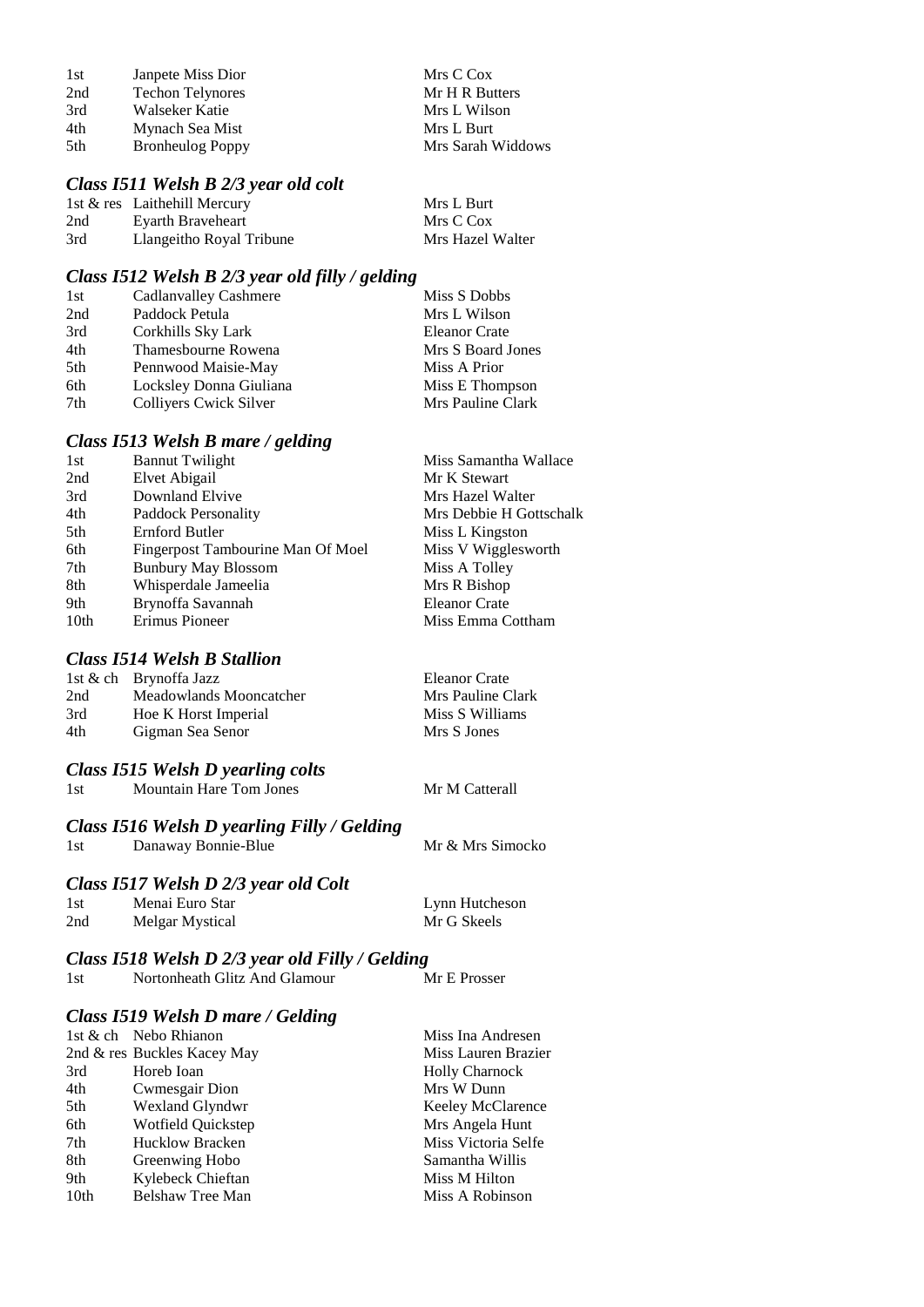### *Class I520 Welsh D Stallion*

| 1st | Brynithon The Exterminator |
|-----|----------------------------|
| 2nd | Nebo Herbert               |

### *Class I521 Young Producers*

| 1st | Fyrefly                              | Mrs M Nicoll-Thompson   |
|-----|--------------------------------------|-------------------------|
| 2nd | Blackertor Uk Quickstep King Dragonn | Miss Georgina Wood      |
| 3rd | Rosevillas Milly                     | Miss Claire Connor      |
| 4th | <b>Roslin Star Attraction</b>        | Miss D Oliver           |
| 5th | Moneen Girl                          | Miss R Hilton           |
| 6th | Tiernea Lady                         | <b>Bronte Thompson</b>  |
| 7th | <b>Rumworth Welsh Maid</b>           | Mr R Houghton           |
| 8th | Springwater What A Lark              | Mrs D J Bonser-Hadfield |
|     |                                      |                         |

# *Class I522 Connemara yearling*

**19 Spinway Gifted** Jean Sutton

### *Class I523 Connemara 2 - 3 years*

|     | 1st & ch Castle Jasmine | Mrs K Mickle      |
|-----|-------------------------|-------------------|
| 2nd | Charterhouse Acorn      | Mrs Jane Papworth |
| 3rd | Rickamore Ruby          | Mrs D Samuih      |
| 4th | Rosscon Yogu            | Miss B Hatton     |

### *Class I524 Connemara Gelding*

| 1st | <b>Streamstown Prince</b> | Miss Roz Jones     |
|-----|---------------------------|--------------------|
| 2nd | Chilham Hurricane         | Miss Anna Sherriff |
| 3rd | Scottsway The Jester      | Mrs Jane Papworth  |
| 4th | Chilham Sand Castle       | Miss R Hilton      |
| 5th | Nyton Master Joker        | Emma Rhodes        |
|     |                           |                    |

### *Class I525 Connemara Mare*

| 1st | Dale Dust Devil  |
|-----|------------------|
| 2nd | Balla Fadda Lady |

### *Class I526 Connemara Stallion*

|     | 1st & res Kippure Viking |
|-----|--------------------------|
| 2nd | Drumacre Prince Albert   |

### *Class I527 Shetland yearling*

| 1st | Plumtree Chimaire      |
|-----|------------------------|
| 2nd | <b>Blue Gowt Amber</b> |

### *Class I528 Shetland 2 -3 years*

| Millquoy Lucky Lass     |
|-------------------------|
| Clibberswick Selena     |
| H.R.E. Pamelle          |
| Pinglewood Showgirl     |
| Pinglewood Linnet       |
| <b>Slades Victory</b>   |
| Foldhouse Dinky Dee     |
| Plumtree Joyce          |
| Helawi Cosmic Flash     |
| <b>Burghwood Dorian</b> |
|                         |

### *Class I529 Shetland Gelding*

| 1st             | Serenteifi Morgan Llwyd  |
|-----------------|--------------------------|
| 2 <sub>nd</sub> | <b>Burghwood Tristan</b> |
| 3rd             | Hermits Figaro           |
| 4th             | <b>Beltoy Rose Talon</b> |
| 5th             | Helawi Indian Cheif      |
| 6th             | Wickhams Lucky Star      |
| 7th             | Valnanas Autumn Glow     |
| 8th             | Caeenenado Murray        |

Miss S Jackson Jennie Ebden

| Mrs M Nicoll-Thompson   |
|-------------------------|
| Miss Georgina Wood      |
| Miss Claire Connor      |
| Miss D Oliver           |
| Miss R Hilton           |
| <b>Bronte Thompson</b>  |
| Mr R Houghton           |
| Mrs D J Bonser-Hadfield |

| Mrs K Mickle      |  |
|-------------------|--|
| Mrs Jane Papworth |  |
| Mrs D Samujh      |  |
| Miss B Hatton     |  |

Miss Kristina Dalborg Lindsey Miller

Jane Etheridge Robin Avery

Mrs L Day Mrs Karen Grover

Mr G Chenery Mrs C Boyle Mr G Chenery Mr N Barrett Mr N Barrett Mr R Cook Mrs Su Woodcock Mrs L Day Mrs F Bays-Griffiths Miss Louise Yendell

John Checkley Miss Louise Yendell Miss K Morten Mrs K Shepherd Mrs Karen Key Miss E Kerwood Mrs V Sedgbeer Ms Joanne Kirk-Pickering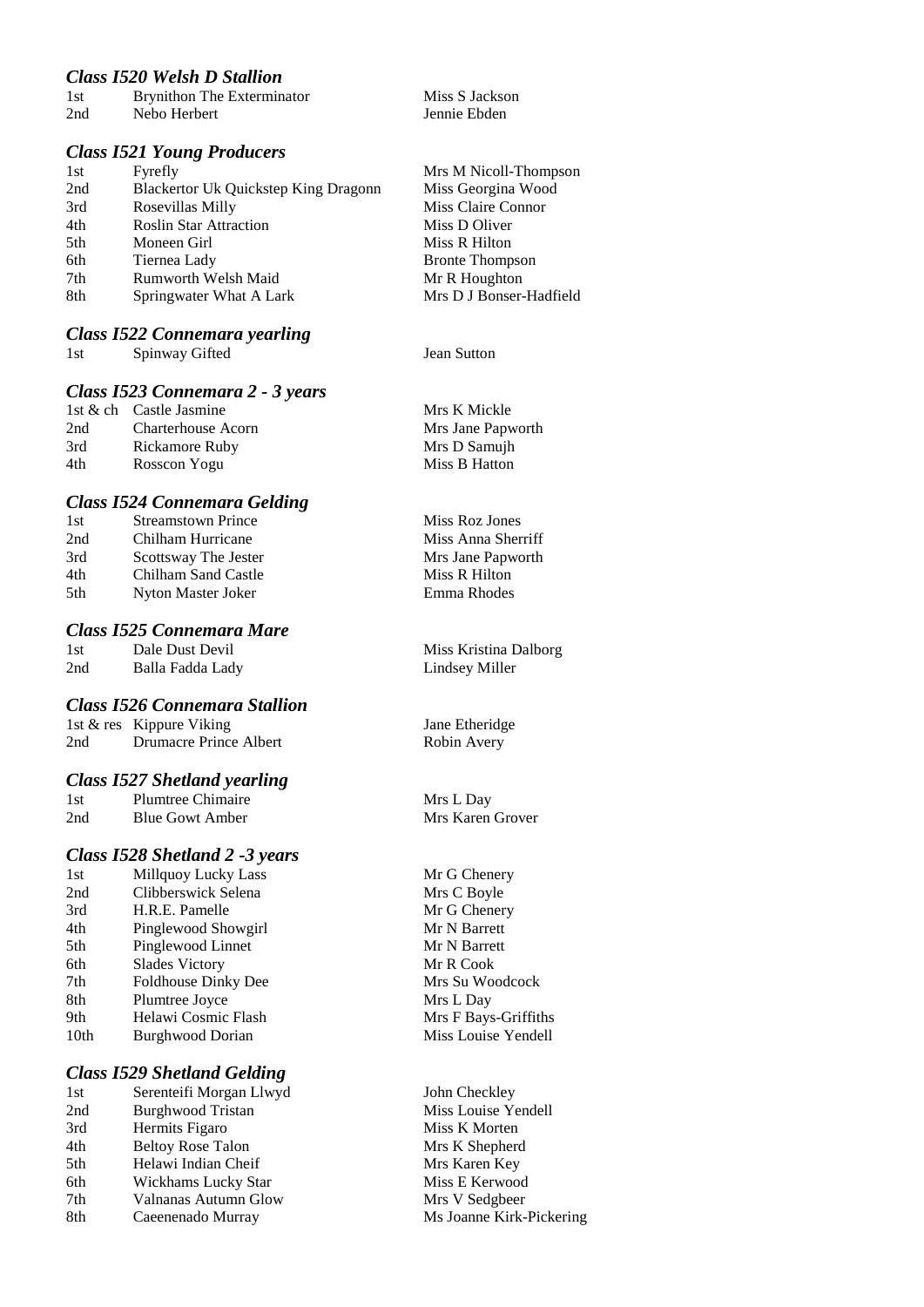#### *Class I530 Shetland Mare*

| 1st              | Rosevillas Milly          |
|------------------|---------------------------|
| 2nd              | <b>Brewards Penny</b>     |
| 3rd              | Dryfesdale Damson         |
| 4th              | <b>Eclispse Debute</b>    |
| 5th              | Julmar Maybelle           |
| 6th              | Dryknowl Colcora          |
| 7th              | Hermits Heidi             |
| 8th              | <b>Empress Of Crafton</b> |
| 9th              | <b>Cassindilly Vienna</b> |
| 10 <sub>th</sub> | Coppice Miracle           |

### *Class I531 Shetland Stallion*

| 1st | <b>Brewards Pluto</b>  | Mrs J Gregory |
|-----|------------------------|---------------|
| 2nd | Claife Redman          | Mrs S Wooder  |
| 3rd | <b>Brambles Jaques</b> | Sally McHale  |
| 4th | Elson Toffee           | Mrs J Carmich |
| 5th | Ringkay Action Man     | Miss Susan Bo |
| 6th | Hollydell Proviso      | Mrs P Ward-E  |
| 7th | Spellbound Jedi Knight | Debra Rogers  |

### *Class I532 Dartmoor yearling*

| 1st & ch Springwater Sadlers Wells |
|------------------------------------|
| Treworgan Sea Lord                 |
| <b>Birchbridge Mister Bumble</b>   |
| Heatherden Wild Rose               |
|                                    |

### *Class I533 Dartmoor 2 - 3 years*

|     | 1st & res Springwater Music Master |
|-----|------------------------------------|
| 2nd | Maltings Country River Lad         |
| 3rd | Moseley Gypsy Moth                 |
| 4th | Shilstone Rocks North Wind         |
| 5th | Pumphill Desiderata                |
| 6th | Springwater What A Lark            |

### *Class I534 Dartmoor Gelding*

| 1st | Peps Dunrock            |
|-----|-------------------------|
| 2nd | Duradens Krugerrand     |
| 3rd | Pumphill Brandon        |
| 4th | Torfields Cranmere Pool |
| 5th | Holwellbarton Kestrel   |
| 6th | Merrybridge Huntsman    |
| 7th | Kavben Bumblebee        |

### *Class I535 Dartmoor Mare*

| 1st | <b>Shilstone Rocks Sweet Talk</b> |
|-----|-----------------------------------|
| 2nd | Springwater Tatyana               |
| 3rd | <b>Treworgan Serenade</b>         |
| 4th | Thimbleby Daisy May               |
| 5th | Deephill Snowdrop                 |
| 6th | Peps Dunmoor                      |
| 7th | Tinsleigh Bluebell                |
| 8th | Conway Curiosity                  |
| 9th | Chafford Blythe Spirit            |
|     |                                   |

### *Class I536 Dartmoor stallion*

|     | 1st & res Treworgan Top Notch         |
|-----|---------------------------------------|
| 2nd | <b>Shilstone Rocks North Westerly</b> |
| 3rd | Springwater Black Hawk                |

### *Class I537 Dales Gelding*

1st Swayfield John II Miss Leanne Robertson

Miss Claire Connor Mrs J Gregory Mr R Cook Miss Lorraine Charsley Annabelle Pethybridge Mrs G Needham Miss M Low Mr J Checkley Miss Claire Connor Mrs S Lane

Mrs J Gregory Mrs S Wooderson Sally McHale Mrs J Carmichael Miss Susan Bowditch Mrs P Ward-Burton

Mr & Mrs P D Tyler N Wright Mrs Sue Nugent Mr Robert Page

Mrs S Wooderson Mrs Sue Gill Ms Bridie Mason Lynda Calcutt Miss J Molloy Mrs D J Bonser-Hadfield

Lisa Mewes Joanne Parker Miss E Mrvik Sonia Cooper Miss E Kerwood Miss L Oughton yben Bumblebee Mrs Valerie Woods

> Lynda Calcutt Mrs Nicola Tyler N Wright Mrs Katie Snow Miss C Southard Mrs S Petchey Mr Jack Summers Miss Deborah Castle Miss S Bidmead

N Wright Lynda Calcutt Mrs W Dunn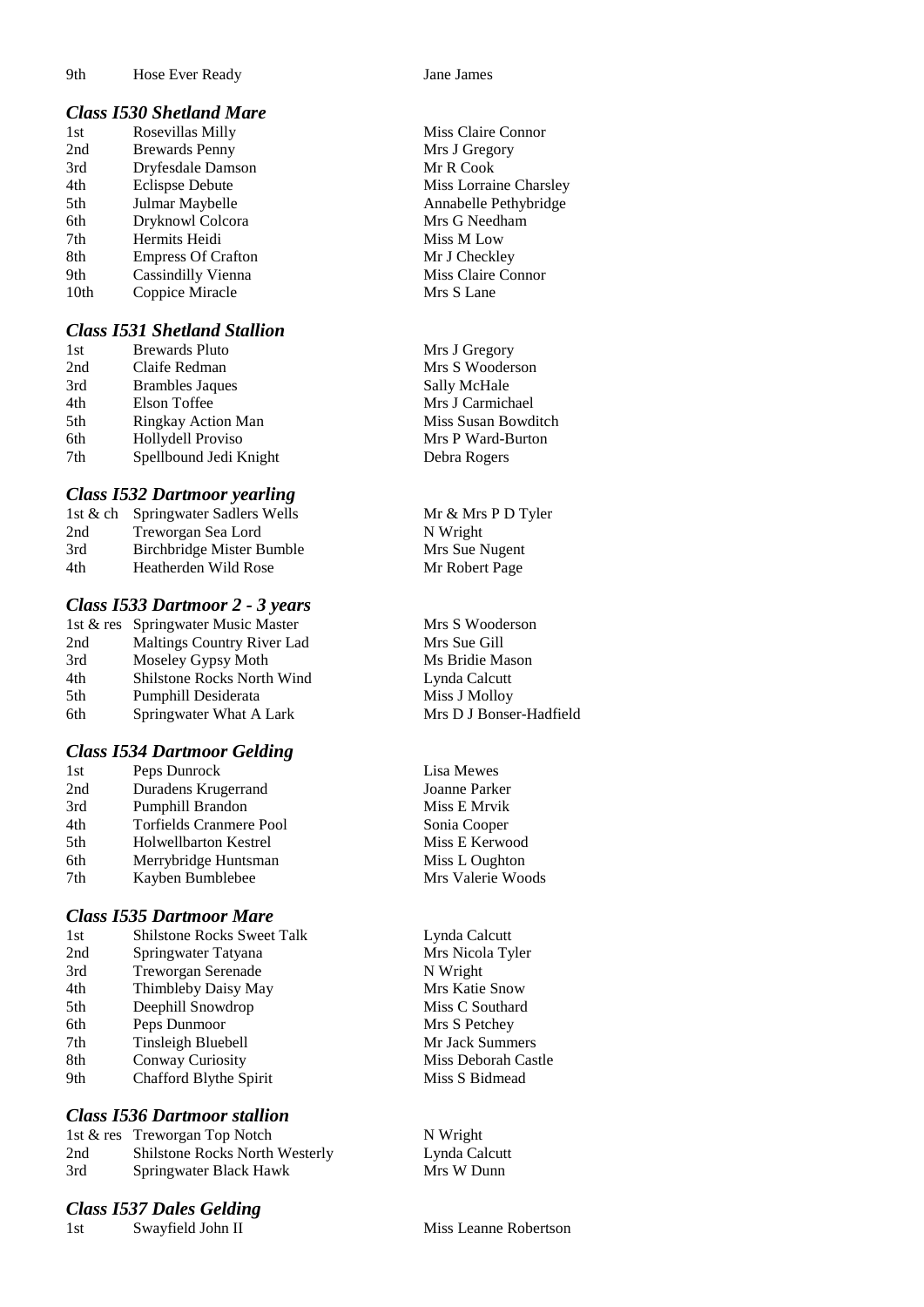| 2nd | Sunglow Mylor     |  |
|-----|-------------------|--|
| 3rd | Manorian Marshall |  |
| 4th | Lowhouses Comet   |  |

### *Class I538 Dales Mare*

|     | 1st & ch Sparket Classy Girl |
|-----|------------------------------|
|     | 2nd & res Colliery Beauty II |
| 3rd | Nipna Dames Violet           |
| 4th | Castle Hill Heather Bell     |
| 5th | <b>Rosebarr Primrose</b>     |
| 6th | Daloumie Dark Angel          |

### *Class I539 Dales Stallion*

| 1st | Castle Hill Duke | Miss C Crow |
|-----|------------------|-------------|
| 2nd | Broscoe Samuel   | Mrs C Dodd  |

Mrs S Hobday

Ellen Jones

Mrs J Pennell Mrs M J Smith Kim Evans Ms Leanne Rigby

Miss Samantha Hamilton<br>Lesley Jolly

Mr & Mrs I M Graham

### *Class I540 Dales 1,2,3 years old*

| 1st | Manorian Mercury     | Mrs Norma Thompson |
|-----|----------------------|--------------------|
| 2nd | Twywell Sunrise Duke | Miss S Burwood     |
| 3rd | Nipna Heath          | Mrs J Pennell      |
| 4th | Rosebarr Bandit      | Ms S Evans         |
|     |                      |                    |

### *Class I541 Miniatures In Hand yearling*

|     | 1st & res Looking Glass Smooth Operator | Mrs I Man                |
|-----|-----------------------------------------|--------------------------|
| 2nd | Lucky Legends Brooklyn Beys Legacy      | Mrs Karen Hamilton-Smith |

### *Class I542 Miniatures In Hand 2 - 3 years old*

| 1st & ch Looking Glass Contessa Valentina | Mrs Karen Hamilton-Smith |
|-------------------------------------------|--------------------------|

### *Class I543 Miniatures In Hand 4 years old & over*

| 1st | Looking Glass Wild Latin Lover       | Mrs I Man             |
|-----|--------------------------------------|-----------------------|
| 2nd | Kwaimoon Johnny Be Good              | Miss Georgina Wood    |
| 3rd | Blackertor Uk Quickstep King Dragonn | Miss Georgina Wood    |
| 4th | <b>Brambles Jaques</b>               | Sally McHale          |
| 5th | Hermits Heidi                        | Miss M Low            |
| 6th | Spellbound Jedi Knight               | Debra Rogers          |
| 7th | Caeenenado Murray                    | Miss F Kirk-pickering |
| 8th | Ringkay Action Man                   | Miss Susan Bowditch   |

### *Class I544 Highland In Hand yearling*

| 1st | Balleroy Indiana   | Mrs Catriona Carnegie |
|-----|--------------------|-----------------------|
| 2nd | Roxanne Of Carlung | Miss C Tracey         |

### *Class I545 Highland In Hand 2 -3 years*

|      | 1st & res Carlung Peregrine | Mrs C Kinsley         |
|------|-----------------------------|-----------------------|
| 2nd  | Garthewin Ladyburn          | Mrs M MacBain         |
| 3rd  | <b>Bluebraes Merrick</b>    | Miss R Randall        |
| 4th  | Quinevere of Carlung        | Mrs M Creasey         |
| 5th  | Balleroy Indiana            | Mrs Catriona Carnegie |
| 6th  | Marksman Of Achnacone       | Mrs M Dagati          |
| 7th  | Talisker Dearg Mhor         | Mrs Alison Wooderson  |
| 8th  | Penelope Of Carlung         | Miss Hayley Mather    |
| 9th  | Ben MacDhui of Heatherglen  | Laura Sheffield       |
| 10th | Lochlands Blue Moon         | Mrs Nicky Buckley     |
|      |                             |                       |

### *Class I546 Highland In Hand Gelding*

| 1st | Edindurno Glendronach | Miss V Leggett   |
|-----|-----------------------|------------------|
| 2nd | Clandon Bertie        | Miss S Woolerton |
| 3rd | Strathmore Jura       | Carolyn Pearson  |
| 4th | Jester Of Ryedale     | Ms B Bowers      |
| 5th | Hamish Of Fourmerk    | Mrs A J Barton   |
| 6th | Lehills Bertie-Lyon   | Wayne Cox        |
| 7th | Smokey Of Logierait   | Mrs T Mcmillan   |
|     |                       |                  |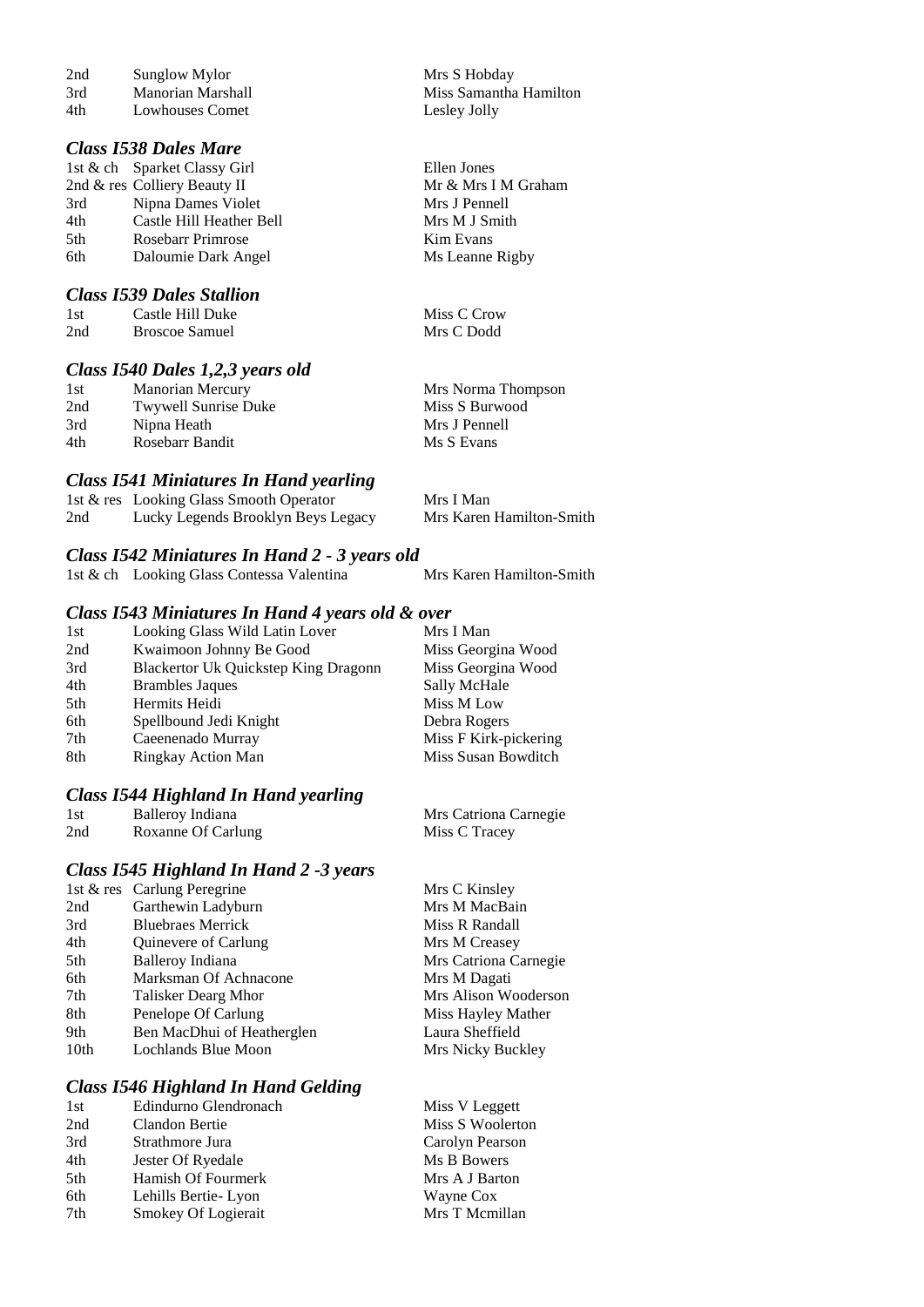### *Class I547 Highland In Hand Mare*

|     | 1st & ch Sulaskerry Of Dunrui      | Wayne Cox                     |
|-----|------------------------------------|-------------------------------|
| 2nd | Fourmerk Rosalyn                   | Mrs E Mangham                 |
| 3rd | Orla Of Carlung                    | Mrs P Daniels                 |
| 4th | Monika of Whitefield               | Fraser Comrie-Bryant          |
| 5th | <b>Heals Town Bonny</b>            | Mrs T Mcmillan                |
| 6th | Precious Lassie of Combebank       | Sara Fleetwood                |
| 7th | Ellister Islay Royal Fern          | Mrs E Mangham                 |
| 8th | Glenwestcastle Little Miss Jasmine | Mrs J Farrar & Miss S Greaves |

### *Class I548 Highland In Hand Stallion*

| Major General of Whitefield | Miss Sophie Cumbers |
|-----------------------------|---------------------|
| Finches Lord Lambourn       | Mr Wayne Cox        |
| Elmere Loch Ryan            | Mrs J Hawkins       |
| Moss-side Sandaig           | Miss C Abosetta     |
|                             |                     |

# *Class R549 Open WHP not exceeding 133cms*

| 1st | Popcorn              | Mrs Sally Balls   |
|-----|----------------------|-------------------|
| 2nd | Birkinbrook Arabella | Mrs C Lanni       |
| 3rd | Skipper The Third    | Mrs N Taylor      |
| 4th | Dans Your Man        | Mrs Claire Holden |
| 5th | Silverstar Archie    | Daisy Proctor     |
| 6th | Byley Tom Thumb      | Miss Emma Foster  |

### *Class R550 Open WHP not exceeding 143cms*

| 1st | Stambrook Magnifico      | Mrs Chrissie Wheeler  |
|-----|--------------------------|-----------------------|
| 2nd | Optimist II              | Mrs Helen Coy         |
| 3rd | <b>Belgrave Madison</b>  | Miss C Stirzaker      |
| 4th | Noble Gold Digger        | Jackie Carr-Smith     |
| 5th | Linbrook Numero Uno      | Miss Victoria Bracken |
| 6th | Woodlands Toffee Vodka   | Mrs V Lawes           |
| 7th | <b>Ballingham Connor</b> | Mrs Emma King         |
| 8th | <b>Barracks Star</b>     | Mrs Lisa Marshall     |
|     |                          |                       |

# *Class R551 Open WHP not exceeding 153cms*

| 1st | Odysseus                    | Cressida Bullough   |
|-----|-----------------------------|---------------------|
| 2nd | Emmas Star                  | Miss P Mallender    |
| 3rd | Gleinant Pippi Longstocking | Gabrielle Macdonald |
| 4th | Kians Choice                | June Hill           |
| 5th | Buddy Lad                   | Mrs B Agar          |
| 6th | Pippi Long Stocking         | Hannah Golombeck    |
| 7th | Paddy IX                    | Miss Terri Kershaw  |
| 8th | PW Little Conquest          | Mrs J Minihane      |

# *Class R552 Open Intermediate WHP not exceeding 158cms*

| 1st | Carnsdale Rockstar | Emma Burbank    |
|-----|--------------------|-----------------|
| 2nd | Secret Weapon      | Miss A Connelly |

# *Class R553 Open Working Hunter*

| 1st | Killderry Rupert       | Miss Katrina Phillipson      |
|-----|------------------------|------------------------------|
| 2nd | <i><b>Orbitall</b></i> | Jon & Penny Ryder - Phillips |
| 3rd | Arland                 | Mrs Samantha Fowler          |
| 4th | Park Lane              | Miss Felicity Vaughan        |

# *Class R554 M&M WHP not exceeding 122cms*

| 2nd<br>Violet<br>Mrs C Heard<br>3rd<br>Sarum Jester<br>Mrs Shelley Dyer<br>Mrs Lesley Harris<br>4th<br>Wynswood Zola<br>Underhill Firefly<br>Mrs Sally-Ann Dale<br>5th<br>Miss R S Tomlinson<br>Sweetcomb Sunsalve<br>6th<br>7th<br>Delami Red Dragon<br>Mrs J Barton |
|-----------------------------------------------------------------------------------------------------------------------------------------------------------------------------------------------------------------------------------------------------------------------|
|                                                                                                                                                                                                                                                                       |
|                                                                                                                                                                                                                                                                       |
|                                                                                                                                                                                                                                                                       |
|                                                                                                                                                                                                                                                                       |
|                                                                                                                                                                                                                                                                       |
|                                                                                                                                                                                                                                                                       |
| 8th<br>Draconis Firebolt<br>Mrs Karen Perkowski                                                                                                                                                                                                                       |
| 9th<br>Ikleton Shindig<br>Jean Cartwright                                                                                                                                                                                                                             |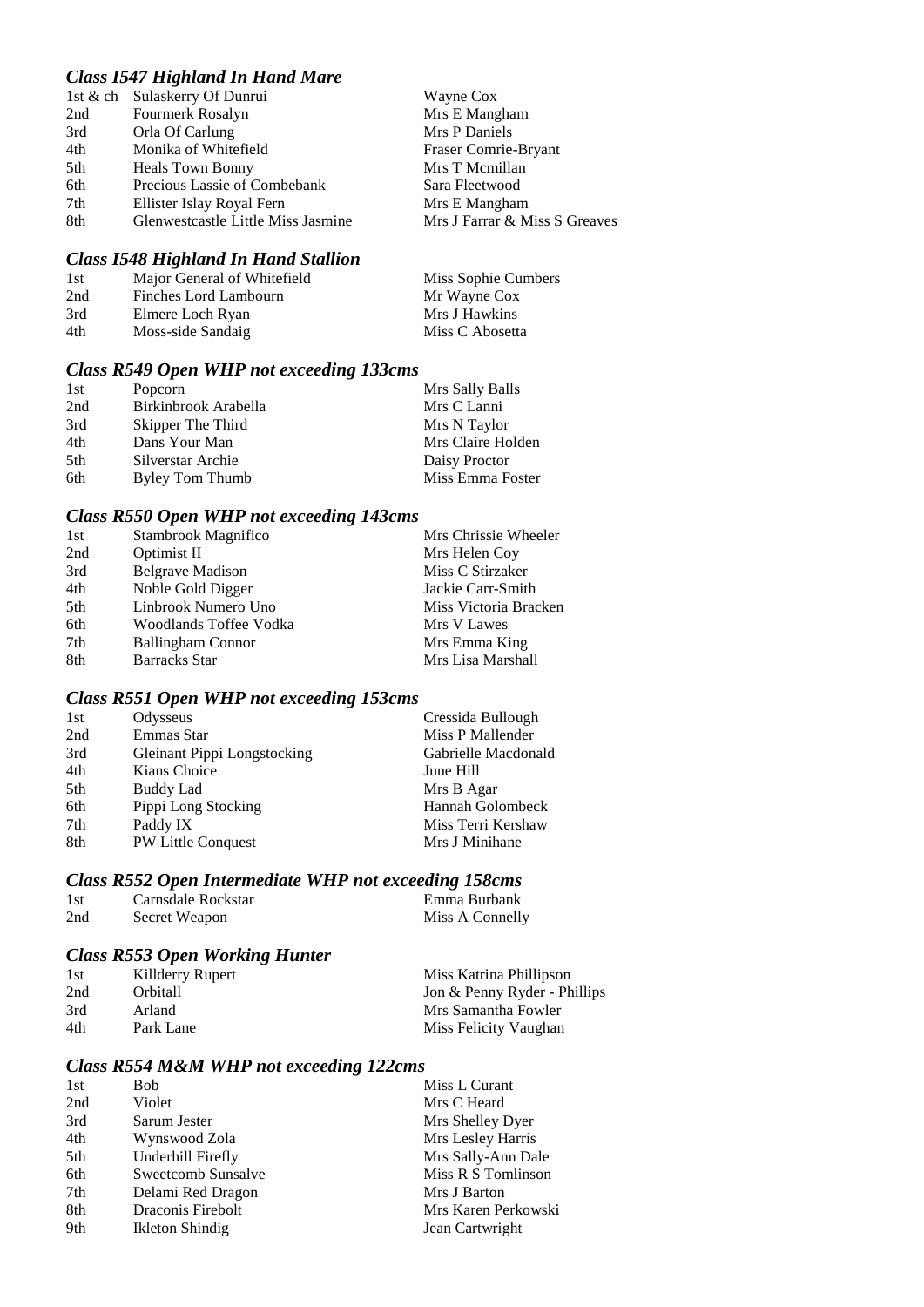# *Class R555 M&M WHP not exceeding 138cms*

| 1st              | Kallistalodge Comet     | Miss K Bettison  |
|------------------|-------------------------|------------------|
| 2nd              | Newcott Armani          | Miss R Bradby    |
| 3rd              | Keeshen Hywel           | Ms D Birdsey     |
| 4th              | Brilyn Spirit           | Laura Campbell   |
| 5th              | Redpools Mirene         | Miss J Buxton    |
| 6th              | Rozenhofs Iwan          | Isabelle Reading |
| 7th              | Rhosymeirch Jolly Roger | Miss H Butcher   |
| 8th              | <b>Hilin Sunset</b>     | Gracie Amos      |
| 9th              | Paddock Navaho          | Rachel Little    |
| 10 <sub>th</sub> | <b>Townend Barley</b>   | Ella Smith       |

# *Class R556 M&M WHP exceeding 138cms*

| 1st              | Moelyddview Harri         | Mrs J King          |
|------------------|---------------------------|---------------------|
| 2nd              | Penclose Dapper           | Michaela Collins    |
| 3rd              | <b>St Flannans Aohdan</b> | Mrs Julia Woods     |
| 4th              | Lickeen Jack              | Miss Natalie Porter |
| 5th              | <b>Ballymacar</b>         | Miss J Croft        |
| 6th              | Penclose Debonair         | Mrs F Henson        |
| 7th              | Ashbrook Ashley           | Mrs Kay Cole        |
| 8th              | Craigcoch Amber Queen     | Denise Murray       |
| 9th              | Ervelough Padraic         | Miss Jade Thompson  |
| 10 <sub>th</sub> | Burnt House Lane Tsunami  | Miss Kate Cooper    |

# *Class R557 Novice WHP not exceeding 133cms*

| Glanserin Fairfax        | Mrs Lesley Harris   |
|--------------------------|---------------------|
| Silverstar Archie        | Daisy Proctor       |
| Dexter                   | Mr L Conway         |
| Skipper The Third        | Mrs N Taylor        |
| <b>Weggs Tanera More</b> | Mrs Lynda King      |
| My Boy Henry             | Miss Breanne Saynor |
| Penhalogen Gucci Guy     | Mrs J Hill          |
| Milford Fair Ballad      | Mrs J Tulloch       |
| Ddeunant Black Magic     | Lucy Greenwood      |
|                          |                     |

# *Class R558 Novice WHP not exceeding 143cms*

| 1st              | Warren Mini Mix               | Lucy Greenwood        |
|------------------|-------------------------------|-----------------------|
| 2nd              | <b>Belgrave Madison</b>       | Miss C Stirzaker      |
| 3rd              | Riversdale Magic Heart        | Mrs Helen Coy         |
| 4th              | Corkhills Finnegan Boy        | Eve Reading           |
| 5th              | Angel Queen                   | Maureen Pagliarini    |
| 6th              | <b>Cosley Sweet Sensation</b> | Mrs Diane Mulhern     |
| 7th              | Tasy Boy                      | Mrs Claire Holden     |
| 8th              | <b>Starlight Express IV</b>   | Miss K Harrison       |
| 9th              | Painted Wizard                | <b>Tracie Foulger</b> |
| 10 <sub>th</sub> | Classic Czarina               | Miss Ffleur Harris    |

# *Class R559 Novice WHP not exceeding 153cms*

| 1st              | Odysseus                    | Cressida Bullough         |
|------------------|-----------------------------|---------------------------|
| 2nd              | <b>Ervelough Padraic</b>    | Miss Jade Thompson        |
| 3rd              | Gleinant Pippi Longstocking | Gabrielle Macdonald       |
| 4th              | St Flannans Aohdan          | Mrs Julia Woods           |
| 5th              | Buddy Lad                   | Mrs B Agar                |
| 6th              | <b>Indian Princess</b>      | Ms Louise Elliott         |
| 7th              | Llanasa Seren Mai           | Mrs Clair Ormrod          |
| 8th              | Little Acorns Woody         | <b>Charlotte Budworth</b> |
| 9th              | <b>PW Little Conquest</b>   | Mrs J Minihane            |
| 10 <sub>th</sub> | <b>Highland Elka</b>        | Loren Gavins              |
|                  |                             |                           |

# *Class R560 Novice Intermediate WHP not exceeding 158cms*

| 1st | Templebready Alainn | Sue Jackson |
|-----|---------------------|-------------|
| 2nd | Private Matinee     | Mrs V Ward  |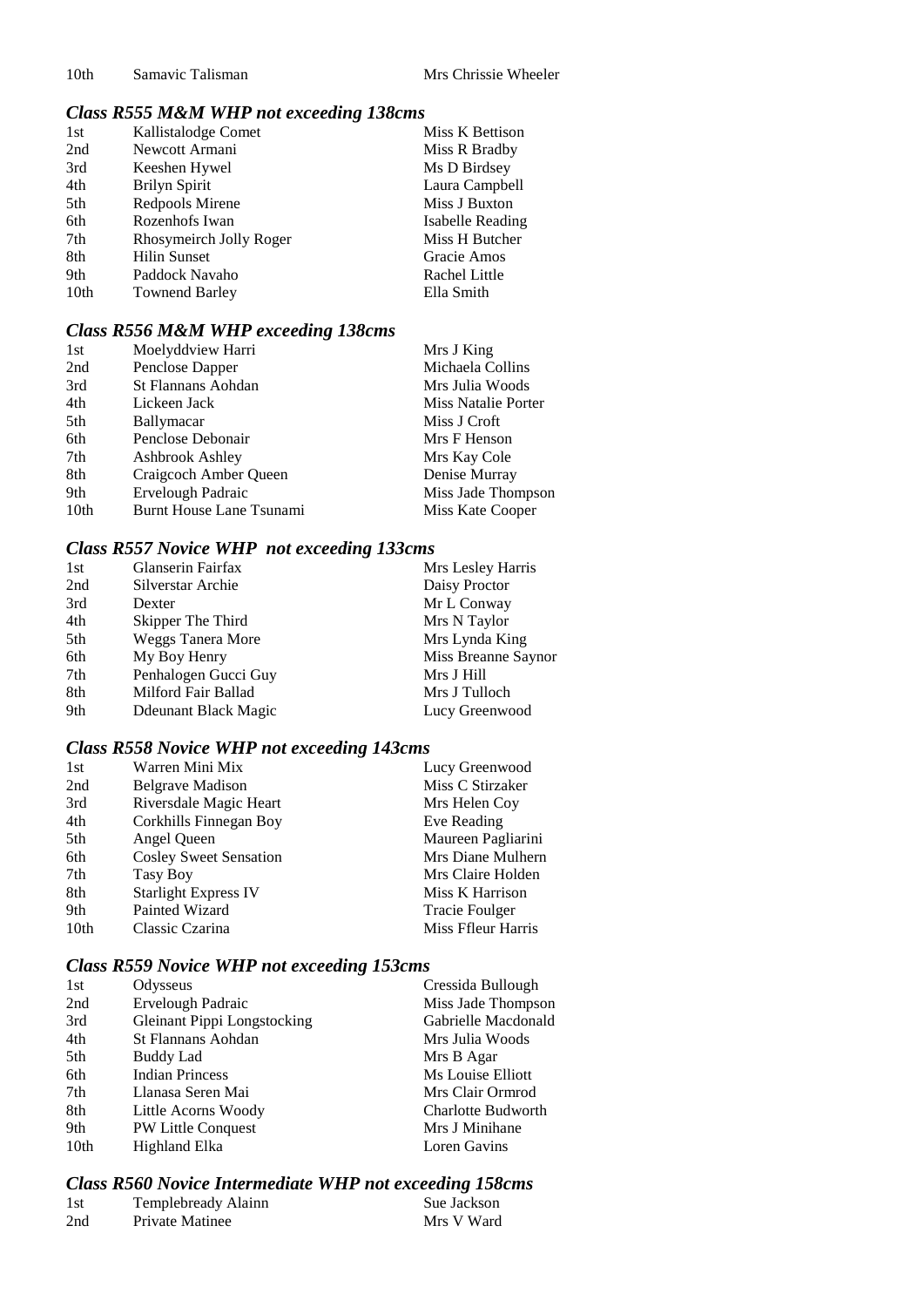| 3rd | Secret Weapon        | Miss A Connelly |
|-----|----------------------|-----------------|
| 4th | Anique Sanenno       | Laura Wood      |
| 5th | Beach Folly          | Mimi Swaby      |
| 6th | <b>Billy Nibbles</b> | Mrs G Hardie    |

### *Class R561 Novice Working Hunter*

| 1st | <b>Bonjour</b>       | Rebecca Gribben      |
|-----|----------------------|----------------------|
| 2nd | <b>Beach Folly</b>   | Mimi Swaby           |
| 3rd | Alfie Moon           | Miss C Wright        |
| 4th | Trade Winds          | Miss C Southerington |
| 5th | <b>Billy Nibbles</b> | Mrs G Hardie         |
| 6th | River Head Out Law   | Miss K Emsley        |
| 7th | <b>Madison Mist</b>  | Miss Laura Jones     |

### *Class R562 Home Produced / Amateur Working Hunter*

| 1st  | Arland                     | Mrs Samantha Fowler |
|------|----------------------------|---------------------|
| 2nd  | Nobelle Clover             | Kate Hayward        |
| 3rd  | Koroyas Kasper             | <b>Stacey Narey</b> |
| 4th  | Kec Grizzo                 | Mrs V Buxton        |
| .5th | Kilcoltrim Perfect In Pink | Miss L Pote         |

# *Class R563 Working Show Horse*

| 1st | Templebready Alainn | Sue Jackson     |
|-----|---------------------|-----------------|
| 2nd | River Head Out Law  | Miss K Emsley   |
| 3rd | Jendali Prince      | Miss A Shaw     |
| 4th | <b>B</b> onjour     | Rebecca Gribben |

### *Class R564 Working Cobs / Traditional Cobs*

| 1st | Kings Call        | Mr M Wilkinson  |
|-----|-------------------|-----------------|
| 2nd | Beano             | Mrs Ruth Taylor |
| 3rd | Oliver Brown      | Miss G Wilkes   |
| 4th | Sir Walter Reilly | Andrea Pearman  |
| 5th | Prince Oberon     | Miss C Humphrey |

### *Class R565 Lead Rein WHP*

| 1st  | Ronen Rhys           | Miss N Gelling      |
|------|----------------------|---------------------|
| 2nd  | Blaenau Fantasia     | Mrs Z Lawrence      |
| 3rd  | Penhwnllys Magnet    | Mrs C Excell-outram |
| 4th  | Sardis Cassius       | Mrs C Lanni         |
| 5th  | Dyfrdwy Twilight     | Fiona Vale          |
| 6th  | Woodroyd Gayboy      | Miss K Williams     |
| 7th  | Little Miss Leah     | Bailee Mcdonald     |
| 8th  | Barkway Caramelle    | Jillian Ward        |
| 9th  | Fontmell Rockefeller | Mrs A Coller        |
| 10th | Brynodyn Scimitar    | Mrs C Chinn         |
|      |                      |                     |

# *Class R566 M&M Cradle Stakes*

| 1st              | Ogilvie Ffion                | Mrs J Turner      |
|------------------|------------------------------|-------------------|
| 2nd              | Kimcote Charmer              | Lucy Bednall      |
| 3rd              | Dukeshill Icon               | Mrs Karen Robe    |
| 4th              | Brynodyn Scimitar            | Mrs C Chinn       |
| 5th              | <b>Bengad Rangers Button</b> | Mrs Lynda King    |
| 6th              | <b>Bronllys Merlyn</b>       | Charlie Parker-K  |
| 7th              | <b>Wernderris Charlotte</b>  | Mrs J Hill        |
| 8th              | Stockham Peter Pan           | Mrs C Lanni       |
| 9th              | Talgoed Eliza                | Mrs Gillian Clift |
| 10 <sub>th</sub> | Winneydene Cabana            | Deborah Pratt     |
|                  |                              |                   |

### *Class R567 M&M Nursery Stakes*

| 1st | Rozenhofs Iwan                |
|-----|-------------------------------|
| 2nd | Forlan Honey Dundandy         |
| 3rd | <b>Hilltop Princess Royal</b> |
| 4th | Param Hollywood               |
| 5th | Wynswood Footprint            |

Robertson rker-King n Clifford-Graham

Isabelle Reading Mrs N Bloss Mrs Kellie Davidson Mrs C Murrell Mrs L Ker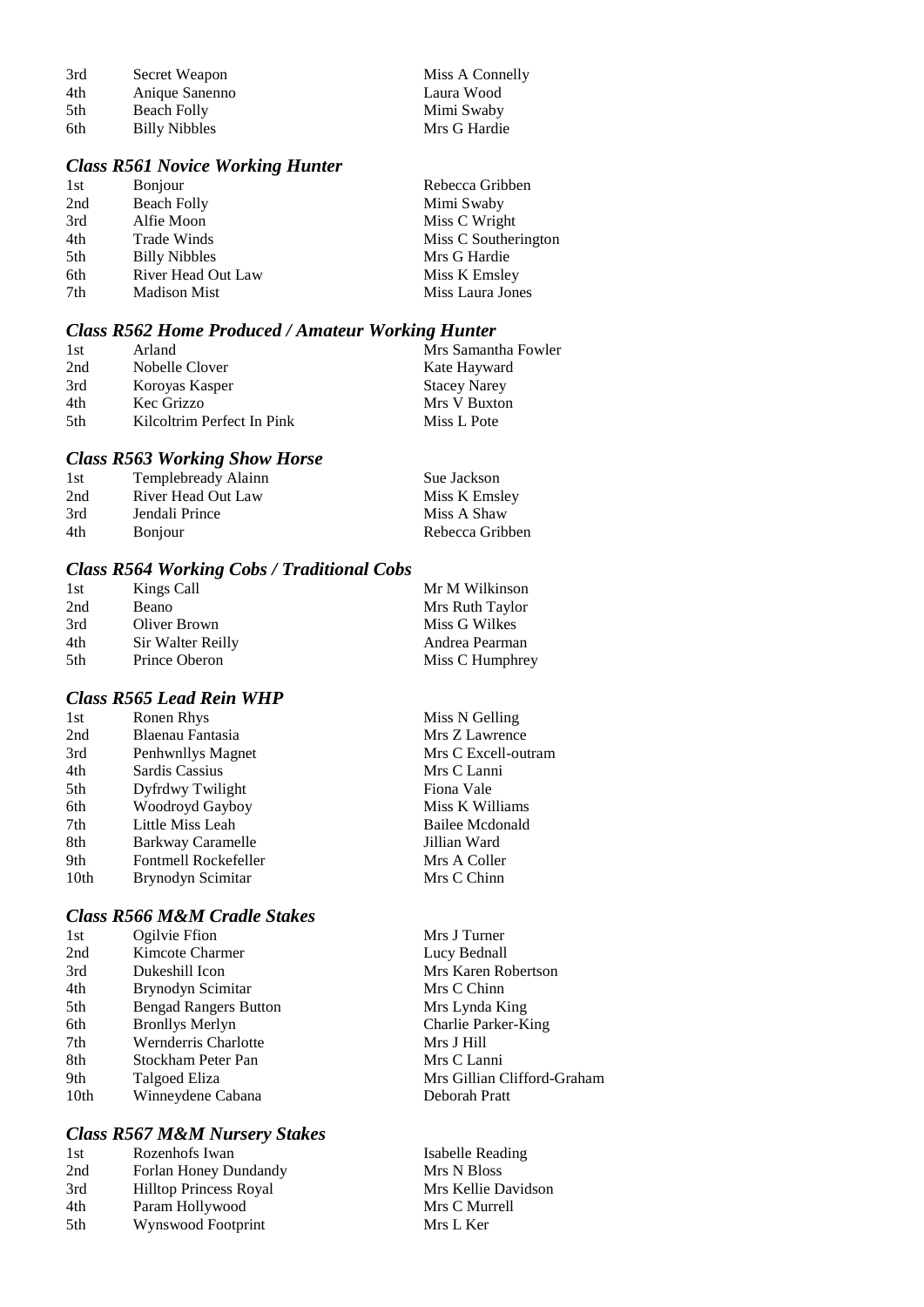### *Class R568 Open Cradle Stakes*

| 1st | Weggs Little Shellay         | Alicia Bray          |
|-----|------------------------------|----------------------|
| 2nd | Markoak Tiger Tilly          | Mrs J Elliott        |
| 3rd | <b>Bengad Rangers Button</b> | Mrs Lynda King       |
| 4th | Stockham Peter Pan           | Mrs C Lanni          |
| 5th | Arf A Bob                    | Mrs H Rusden         |
| 6th | Samavic Talisman             | Mrs Chrissie Wheeler |
|     |                              |                      |

### *Class R569 Open Nursery Stakes*

| 1st  | Birkinbrook Arabella          |
|------|-------------------------------|
| 2nd  | Horburys Spirit Of Merlyn     |
| 3rd  | Markoak Tiger Tilly           |
| 4th  | <b>Weggs Little Shellay</b>   |
| 5th  | <b>Brook Farm Juilee Rose</b> |
| 6th  | Milford Fair Ballad           |
| 7th  | <b>Hilltop Princess Royal</b> |
| 8th  | Weggs Tanera More             |
| 9th  | Penhalogen Gucci Guy          |
| 10th | Thistledown Asbo Boy          |

### *Class R570 Dressage To Music*

| 1st  | Kyleen Elegance            | Miss N Corsby           |
|------|----------------------------|-------------------------|
| 2nd  | Rignel Auchentoshan        | Mrs C Kinsley           |
| 3rd  | <b>Classics Golden Boy</b> | <b>Bailey Nelson</b>    |
| 4th  | Conrhenny Isabella         | Miss V Hargreaves       |
| 5th  | Popsters Masterclass       | Mrs S Dobson            |
| 6th  | <b>Wellbrown Dewdrop</b>   | Amy Small               |
| 7th  | Rollestone Kharma          | Jacqui Lamming          |
| 8th  | Crabbswood Tomboy          | Gracie Muse             |
| 9th  | Spymaster                  | Lisette Taylor          |
| 10th | Cocum Niniane              | <b>Chloe Rutherford</b> |
|      |                            |                         |

### *Class R571 Best Trained Show Horse*

| 1st | Bee-J-Gee         | Joanne Parker                  |
|-----|-------------------|--------------------------------|
| 2nd | Spymaster         | Mr Daniel & Mrs Lisette Taylor |
| 3rd | Rollestone Kharma | Mrs Jacqui Lamming             |

### *Class R572 Best Trained Show Pony*

| 1st | Pentrefelin Sorrento |
|-----|----------------------|
| 2nd | Popsters Masterclass |
| 3rd | Trelawn Magarita     |

# *Class R573 Clear Round Dressage*

### *Class R574 Dressage Test - Prelim 12*

| 1st  | Nyton Master Joker          | Emma Rhodes     |
|------|-----------------------------|-----------------|
| 2nd  | <b>Celestial Navigation</b> | Amy Boaler      |
| 3rd  | Spymaster                   | Lisette Taylor  |
| 3rd  | Lestarswood Bright Ember    | Leanne Walsh    |
| 5th  | Killtwon Lad                | Caroline Holt   |
| 6th  | Llangy Bi Eiddwen           | Mrs T Joyce     |
| 7th  | Gypsy                       | Sian Hendy      |
| 7th  | Kilimazing Puck             | Ashlea Jennings |
| 9th  | Doon Lad                    | Miss N Dyer     |
| 10th | Dallas                      | Rachel Milton   |
| 10th | Devil or Angel              | <b>Jo Brew</b>  |

### *Class R575 M&M Pairs - exceeding 138cms*

| Miss J Felton                                                                                        |
|------------------------------------------------------------------------------------------------------|
| <b>Holly Charnock</b>                                                                                |
| Mrs Debra Walker                                                                                     |
| Ella May Cannell                                                                                     |
| Harradene Golden Nuggrt<br><b>Brynithon Damask</b><br>Lunesdale Prince Albert<br>Gwynneparc Meredith |

| Alicia Bray          |
|----------------------|
| Mrs J Elliott        |
| Mrs Lynda King       |
| Mrs C Lanni          |
| Mrs H Rusden         |
| Mrs Chrissie Wheeler |

Mrs C Lanni Mrs L Furniss Mrs J Elliott Alicia Bray Miss Eloise Marlow Mrs J Tulloch Mrs Kellie Davidson Mrs Lynda King June Hill Mrs Wendy Price

Lewene Ennett Mrs S Dobson Mrs Leeanne Crowe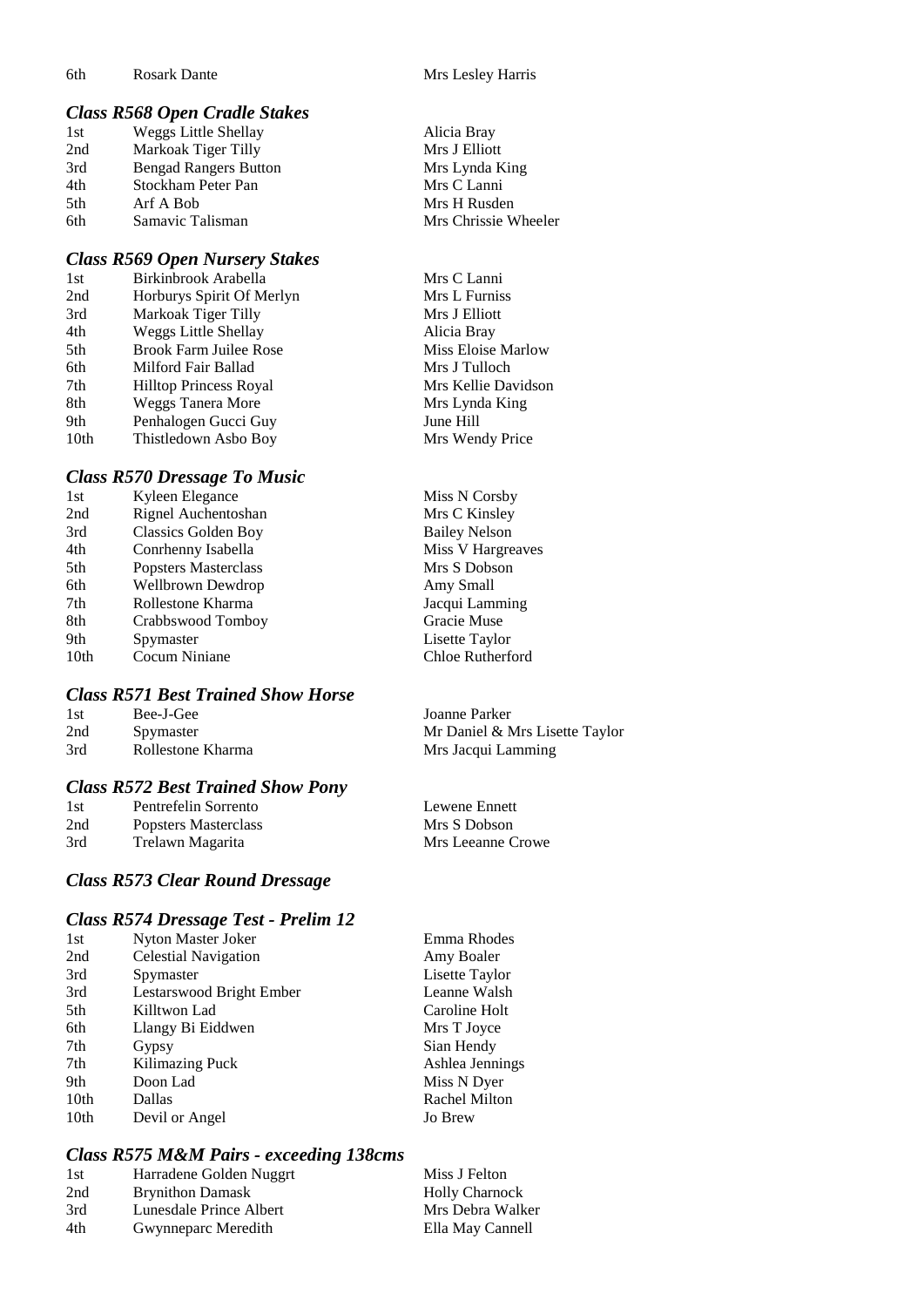| 5th | Killtown Lad            | Ms Caroline Holt       |
|-----|-------------------------|------------------------|
| 6th | Cloonlee Boy            | Miss Charlie Parkin    |
| 7th | Rory of Alltnacailleach | <b>Holly Donaldson</b> |
| 8th | Moneen Girl             | Miss R Hilton          |
| 9th | Clarmount Star          | Gill Rawlinson         |
|     |                         |                        |

Teri Osborne Pamela Shipley

### *Class R576 Non-Native Pairs*

| 1st  | Joscka                  | Mrs Teri Osborne |
|------|-------------------------|------------------|
| 2nd  | Barbarian Buccaneer     | Mrs Pamela Ship  |
| 3rd  | Diamond Cavalier Royale | Stephanie Hill   |
| 4th  | Call The Shots          | Miss C Bunting   |
| 5th  | <b>Tiger Edition</b>    | Miss A Andrews   |
| 6th  | Ingleby Hill            | Mr K Abbitt      |
| 7th  | Woodbank Silver Sol     | Miss Holly King  |
| 8th  | Willow                  | Miss S Brooker   |
| 9th  | Treflan Cawr            | Mrs S Gonzalez   |
| 10th | Glansevin Ganymede      | Mrs A Coller     |
|      |                         |                  |

### *Class R577 Equifest / TSR Members - Riders 14 years & under*

|     | 1st & ch Leighfield Roger | Emma Field                 |
|-----|---------------------------|----------------------------|
| 2nd | Simple Irresistable       | Maureen Pagliarini         |
| 3rd | Rotherwood Mr Pepys       | Mr L Conway                |
| 4th | Lickeen Jack              | <b>Miss Natalie Porter</b> |
| 5th | Highland Elka             | Loren Gavins               |
| 6th | Mayeath Royal Glory       | Alice Hunns                |
| 7th | Farhill Jasmin            | Mrs Heather Holt           |
| 8th | Elvet Abigail             | Mr K Stewart               |
|     |                           |                            |

#### *Class R578 Equifest / TSR Members - Riders 15-18 Years*

|     | 1st & res Jack Havey Frost            | Jillian Ward              |
|-----|---------------------------------------|---------------------------|
| 2nd | Milltop Master Mariner                | <b>Brittany Whitworth</b> |
| 3rd | Beach Folly                           | Mimi Swaby                |
| 4th | Spinway Bonanza                       | Miss Fran Brodie          |
| 5th | Bentleys Courvoisiers Jack In The Box | Miss A Connelly           |
| 6th | Knight Maverick                       | <b>Beth Andrews</b>       |

### *Class R579 Equifest / TSR Members - Riders 19 years & over*

| 1st | Vishnu                    | Miss N Bird        |
|-----|---------------------------|--------------------|
| 2nd | Willow Pearl Sparrow      | Alison Tesloff     |
| 3rd | <b>Brock Captain Jack</b> | Miss K Wright      |
| 4th | Erdyl Joshya              | L Oughton-Auker    |
| 5th | Sweetcomb Sunsalve        | Miss R S Tomlinson |

*Class I580 American Saddlebred - Partbred In Hand*

*Class I581 American Saddlebred Pure Bred In Hand*

*Class I582 World Breeds - Pure or Part Bred 153cms & under*

*Class I583 World Breeds Pure or Part Bred exceeding 153cms*

*Class R584 5-Gated Saddlebred*

*Class R585 Hunter Saddlebred - Pure or Partbred*

*Class R586 Ridden World Breeds not exceeding 153cms*

*Class R587 Ridden Morgan*

*Class R588 3-Gaited American Saddlebred*

*Class R589 Ridden World Breeds - Pure or Partbred - exceeding 153cms*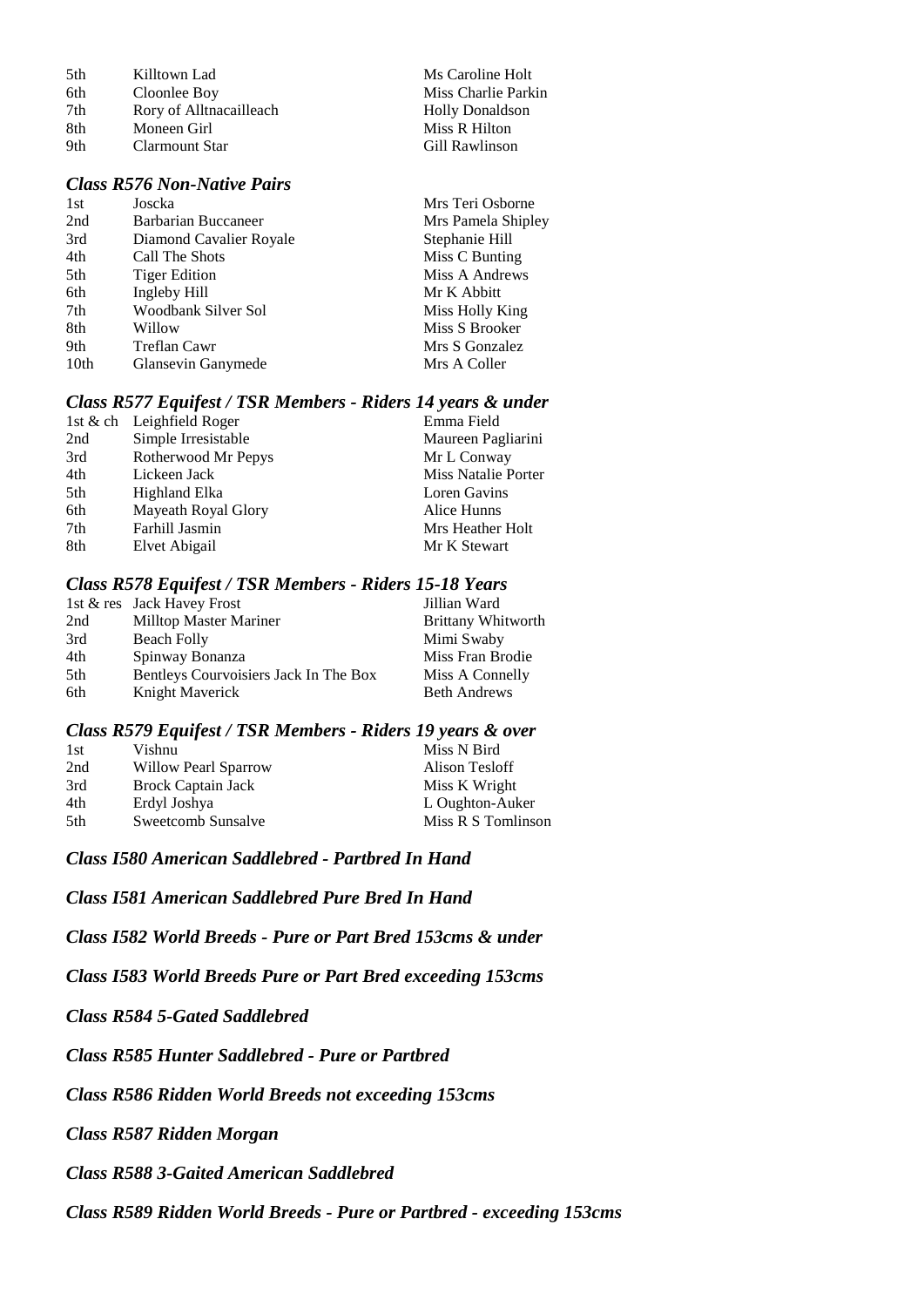# *Class R700 Signature Communications / Equifest Show Ponies not exceeding 128cms*

|      | 1st & res Moorhall Tinkerbelle   | Miss Lindsey Hillyard |
|------|----------------------------------|-----------------------|
|      | 2nd & ch Fairley Masquerade      | <b>Tracy Carter</b>   |
| 3rd  | Andbec Monte Carlo               | Mrs H Rusden          |
| 4th  | <b>Styalways Silient Whisper</b> | Hollie Crowe          |
| 5th  | Chinook Dark Charm               | Mrs Beckie Newby      |
| 6th  | Grindles Ophelia                 | <b>Brooke Needham</b> |
| 7th  | Brook Farm Juilee Rose           | Miss Eloise Marlow    |
| 8th  | Gwithian Annabel                 | Mrs Kim Taylor        |
| 9th  | Horburys Spirit Of Merlyn        | Mrs L Furniss         |
| 10th | Maises Man                       | Megan Gould           |
|      |                                  |                       |

### *Class R701 Signature Communications / Equifest Show Ponies not exceeding 138cms*

| Hente Martin<br>1st<br><b>Broadgate Showman</b>           |  |
|-----------------------------------------------------------|--|
| N infield Smarty Pants<br>2nd<br>Mrs J Carmichael         |  |
| 3rd<br>Woodvean Wonderland<br>Miss Sarah Harper           |  |
| 4th<br>Mrs S Blythe<br>Moluccas Moonlight Mace            |  |
| 5th<br>Kenzi Ashton<br>Towan Tom Tiddler                  |  |
| 6th<br>Mrs Michelle Wilkinson<br>Fairley Katrina          |  |
| 7th<br>Gadabout<br><b>Tracy Carter</b>                    |  |
| 8th<br>Miss Hannah Roulston<br><b>Rosamel Dark Prince</b> |  |
| 9th<br>Rotherwood Mr Pepys<br>Mr L Conway                 |  |

# *Class R702 Signature Communications / Equifest Show Ponies not exceeding 148cms*

| 1st              | <b>Rosamel Whispered Promise</b> | Miss Hannah Roulston   |
|------------------|----------------------------------|------------------------|
| 2nd              | Hinwood Two Thyme                | Sam Banister           |
| 3rd              | Greenbarrow Mr Darcy             | Mrs V Windsor-Phillips |
| 4th              | Styalways Northern Star          | Mrs C Webb             |
| 5th              | Deanhills Lady                   | Miss Michelle Jacques  |
| 6th              | Pickmere Lady Arwen              | Mrs Tracey Blackwell   |
| 7th              | Strinesdale Devine               | <b>Bronte Thompson</b> |
| 8th              | <b>Roseview Limited Edition</b>  | Miss Sarah Harper      |
| 9th              | <b>Fenwick Jazz Dancer</b>       | Janet Baldwin          |
| 10 <sub>th</sub> | Grangeside Harry Potter          | Aurora Thom            |
|                  |                                  |                        |

# *Class R703 Hood Show Team / Equifest MaxiCobs*

| <b>Hortons Maclaren</b>          | Mrs K Gillam          |
|----------------------------------|-----------------------|
| <b>Ballystree Quality Street</b> | Lady Caroline Tyrrell |
| Al Capone II                     | Miss Roz Jones        |
| Rock On Robbie                   | Miss Amie Strak       |
| <b>Benetton II</b>               | Avril Bartolomy       |
| Deards Blue Bayou                | Lucinda Haines        |
| Grey Whistle                     | Miss Lauren Hibbins   |
| <b>Hot Property</b>              | <b>Rhys Harper</b>    |
| Wulfstan Silver Clover           | Miss Phaedra Towler   |
| Centaurus                        | Michelle Cooper       |
|                                  |                       |

# *Class R704 Optimum Cooling / Equifest LWT Hunter*

| 1st $&$ ch       | Orbitall              | Jon & Penny Ryder - Phillips |
|------------------|-----------------------|------------------------------|
| 2nd              | <b>Talking Point</b>  | Miss V Lovick                |
| 3rd              | Simply Red            | Mr A Foulds                  |
| 4th              | Longroyd Laughton Lad | Megan Louise Madden          |
| 5th              | Zazoe                 | Mrs A Lines                  |
| 6th              | Knighthood            | Mrs Anne Hebron              |
| 7th              | Redbrook Smart Lord   | Mrs Sandra Carroll           |
| 8th              | Killderry Rupert      | Miss Katrina Phillipson      |
| 9th              | Mothar Girl           | Mrs Carolyn Robertson        |
| 10 <sub>th</sub> | Casper Van Overis Z   | Miss J Kearey                |
|                  |                       |                              |

# *Class R705 Optimum Cooling / Equifest MWT Hunter*

| 1st | <b>Blushing Boy</b>  | Miss Claire Langrish |
|-----|----------------------|----------------------|
| 2nd | Vantage Point        | Miss Chloe Ribbon    |
| 3rd | Harry                | Miss Sarah Holton    |
| 4th | Heathfield Just Ruby | Mrs Janet Piper      |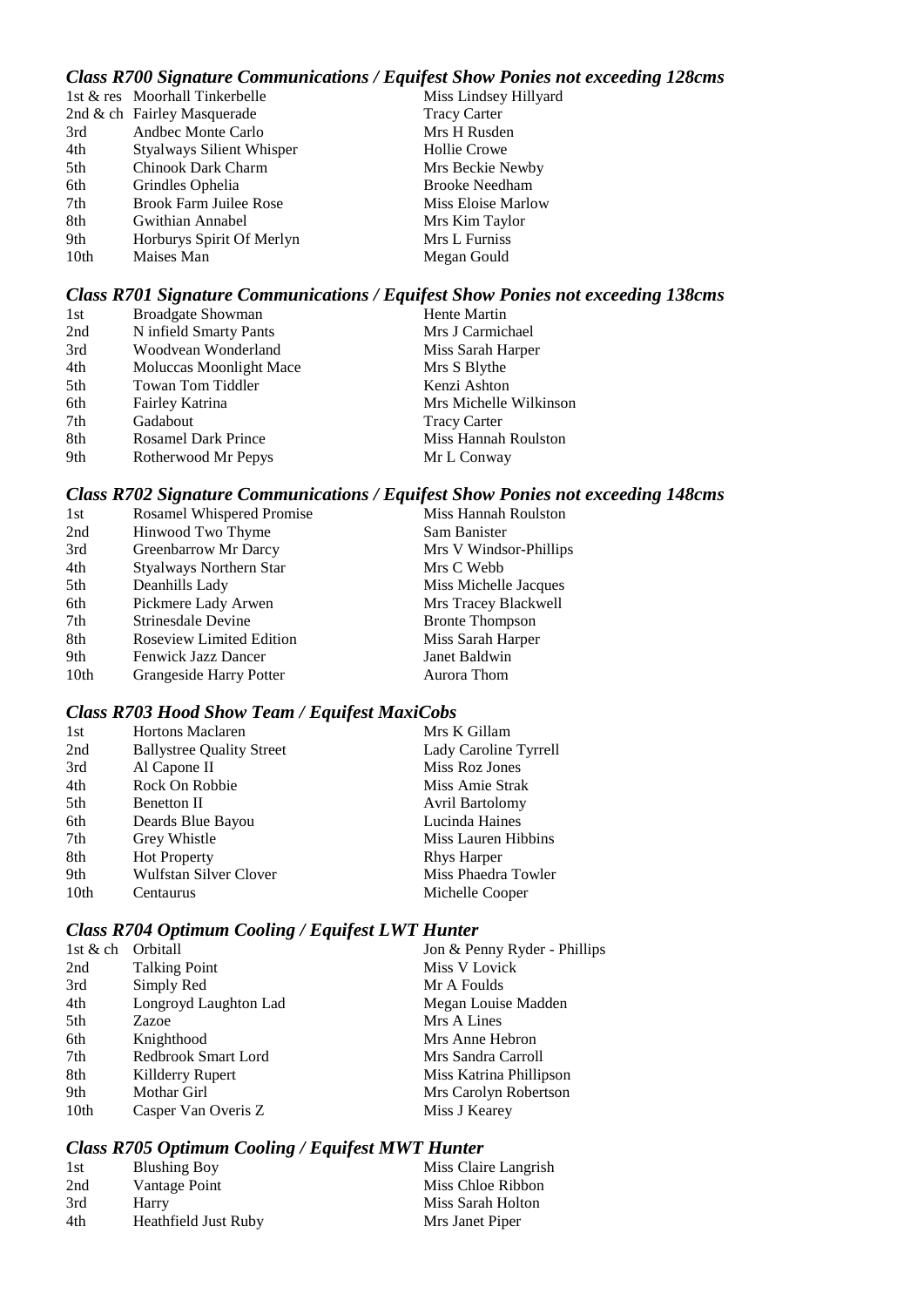| 5th              | Top O The Morning | Mr J Robertson        |
|------------------|-------------------|-----------------------|
| 6th              | Melford George    | Mrs Louise Allen      |
| 7th              | DZL Rohan B       | Miss D Lever          |
| 8th              | Ishah             | Miss Katherine Ellis  |
| 9th              | Ouibble           | Mrs Eleanor Morris    |
| 10 <sub>th</sub> | Tikiri Canante    | <b>Stuart Allison</b> |

# *Class R706 Optimum Cooling / Equifest HWT Hunter*

|     | 1st & res Rockefeller | Miss J Singfield |
|-----|-----------------------|------------------|
| 2nd | Guiding Light         | Mrs Val Henshaw  |
| 3rd | Brown Montana         | Miss H Ratcliffe |
| 4th | Himley Park JR        | Paula Robinson   |
| 5th | Oisin                 | Steph Soskin     |
| 6th | Ueejit                | Miss D French    |
| 7th | <b>Bruno</b>          | Mrs K Mort       |
|     |                       |                  |

### *Class R707 BSPA / Equifest Pie/Skewbald Native Pony not exceeding 148cms*

| Miss Liz Wright<br>1st & ch Moortown Frilly      |                     |
|--------------------------------------------------|---------------------|
| Colour Me Bad<br>2nd                             | Mrs P Ward-Burton   |
| 3rd<br><b>Baldrick</b><br>Ms E Potts             |                     |
| 4th<br>Mr David Buck<br>Flag                     |                     |
| 5th<br>Watercolour King<br><b>Tracie Foulger</b> |                     |
| Call The Shots<br>Miss C Bunting<br>6th          |                     |
| 7th<br>Outta This World<br>Mr E Prosser          |                     |
| 8th<br>Mr M Surman<br><b>Shantiane Humbug</b>    |                     |
| 9th<br>Mrs Nicola Bond<br>Kitty Kat              |                     |
| 10th<br>Splash                                   | Miss Harriet Conlon |

### *Class R708 BSPA / Equifest Piebald / Skewbald Native Pony not exceeding 148cms*

| 1st | Nantllesg Elwyn                  | Roanna Hamilton         |
|-----|----------------------------------|-------------------------|
| 2nd | <b>Wulfstan Bubbleicious</b>     | Miss S Lawrence         |
| 3rd | Degla John Boy                   | Mrs Pat Hart            |
| 4th | Otis Ii                          | Mr James Munro          |
| 5th | Monkey Spinner                   | Anna Francis            |
| 6th | <b>Trousers</b>                  | Mrs Debbie H Gottschalk |
| 7th | <b>Sorrel Court Smarty Pants</b> | Miss Rebecca Woods      |
| 8th | Millie                           | Miss Zoe Joynson        |
| 9th | <b>Sherlocks Seren Dreamer</b>   | Miss R Lock             |
|     |                                  |                         |

### *Class R709 BSPA / Equifest Pie/Skewbald Traditional / Native Horse*

| 1st | Tomahawk 111                | Mrs K McNeil         |
|-----|-----------------------------|----------------------|
| 2nd | Maylands Harlequin          | Mrs Jane Turnbull    |
| 3rd | Sammy Spoon                 | Michelle Cooper      |
| 4th | Asby Mills Dynamite         | Mrs Debra Walker     |
| 5th | Ranchella Gold Dust         | Miss S Samuels       |
| 6th | Shes A Beauty               | Miss M Ayton-Andrews |
| 7th | Nantllesg Painted Lady      | Mrs Marie Boasman    |
| 8th | <b>International Puzzle</b> | Alexis Armstrong     |

### *Class R710 BSPA / Equifest Pie/Skewbald Plaited Pony*

|      | 1st & res Don Caspian       | Faye Hesketh            |
|------|-----------------------------|-------------------------|
| 2nd  | <b>Tambrook My Destiny</b>  | Mrs Patricia Farmbrough |
| 3rd  | Millpond Looks The Business | Mrs Bridget Garner      |
| 4th  | Shemika Snip                | Mrs R Bishop            |
| 5th  | <b>Baliter Query</b>        | Mrs Lisa Cooke          |
| 6th  | Southhill Farm Chipmonk     | Mr & Mrs Airey          |
| 7th  | <b>Moortown Temptation</b>  | Miss Liz Wright         |
| 8th  | Arizona Pie                 | Mrs R L Player          |
| 9th  | Lokie                       | Mrs Crofter Harris      |
| 10th | <b>Trosser Jazzy</b>        | Charlotte Wright        |
|      |                             |                         |

### *Class R711 BSPA / Equifest Pie/Skewbald Plaited Horse*

|     | . .               |                    |
|-----|-------------------|--------------------|
| 1st | Papageno          | Miss Julie Nuttall |
| 2nd | Perfectly Puzzled | Mrs K Fearn        |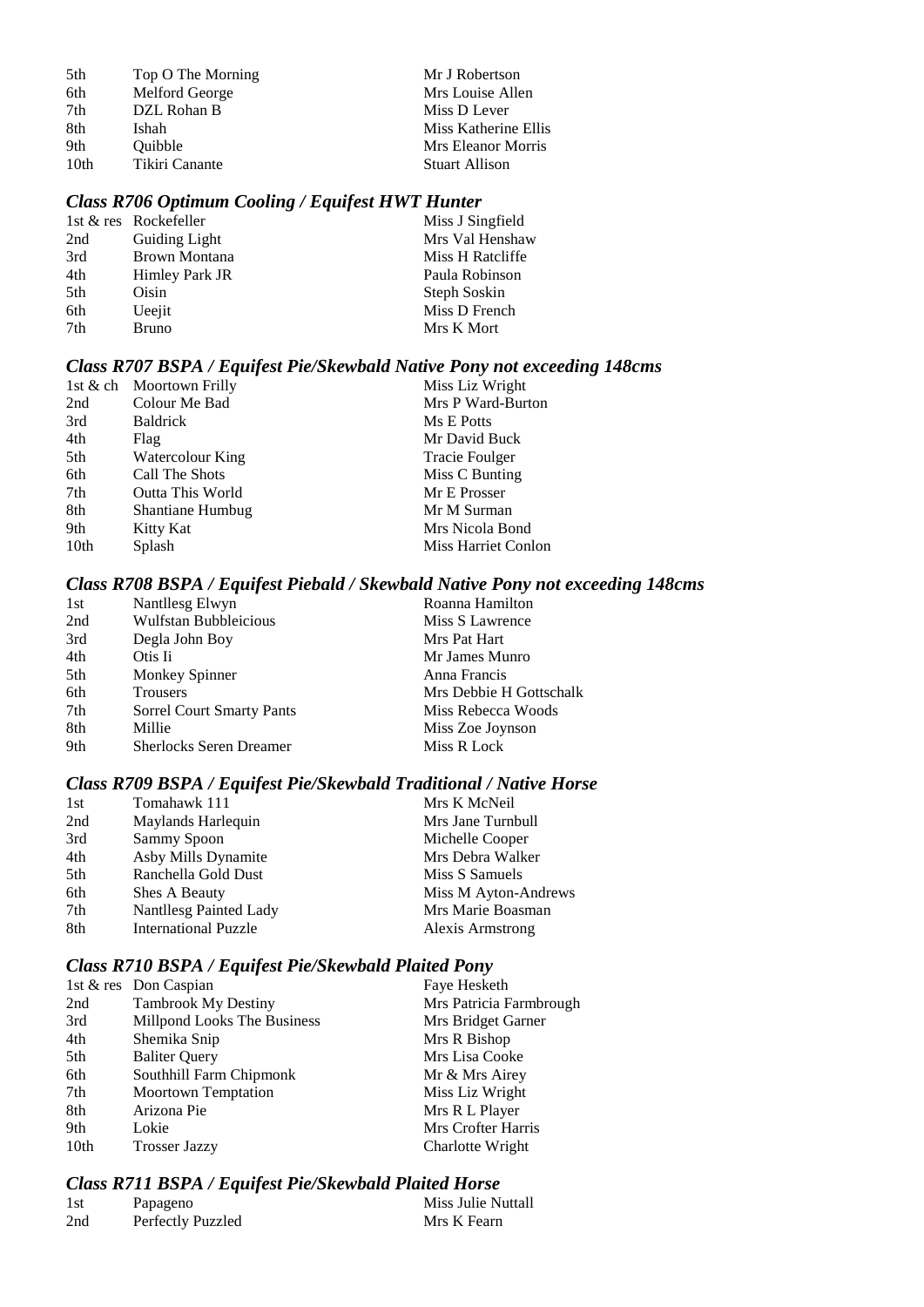| Royal Jester III         | Miss Clare Edwards       |
|--------------------------|--------------------------|
| Otis                     | <b>Charlotte Mooney</b>  |
| Orlandos Golden Girl     | Mrs Ruth Eley            |
| <b>Sir Smartie Pants</b> | Ms Amanda King           |
| Orlandos Diamond Doll    | Ms Joanne Kirk-Pickering |
| Patrick                  | Mrs Val Davies           |
| Fernhouse Suprise        | Janine Milner            |
| <b>Star Dream</b>        | Miss Filippa Turland     |
|                          |                          |

# *Class R712 BSPA / Equifest Piebald / Skewbald Hogged Cob*

| 1st              | <b>Ballystree Quality Street</b> | Lady Caroline Tyrrell |
|------------------|----------------------------------|-----------------------|
| 2nd              | Colour Coded                     | Miss J Wormall        |
| 3rd              | Costello                         | Mrs Anna Robinson     |
| 4th              | Widlake Diamond Dazzler          | Mr James Munro        |
| 5th              | <b>Ocknell Mystery</b>           | Miss Carly Reardon    |
| 6th              | Rock On Robbie                   | Miss Amie Strak       |
| 7th              | Mr Biggs                         | Miss Tracey Gribben   |
| 8th              | Goodwill                         | Mrs P Tann            |
| 9th              | Berteen                          | Mrs C Dagless         |
| 10 <sub>th</sub> | Killbally Ladies Man             | Joanne Claxton        |
|                  |                                  |                       |

# *Class R713 Chycoose Stud / Equifest SHP not exceeding 153cms*

|      | 1st & res Vaguely Venture      | Miss Lindsey Hillyard     |
|------|--------------------------------|---------------------------|
| 2nd  | Cool Spirit                    | Georgina Veale            |
| 3rd  | Redcap Zilla                   | Mr Jeremy Glover          |
| 4th  | Deja Vu                        | Ms Beverley Moore         |
| 5th  | Oisin Lexus                    | Mrs S Howes               |
| 6th  | Coswarth Gypsy Maid            | <b>Miss Kristie Short</b> |
| 7th  | <b>Holltess Victoria Falls</b> | Miss S Burrows            |
| 8th  | Rocco II                       | Nicky Holford             |
| 9th  | <b>Ballycullen Eclipse</b>     | Siobhan Hickman           |
| 10th | <b>Lecarrow Pat</b>            | Miss C Stanley            |
|      |                                |                           |

# *Class R714 Chycoose Stud / Equifest SHP not exceeding 143cms*

| 1st              | <b>Nook Scool For Scandal</b> | Mrs V Windsor-Phillips |
|------------------|-------------------------------|------------------------|
| 2nd              | Chaseford Sparkle             | Mrs S Gonzalez         |
| 3rd              | Braeglen Symphony             | Amanda Court           |
| 4th              | Pebbly Silver Fox             | Mr Jeremy Glover       |
| 5th              | Crabbswood Tomboy             | Gracie Muse            |
| 6th              | Queen of The Night            | Siobhan Hickman        |
| 7th              | Kneem Tiger Lily              | Rhianna Wilding        |
| 8th              | Mathemadam Royal Ensign       | Janine Milner          |
| 9th              | Hookey Perle of Pryce         | Harlea Hamilton        |
| 10 <sub>th</sub> | Woodvean Wonderland           | Miss Sarah Harper      |
|                  |                               |                        |

# *Class R715 Chyccose Stud / Equifest SHP not exceeding 133cms*

| 1st              | <b>Rhoden Master Frederick</b> | Hente Martin          |
|------------------|--------------------------------|-----------------------|
| 2nd              | Lowland Talisman               | Mrs S Gonzalez        |
| 3rd              | Daldorn Whistle Blower         | Mrs Fiona Farquharson |
| 4th              | Mount Pleasant Bobby Dazzler   | Mrs Beckie Newby      |
| 5th              | Windbush Orlando               | Miss Mandy Clifton    |
| 6th              | Techon Alwyn                   | Penny Piggin          |
| 7th              | Jolaikes Diamond Cluster       | Mrs Kim Taylor        |
| 8th              | Moscombe Lord of the Dance     | Mrs S Mosse           |
| 9th              | <b>Elmsley Mosaic</b>          | Kenzi Ashton          |
| 10 <sub>th</sub> | Maybrook Bell Boy              | Mrs Maria Cook        |
|                  |                                |                       |

# *Class R716 Chycoose Stud / Equifest SHP not exceeding 122cms*

|     | 1st & ch Braeglen Toy Soldier | Mrs Leona Sanders |
|-----|-------------------------------|-------------------|
| 2nd | Horburys Spirit Of Merlyn     | Mrs L Furniss     |
| 3rd | All That Jazz                 | Mrs S Gonzalez    |
| 4th | <b>Birtley Rainbow Ouest</b>  | Mrs Rachel Frank  |
| 5th | Southhill Farm Chipmonk       | Mr & Mrs Airey    |
| 6th | Weggs Little Shellay          | Alicia Bray       |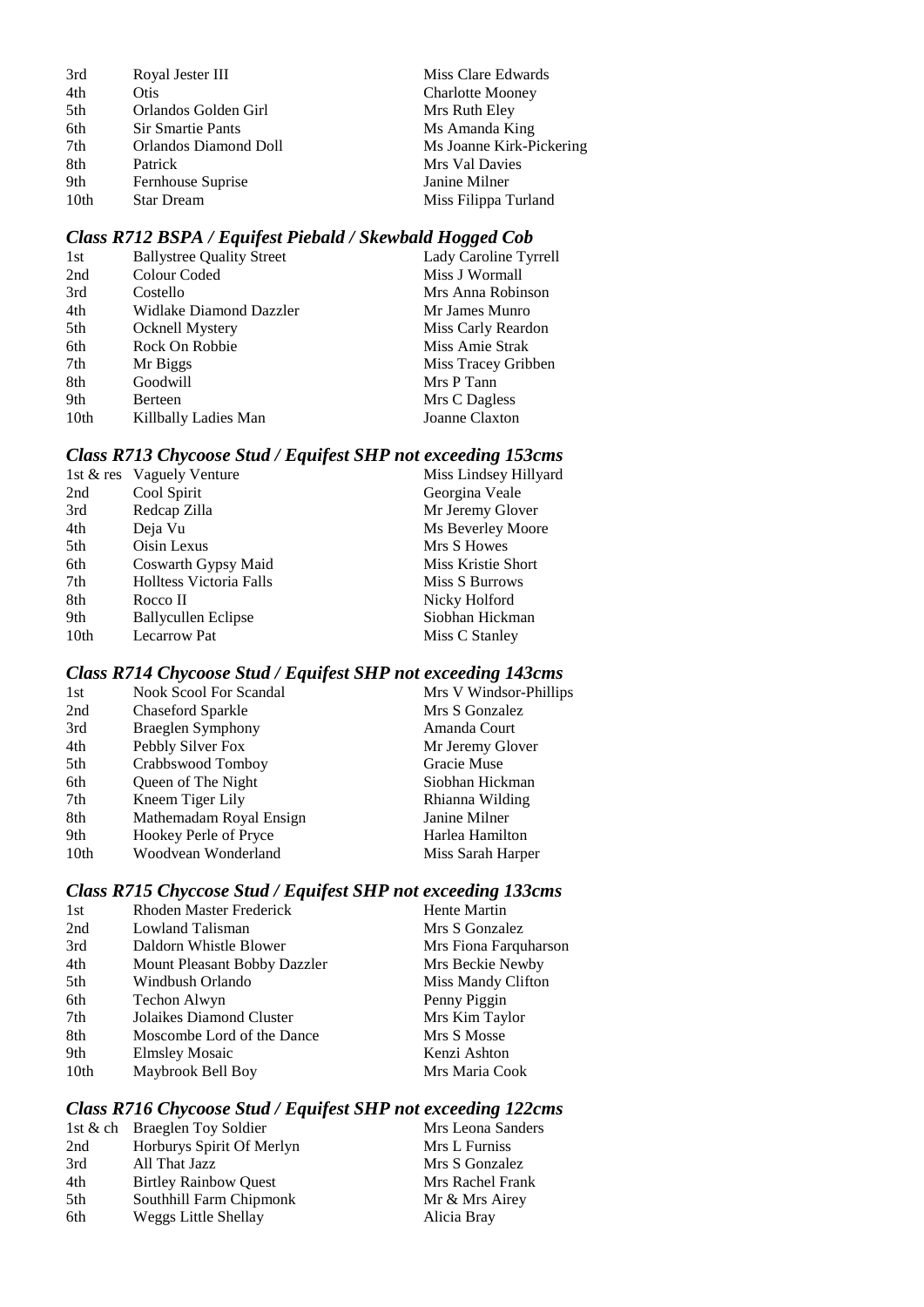| 7th  | Nether Field Soliataire       | Gabriella Hodgkiss       |
|------|-------------------------------|--------------------------|
| -8th | Drakelands Picasso            | Miss A Cronshaw          |
| 9th  | <b>Black Mountain Becky</b>   | <b>Charlotte Staines</b> |
| 10th | <b>Collivers Making Waves</b> | Ms Christine Smith       |

# *Class R717 Boycott Tonic / Equifest WHP not exceeding 133cms*

| 1st | Skipper The Third | Mrs N Taylor      |
|-----|-------------------|-------------------|
| 2nd | Rozenhofs Iwan    | Eve Reading       |
| 3rd | Hilin Sunset      | Gracie Amos       |
| 4th | Dans Your Man     | Mrs Claire Holden |

# *Class R718 Boycott Tonic / Equifest WHP not exceeding 143cms*

|                  | 1st & res Cosley Sweet Sensation | Mrs Diane Mulhern      |
|------------------|----------------------------------|------------------------|
| 2nd              | Francis                          | Mrs Claire Daly        |
| 3rd              | Willoway Tia Maria               | Mrs J Burton           |
| 4th              | Orielton Aquilla                 | Miss K Rothwell        |
| 5th              | Blue By You                      | <b>Florian Gilston</b> |
| 6th              | Optimist II                      | Mrs Helen Coy          |
| 7th              | Lickeen Jack                     | Natalie Porter         |
| 8th              | Warren Mini Mix                  | Lucy Greenwood         |
| 9th              | Linbrook Numero Uno              | Miss Victoria Bracken  |
| 10 <sub>th</sub> | Monica                           | Mrs Karen Mobley       |

# *Class R719 Boycott Tonic / Equifest WHP not exceeding 153cms*

| 1st  | Llanasa Seren Mai                     | Mrs Clair Ormrod    |
|------|---------------------------------------|---------------------|
| 2nd  | Paddy IX                              | Miss Terri Kershaw  |
| 3rd  | Pippi Long Stocking                   | Hannah Golombeck    |
| 4th  | Ballymacar                            | Miss J Croft        |
| 5th  | Bentleys Courvoisiers Jack In The Box | Miss A Connelly     |
| 6th  | <b>Gleinant Pippi Longstocking</b>    | Gabrielle Macdonald |
| 7th  | Noble Caesar                          | Mrs Karen Mobley    |
| 8th  | <b>Sandling Pythagoros</b>            | Karen Brar          |
| 9th  | Dycott Dun & Dusted                   | Miss L Burridge     |
| 10th | Arcas                                 | Mrs A Webb          |
|      |                                       |                     |

# *Class R720 Boycott Tonic / Equifest WHP not exceeding 158cms*

| 1st | Secret Weapon        | Miss A Connelly   |
|-----|----------------------|-------------------|
| 2nd | Emmas Star           | Miss P Mallender  |
| 3rd | Noble Cuzco          | Miss Romy Skinner |
| 4th | My Mr Sam            | Miss E Yoxall     |
| 5th | Sportsfield Dusty    | Mrs J Johnson     |
| 6th | Templebready Alainn  | Sue Jackson       |
| 7th | Carnsdale Rockstar   | Emma Burbank      |
| 8th | Anique Sanenno       | Laura Wood        |
| 9th | <b>Billy Nibbles</b> | Alex Hardie       |

# *Class R721 Boycott Tonic / Equifest Working Hunter*

|     | 1st & ch Blushing Boy  | Miss Claire Langrish         |
|-----|------------------------|------------------------------|
| 2nd | Kyleen Elegance        | Miss N Corsby                |
| 3rd | Greylands Mighty Mouse | Joanne Ridge                 |
| 4th | Sportsfield Dusty      | Mrs J Johnson                |
| 5th | <b>Harvest Moon</b>    | Mr R Hart                    |
| 6th | Killderry Rupert       | Miss Katrina Phillipson      |
| 7th | Orbitall               | Jon & Penny Ryder - Phillips |
| 8th | Ralphie G              | Mrs Claire Daly              |
|     |                        |                              |

### *Class R722 Miss Jo Brew / Equifest Small Hunter*

| 1st | Rico Queen     | Miss Sara Cottrell |
|-----|----------------|--------------------|
| 2nd | Miracle Mickey | Mrs C Scott        |
| 3rd | O Fon Shan     | Miss L Christy     |
| 4th | Highlane Milo  | Alison Susca       |
| 5th | Lacken Master  | Nicky Holford      |
| 6th | Escada         | Mrs Gill Genders   |
| 7th | Tuamcraney Boy | Mrs Fleur Cradock  |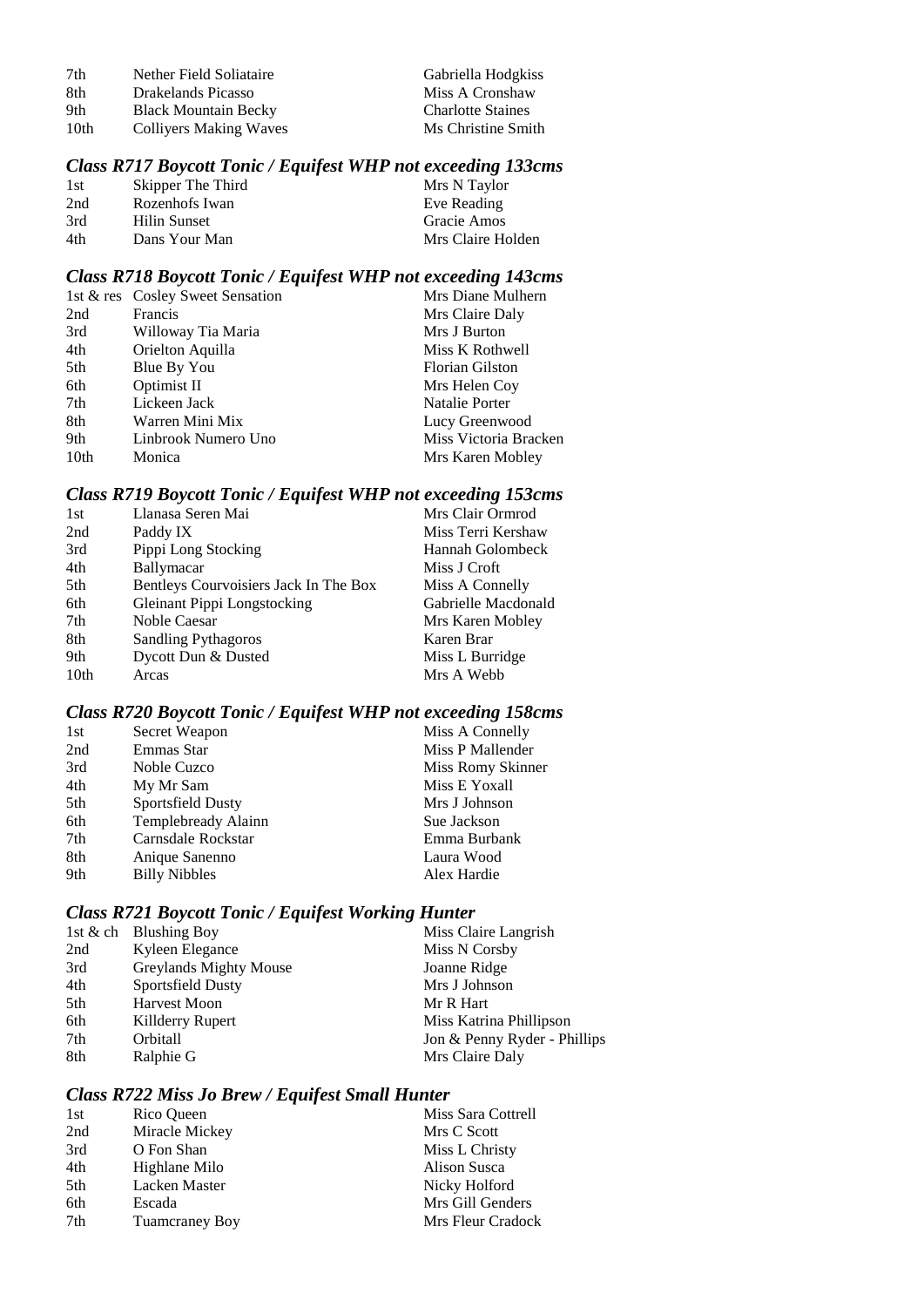| -8th | A Do Ron Ron | Mrs Chrissie Hayley |
|------|--------------|---------------------|
| -9th | Orchards Gem | Mrs Terena Gough    |
| 10th | Jack         | Miss E Fincham      |

### *Class R723 Hewitt Family / Equifest Ridden Welsh A*

| 1st              | Costone Cayti                    | Mrs S Blythe             |
|------------------|----------------------------------|--------------------------|
| 2nd              | Delami Red Dragon                | Mrs J Barton             |
| 3rd              | Dukeshill Phantom                | <b>Mrs Katie Snow</b>    |
| 4th              | Gartconnel Shooting Star         | Miss C Hudson            |
| 5th              | Midnight Blueberry               | Miss N Gelling           |
| 6th              | <b>Wintersend Nimbus</b>         | Miss A Marshall          |
| 7th              | <b>Cheshmere Funtime Frankie</b> | Mr & Mrs J Smith         |
| 8th              | Trefedn Byron                    | Megan Share              |
| 9th              | <b>Tryfel Arrow</b>              | Hope Fisher              |
| 10 <sub>th</sub> | <b>Werderris Chancellor</b>      | <b>Charlotte Edwards</b> |
|                  |                                  |                          |

# *Class R724 Hewitt Family / Equifest Ridden Welsh Section B*

| 1st  | <b>Newcott Music Boy</b>          | Mrs Helen Evans          |
|------|-----------------------------------|--------------------------|
| 2nd  | Eyarth Milan                      | Mr Gary Lawless          |
| 3rd  | Newcott Mikado                    | Mrs Heather Holt         |
| 4th  | Wynswood Golden Guinea            | <b>Charlotte Edwards</b> |
| 5th  | Locks Bit Purple Cloud            | Jolie Darton             |
| 6th  | Llanarth Grenade                  | Mrs Christine Hillman    |
| 7th  | Thornberry Masterpeice            | Alison Duval             |
| 8th  | Fingerpost Tambourine Man Of Moel | Miss V Wigglesworth      |
| 9th  | Gunthwaite Harbour                | Katie Goulding           |
| 10th | Milltop Master Mariner            | Miss J Whitworth         |

### *Class R725 Hewitt Family / Equifest Ridden Dartmoor/Exmoor/Shetland*

| 1st              | <b>Eddra Chillies</b>       | Miss C M Phillips     |
|------------------|-----------------------------|-----------------------|
| 2nd              | Serenteifi Morgan Llwyd     | Verity Checkley       |
| 3rd              | Dunkery Wigeon              | <b>Hayley Renolds</b> |
| 4th              | Littlebeechen Raggie Maggie | Alice Crocker         |
| 5th              | <b>Brandsby Witchcraft</b>  | Sophie Titmarsh       |
| 6th              | Coppice Beltane             | Mrs Rebecca Spink     |
| 7th              | Springwater Black Hawk      | Mrs W Dunn            |
| 8th              | Vean Night Owl              | Abbie Hamper          |
| 9th              | Treworgan Statesman         | Mrs Kerry Bates       |
| 10 <sub>th</sub> | Somahouse Whisper           | Mrs Sophie Davidson   |

# *Class R726 Hewitt Family / Equifest Ridden Connemara*

| Linzy Dickinson<br>2nd<br>The Camus Hero<br>Robin Avery<br>3rd<br>Drumacre Prince Albert | Mrs Y Teagle |
|------------------------------------------------------------------------------------------|--------------|
|                                                                                          |              |
|                                                                                          |              |
| Mrs Janine Sehne<br>Ridgeway Silver Trinket<br>4th                                       |              |
| Ervelough Padraic<br>5th<br>Miss Jade Thompson                                           |              |
| Chilham Aquarius<br>Miss L Campion<br>6th                                                |              |
| Dr Cher Cartwright<br><b>Ballybrit Grey Diamond</b><br>7th                               |              |
| <b>Rosscon Owens Boy</b><br>8th<br>Robin Avery                                           |              |
| Ashbrook Ashley<br>Mrs Kay Cole<br>9th                                                   |              |
| 10 <sub>th</sub><br>Mrs K Talbot<br>Drummore Hazy Mist                                   |              |

# *Class R727 Hewitt Family / Equifest Ridden New Forest*

| 1st | Brock Captain Jack         | Miss K Wright |
|-----|----------------------------|---------------|
| 2nd | <b>Blackwell Chalice</b>   | Jo Smyth      |
| 3rd | <b>Broadlands Politics</b> | Kelly Needham |
| 4th | Willoway Pipe Dream II     | Mrs C Highnam |
| 5th | Moortown Juno              | Miss Taylor   |
| 6th | Buttslawn Merlin           | Jo Smyth      |

# *Class R728 Hewitt Family / Equifest Ridden Welsh C*

|     | 1st & res Dabernon Omen | Sam Banister    |
|-----|-------------------------|-----------------|
| 2nd | Menai Celtic Warrior    | Ms S Hargreaves |
| 3rd | Springrove Alexander    | Mrs S Sulsh     |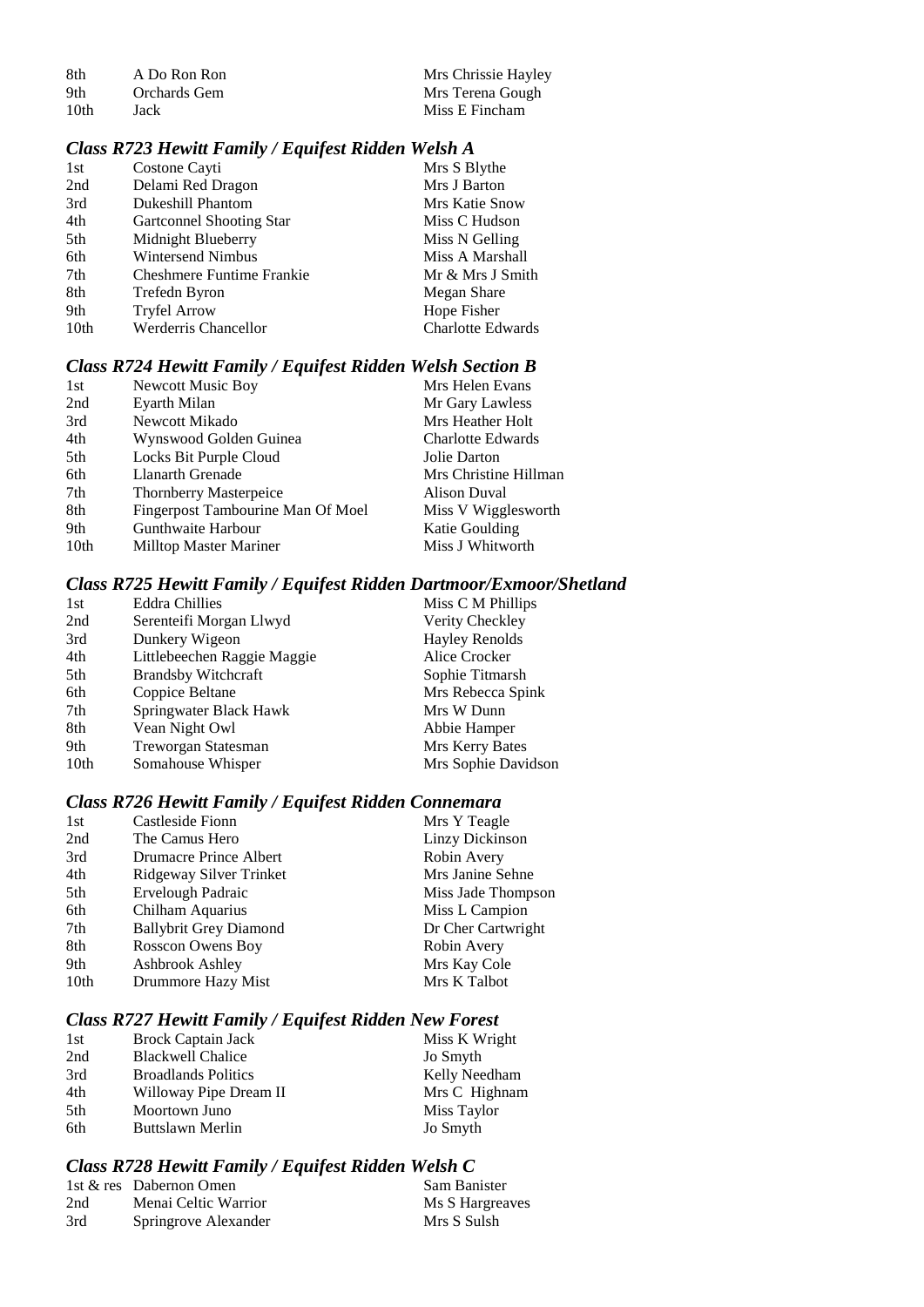| 4th  | Keeshen Hywel                  | Ms D Birdsey         |
|------|--------------------------------|----------------------|
| 5th  | <b>Telaid Carys</b>            | Miss Tara Vaughan    |
| 6th  | Rivervalley Lygon              | Mr Craig Stobbart    |
| 7th  | <b>Penrhos Marcus</b>          | Mrs Jackie Reader    |
| 8th  | <b>Yarty Dragonfly</b>         | Mrs Wendy Hewitt     |
| 9th  | <b>Stoatley Two Daisy Jane</b> | Mrs Charlotte Henton |
| 10th | Redpools Mirene                | Miss J Buxton        |

# *Class R729 Hewitt Family / Equifest Ridden Welsh D*

| Gwynneparc Meredith              | Ella May Cannell       |
|----------------------------------|------------------------|
| Jebeth Captain Sensible          | Mrs K Gibson           |
| <b>Brynithon Lord Chancellor</b> | Mrs Alyson Cole        |
| Pentrefelin Sorrento             | Miss L Ennett          |
| Hollyfields Lord Gwynfor         | Caroline Turner        |
| Harradene Sweeny Todd            | Mr S Hulston Critchley |
| Dycott Welsh King                | Mrs Angela Jackson     |
| Nebo Herbert                     | Jennie Ebden           |
| Rainhill Fair Imogine            | Miss S Ohalloran       |
| <b>Froslas The Fox</b>           | Mrs Cristina Murray    |
|                                  |                        |

# *Class R730 Hewitt Family / Equifest Ridden Highland*

| Lottie of Combebank         | Miss Amy Hunter       |
|-----------------------------|-----------------------|
| Carlung Lewis               | Miss L Campion        |
| Moss-side Sandaig           | Miss C Abosetta       |
| Lochlands Treble Flute      | Miss Natalie Greasley |
| Major General of Whitefield | Miss Sophie Cumbers   |
| <b>Balmoral Muick</b>       | Danielle Thelwell     |
| Lorien Ffigysbren           | Jessica Hazel         |
| Nashend Sea Seal            | Mrs M Abrams          |
| Lonach of Forglen           | Mrs Lynne Parkinson   |
| Shanohan Finn Ley           | Angela Carter         |
|                             |                       |

### *Class R731 Hewitt Family / Equifest Ridden Dales / Fell*

|      | 1st & ch Banksgate Tamlin   | Miss L Kingston       |
|------|-----------------------------|-----------------------|
| 2nd  | Waterside Black Prince      | Miss Sophie Cumbers   |
| 3rd  | <b>Twywell Samuel Pepys</b> | Miss Aimee Toseland   |
| 4th  | Daloumie Foxy Lady          | Mrs K Gibson          |
| 5th  | <b>Wellbrow Rusty</b>       | Anna Beresford        |
| 6th  | Castle Hill Duke            | Miss C Crow           |
| 7th  | Townend Tom                 | Miss Lucinda Stockley |
| 8th  | Castle Heather Rose II      | Mrs Lesley Wolfenden  |
| 9th  | <b>Wellbrow Drewdrop</b>    | Amy Small             |
| 10th | Leadgate Black Phantom      | Miss Victoria Earl    |
|      |                             |                       |

# *Class R732 Yorkshire Supporters / Equifest Ridden Part Bred / Anglo Arabs*

|                  | 1st & res Broadgate Showman     | <b>Hente Martin</b>   |
|------------------|---------------------------------|-----------------------|
| 2nd              | <b>Holltess Victoria Falls</b>  | Miss S Burrows        |
| 3rd              | <b>Fairley Masquerade</b>       | <b>Tracy Carter</b>   |
| 4th              | Moluccas Moonlight Mace         | Mrs S Blythe          |
| 5th              | <b>Roseview Limited Edition</b> | Miss Sarah Harper     |
| 6th              | Woodvean Wonderland             | Miss Sarah Harper     |
| 7th              | Pickmere Lady Arwen             | Mrs Tracey Blackwell  |
| 8th              | <b>Shooters Morning Mist</b>    | Miss Stephanie Glover |
| 9th              | Kneem Tiger Lily                | Rhianna Wilding       |
| 10 <sub>th</sub> | <b>Fenwick Jazz Dancer</b>      | Janet Baldwin         |

# *Class R733 Yorkshire Supporters / Equifest Ridden Part Bred - Native/Traditional*

|     | 1st & ch Nantllesg Elwyn       | Roanna Hamilton |
|-----|--------------------------------|-----------------|
| 2nd | <b>Sherlocks Seren Dreamer</b> | Miss R Lock     |
| 3rd | <b>Benhill Taric</b>           | Mrs C E Durrant |
| 4th | Tomahawk 111                   | Mrs K McNeil    |
| 5th | <b>Howen Saw Dust</b>          | Mrs L Whyburd   |
|     |                                |                 |

# *Class R734 Yorkshire Supporters / Equifest Ridden Part Bred not exceeding 148cms*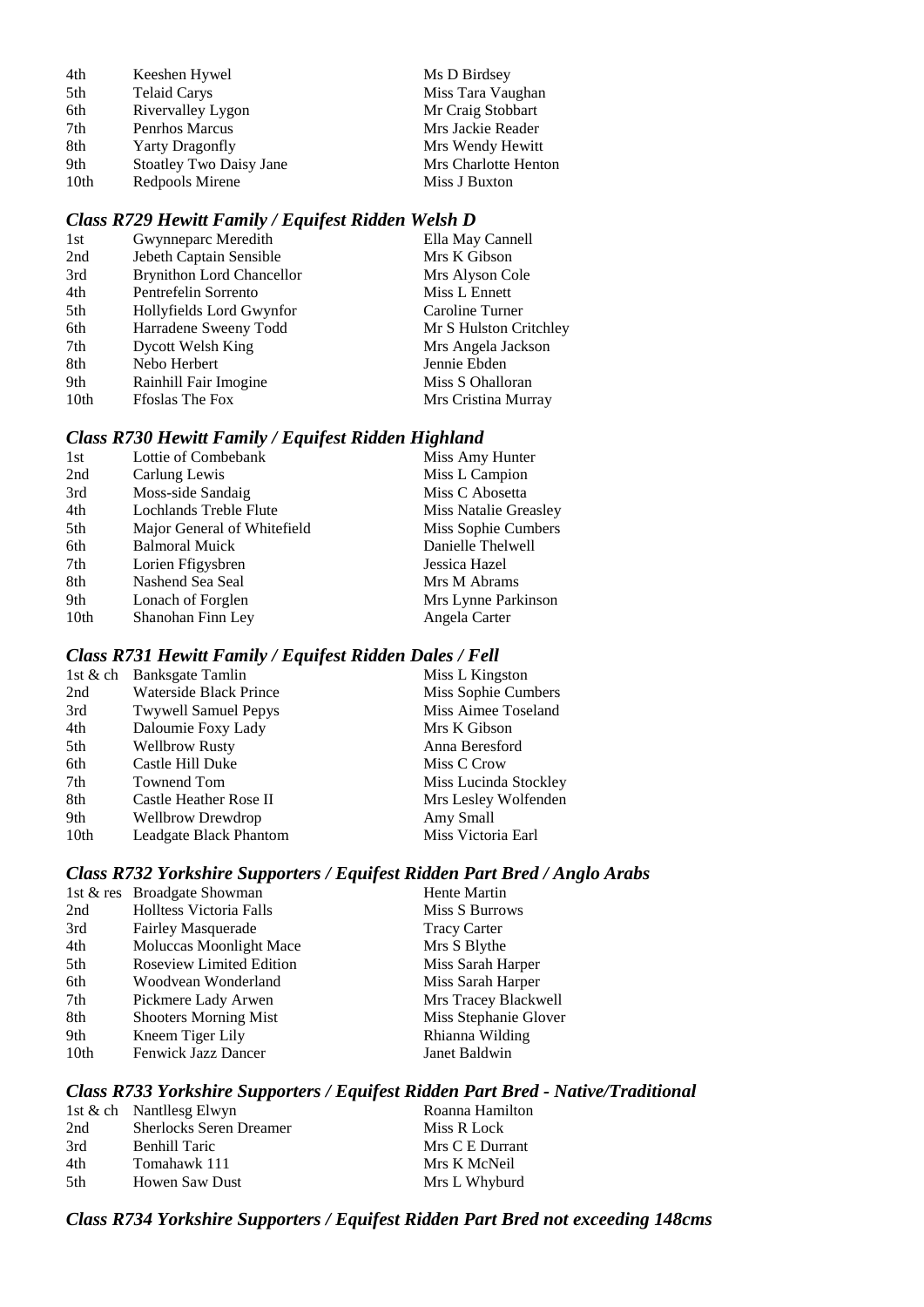| 1st  | <b>Nook Scool For Scandal</b>  | Mrs V Windsor-Phillips |
|------|--------------------------------|------------------------|
| 2nd  | Millpond Looks The Business    | Mrs Bridget Garner     |
| 3rd  | Braeglen Symphony              | Amanda Court           |
| 4th  | <b>Styalways Northern Star</b> | Mrs C Webb             |
| 5th  | Roseisle Justins Honour        | Miss Samantha Jakes    |
| 6th  | <b>Fairley Masquerade</b>      | <b>Tracy Carter</b>    |
| 7th  | Deanhills Lady                 | Miss Michelle Jacques  |
| 8th  | <b>Cosley Sweet Sensation</b>  | Mrs Diane Mulhern      |
| 9th  | WestLife II                    | Ms G Hare              |
| 10th | Rotherwood Mr Pepys            | Mr L Conway            |

# *Class R735 Yorkshire Supporters / Equifest Ridden Part Bred exceeding 148cms*

| 1st | Cool Spirit            | Georgina Veale          |
|-----|------------------------|-------------------------|
| 2nd | Kookaburra             | Lucinda Haines          |
| 3rd | Willow Caprce          | Carly Jackson           |
| 4th | Dovevale Quick Step    | Charlotte Wright        |
| 5th | Star Formula           | Mrs Emma Sarah Matthews |
| 6th | Litton Midnight Affair | Jennifer Humphreys      |
| 7th | Fyrefly                | Mrs M Nicoll-Thompson   |

# *Class R736 Nupafeed / Equifest Small Riding Horse*

|      | 1st $\&$ ch Trudi Thornton   | Amy Bosworth          |
|------|------------------------------|-----------------------|
| 2nd  | <b>B</b> onjour              | Rebecca Gribben       |
| 3rd  | Tara Des                     | Miss C Bartlett       |
| 4th  | Donita                       | Miss Sacha Trude      |
| 5th  | Alfie                        | Miss R Asquith        |
| 6th  | <b>Shooters Morning Mist</b> | Miss Stephanie Glover |
| 7th  | Langarth Myfanwy             | Miss T Smith          |
| 8th  | Paddock Lightning            | Susan Carter          |
| 9th  | Ingleby Hill                 | Miss S Heywood        |
| 10th | Lara Crofter                 | Mrs L Johnson         |
|      |                              |                       |

# *Class R737 Nupafeed/ Equifest Large Riding Horse*

| Perfectly Puzzled          | Mrs K Fearn            |
|----------------------------|------------------------|
| Scarthingwell Daisy Mai    | Miss G Wilkes          |
| <b>Bramley Moor Clover</b> | Miss Stella Plant      |
| Donnerwolke                | Rebecca Gribben        |
| River Head Out Law         | Miss K Emsley          |
| <b>Edlingtons Ronnie</b>   | Janet Piper            |
| Concerto II                | Miss Lindsay McCulloch |
| Jendali Prince             | Miss A Shaw            |
| Rockets Boy                | Miss L Johnson         |
| Abc Rikki Zee              | Miss L Pote            |
|                            |                        |

# *Class R738 Nupafeed / Equifest Amateur Riding Club Riding Horse*

|     | 1st & res Pebbly Editor | Mrs E Jones             |
|-----|-------------------------|-------------------------|
| 2nd | Perfectly Puzzled       | Katy Fearn              |
| 3rd | Jendali Prince          | Miss A Shaw             |
| 4th | Nimrod B                | Ms Anna Collins         |
| 5th | Diamond Cavalier Royale | Stephanie Hill          |
| 6th | Star Formula            | Mrs Emma Sarah Matthews |
| 7th | Alfie                   | Miss R Asquith          |
| 8th | Sligo Southern Star     | <b>Charlotte Pardoe</b> |

# *Class R739 Mrs C Scott / Equifest Small Hacks*

|     | 1st & ch Aimbry Kymara          | Miss J Farrell       |
|-----|---------------------------------|----------------------|
| 2nd | Wyld Amethyst                   | Danielle Crookes     |
| 3rd | Llanarth Fair Play              | Amy Bosworth         |
| 4th | Pencroft Mistral                | Miss G Wilkes        |
| 5th | Kookaburra                      | Lucinda Haines       |
| 6th | With a Twist                    | <b>Hannah Rummey</b> |
| 7th | <b>Westhill Last Impression</b> | Miss P Mallender     |
| 8th | Sydney Sam                      | Mrs Kathy Foley      |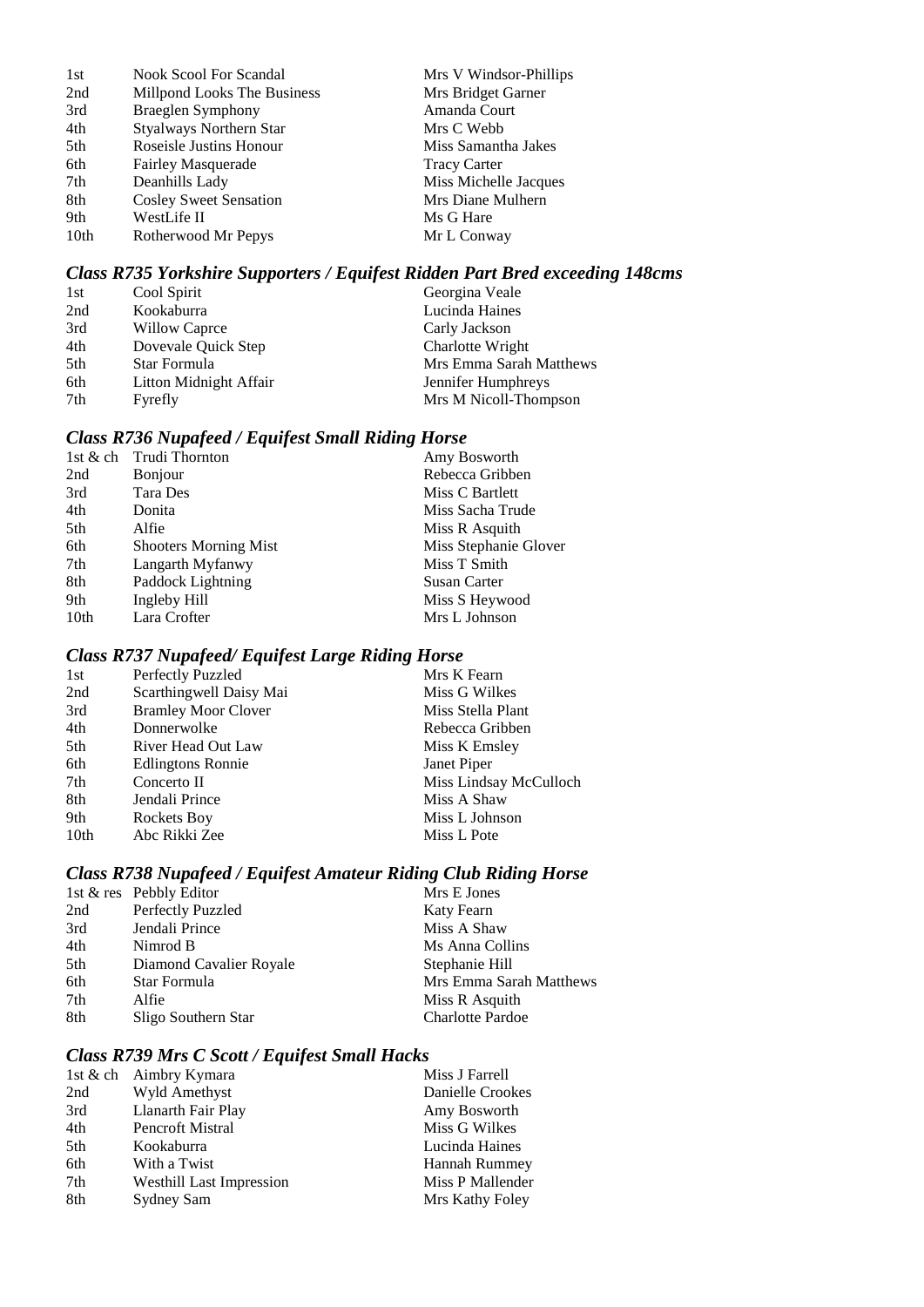### *Class R740 Mrs C Scott / Equifest Large Hacks*

|                  | 1st & res Stanleygrange Blaen Carter | Mrs C Spencer        |
|------------------|--------------------------------------|----------------------|
| 2nd              | Regal Starlight                      | Miss L Haley         |
| 3rd              | Bee-J-Gee                            | Joanne Parker        |
| 4th              | Westhill Ophelia                     | Laura Bramall        |
| 5th              | Dream of a Gleam                     | <b>Emily Whalley</b> |
| 6th              | Wingstone Supa Nova                  | Mrs A Hesketh        |
| 7th              | Royal Doulton II                     | Paula Robinson       |
| 8th              | The Advocate                         | Mrs S Blake          |
| 9th              | <b>She Knows Too Much</b>            | Miss Stephanie Beer  |
| 10 <sub>th</sub> | Devil or Angel                       | Jo Brew              |
|                  |                                      |                      |

### *Class R741 CBA Embroidery / Equifest Show Pony Lead Rein*

| 1st              | Megland Popdancer      | Miss Chloe Ravenscroft |
|------------------|------------------------|------------------------|
| 2nd              | Basford Ballerina      | <b>Team Harmony</b>    |
| 3rd              | <b>Heatherton Posy</b> | Vienna Brown           |
| 4th              | Cosford Charmed        | Mr C Cousens           |
| 5th              | Trelawn Brigadoon      | Gillian Neve           |
| 6th              | Corristine Tinkerbelle | Miss J Molloy          |
| 7th              | Highbent Just William  | Mrs K Furniss          |
| 8th              | Cosford Persia         | Mrs S Tierney          |
| 9th              | Whinfell Anastasia     | Mrs C Bullman          |
| 10 <sub>th</sub> | Chagford Lilia         | Miss Angela Reeves     |

# *Class R742 Horse & Hound / Equifest Show Pony First Ridden*

| Barkway Moonwalk             | Claire Smalley       |
|------------------------------|----------------------|
| <b>Brookwater Adonis</b>     | Mrs Samantha Stanley |
| <b>Birtley Rainbow Quest</b> | Mrs Rachel Frank     |
| Spellland Ruby Heels         | Mrs Emma Parker      |
| <b>Twylands Picture</b>      | Mrs G M Olphert      |
| Leacon High Cockalorum       | Ms R Cowan           |
| <b>Bylands Music Man</b>     | Mia Dickinson        |
| Parkhills Little Aria        | Mrs Susan Pinder     |
| <b>Rillaton Sweet Talk</b>   | Mrs L Caulfield      |
|                              |                      |

# *Class R743 Lloyd Family / Equifest SHP Lead Rein*

| 1st  | Pinewell Hector               | Mrs S Tierney               |
|------|-------------------------------|-----------------------------|
| 2nd  | Strathisla My Riverdance      | Mr & Mrs J Smith            |
| 3rd  | Peplow Dancing Queen          | Mr Jeremy Glover            |
| 4th  | Talgoed Eliza                 | Mrs Gillian Clifford-Graham |
| 5th  | Nantlais Glewthfawr           | Mrs R Gredley               |
| 6th  | Kenilwood Purple Emperor      | Ms J Dolan                  |
| 7th  | <b>Doultons Master Rupert</b> | Mr S Gale                   |
| 8th  | Penhwnllys Magnet             | Mrs C Excell-Outram         |
| 9th  | Green Down Joker              | Miss Eloise Marlow          |
| 10th | Greenmeadows Christian Dior   | Miss Kate Turner            |
|      |                               |                             |

# *Class I744 Equifest Riding Ponies yearling*

| 1st | Ryehall Cuvee Noir     | Jennifer Humphreys |
|-----|------------------------|--------------------|
| 2nd | Hightopps Black n Gold | Mrs C Highnam      |
| 3rd | Anton Little Elvis     | Miss K Jelly       |

# *Class I745 Equifest Riding Ponies 2 years old*

| 1st             | Kenilwood Windbourne     | Mr C Cousens       |
|-----------------|--------------------------|--------------------|
| 2nd             | Jipson Vanquish          | Mrs J Weedon       |
| 3rd             | Kouros Tulula            | Mrs J Russell      |
| 4th             | Colbeach Cadenza         | Mrs C Highnam      |
| 5 <sup>th</sup> | Radlee Nutcracker        | Mrs Julie Chadwick |
| 6th             | DZL Royal Sunrise        | Miss D Lever       |
| 7th             | Llangeitho Royal Tribune | Mrs Hazel Walter   |

# *Class I746 Equifest Ridng Ponies 3 years old*

| 1st | Palmfields Night Image | Mrs S M Palmer |
|-----|------------------------|----------------|
| 2nd | Archwood Flash Dance   | Mrs A Miller   |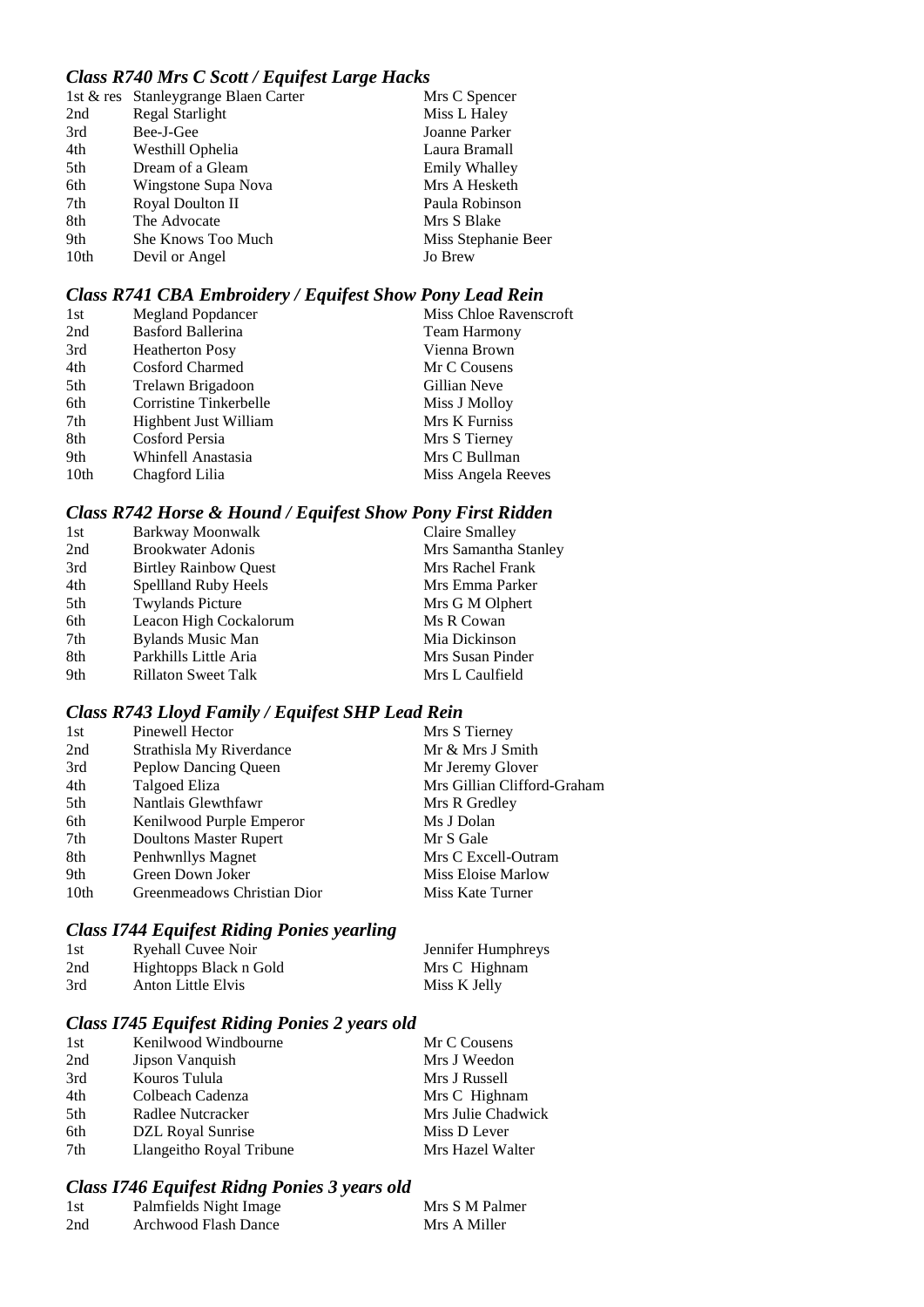3rd Corkhills Sky Lark Eleanor Crate<br>4th Temptation Mrs Kati Cho

4th Temptation Mrs Kati Choynowski<br>5th Fonova Baila Mrs K Bellinger Mrs K Bellinger

### *Class I747 Equifest Riding Ponies 4 years old & over*

|      | 1st & ch Palmfields Royal Trooper | Mrs S M Palmer           |
|------|-----------------------------------|--------------------------|
|      | 2nd & res Thimbleyby Angelique    | Mrs J Grant & Mr W Hardy |
| 3rd  | Jipson Curlew                     | Mrs J Weedon             |
| 4th  | Auchmaliddie Party Time           | Mrs Sandra Hylands       |
| 5th  | Romanno Small Talk                | Mrs Margaret Cousin      |
| 6th  | Magic Mistletoe                   | Mrs A Kent               |
| 7th  | Jipson Nightingale                | Miss L Jackson           |
| 8th  | Small Land High Society           | Mrs T Tibbles            |
| 9th  | Downland Elvive                   | Mrs Hazel Walter         |
| 10th | Clareb Special Edition            | Janice Osborne           |
|      |                                   |                          |

### *Class I748 Equifest Riding Pony Brood Mare*

| 1st | Hightopps China Doll | Mrs C Highnam |
|-----|----------------------|---------------|
| 2nd | Brynoffa Savannah    | Eleanor Crate |

### *Class I749 Equifest Riding Pony In Hand - Foal*

| 1st | Hightopps China White   | Mrs C Highnam |
|-----|-------------------------|---------------|
| 2nd | <b>Banksy Reavealed</b> | Eleanor Crate |

### *Class I750 BSP A /Equifest Piebald/Skewbald Plaited / Hogged 4 yrs & over*

### *Class I751 BSPA / Equifest Piebald/Skewbald Plaited / Hogged horse 4 years old & over*

| 1st | Lady Athena               | Mrs Feliciity Jane Wells |
|-----|---------------------------|--------------------------|
| 2nd | Papageno                  | Miss Julie Nuttall       |
| 3rd | Orlandos Golden Girl      | Mrs Ruth Eley            |
| 4th | Furiozo XIII              | Mrs Debra Milner         |
| 5th | John O Rose               | Rachel Hanna - Mears     |
| 6th | <b>Cathmor Opposition</b> | Mrs Amanda Gaughran      |
| 7th | <b>Action Man</b>         | Mrs Sandra Hylands       |
| 8th | Kavanaghs Miss America    | Mr D Godfrey             |
| 9th | Westceffyl Masquerade     | Miss V Squire            |

### *Class I752 BSPA / Equifest Piebald/Skewbald Traditional 1,2,3 years old*

| 1st  | Moortown Lacey       | Claire Hardstone           |
|------|----------------------|----------------------------|
| 2nd  | The Magie            | Miss Hollie Victoria Scott |
| 3rd  | Beacon Blue          | Annie Lamont               |
| 4th  | Isabella Dylisla     | Miss Janine Newland        |
| 5th  | <b>Bartley Flake</b> | Miss L Filippone           |
| 6th  | Hermits Kerrygold    | Miss Jan Lipscombe         |
| 7th  | Cherokee             | Miss E Howe                |
| 8th  | Sir Teddy            | Mrs Claire Newton          |
| 9th  | The Maverick         | Patrica Hannah             |
| 10th | Radley Red           | Mr M Popplestone           |
|      |                      |                            |

### *Class I753 BSPA / Equifest Piebald/Skewbald plaited pony 1,2,3 years old*

| 1st | Avondales Wolken Winta | Ms H Mullender     |
|-----|------------------------|--------------------|
| 2nd | Padstead Kairo         | Mrs Clare Peterson |

### *Class I754 BSPA / Equifest Piebald / Skewbald Horse 1,2,3 years old*

| 1st | Papaver Dior                | Miss Jodie Hooks |
|-----|-----------------------------|------------------|
| 2nd | <b>Freckleton Class Act</b> | Katy Fearn       |
| 3rd | Smooth Criminal             | Mrs Debra Walker |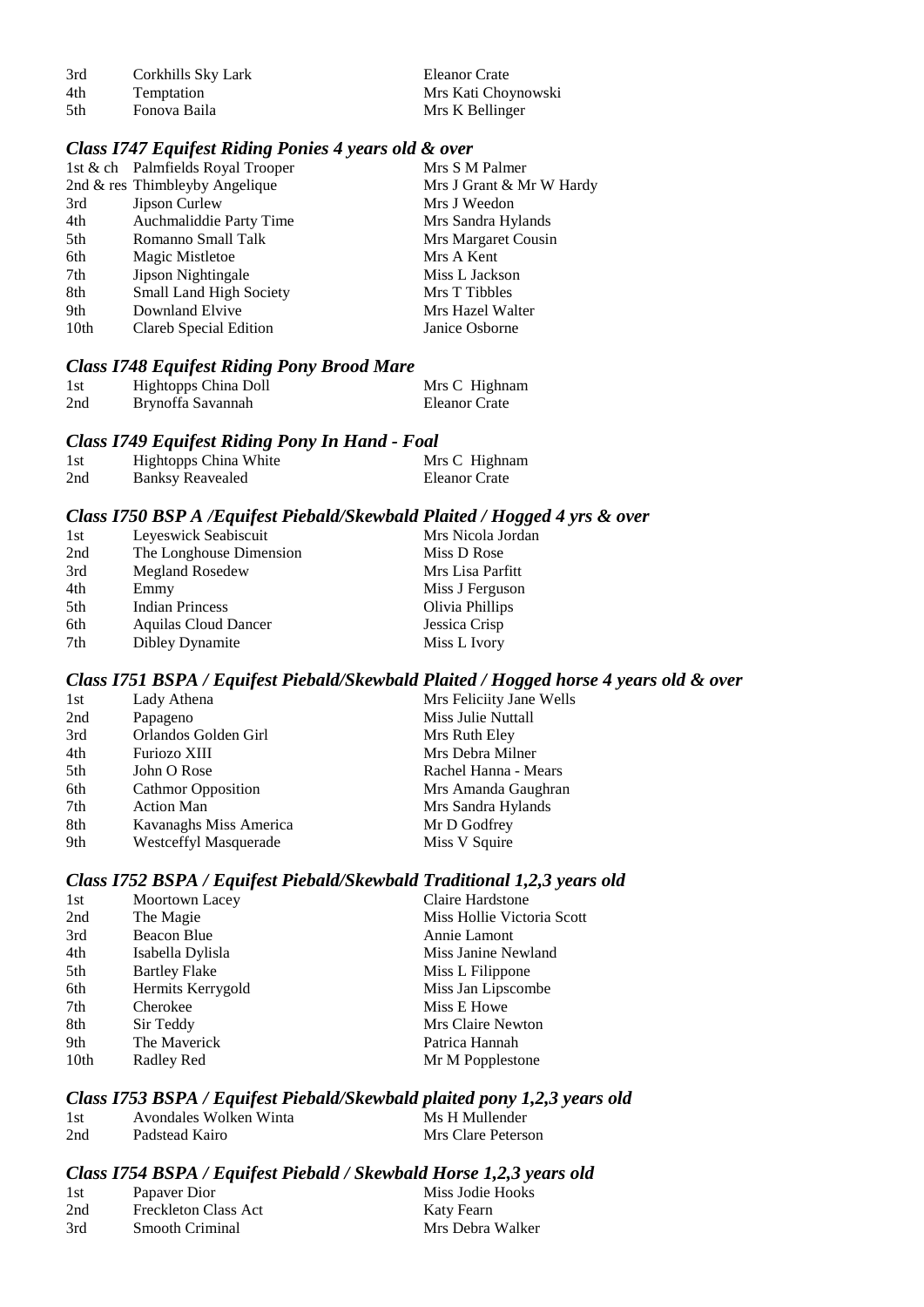4th Cartier Splash Miss Kerstin Maile

#### *Class I755 BSPA / Equifest Piebald / Skewbald Traditional 4 yrs & over*

| 1st  | Sir Don                     | Ms Gemma Spence         |
|------|-----------------------------|-------------------------|
| 2nd  | Call The Shots              | Miss C Bunting          |
| 3rd  | The Pocket Rocket           | Terrie Cowley           |
| 4th  | Jiminy Cricket              | Miss Lorna Jarrald      |
| 5th  | Mercury                     | Mr S Britcliffe         |
| 6th  | Little Charlie Brown        | Mrs Sandra Hylands      |
| 7th  | <b>Stetson</b>              | <b>Mrs Fiona Hawkes</b> |
| 8th  | Duchess                     | Mrs V Prodger           |
| 9th  | <b>Shamrock Shaunie Boy</b> | Miss Kirsty Hill        |
| 10th | Toy Soldier                 | Mrs Deborah McAllister  |

### *Class R756 BSPA / Equifest Piebald/Skewbald Traditional 4 Years Old & Over*

|     | 1st & res Asby Mills Dynamite | Mrs Debra Walker |
|-----|-------------------------------|------------------|
| 2nd | Stormin Norman                | Mr Paul Carvell  |
| 3rd | International Puzzle          | Alexis Armstrong |

### *Class I757 BSPA / Equifest Piebald/Skewbald Native In Hand - Any Age*

|     | 1st & ch Burgwallis Razamatazz | Mrs Jane Turnbull          |
|-----|--------------------------------|----------------------------|
| 2nd | The Magie                      | Miss Hollie Victoria Scott |
| 3rd | <b>Rumbustious Reginald</b>    | Claire Hardstone           |
| 4th | Addien Marie                   | Mrs Lesley Wolfenden       |
| 5th | Nantllesg Elwyn                | Roanna Hamilton            |
| 6th | Hermits Heidi                  | Miss M Low                 |
| 7th | <b>Travelling Charlie Boy</b>  | Miss Z Bennett             |
| 8th | Spellbound Jedi Knight         | Debra Rogers               |
|     |                                |                            |

### *Class I758 Drumacre Stud / Equifest Welsh Sections C & D Yearling*

| 1st | Cheshmere Jo Frazier           | Mr & Mrs J Smith      |
|-----|--------------------------------|-----------------------|
| 2nd | <b>Mountain Hare Tom Jones</b> | Mr M Catterall        |
| 3rd | Springfieldpark Replica        | Mr T Hall             |
| 4th | Holren the Olympian            | <b>Holly Charnock</b> |

### *Class I759 Drumacre Stud / Equifest Welsh C & D 2-3 years old*

| 1st  | Nantwood Caspian              | James Ashforth           |
|------|-------------------------------|--------------------------|
| 2nd  | Cargarsar Silver Phantom      | Mrs E Waller             |
| 3rd  | <b>Felinmor Brenin</b>        | Miss Laura Clegg         |
| 4th  | Nortonheath Glitz And Glamour | Mr E Prosser             |
| 5th  | Hilgarth Welsh Magic          | Miss S Jackson           |
| 6th  | Pennal Sportsman              | Ms Joanne Kirk-Pickering |
| 7th  | Llamri Terfel                 | Mrs D Whitmore           |
| 8th  | Rhosymeirch Braveheart        | Mrs S Pears              |
| 9th  | Oakmill Hector                | Steph Ryder-Bayes        |
| 10th | Foxhollow Alwyn Tywysog       | Mrs Kay Gibson           |

# *Class I760 Drumacre Stud / Equifest M&M Large Breeds Yearling*

1st Lownthwaite Pat The Pony

### *Class I761 Drumacre Stud / Equifest M&M Large Breeds 2-3 Years Old In Hand*

|                  | 1st $&$ res Nipna Heath    | Mrs J Pennell        |
|------------------|----------------------------|----------------------|
| 2nd              | <b>Bluebraes Merrick</b>   | Miss R Randall       |
| 3rd              | Inglegarth Bellmain        | Mr Chris Hollands    |
| 4th              | Manorian Mercury           | Mrs Norma Thompson   |
| 5th              | Ewan Of Croila             | Mrs Melanie Stanford |
| 6th              | <b>Owlsend Tobermory</b>   | Miss Heather Baker   |
| 7th              | Talisker Dearg Mhor        | Mrs Alison Wooderson |
| 8th              | Darren Vale Bailey         | Mr M Catterall       |
| 9th              | Kauri Evenstar             | Mrs Amanda Key       |
| 10 <sub>th</sub> | Ben MacDhui of Heatherglen | Laura Sheffield      |

### *Class I762 Drumacre Stud / Equifest Welsh A & B Yearling In Hand*

1st Idyllic Phantom Georgia Crouchman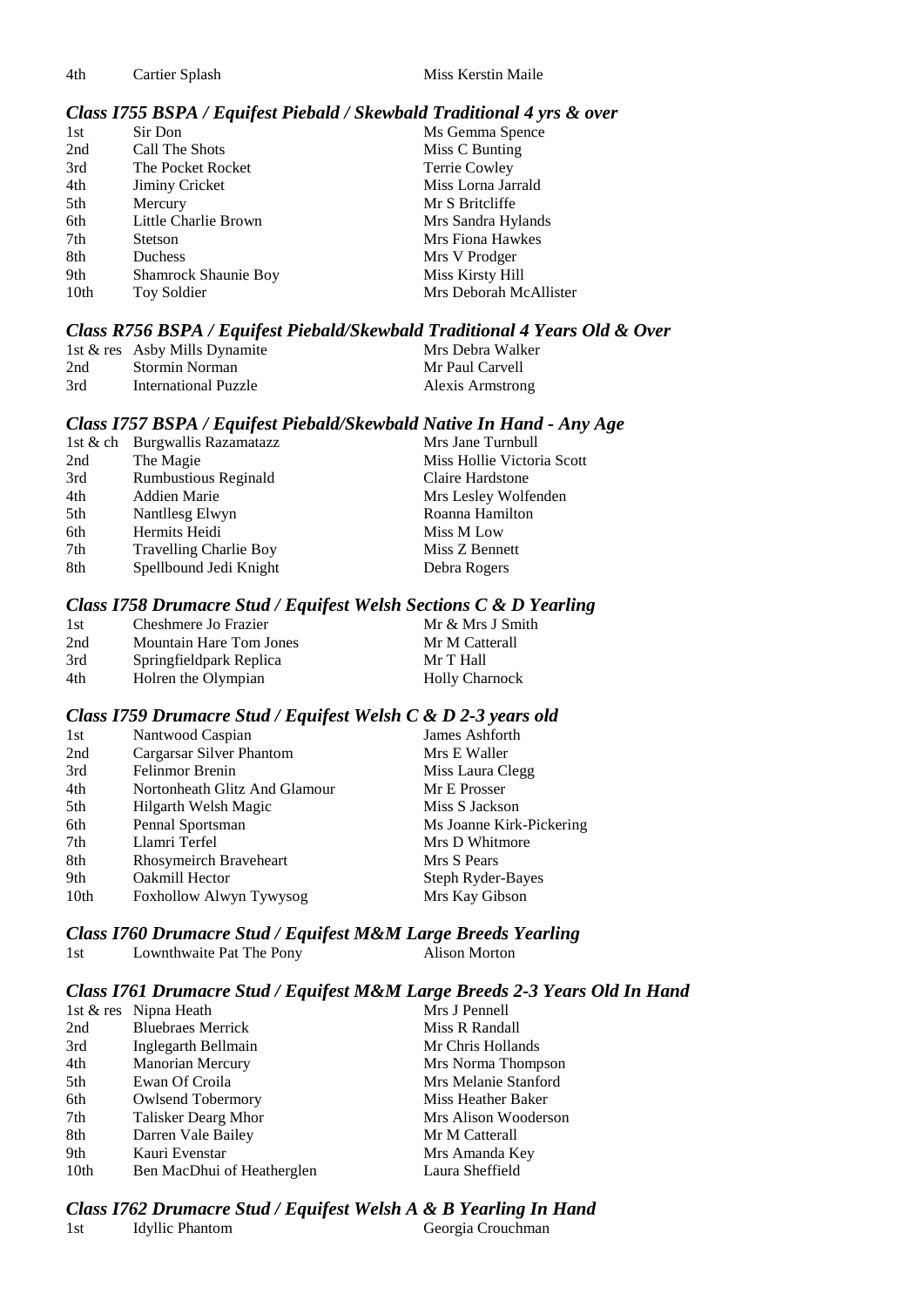| 2nd | <b>Bronheulog Poppy</b>      |  |
|-----|------------------------------|--|
| 3rd | <b>Bannut Princess Charm</b> |  |

Mrs Sarah Widdows Mrs Sue Day

### *Class I763 Drumacre Stud / Equifest Welsh Sections A & B 2-3 years*

| 1st  | Corkhills Sky Lark             | <b>Eleanor Crate</b> |
|------|--------------------------------|----------------------|
| 2nd  | Springlane Firecracker         | Georgia Crouchman    |
| 3rd  | <b>Pumphill Cherry Blossom</b> | Ms Bridie Mason      |
| 4th  | Immybrook Roxys Love           | Karen Smith          |
| 5th  | Thamesbourne Rowena            | Mrs S Board Jones    |
| 6th  | <b>Blethyn Starman</b>         | Mrs Sue Day          |
| 7th  | Pennwood Maisie-May            | Miss A Prior         |
| 8th  | <b>Bryntwr Tecwyn</b>          | Miss Kylie Knowles   |
| 9th  | <b>Dyfed Sandstone</b>         | Mrs Eunice Artaman   |
| 10th | Llangeitho Royal Tribune       | Mrs Hazel Walter     |

### *Class I764 Drumacre Stud / Equifest M&M Small Breeds Yearling*

| 1st | Springwater Sadlers Wells | Mr & Mrs P D Tyler |
|-----|---------------------------|--------------------|
| 2nd | Birchbridge Mister Bumble | Mrs Sue Nugent     |
| 3rd | Beinnliath Peggies Spout  | Fiona Dickson      |

### *Class I765 Drumacre Stud / Equifest M&M Small Breeds 2-3 Year Old*

### *Class I766 Drumacre Stud / Equifest Highland 4 years old & over*

|      | 1st & ch Benbreac of Croila        | Mrs Melanie Stanford          |
|------|------------------------------------|-------------------------------|
| 2nd  | Fourmerk Rosalyn                   | Mrs E Mangham                 |
| 3rd  | Finches Lord Lambourn              | Mr Wayne Cox                  |
| 4th  | Glenwestcastle Little Miss Jasmine | Mrs J Farrar & Miss S Greaves |
| 5th  | Craiglaw The Marcliffe             | Alison Worley                 |
| 6th  | Nashend Sea Seal                   | Mrs M Abrams                  |
| 7th  | Jester Of Ryedale                  | Ms B Bowers                   |
| 8th  | Clandon Bertie                     | Miss S Woolerton              |
| 9th  | Moss-Side Pearson                  | Miss Heather Baker            |
| 10th | Grangeforge Bonnie Heather         | Mrs Christine Haddock         |

### *Class I767 Drumacre Stud / Equifest Dales / Fell 4 years old & over*

| 1st  | Colliery Beauty II          | Mr & Mrs I M Graham |
|------|-----------------------------|---------------------|
| 2nd  | Castle Hill Duke            | Miss C Crow         |
| 3rd  | Ludworth Viking             | Miss Nichola Ash    |
| 4th  | <b>Twywell Samuel Pepys</b> | Miss Aimee Toseland |
| 5th  | <b>Wellbrow Victor</b>      | Milli Ward          |
| 6th  | Inglegarth Premier          | Miss Amy Geraghty   |
| 7th  | Clifford Casino             | Mrs S Cowie-Bland   |
| 8th  | Rosebarr Brown Boy          | Jo Cocker           |
| 9th  | Rosebarr Primrose           | Ms S Evans          |
| 10th | Daloumie Dark Angel         | Ms Leanne Rigby     |
|      |                             |                     |

### *Class I768 Drumacre Stud / Equifest Connemara / New Forest 4 years & over*

|                           | Mrs Janine Sehne                          |
|---------------------------|-------------------------------------------|
|                           | Jane Etheridge                            |
| <b>Brock Captain Jack</b> | Miss K Wright                             |
| Willoway True Faith       | Mrs Jane Ripley                           |
| Scottsway The Jester      | Mrs Jane Papworth                         |
| <b>Streamstown Prince</b> | Miss Roz Jones                            |
| Lickeen Jack              | Natalie Porter                            |
|                           | Ridgeway Silver Trinket<br>Kippure Viking |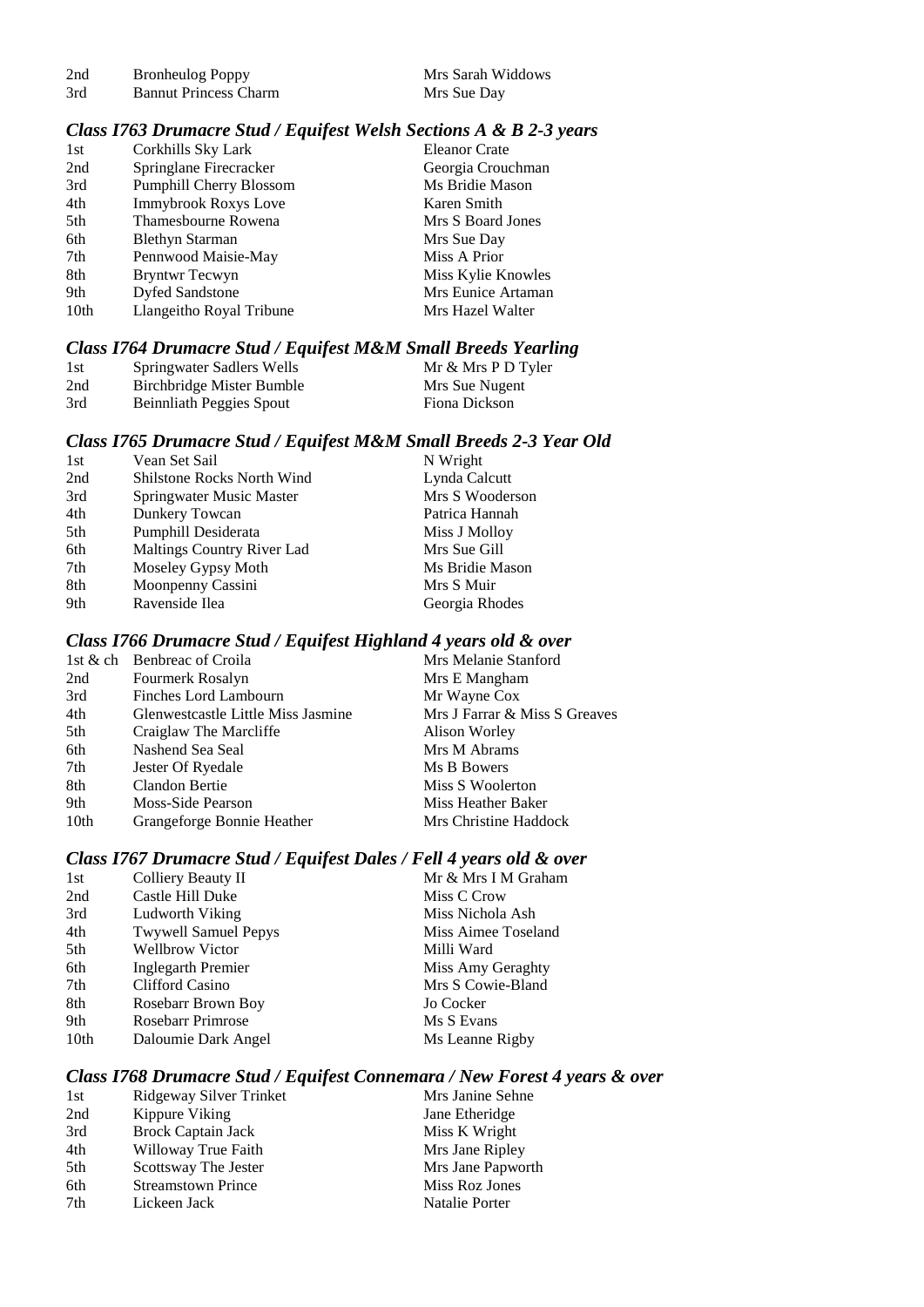### *Class I769 Drumacre Stud / Equifest Welsh Section A 4 years old & overs*

| 1st  | Tiffwyl Miranda            | Mrs E J Wormald    |
|------|----------------------------|--------------------|
| 2nd  | Sardis Pascal              | Mrs J Smith        |
| 3rd  | Vennebos Pearly Sunshine   | John Checkley      |
| 4th  | Coelenhages Jarno          | Mrs Lynn Scott     |
| 5th  | Nantlais Boehenner Charlie | Katy Fearn         |
| 6th  | <b>Heaton Cassino</b>      | Carole Simmonds    |
| 7th  | <b>Blethyn Roseanne</b>    | Mrs Sue Day        |
| 8th  | Causemountain Captin Jack  | Ms Barbara Billson |
| 9th  | Genisis Joy                | Mrs J Smith        |
| 10th | Trecelynen Tomos Harri     | Natasha Walter     |
|      |                            |                    |

### *Class I770 Drumacre Stud / Equifest Welsh B 4 years old & over*

| 1st              | Gigman Sea Senor             | Mrs S Pears          |
|------------------|------------------------------|----------------------|
| 2nd              | Brynoffa Savannah            | <b>Eleanor Crate</b> |
| 3rd              | <b>Birtley Bobby Dazzler</b> | Lisa Mewes           |
| 4th              | Elvet Abigail                | Mr K Stewart         |
| 5th              | Brynoffa Jazz                | Eleanor Crate        |
| 6th              | <b>Puddingwood Temptress</b> | Mr M Surman          |
| 7th              | Eyarth Milan                 | Mr Gary Lawless      |
| 8th              | Hoe K Horst Imperial         | Miss S Williams      |
| 9th              | Erimus Pioneer               | Miss Emma Cottham    |
| 10 <sub>th</sub> | Hilin Sunset                 | Gracie Amos          |

# *Class I771 Drumacre Stud / Equifest Welsh Section C 4 years old & over*

| 1st  | <b>Ballagh The Buck</b>    | Mr T Hall             |
|------|----------------------------|-----------------------|
| 2nd  | <b>Laurtom Maverick</b>    | Ms Barbara Billson    |
| 3rd  | Atinas Danny Boy           | Tim Gibson            |
| 4th  | <b>Cheshmere Baracus</b>   | Mrs C Pooley          |
| 5th  | <b>Foxhollow McGredy</b>   | Mrs Kay Gibson        |
| 6th  | Menai Radi                 | Mrs Kate Borst        |
| 7th  | Ilar Cymro                 | Mrs Lauren Eardley    |
| 8th  | Fletchwood Atlantean       | Mrs Amanda Cox        |
| 9th  | Tynnwydd Mr Tom            | Janet Baldwin         |
| 10th | <b>Cyntaf Ruby Tuesday</b> | Miss Leanne MacKinder |

# *Class I772 Drumacre Stud / Equifest Welsh D 4 years old & over*

| 1st  | Brynithon The Exterminator | Miss S Jackson        |
|------|----------------------------|-----------------------|
| 2nd  | Wexland Glyndwr            | Keeley McClarence     |
| 3rd  | Daichristu Timeout         | Louise Curtis         |
| 4th  | Greenwing Hobo             | Samantha Willis       |
| 5th  | Gems Viscount              | Natalie Hughes-Page   |
| 6th  | Cynheidrefawr Gold King    | Lynn Hutcheson        |
| 7th  | Horeb Ioan                 | <b>Holly Charnock</b> |
| 8th  | Kylebeck Chieftan          | Miss M Hilton         |
| 9th  | Sharp Welsh Jakob          | Miss S Miller         |
| 10th | Llanidan Rembrandt         | Miss Kerstin Maile    |

# *Class I773 Drumacre Stud / Equifest M&M Small Breeds 4 years old & over*

| 1st  | <b>Shilstone Rocks Sweet Talk</b>  | Lynda Calcutt            |
|------|------------------------------------|--------------------------|
| 2nd  | Claife Redman                      | Mrs S Wooderson          |
| 3rd  | <b>Foxleat Rowenberry</b>          | Mrs J Grant & Mr W Hardy |
| 4th  | Threeshires Zanatan                | Mrs S Muir               |
| 5th  | Springwater Black Hawk             | Mrs W Dunn               |
| 6th  | Thimbleby Daisy May                | <b>Mrs Katie Snow</b>    |
| 7th  | Rosevillas Milly                   | Miss Claire Connor       |
| 8th  | Spellbound Jedi Knight             | Debra Rogers             |
| 9th  | <b>Coryhill Prince of Darkness</b> | <b>Hayley Yates</b>      |
| 10th | <b>Brambles Jaques</b>             | Sally McHale             |

# *Class R774 Nupafeed / Equifest Amateur Riding Club Cob / Maxi Cob*

| 1st | <b>Hortons Maclaren</b> | Mrs K Gillam      |
|-----|-------------------------|-------------------|
| 2nd | Randalstown Landmark    | Miss Hayley Erner |
| 3rd | Silver Maddigen         | K W Smith         |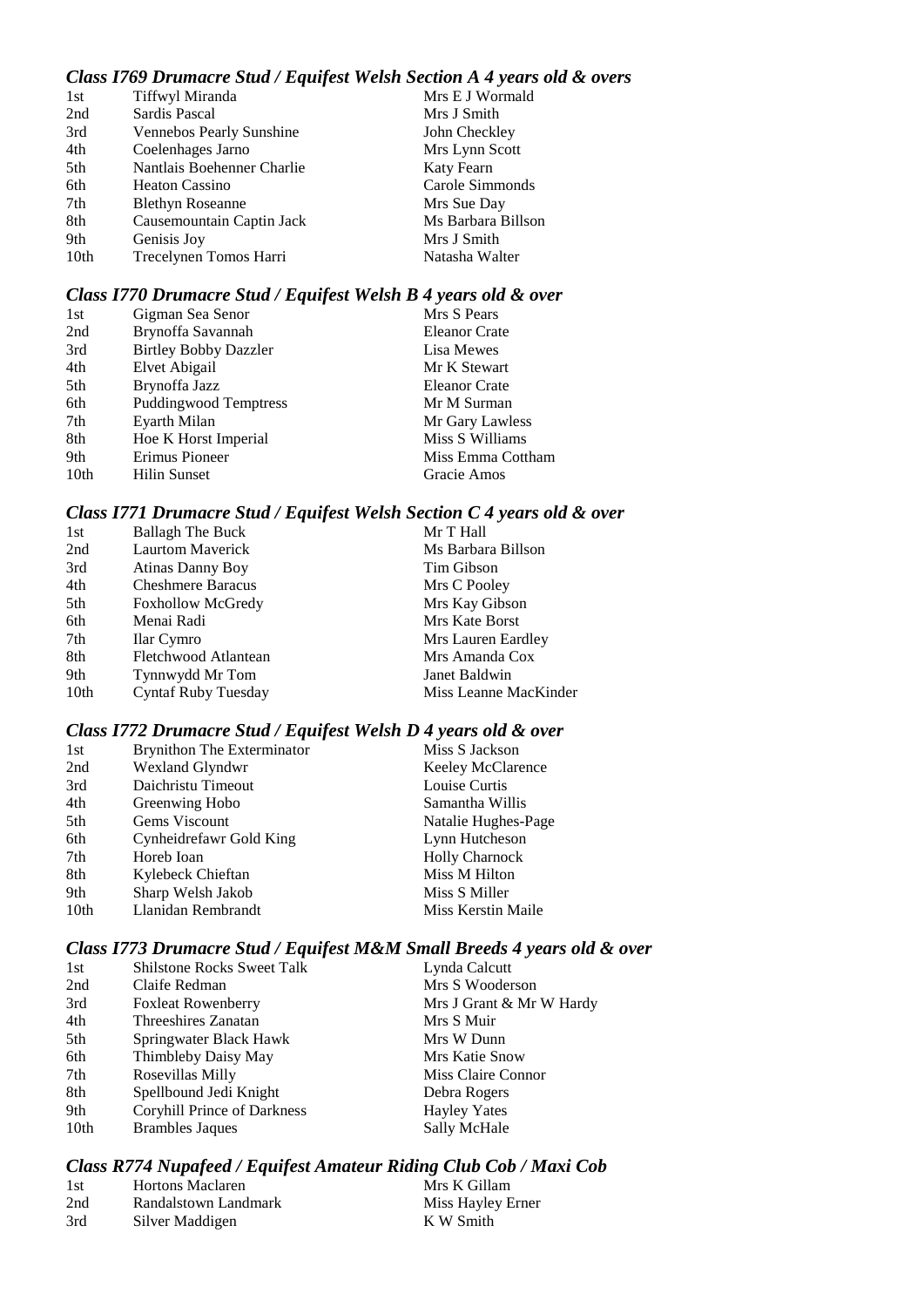| 4th             | Carbon Copy III       | Donna Collison      |
|-----------------|-----------------------|---------------------|
| 5th             | Grey Whistle          | Miss Lauren Hibbins |
| 6th             | Harlequins Macey Gray | Teresa Nicholls     |
| 7 <sub>th</sub> | Corvus                | Nikki Proctor       |
| 8th             | Goodwill              | Mrs P Tann          |
| 9th             | Smartie               | Ms Anna Collins     |
| 10th            | Stilton               | Miss R Williamson   |

# *Class R775 Nupafeed/Equifest LWT Cob*

| 1st              | Oconner         | Miss Paula Bircumshaw |
|------------------|-----------------|-----------------------|
| 2nd              | Costello        | Mrs Anna Robinson     |
| 3rd              | Silver Maddigen | K W Smith             |
| 4th              | Semi Otto       | Paulette Cooper       |
| 5th              | Darcey          | Rebecca Patterson     |
| 6th              | Goodwill        | Mrs P Tann            |
| 7th              | Lockwoods Lou   | Mrs H Blakeway        |
| 8th              | Code Breaker    | Mr O Hunt             |
| 9th              | Samuel          | Miss C Coulbeck       |
| 10 <sub>th</sub> | Milmart Boxer   | Mrs H Sheldon         |
|                  |                 |                       |

# *Class R776 Nupafeed / Equifest HWT Cob*

| Randalstown Landmark    | Miss Hayley Erner      |
|-------------------------|------------------------|
| Walter Cobb             | Mrs Jennifer Gates     |
| Carbon Copy III         | Donna Collison         |
| Mr Biggs                | Miss Tracey Gribben    |
| Ironman                 | Mrs K Gillam           |
| Corvus                  | Nikki Proctor          |
| Draxover General Mclay  | Mr Bryan Cass          |
| Harlequins Macey Gray   | Miss Teresa Nicholls   |
| <b>Augustus</b>         | Karen Walsh            |
| <b>Jack Sparrow III</b> | Miss Kate Hollingworth |
|                         |                        |

# *Class R777 The Harper Family / Equifest Intermediate SHT - 158cms*

| 1st  | Miracle Mickey        | Mrs C Scott            |
|------|-----------------------|------------------------|
| 2nd  | Vaguely Venture       | Miss Lindsey Hillyard  |
| 3rd  | Trudi Thornton        | Amy Bosworth           |
| 4th  | Rico Queen            | Miss Sara Cottrell     |
| 5th  | Unlimited             | Jane Hopkins           |
| 6th  | Royal Toby Wan Kenobi | Mr Jake Hobson         |
| 7th  | No Money              | Miss Katharine Hawkins |
| 8th  | Annagh Nero           | Miss V Lovick          |
| 9th  | Isatis De Lecluse     | Mr Philip Knight       |
| 10th | Secret Weapon         | Miss A Connelly        |

# *Class R778 Windsor-Phillips / Equifest Junior Ridden Welsh Sections C & D*

# *Class R779 Windsor-Phillips Family / Equifest Junior Ridden M&M Small Breeds*

|     | 1st & res Vean Night Owl         | Elaine Arnold           |
|-----|----------------------------------|-------------------------|
| 2nd | <b>Pumphill Banter</b>           | Mr Andrew Lines         |
| 3rd | Newcott Music Boy                | Mrs Helen Evans         |
| 4th | <b>Cadlanvalley Cascade</b>      | <b>Tammy Northfield</b> |
| 5th | Blackhill Imogen                 | Mrs Lynn Scott          |
| 6th | <b>Cheshmere Funtime Frankie</b> | Mr & Mrs J Smith        |
| 7th | <b>Tryfel Arrow</b>              | Hope Fisher             |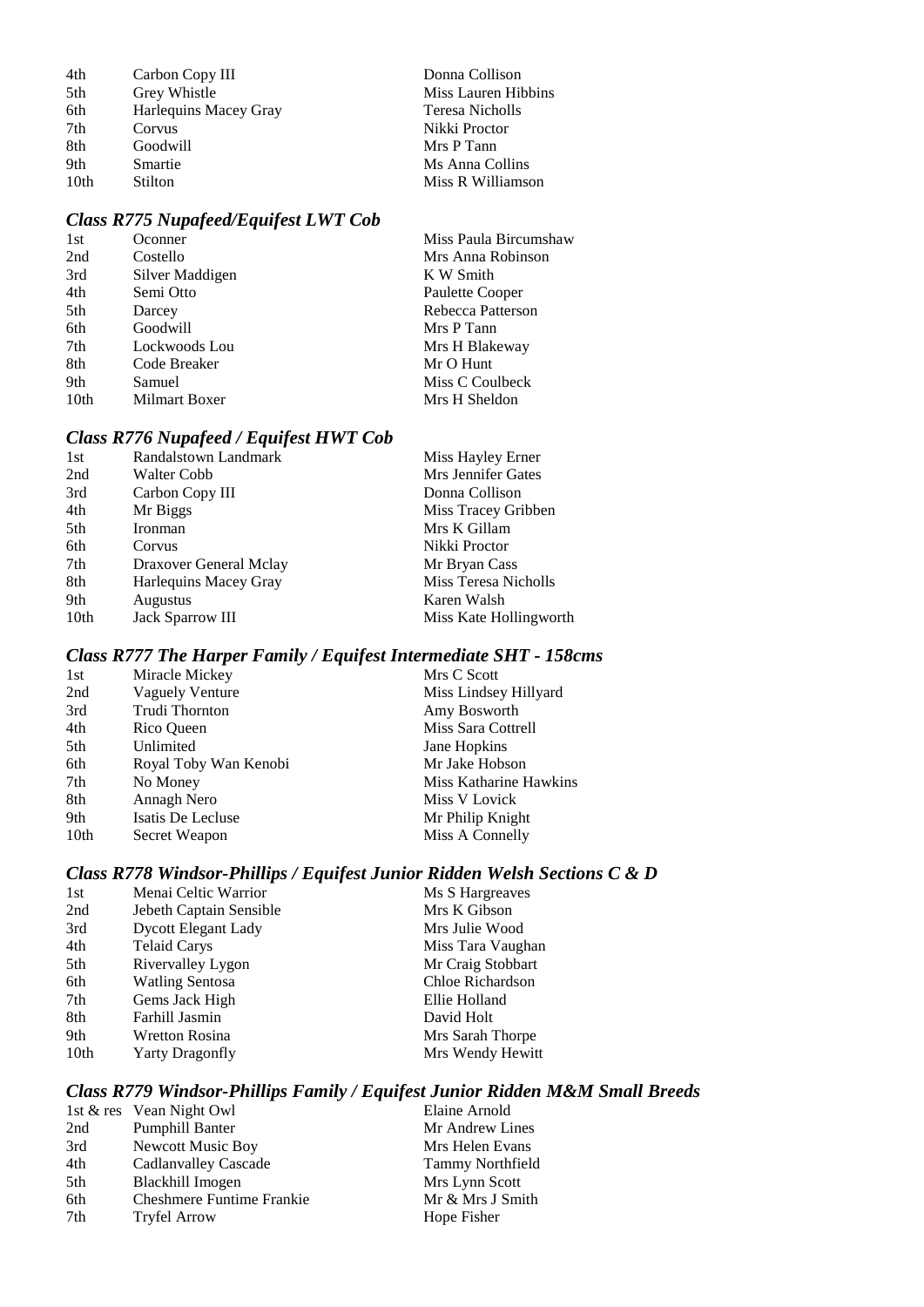| 8th  | Telynau Masterclass | Mr Darren Price  |
|------|---------------------|------------------|
| 9th  | Linacre Bilberry    | Hackamore Stud   |
| 10th | Newcott Mikado      | Mrs Heather Holt |

### more Stud - Mrs M Parker 10th New Holt

# *Class R780 Windsor-Phillips Family / Equifest Junior Ridden M&M Large Breeds*

|                  | 1st & ch Daloumie Foxy Lady | Mrs K Gibson         |
|------------------|-----------------------------|----------------------|
| 2nd              | Shanohan Finn Ley           | Angela Carter        |
| 3rd              | <b>Glanmore Prince</b>      | Mrs Clair Ormrod     |
| 4th              | Castle Heather Rose II      | Mrs Lesley Wolfenden |
| 5th              | <b>Stuffynwood Primrose</b> | Mr John Elliott      |
| 6th              | Hedgethrope Major General   | Kirsty Faulkner      |
| 7th              | Canal Dun                   | Amanda Court         |
| 8th              | <b>Wellbrow Drewdrop</b>    | Amy Small            |
| 9th              | Sparket Classy Girl         | Ellen Jones          |
| 10 <sub>th</sub> | <b>Stookley Andante</b>     | Olivia Swailes       |
|                  |                             |                      |

### *Class R781 Carrs BMW / Equifest Intermediate SRT - 153cms*

|     | 1st & ch Wesswood Caste a Spell | Miss H Windsor-Phillips |
|-----|---------------------------------|-------------------------|
| 2nd | Wyld Amethyst                   | Danielle Crookes        |
| 3rd | Chiddock Time Lord              | Mr Jeremy Glover        |
| 4th | Llanarth Fair Play              | Amy Bosworth            |
| 5th | Aimbry Kymara                   | Miss J Farrell          |
| 6th | With a Twist                    | <b>Hannah Rummey</b>    |
| 7th | <b>Roslin Star Attraction</b>   | Miss D Oliver           |
| 8th | <b>Westhill Last Impression</b> | Miss P Mallender        |
| 9th | Litton Midnight Affair          | Jennifer Humphreys      |

### *Class R782 Carrs BMW / Equifest Intermediate SRT - 158cms*

| 1st & res Fyrefly |                            | Mrs M Nicoll-Thompson |
|-------------------|----------------------------|-----------------------|
| 2nd               | Mathemadam High Spirit     | Ms Beverley Moore     |
| 3rd               | Pebbly Editor              | Mrs E Jones           |
| 4th               | Regal Starlight            | Miss L Haley          |
| 5th               | Dovevale Quick Step        | Charlotte Wright      |
| 6th               | Stanleygrange Blaen Carter | Mrs C Spencer         |
| 7th               | Wasima                     | Tom Archer            |
| 8th               | She Knows Too Much         | Miss Stephanie Beer   |
| 9th               | Roscoes Dark Secret        | Miss Danielle Booth   |
| 10th              | The Pass Bus               | Miss S Cumbers        |

### *Class R783 Choynowski Family / Equifest Welsh A First Ridden*

| 1st & ch | <b>Brynseion Leontes</b>         | <b>Chester Sykes</b> |
|----------|----------------------------------|----------------------|
| 2nd      | Abbey Bells Queen Adelaide       | Justine Macgregor    |
| 3rd      | <b>Cheshmere Funtime Frankie</b> | Mr & Mrs J Smith     |
| 4th      | Costone Cayti                    | Mrs S Blythe         |
| 5th      | Ogilvie Ffion                    | Mrs J Turner         |
| 6th      | <b>Tryfel Arrow</b>              | Hope Fisher          |
| 7th      | <b>Wensley Arian</b>             | Mrs Janie OShea      |
| 8th      | Gweundir Dafydd                  | Mrs Helen Barker     |
| 9th      | Llanalyn Awstin                  | Alicia Roberts       |
| 10th     | <b>Hallows Stormin Norman</b>    | Miss V Fenton        |

# *Class R784 Choynowski Family / Equifest Welsh B First Ridden*

| 1st              | Cadlanvalley Cascade           | Tammy Northfield    |
|------------------|--------------------------------|---------------------|
| 2nd              | Erimus Lucky Chance            | Miss Cathy Palmer   |
| 3rd              | Llanarth Sotheby               | Mrs M Richards      |
| 4th              | Laithehill Martina             | Mrs N Body          |
| 5th              | Gigman Bobby Dazzler           | Miss Grainne Ward   |
| 6th              | <b>Gwithian Candace</b>        | Mrs Kim Taylor      |
| 7th              | Colandra Shamrock              | Mrs Lisa Parfitt    |
| 8th              | Telynau Glesni                 | Mrs Sophie Davidson |
| 9th              | <b>Fieldside Easter Parade</b> | Mrs N Juniper       |
| 10 <sub>th</sub> | Llanarth Scholar               | Jasmine Radford     |

# *Class R785 Choynowski Family / Equifest Small Breeds First Ridden*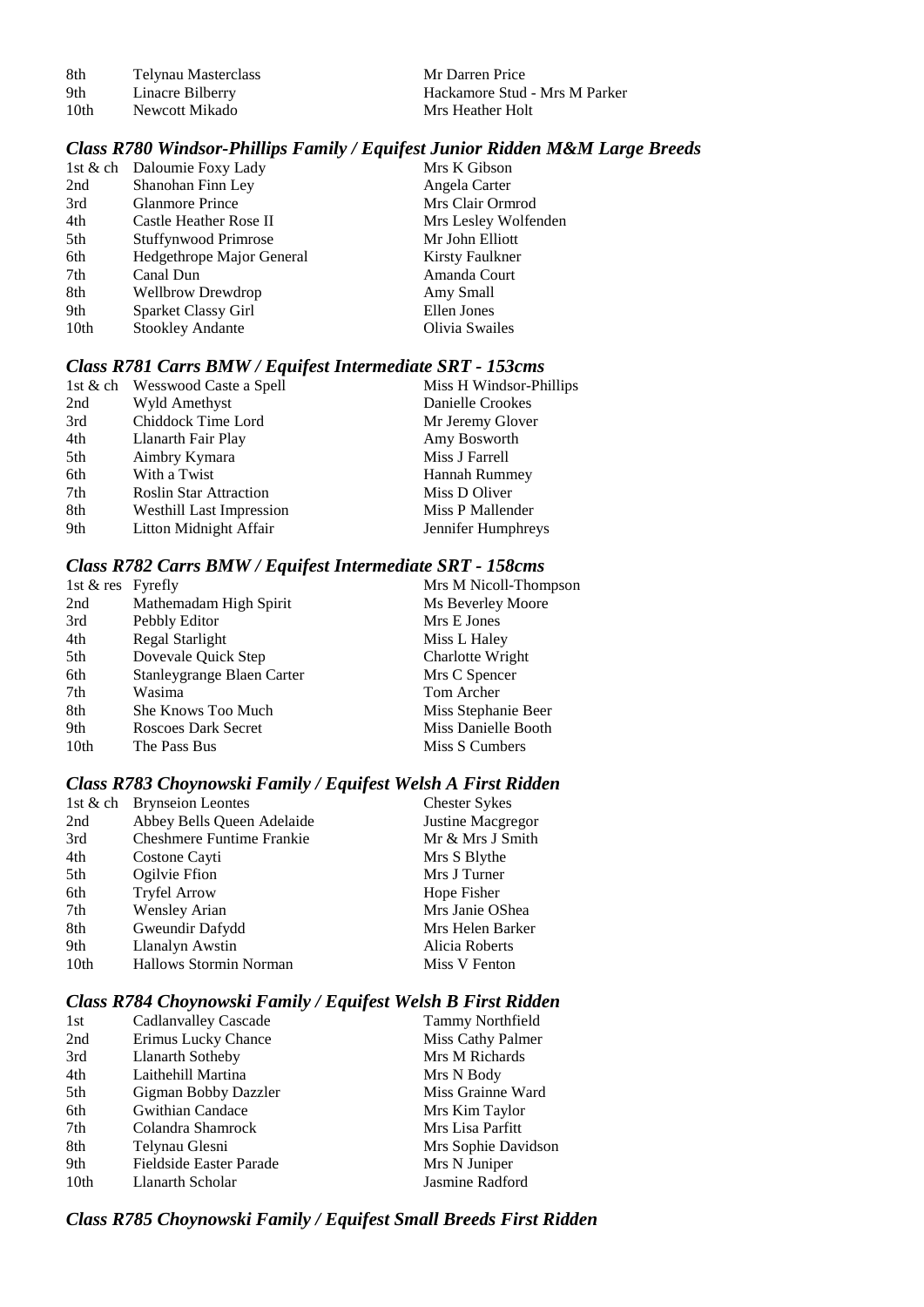|                  | 1st & res Stourton Whato     | Dr Simone Yule                |
|------------------|------------------------------|-------------------------------|
| 2nd              | Westown Skylark              | Miss A Khan                   |
| 3rd              | Coppice Beltane              | Mrs Rebecca Spink             |
| 4th              | <b>Treworgan Temptation</b>  | Miss C Hudson                 |
| 5th              | <b>Pumphill Pantheon</b>     | Sarah Weston                  |
| 6th              | <b>Foxleat Sweet Rosehip</b> | Jane Donald                   |
| 7 <sup>th</sup>  | Fox Leat Warrior             | Ruby Venni                    |
| 8th              | Moortown Pedlar              | Angela Reeves                 |
| 9th              | Hackamore Poetic Justice     | Hackamore Stud - Mrs M Parker |
| 10 <sub>th</sub> | Wilby Valiant                | Jane Etheridge                |

# *Class R786 The Colne Stud / Equifest Welsh A Lead Rein - Mare*

| 1st              | Ruperra Chardonnay         | Mr R Williams        |
|------------------|----------------------------|----------------------|
| 2nd              | Oldacares Lilli            | Miss V Fenton        |
| 3rd              | Abbey Bells Queen Adelaide | Justine Macgregor    |
| 4th              | Colne Hosta                | Mrs J Allen          |
| 5th              | Rhydyfelin Soned           | Mrs A Sykes          |
| 6th              | Lacy Freya                 | Mrs Sandra Pragnell  |
| 7th              | Nantdywyll Caramel         | Olivia Archer-Andrew |
| 8th              | Amahashi Madeleine         | Miss Emma Cottham    |
| 9th              | Roseisle Linnet            | Miss H Pickering     |
| 10 <sub>th</sub> | Low Corner Miss-Demeanour  | Miss Hazel Dobson    |
|                  |                            |                      |

# *Class R787 The Colne Stud / Equifest Lead Rein - Welsh A Gelding*

| 1st  | Khyber Iliad            | <b>Team Harmony</b>  |
|------|-------------------------|----------------------|
| 2nd  | <b>Idyllic Tyranny</b>  | Mrs D Smith          |
| 3rd  | Dwylan Brenin Bach      | Lani King            |
| 4th  | <b>Bushmoor Rocco</b>   | Sophie Gannon        |
| 5th  | Strathyisla Logansville | Miss J Vanweegen     |
| 6th  | Rookery Jumble          | <b>Sharon White</b>  |
| 7th  | Monksfield Huntsman     | Mrs Samantha Stanley |
| 8th  | Lapstone Replica        | Miss I Cook          |
| 9th  | Winneydene Crosby       | Miss Marnie Atkins   |
| 10th | Dillymore Braveheart    | Mrs C Geoghegan      |

# *Class R788 The Colne Stud / Equifest Lead Rein - M&M Small Breeds*

| 1st  | <b>Hisley Carnival</b>             | Mrs Sarah Drake   |
|------|------------------------------------|-------------------|
| 2nd  | <b>Treworgan Temptation</b>        | Miss C Hudson     |
| 3rd  | <b>Dixieland Barndance</b>         | Mrs E Hatton      |
| 4th  | <b>Shilstone Rocks Drakes Leat</b> | Miss Joanne Stone |
| 5th  | Klingrahoull Valkyrie              | Mrs Katie Snow    |
| 6th  | Springwater Rossini                | Mrs K Knighton    |
| 7th  | Springwater Last Light             | Danielle Cawte    |
| 8th  | <b>Springwater Briony</b>          | Gillian Neve      |
| 9th  | <b>Moortown Pedlar</b>             | Angela Reeves     |
| 10th | <b>Trevassack Harvey</b>           | Mrs S Sulsh       |

# *Class R789 Horslyx / Equifest M&M WHP Exceeding 138cms*

| 1st & ch         | Daichristu Flying High   | Anna Chaplin          |
|------------------|--------------------------|-----------------------|
| 2nd              | Aberdovey Afon Ddu       | Miss J Hunt           |
| 3rd              | Moelyddview Harri        | Mrs J King            |
| 4th              | <b>Dycott Welsh King</b> | Mrs Angela Jackson    |
| 5th              | Riversdale Papago        | Claudia Bickers       |
| 6th              | Trefaldwyn Dylan         | Mrs Denise Murray     |
| 7th              | <b>Ervelough Padraic</b> | Miss Jade Thompson    |
| 8th              | <b>Wealdstone Prince</b> | Ms V Eggleston        |
| 9th              | Crown Hill Star          | Helen Radford         |
| 10 <sub>th</sub> | Corofin King             | <b>Hannah Coggles</b> |
|                  |                          |                       |

# *Class R790 Horslyx / Equifest M&M WHP not exceeding 138cms*

| 1st | Glanserin Fairfax | Mrs Lesley Harris |
|-----|-------------------|-------------------|
| 2nd | Hilin Sunset      | Gracie Amos       |
| 3rd | Talyllyn Cayo     | Mrs S Anderson    |
| 4th | Sinton Cobweb     | Mrs Pippa Balch   |